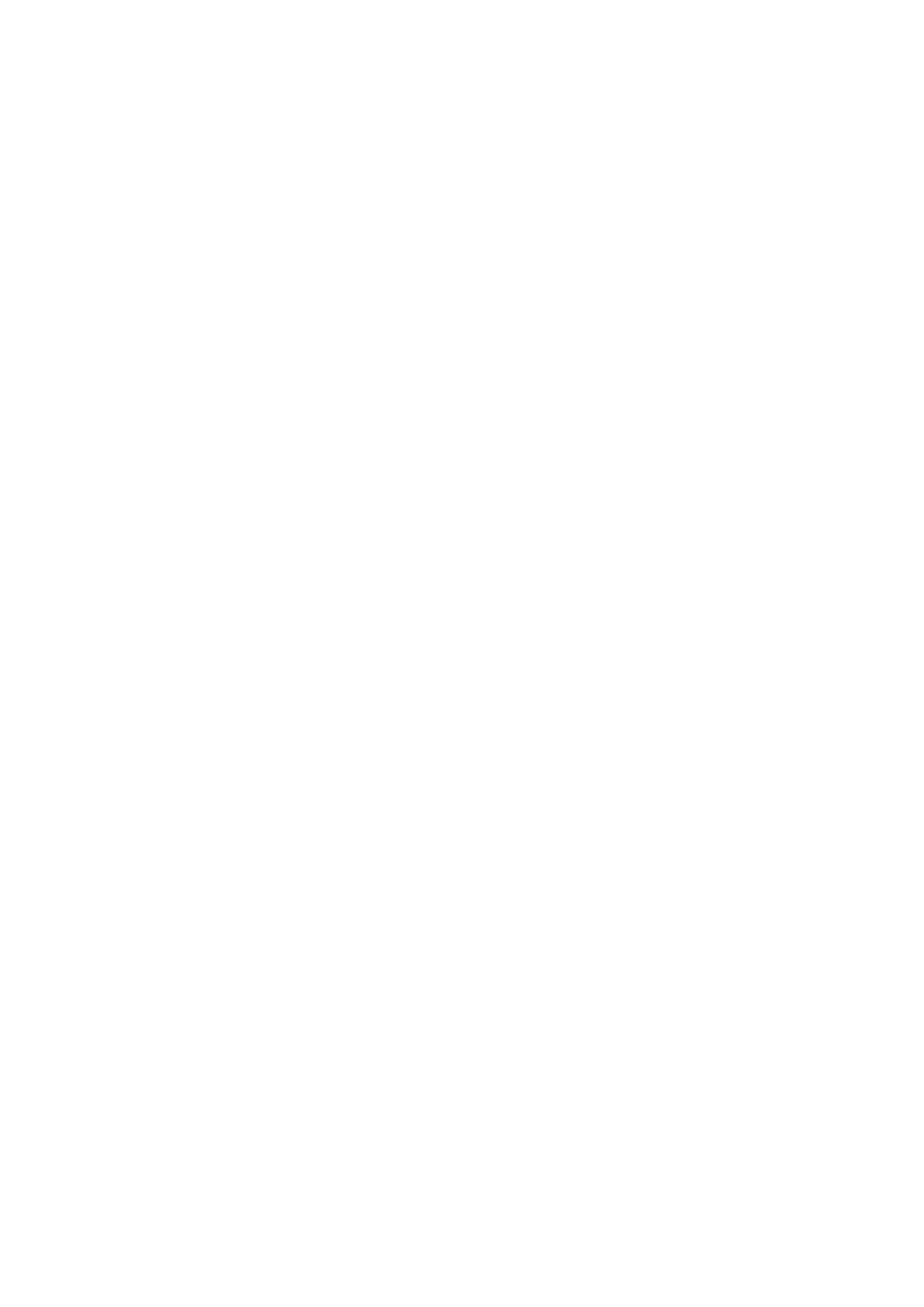#### Western Australia

# **Environmental Protection Regulations 1987**

### **Contents**

## **Part 1 — Preliminary**

| 1.   | Citation                                                          | 1              |
|------|-------------------------------------------------------------------|----------------|
| 2.   | Commencement                                                      | 1              |
| 2AA. | Terms used                                                        | 1              |
|      | <b>Part 2 — Administrative matters</b>                            |                |
| 2A.  | Draft policies, where and when public may inspect                 |                |
| 2B.  | (Act s. 26(1)(d))<br>Publication of Authority minutes and records | $\overline{c}$ |
| 2C.  | Proposals of prescribed class (Act s. 38)                         | $\frac{2}{3}$  |
| 3.   | Details prescribed for records of referred proposals              | $\overline{4}$ |
|      | <b>Part 2A</b> — Publication and                                  |                |
|      | confidentiality                                                   |                |
| 3A.  | Terms used                                                        | 5              |
| 3B.  | Authority may keep documentation relating to                      |                |
|      | proposals confidential on request                                 | 5              |
| 3C.  | Authority must keep certain matters confidential                  | 6              |
| 3D.  | Authority may keep certain matters relating to                    |                |
|      | proposals confidential                                            | 6              |
|      | Part $3$ — Control of pollution                                   |                |
|      | generally                                                         |                |
| 4.   | Terms used; amounts of units for fees                             | 9              |
| 5.   | Premises prescribed (Act Part V)                                  | 12             |
| 5A.  | Registration of Sch. 1 Part 2 premises, effect and                |                |
|      | cancellation of etc.                                              | 12             |
|      |                                                                   |                |

As at 01 Jan 2022 Version 08-r0-00 Page i Published on www.legislation.wa.gov.au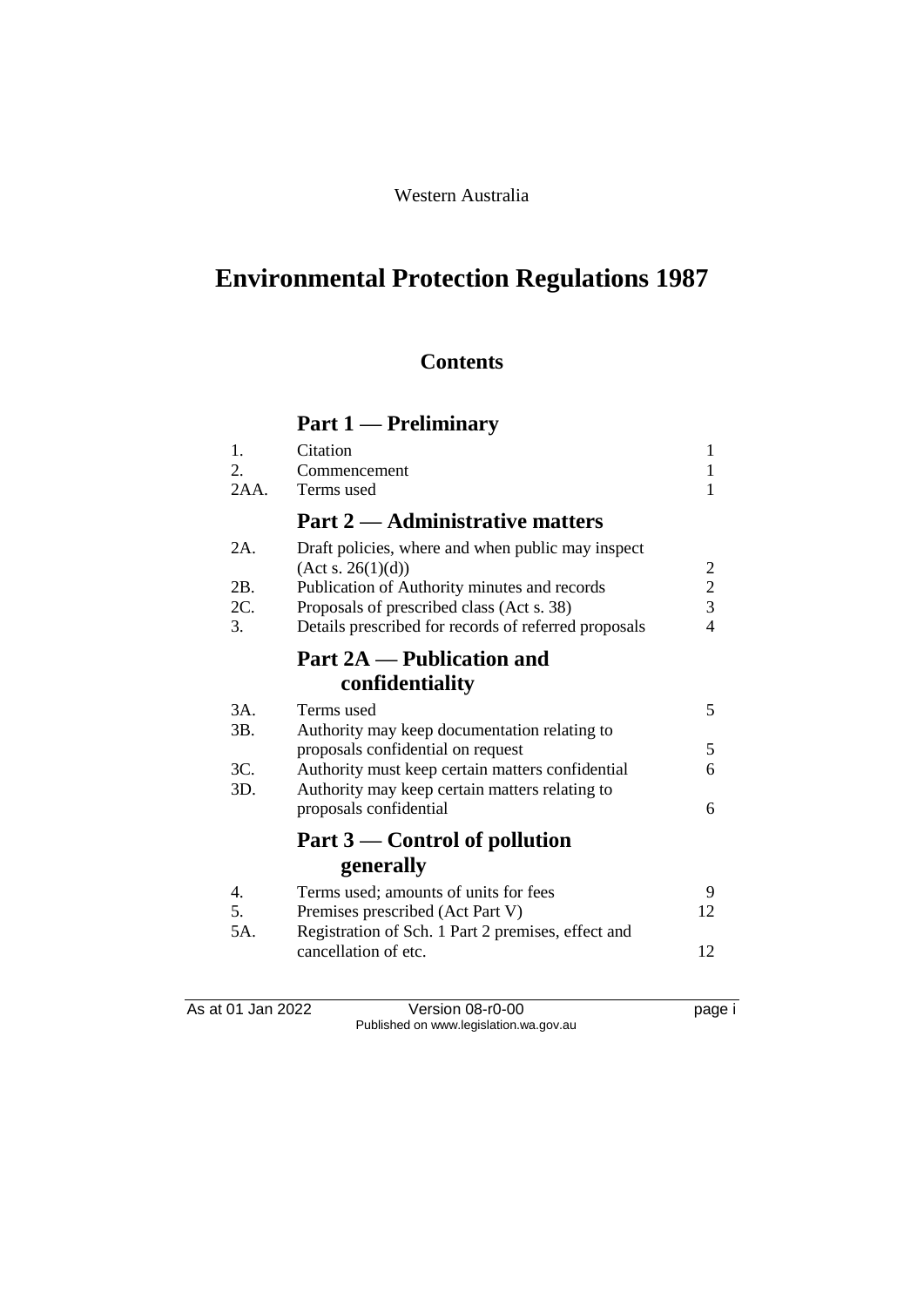| page ii | Version 08-r0-00                                                                          | As at 01 Jan 2022 |
|---------|-------------------------------------------------------------------------------------------|-------------------|
| 6.      | Period prescribed for audible alarms<br>(Act s. 99(1)(a))                                 | 32                |
|         | Part 4 — Audible alarms                                                                   |                   |
|         | process                                                                                   | 31                |
| 5Q.     | Offence to conduct a prohibited manufacturing                                             |                   |
| 5P.     | Terms used                                                                                | 30                |
|         | manufacturing                                                                             |                   |
|         | Part $3A$ — Use of mercury in                                                             |                   |
|         |                                                                                           |                   |
|         | powers as to                                                                              | 29                |
| 50.     | Reduction, waiver, or refund of fees, CEO's                                               |                   |
| 5N.     | Transitional provision (reduced fees)                                                     | 29                |
|         | occupier etc. to notify Department of                                                     | 28                |
| 5M.     | Manner of notifying prescribed (Act s. 72)<br>Changes in information given to Department, |                   |
| 5L.     | Details of discharge prescribed (Act s. 72(1))                                            | 27<br>28          |
| 5K.     | Manner of advertising prescribed (Act s. 57(2a))                                          | 26                |
| 5J.     | condition of licence (Act s. $62(2)$ )                                                    | 26                |
| 5IA.    | Compliance with best practice criteria may be                                             |                   |
|         | by CEO                                                                                    | 26                |
| 5I.     | Certain matters relevant to fees to be determined                                         |                   |
|         |                                                                                           |                   |
| 5H.     | Maximum fees under $r. 5D(1a)$<br>Partial refunds of fees for licences                    | 24                |
| 5G.     |                                                                                           | 21<br>21          |
| 5F.     | Fee under $r. 5D(1a)(c)$ if discharged waste<br>harmless                                  |                   |
| 5EB.    | Fees under r. 5D, CEO may waive                                                           | 21                |
| 5EA.    | Fees under r. $5D(1a)(b)$ and (c), CEO may waive                                          | 20                |
| 5E.     | Amount in $r. 5D(1a)(c)$ , calculation of                                                 | 19                |
| 5DA.    | Payment of licence fees                                                                   | 18                |
| 5D.     | Prescribed premises, fee for licence for                                                  | 17                |
| 5CB.    | Replacement of expiring licence, application for                                          | 16                |
| 5CAA.   | Manner of advertising prescribed (Act s. 54(2a))                                          | 16                |
| 5CA.    | Fee for works approval, CEO may waive                                                     | 15                |
|         | licence (Act s. $64(1)$ )                                                                 | 15                |
| 5C.     | Fees prescribed for transfer of works approval or                                         |                   |
|         | licence (Act s. $59B(1)$ )                                                                | 15                |
| 5BB.    | Fees prescribed for amending works approval or                                            |                   |
| 5BA.    | Fees prescribed for works approval (Act s. $54(1)$ )                                      | 14                |
| 5B.     | Registration of premises, application for etc.                                            | 13                |
|         |                                                                                           |                   |

Published on www.legislation.wa.gov.au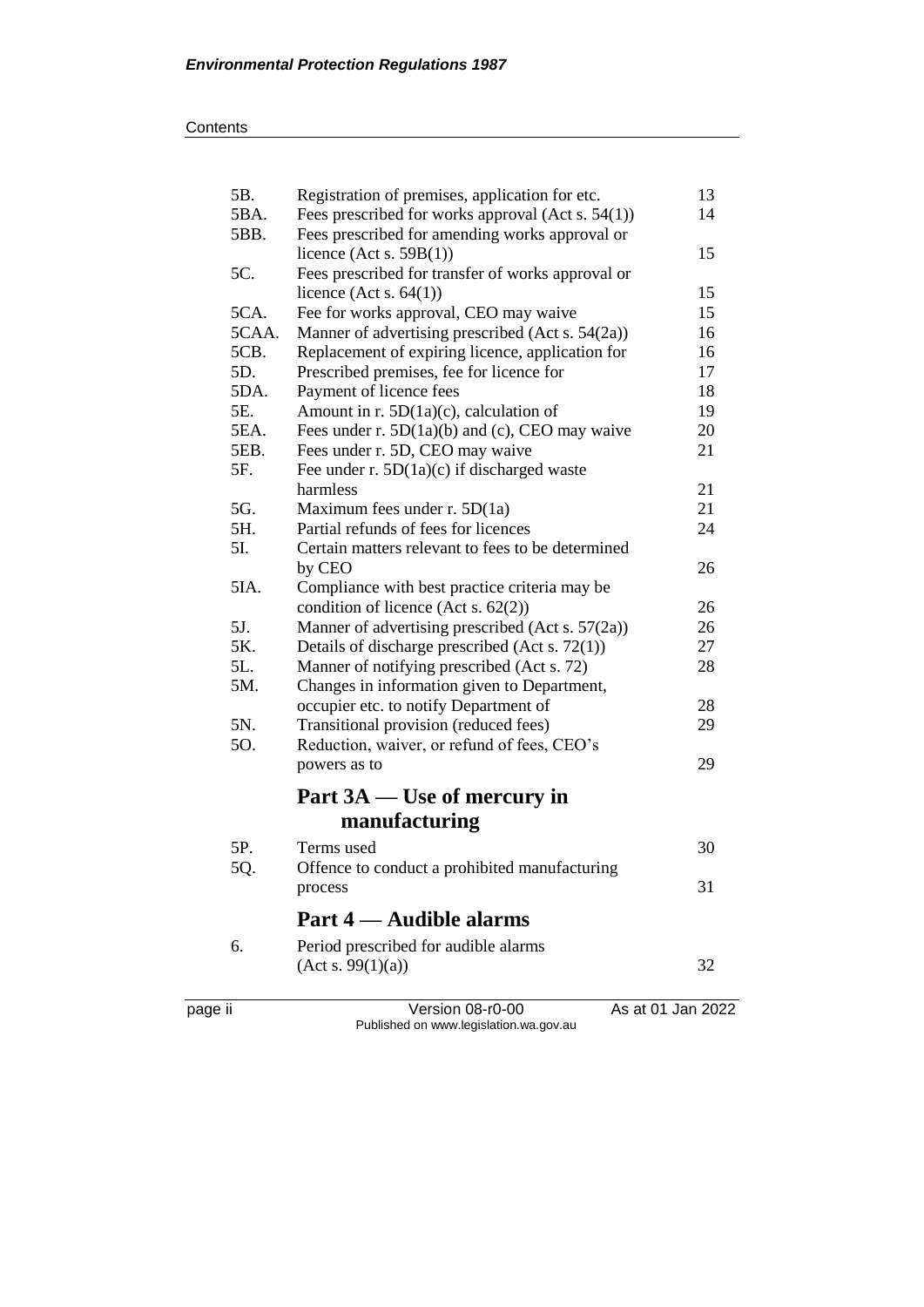## **Part 5 — Appeals**

| 7.   | Commencing appeals under Act Part VII, manner                                    |          |
|------|----------------------------------------------------------------------------------|----------|
|      | of                                                                               | 33       |
| 8.   | Decisions on appeals, Minister to publish                                        | 34       |
| 9.   | Decisions on appeals, persons to be notified of                                  | 35       |
|      | Part $6 -$ Tyres                                                                 |          |
| 11.  | Terms used; calculating quantity of used tyres                                   | 37       |
| 12.  | Disposal and storage of tyres prescribed as                                      |          |
|      | alteration of environment (Act s. 3(1) pollution)                                | 38       |
| 13.  | Transport of used tyres for reward etc., when                                    |          |
| 13A. | permitted                                                                        | 38       |
| 14.  | Tyre retailer not to damage used tyres<br>Disposal of tyres, permitted means for | 39<br>39 |
| 15.  | Used tyres, storage of on licensed premises                                      | 41       |
|      |                                                                                  |          |
|      | Part 7 — Anti-fouling paint                                                      |          |
| 16.  | Organotin anti-fouling paint, restrictions on use,                               |          |
|      | sale etc. of                                                                     | 42       |
|      | Part 7A — Burning on development                                                 |          |
|      | sites                                                                            |          |
| 16A. | Terms used                                                                       | 44       |
| 16B. | Burning vegetation etc. on development sites in                                  |          |
|      | Sch. 5A areas restricted                                                         | 44       |
|      | Part 8 – Monitoring                                                              |          |
| 17.  | Terms used                                                                       | 45       |
| 18.  | Conditions prescribed (Act s. 62(2))                                             | 45       |
| 19.  | Approved monitoring equipment, to be used in                                     |          |
|      | specified monitoring programmes                                                  | 46       |
| 20.  | Approved monitoring equipment, duty to ensure                                    |          |
|      |                                                                                  |          |
|      | accuracy of                                                                      | 46       |
| 20A. | Approved monitoring equipment, duty to comply                                    |          |
|      | with conditions of approval of                                                   | 47       |
| 20B. | Approved monitoring equipment, duty to report                                    |          |
|      | results of to CEO                                                                | 47       |
| 20C. | Approved monitoring equipment, presumption of                                    | 48       |
|      | accuracy of                                                                      |          |

As at 01 Jan 2022 Version 08-r0-00 page iii Published on www.legislation.wa.gov.au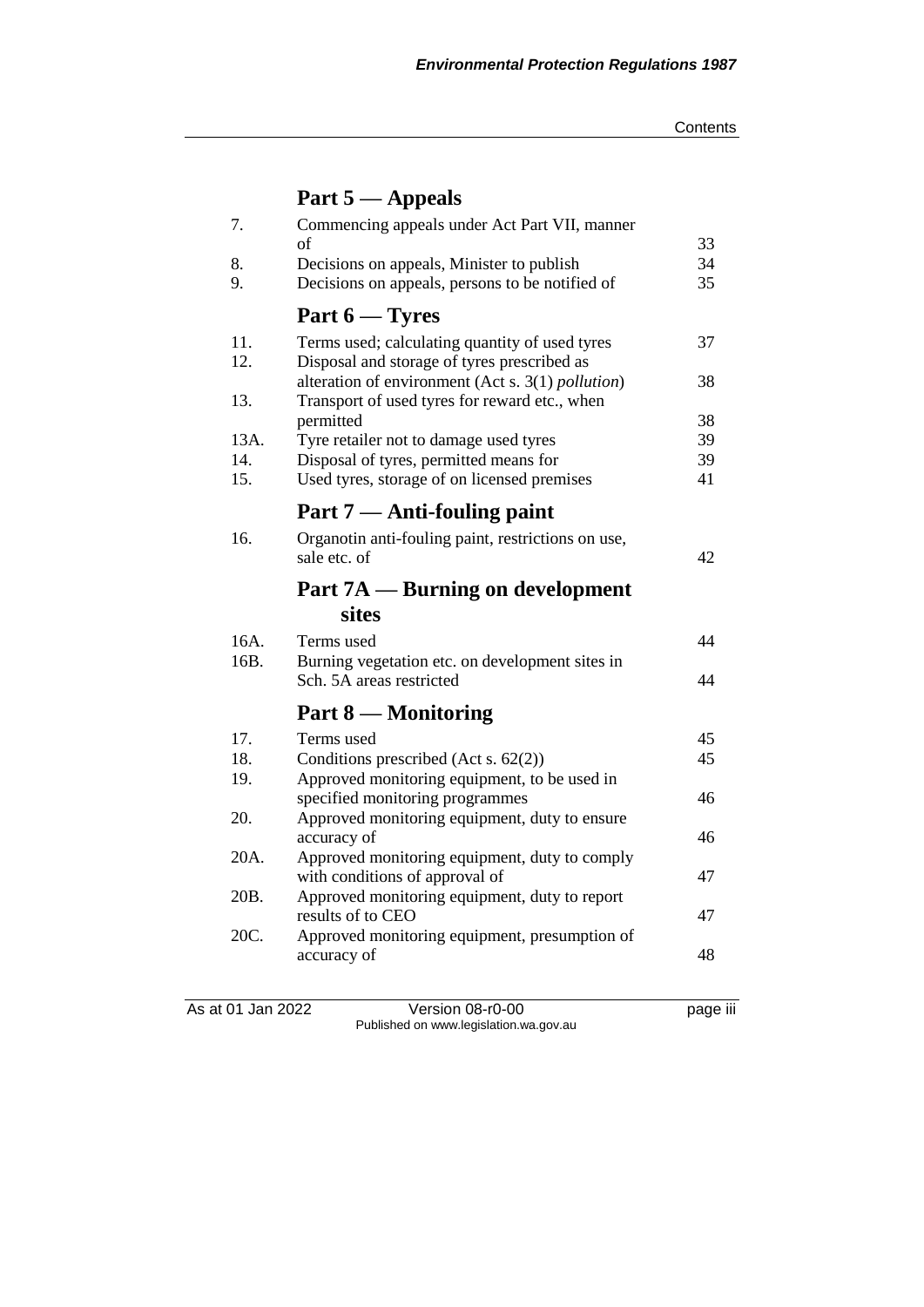| 20D.  | Report of specified monitoring programme,           |    |
|-------|-----------------------------------------------------|----|
|       | presumption of accuracy of measurement in           | 48 |
| 20E.  | Inaccurate measurement in r. 20B report, duty to    |    |
|       | notify CEO of                                       | 49 |
| 20F.  | Monitoring equipment, approval of                   | 49 |
| 20G.  | Monitoring equipment, conditions of approval of     | 51 |
| 20H.  | Approval of monitoring equipment, revoking          | 51 |
| 20I.  | Appeal against r. 20F, 20G or 20H decision          | 52 |
| 20J.  | Revocation of approval, use of monitoring           |    |
|       | equipment pending determination of appeal against   | 53 |
| 20K.  | CEO's signature, judicial notice of                 | 53 |
| 20KA. | Guidelines for performance of CEO's functions,      |    |
|       | Minister may make etc.                              | 54 |
| 20L.  | Review of this Part                                 | 54 |
|       | Part 9 — Landfill levy                              |    |
| 21.   | Terms used                                          | 55 |
| 22.   | Application of this Part                            | 56 |
| 23.   | Exemptions from this Part; refunds etc. of levy     | 57 |
| 24.   | Financial assurance, CEO may require from           |    |
|       | licensee with $r. 23(1)(b)$ exemption               | 58 |
| 25.   | Waste received at category 64 or 65 licensed        |    |
|       | landfill, calculating amount of                     | 59 |
| 26.   | Waste disposed of in category 63 licensed landfill, |    |
|       | calculating amount of                               | 60 |
| 26A.  | Breach of r. 26, CEO may estimate amount in case    |    |
|       | of etc.                                             | 62 |
| 27.   | Levy, determining amount of                         | 63 |
| 28.   | Financial assurance, licensees to pay               | 64 |
| 29.   | Records of waste received, licensees' duties as to  | 65 |
| 30.   | Levy, payment of; returns to be lodged              | 67 |
| 31.   | Audits, CEO's powers to direct etc.                 | 67 |
| 32.   | CEO's decisions, review of and appeal against       | 68 |
| 33.   | Payment of levies is condition of licence           | 69 |
|       | Part 10 — Things seized or forfeited                |    |
| 34.   | Ways prescribed of dealing with seized things       |    |
|       | (Act s. 92B(1))                                     | 70 |
| 35.   | Manner of giving notice prescribed (Act s. 92D)     | 70 |
|       |                                                     |    |
|       |                                                     |    |

page iv Version 08-r0-00 As at 01 Jan 2022 Published on www.legislation.wa.gov.au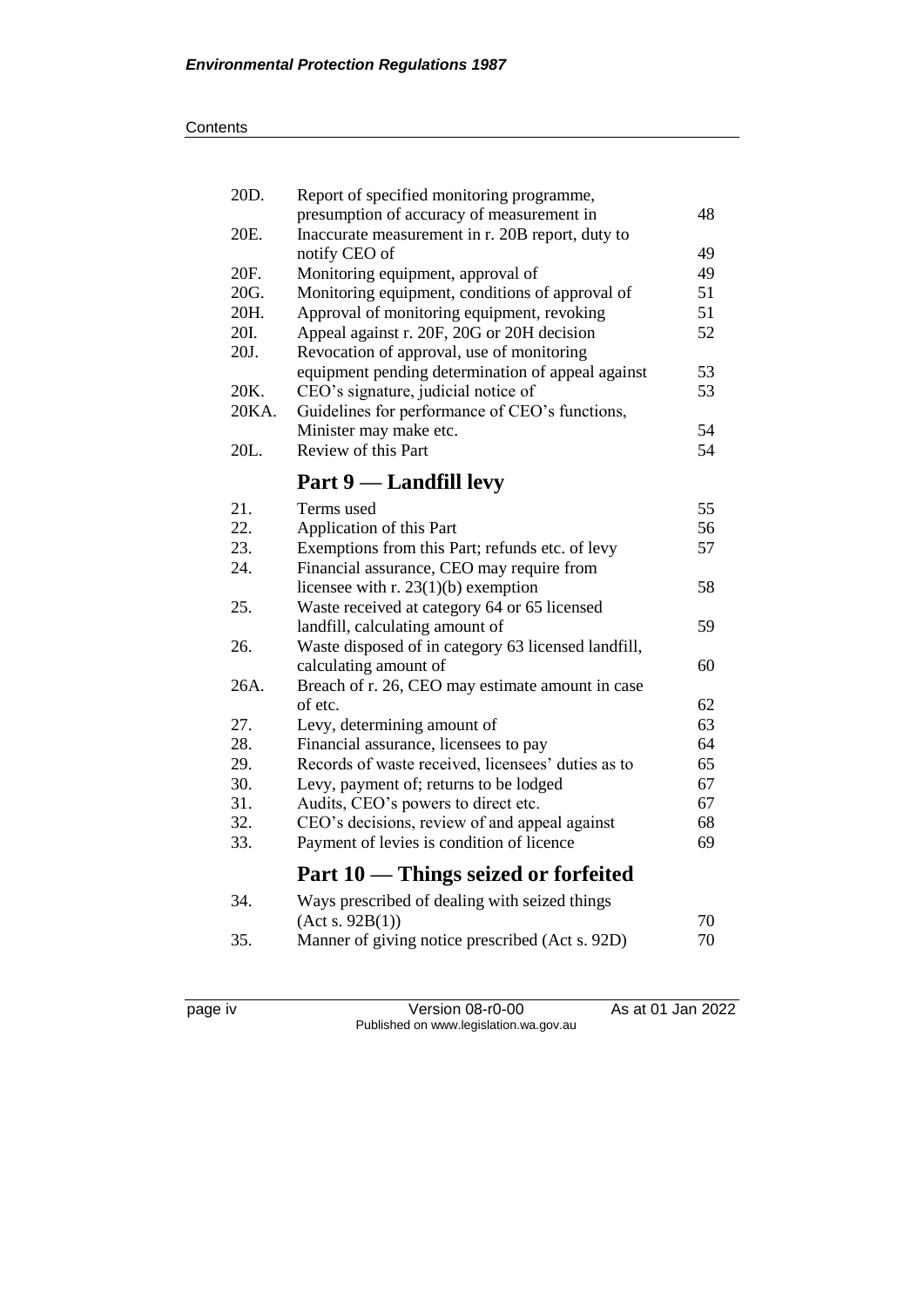| Contents |
|----------|
|----------|

| 36.        | Ways prescribed of disposing of thing forfeited to<br>Crown (Act s. $99W(1)$ )         | 71       |
|------------|----------------------------------------------------------------------------------------|----------|
|            | Part 11 — Modified penalties and<br><b>Tier 2 offences</b>                             |          |
| 37.        | Form of modified penalty notice prescribed<br>(Act s. 99B(1))                          | 72       |
| 38.        | Form of notice of withdrawal prescribed                                                |          |
| 39.<br>40. | (Act s. 99D(1))<br>Particulars prescribed (Act s. 99E(3))                              | 72<br>72 |
|            | Where and when public may inspect register<br>(Acts. 99F(2))                           | 73       |
|            | Part 12 — Infringement notices and                                                     |          |
|            | offences                                                                               |          |
| 41.        | Infringement notice offences and modified<br>penalties prescribed (Act s. 99H and 99K) | 74       |
| 42.        | Form of infringement notice prescribed                                                 |          |
| 43.        | (Act s. 99K(1))<br>Form of notice of withdrawal prescribed<br>(Act s. 99N(1))          | 75<br>75 |
|            | <b>Part 13 – Miscellaneous</b>                                                         |          |
| 44.        | Maximum amount prescribed (Act s. $99Y(1)$ )                                           | 76       |
|            | Schedule 1 — Prescribed premises                                                       |          |
|            | Schedule 3 — Works approval fee                                                        |          |
|            | <b>Schedule 4 — Licence fee</b>                                                        |          |
|            | Part 1 — Premises component                                                            |          |
|            | Part 2 – Part 2 waste                                                                  |          |
|            | Part 3 — Discharge component                                                           |          |
|            | Schedule 5 — Tyre landfill exclusion                                                   |          |
|            | zone                                                                                   |          |
|            | Part 1 — Metropolitan                                                                  |          |
|            | Part 2 – Country                                                                       |          |

As at 01 Jan 2022 Version 08-r0-00 page v Published on www.legislation.wa.gov.au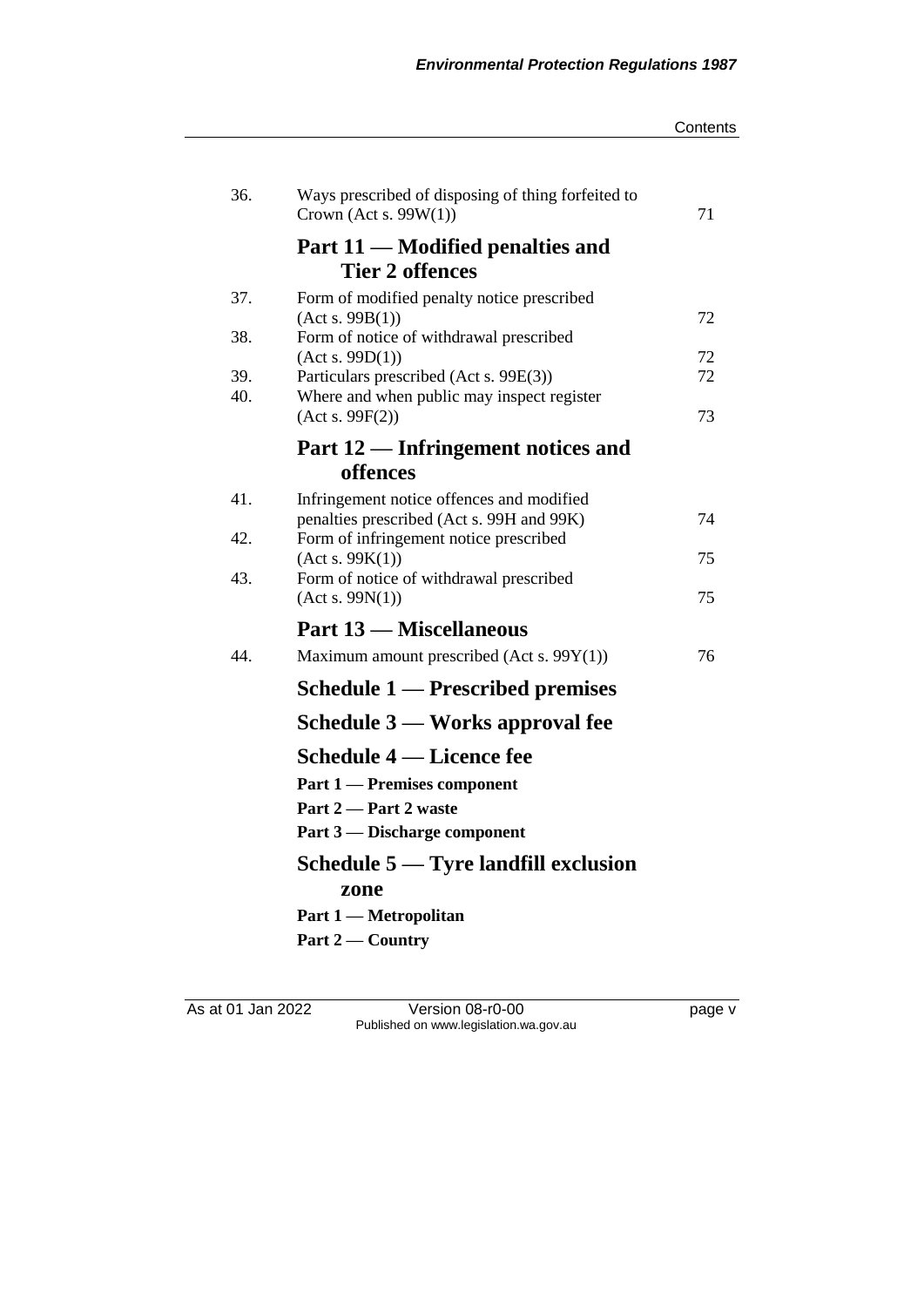**Contents** 

|          | Schedule $5A$ — Areas where burning<br>matter on or from development<br>sites is prohibited |                   |
|----------|---------------------------------------------------------------------------------------------|-------------------|
| 1.<br>2. | Perth metropolitan area<br>Mandurah area                                                    | 104<br>104        |
|          | Schedule $6$ — Infringement notice<br>offences<br><b>Schedule 7 — Forms</b>                 |                   |
|          | <b>Notes</b>                                                                                |                   |
|          | Compilation table<br>Uncommenced provisions table<br>Other notes                            | 122<br>127<br>128 |
|          | <b>Defined terms</b>                                                                        |                   |

page vi Version 08-r0-00 As at 01 Jan 2022 Published on www.legislation.wa.gov.au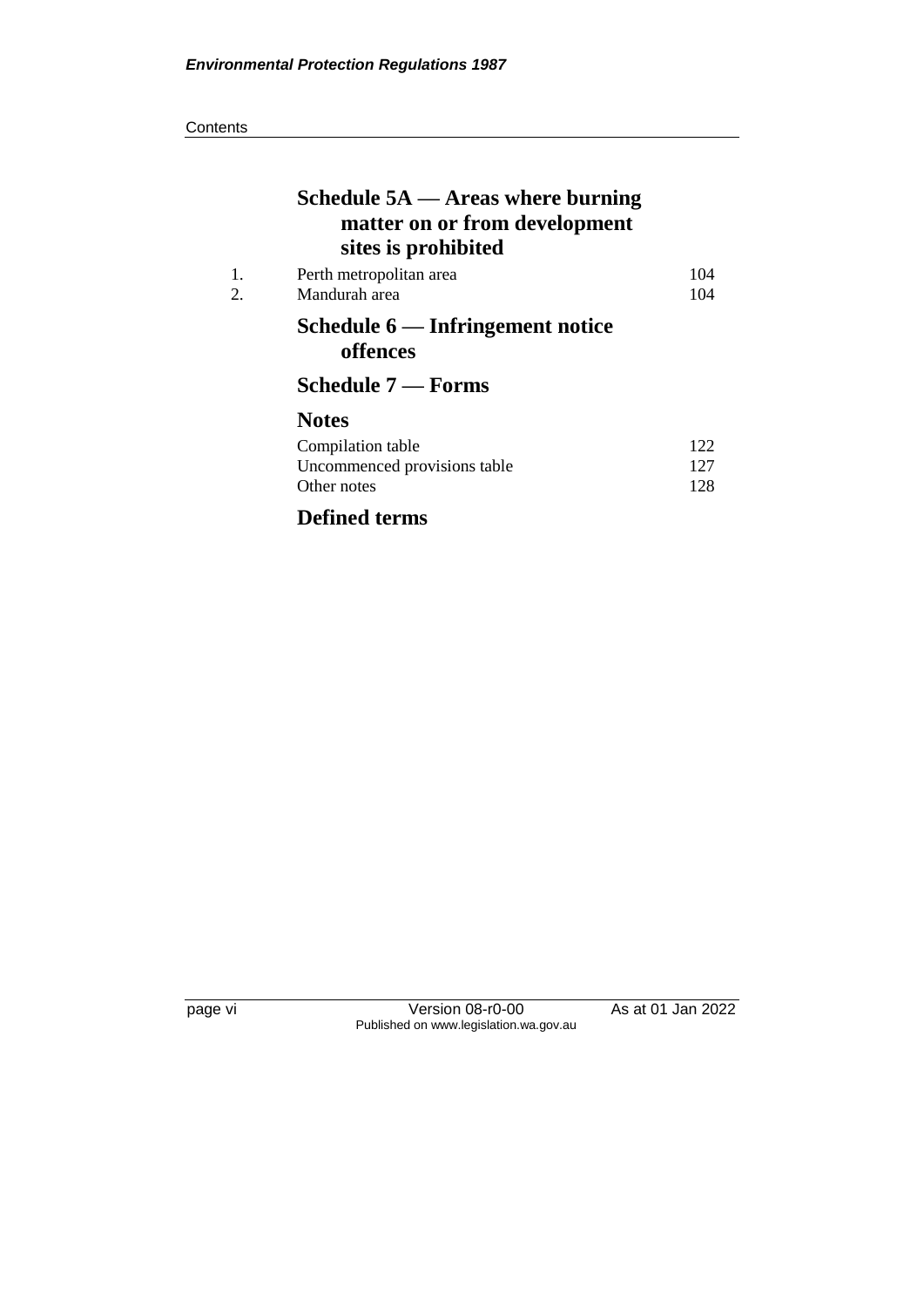Environmental Protection Act 1986

## **Environmental Protection Regulations 1987**

### **Part 1 — Preliminary**

*[Heading inserted: Gazette 13 Sep 1996 p. 4545.]*

#### **1. Citation**

These regulations may be cited as the *Environmental Protection Regulations 1987*.

#### **2. Commencement**

These regulations come into operation on the day on which section 3 of the *Environmental Protection Act 1986* comes into operation.

*[Regulation 2 amended: Gazette 28 Jun 2016 p. 2631.]*

#### **2AA. Terms used**

In these regulations, unless the contrary intention appears —

*clean fill premises* means premises on which all of the waste that is, or has ever been, accepted for burial is *uncontaminated fill* or *clean fill*, as determined by reference to the *Landfill Waste Classification and Waste Definitions 1996*;

*head office* means the premises of the Authority at Level 8, The Atrium, 168 St Georges Terrace, Perth, Western Australia;

*Landfill Waste Classification and Waste Definitions 1996* means the document of that name published by the Chief Executive Officer as amended from time to time.

*[Regulation 2AA inserted: Gazette 29 Sep 2006 p. 4261; amended: Gazette 28 Jun 2016 p. 2629; 27 Apr 2018 p. 1389-90.]*

As at 01 Jan 2022 Version 08-r0-00 Version 08-r0-00 Published on www.legislation.wa.gov.au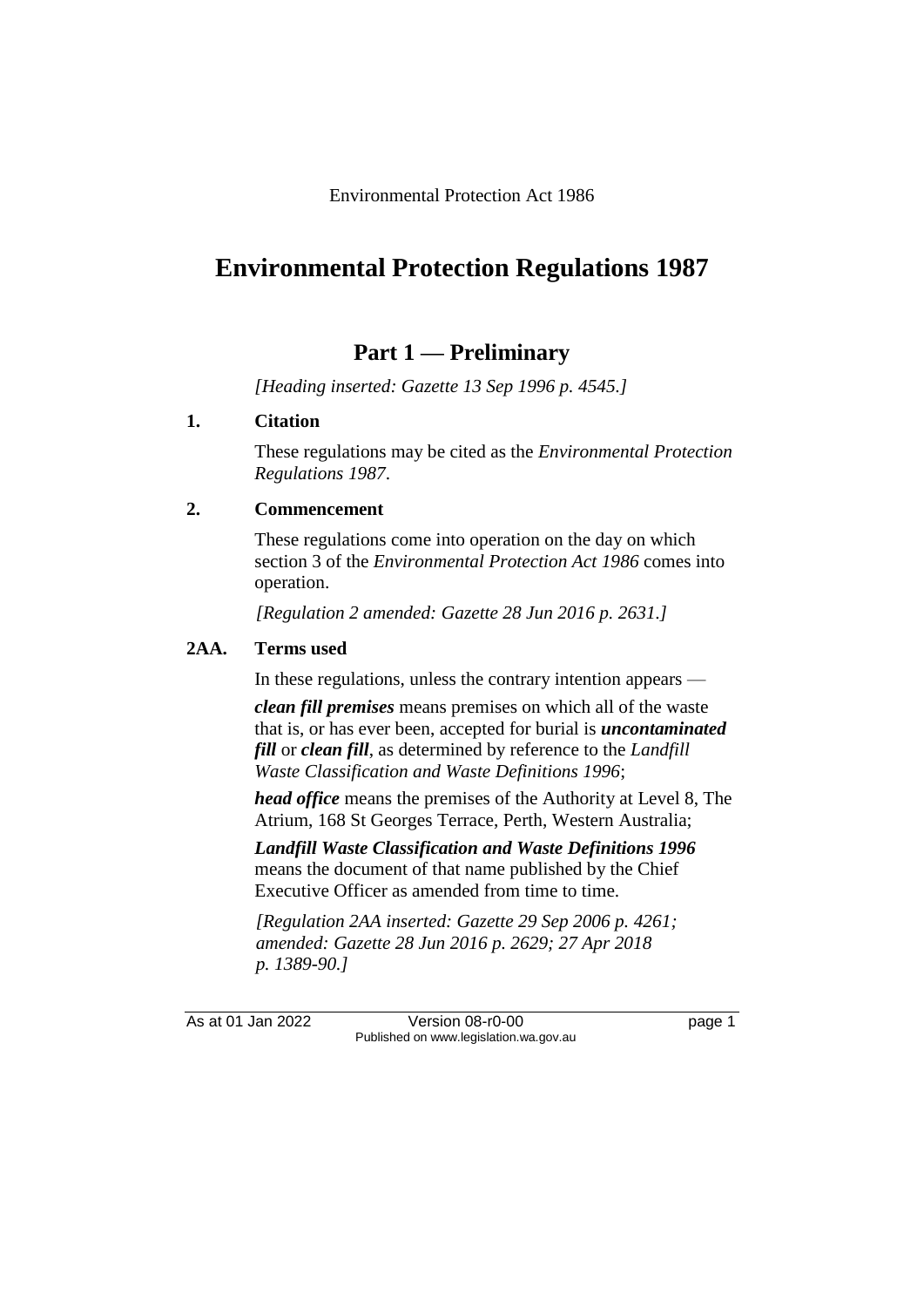**r. 2A**

### **Part 2 — Administrative matters**

*[Heading inserted: Gazette 13 Sep 1996 p. 4545.]*

#### **2A. Draft policies, where and when public may inspect (Act s. 26(1)(d))**

For the purposes of section  $26(1)(d)$  of the Act —

- (a) the places at which a draft policy will be available for public inspection are —
	- (i) the head office; and
	- (ii) Lot 3 Anderson Road, Karratha Industrial Estate, Karratha, Western Australia, 6714; and
	- (iii) 181-205 Davey Street, Booragoon, Western Australia, 6154; and
	- (iv) the corner of Dodson Road and South Western Highway, Bunbury, Western Australia, 6230; and
	- $(v)$ 1<sup>st</sup> Floor, The Foreshore Centre, 201 Foreshore Drive, Geraldton, Western Australia, 6530;

and

(b) the period during which a draft policy will be available for public inspection is the period of 21 days commencing on the last day on which a notice is published under that section in respect of the draft policy.

*[Regulation 2A inserted: Gazette 5 May 1989 p. 1379; amended: Gazette 24 Jan 1992 p. 362; 11 Dec 1998 p. 6598; 29 Sep 2006 p. 4261; 28 Jun 2016 p. 2629-30.]*

#### **2B. Publication of Authority minutes and records**

 $(1)$  In this regulation —

*exempt matter* means matter that is exempt under the *Freedom of Information Act 1992* Schedule 1;

page 2 **Version 08-r0-00** As at 01 Jan 2022 Published on www.legislation.wa.gov.au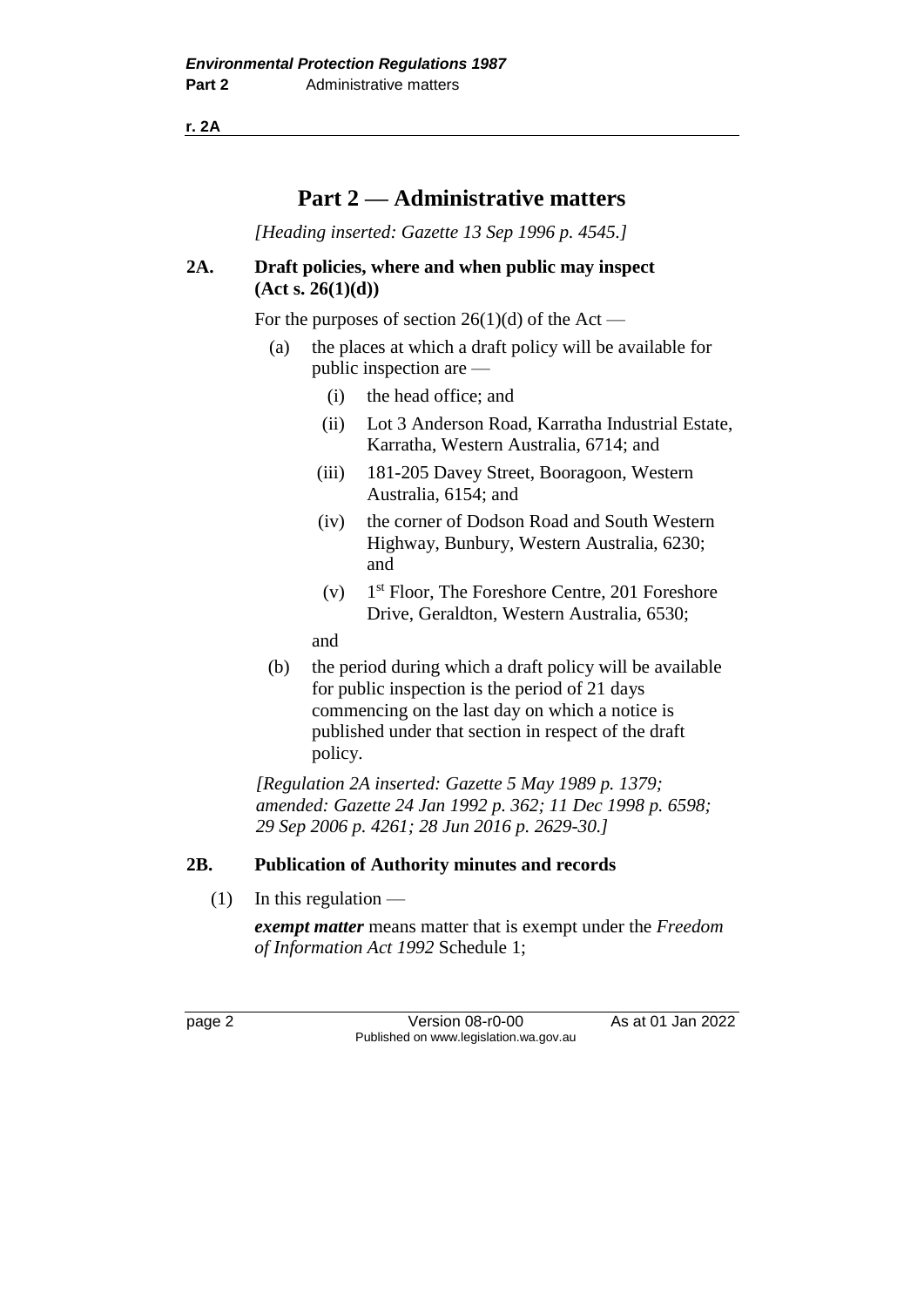*minute* means a minute of proceedings of a meeting of the Authority;

*record* means a record kept under section 14A(7) of the Act.

- (2) Subject to subregulation (4), the Authority must
	- (a) cause a minute to be published within 6 months after the date of the meeting to which the minute relates; and
	- (b) cause a record to be published within 6 months after the date of the decision to which the record relates.
- (3) The Authority may determine that a minute or record, or a part of a minute or record, contains exempt matter.
- (4) The Authority must not publish a minute or record, or a part of a minute or record, that is the subject of a determination under subregulation (3).
- (5) The Authority may revoke a determination made under subregulation (3).

*[Regulation 2B inserted: SL 2021/178 r. 9.]*

#### **2C. Proposals of prescribed class (Act s. 38)**

 $(1)$  In this regulation —

*existing petroleum authority area* has the meaning given in the *Petroleum and Geothermal Energy Resources (Hydraulic Fracturing) Regulations 2017* regulation 3A;

*hydraulic fracturing* has the meaning given in the *Petroleum and Geothermal Energy Resources (Hydraulic Fracturing) Regulations 2017* regulation 3;

*petroleum activity* has the meaning given in the PGER Environment Regulations regulation 4;

*PGER Environment Regulations* means the *Petroleum and Geothermal Energy Resources (Environment) Regulations 2012*.

As at 01 Jan 2022 Version 08-r0-00 Page 3 Published on www.legislation.wa.gov.au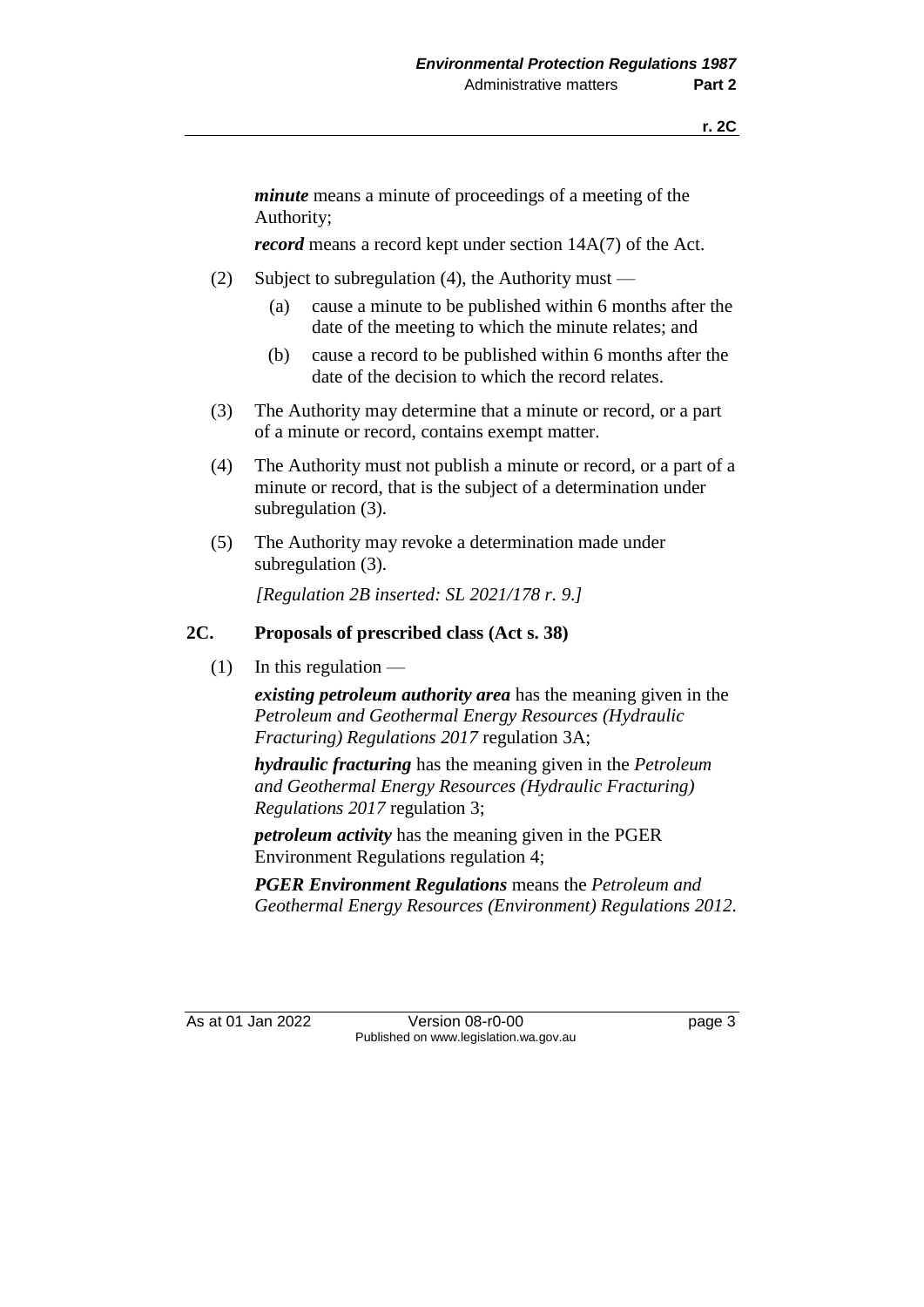- (2) For the purposes of section  $38(5)(b)$  and  $(5c)(b)$  of the Act a proposal is of a prescribed class if it involves a significant discharge of waste into the environment.
- (3) For the purposes of section  $38(5)(b)$  and  $(5c)(b)$  of the Act a proposal is of a prescribed class if it involves a significant emission of noise, odour or electromagnetic radiation into the environment.
- (4) For the purposes of section  $38(5)(b)$  and  $(5c)(b)$  of the Act a proposal is of a prescribed class if it involves a petroleum activity that —
	- (a) is the subject of  $-$ 
		- (i) an environment plan submitted under the PGER Environment Regulations regulation 9; or
		- (ii) a revision of an environment plan submitted under the PGER Environment Regulations regulation 18, 19 or 20;

and

- (b) is to be carried out in an existing petroleum authority area; and
- (c) involves hydraulic fracturing.

*[Regulation 2C inserted: SL 2020/114 r. 4.]*

#### **3. Details prescribed for records of referred proposals**

The Authority must in a public record of a referred proposal kept under section 39 of the Act set out —

- (a) the title or number or other means of identification of the proposal; and
- (b) the name of, or the office or position held or acted in by, the proponent of the proposal.

*[Regulation 3 inserted: SL 2021/178 r. 10.]*

page 4 Version 08-r0-00 As at 01 Jan 2022 Published on www.legislation.wa.gov.au

**r. 3**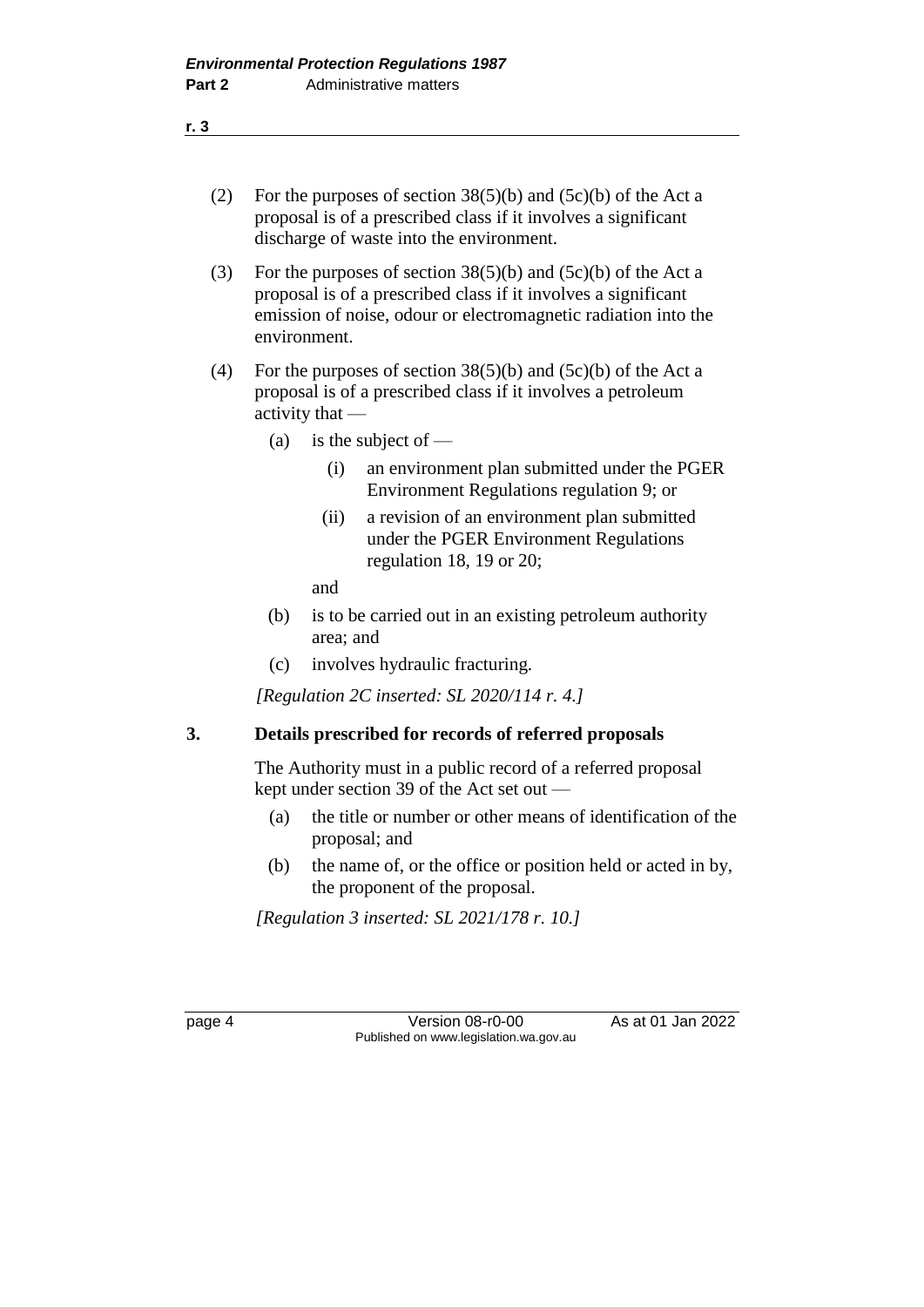**r. 3A**

## **Part 2A — Publication and confidentiality**

*[Heading inserted: SL 2021/178 r. 11.]*

#### **3A. Terms used**

In this Part each of the following terms has the meaning given in section  $122B(1)$  of the Act —

*documentation*

*publish*

*submit*

*[Regulation 3A inserted: SL 2021/178 r. 11.]*

#### **3B. Authority may keep documentation relating to proposals confidential on request**

 $(1)$  In this regulation —

*confidential material* means either of the following —

- (a) trade secrets of a person;
- (b) confidential information (other than trade secrets) that has a commercial value to a person that would be, or could reasonably be expected to be, destroyed or diminished if the confidential information were published.
- (2) The proponent of a referred proposal or an approved proposal may, when submitting documentation to the Authority in relation to the proposal, request in writing that the Authority not publish the whole or part of the documentation (the *relevant documentation*) because of the confidential nature of the relevant documentation.
- (3) If a request is made under subregulation (2) by electronic communication (as defined in the *Electronic Transactions Act 2011* section 5(1)), the Authority must acknowledge receipt of the request in writing.

As at 01 Jan 2022 Version 08-r0-00 Version 08-r0-00 Published on www.legislation.wa.gov.au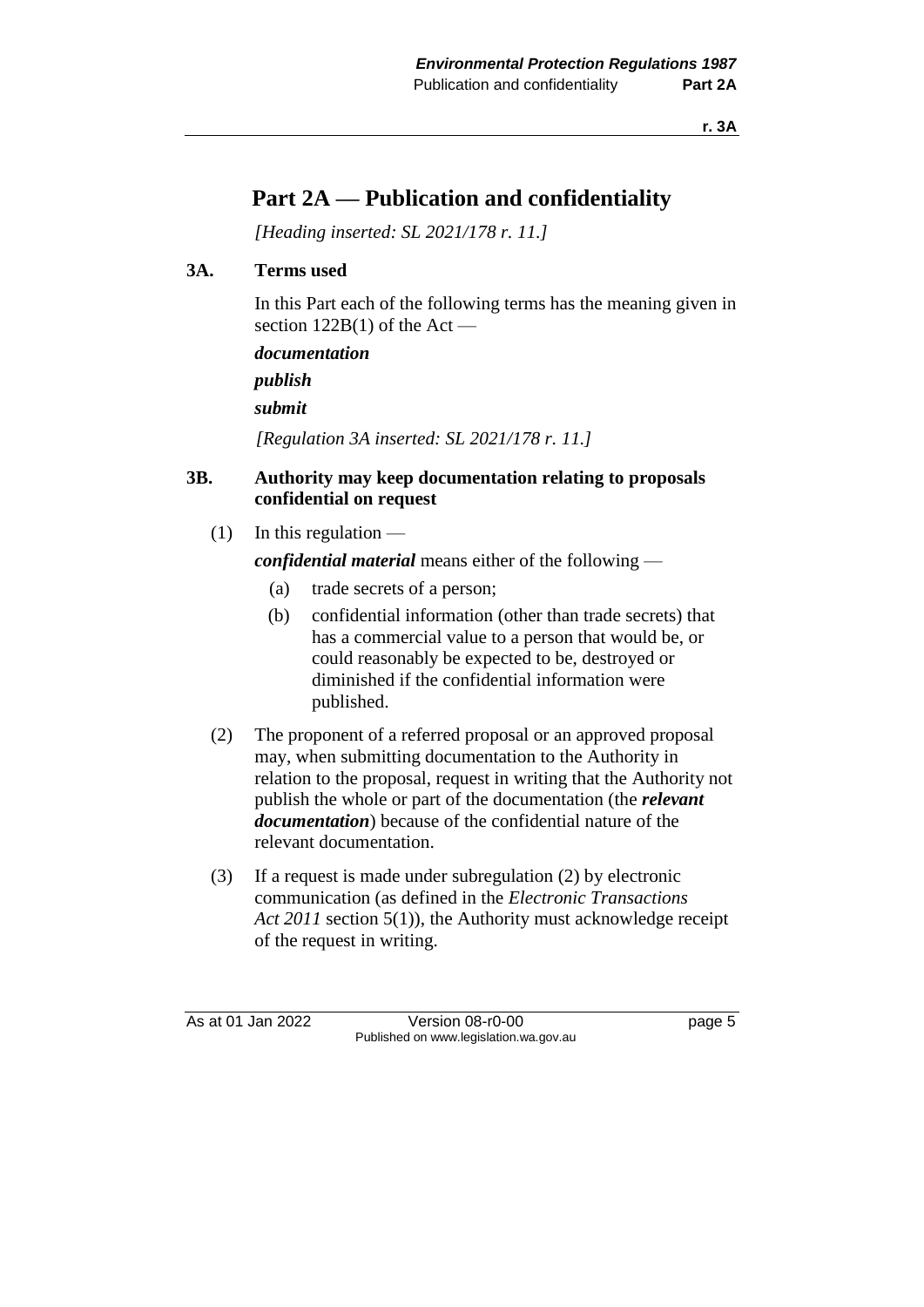- (a) must, if satisfied that the whole or part of the relevant documentation contains confidential material, refrain from publishing that whole or part; and
- (b) may refrain from publishing the whole or part of the relevant documentation if the Authority —
	- (i) is not satisfied of the matters referred to in paragraph (a); but
	- (ii) is satisfied that it is desirable to refrain from publishing that whole or part because of the confidential nature of that whole or part.

*[Regulation 3B inserted: SL 2021/178 r. 11.]*

#### **3C. Authority must keep certain matters confidential**

- (1) The Authority must refrain from publishing any BSB number or bank account number contained in documentation submitted to the Authority in relation to a referred proposal or an approved proposal.
- (2) Subregulation (1) applies whether or not a request has been made under regulation 3B(2).

*[Regulation 3C inserted: SL 2021/178 r. 11.]*

#### **3D. Authority may keep certain matters relating to proposals confidential**

 $(1)$  In this regulation —

*Aboriginal site* has the meaning given in the *Aboriginal Heritage Act 1972* section 4;

*native species* has the meaning given in the *Biodiversity Conservation Act 2016* section 5(1);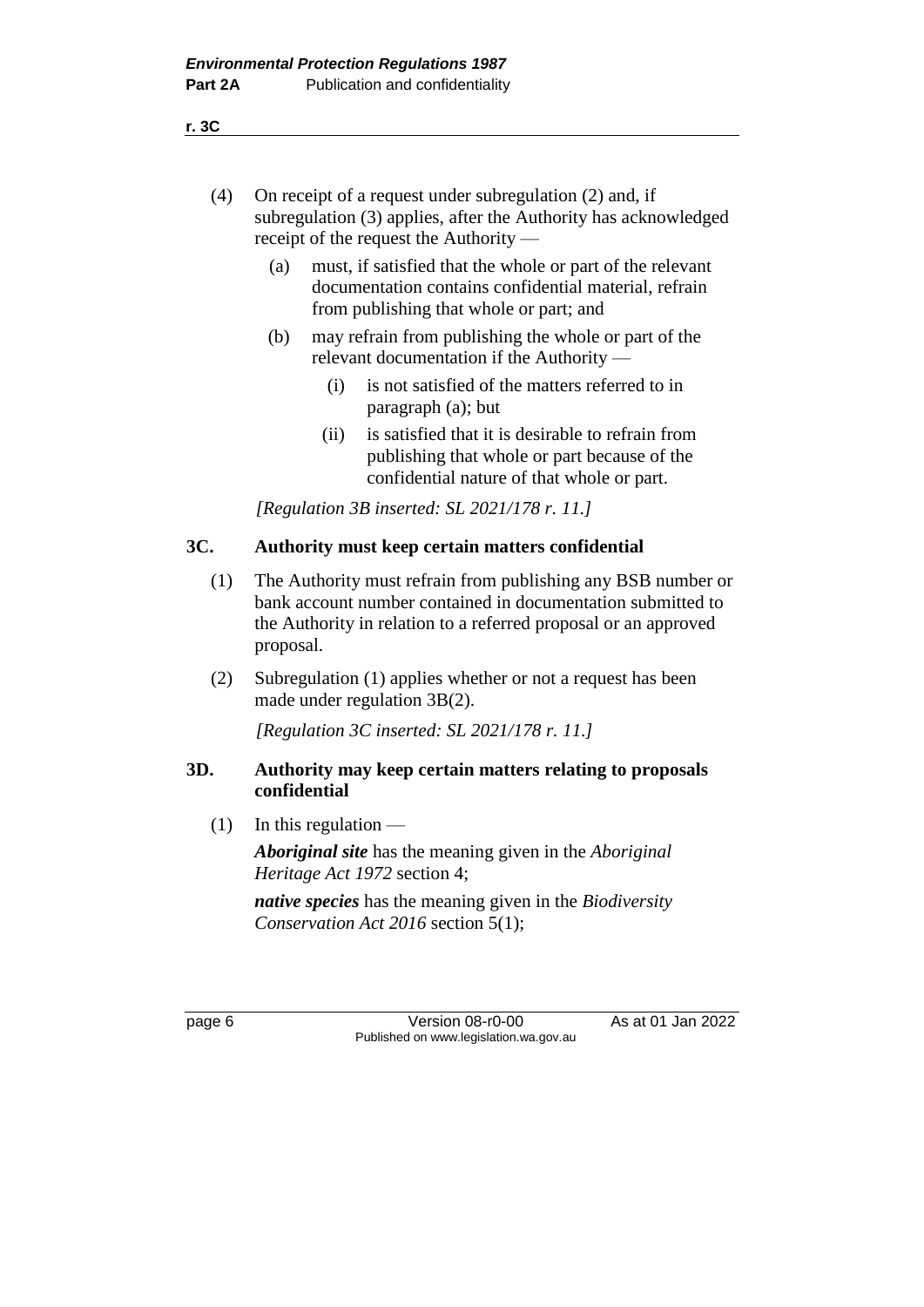*priority list* means either of the following —

- (a) the document titled "Threatened and Priority Flora List", as retitled or amended from time to time, published by the department principally assisting in the administration of the *Biodiversity Conservation Act 2016* (the *department*) on its website;
- (b) the document titled "Threatened and Priority Fauna List", as retitled or amended from time to time, published by the department on its website;

*species* has the meaning given in the *Biodiversity Conservation Act 2016* section 5(1);

*threatened species* has the meaning given in the *Biodiversity Conservation Act 2016* section 5(1).

- (2) The Authority may at any time refrain from publishing any of the following information if it is confidential (whether or not a request has been made under regulation 3B(2)) —
	- (a) personal information;
	- (b) the precise location of any of the following
		- (i) a threatened species;
		- (ii) any other species listed, designated or declared as threatened, endangered or vulnerable under or for the purposes of a written law;
		- (iii) a listed threatened species as defined in the Commonwealth Environment Act section 528;
		- (iv) a species listed on a priority list;
		- (v) a breeding area of a species referred to in subparagraphs (i) to (iv);
	- (c) the precise location of a population of a native species, or a breeding area of a native species, if the Authority considers that the survival of a population of the native species could be threatened by —
		- (i) publishing that information; or

As at 01 Jan 2022 Version 08-r0-00 Page 7 Published on www.legislation.wa.gov.au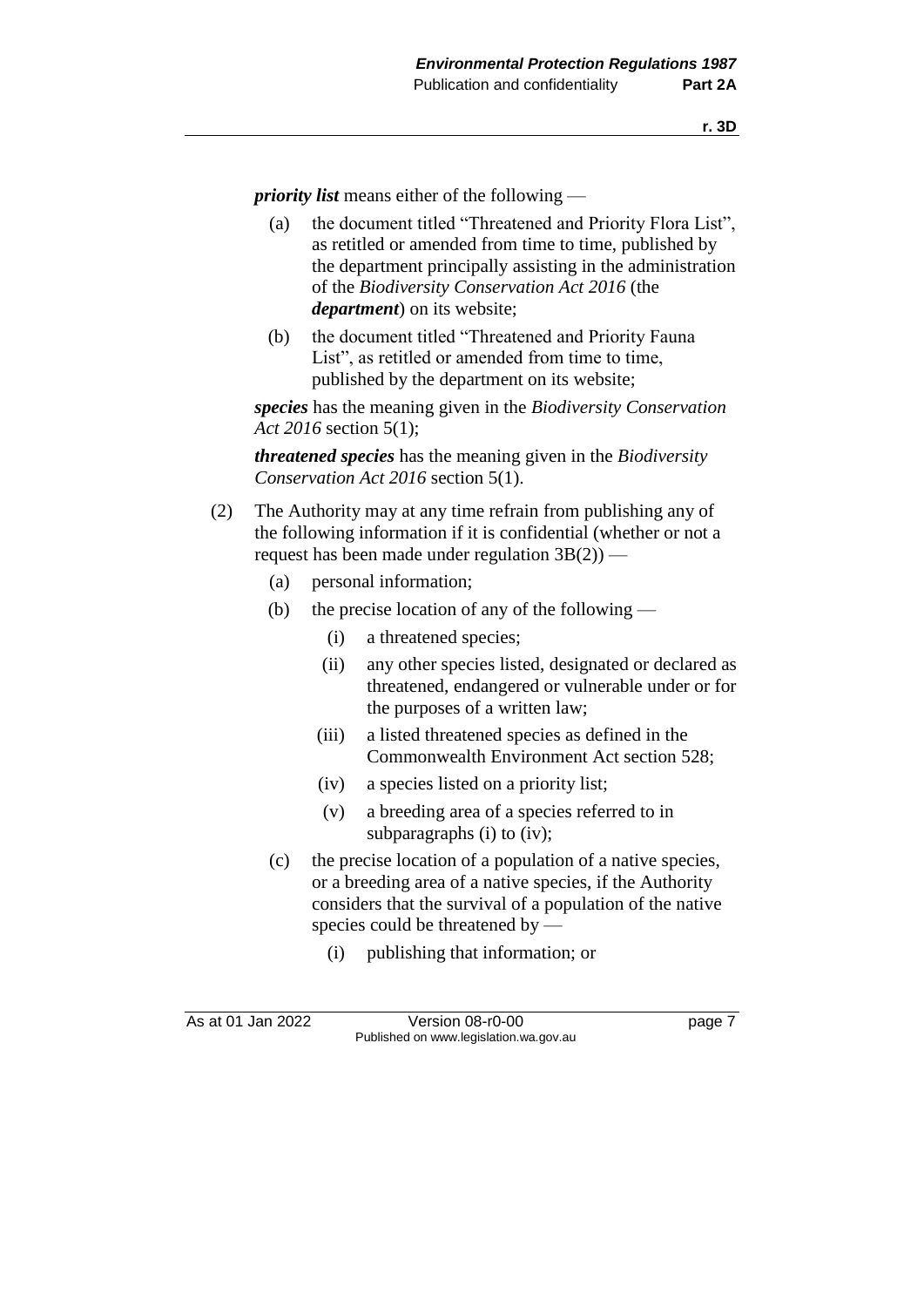**r. 3D**

- (ii) the presence or actions of persons if that information were published;
- (d) the precise location of an Aboriginal site, if the precise location of that site is identified in documentation provided to the Authority in relation to a referred proposal or an approved proposal.

*[Regulation 3D inserted: SL 2021/178 r. 11.]*

page 8 Version 08-r0-00 As at 01 Jan 2022 Published on www.legislation.wa.gov.au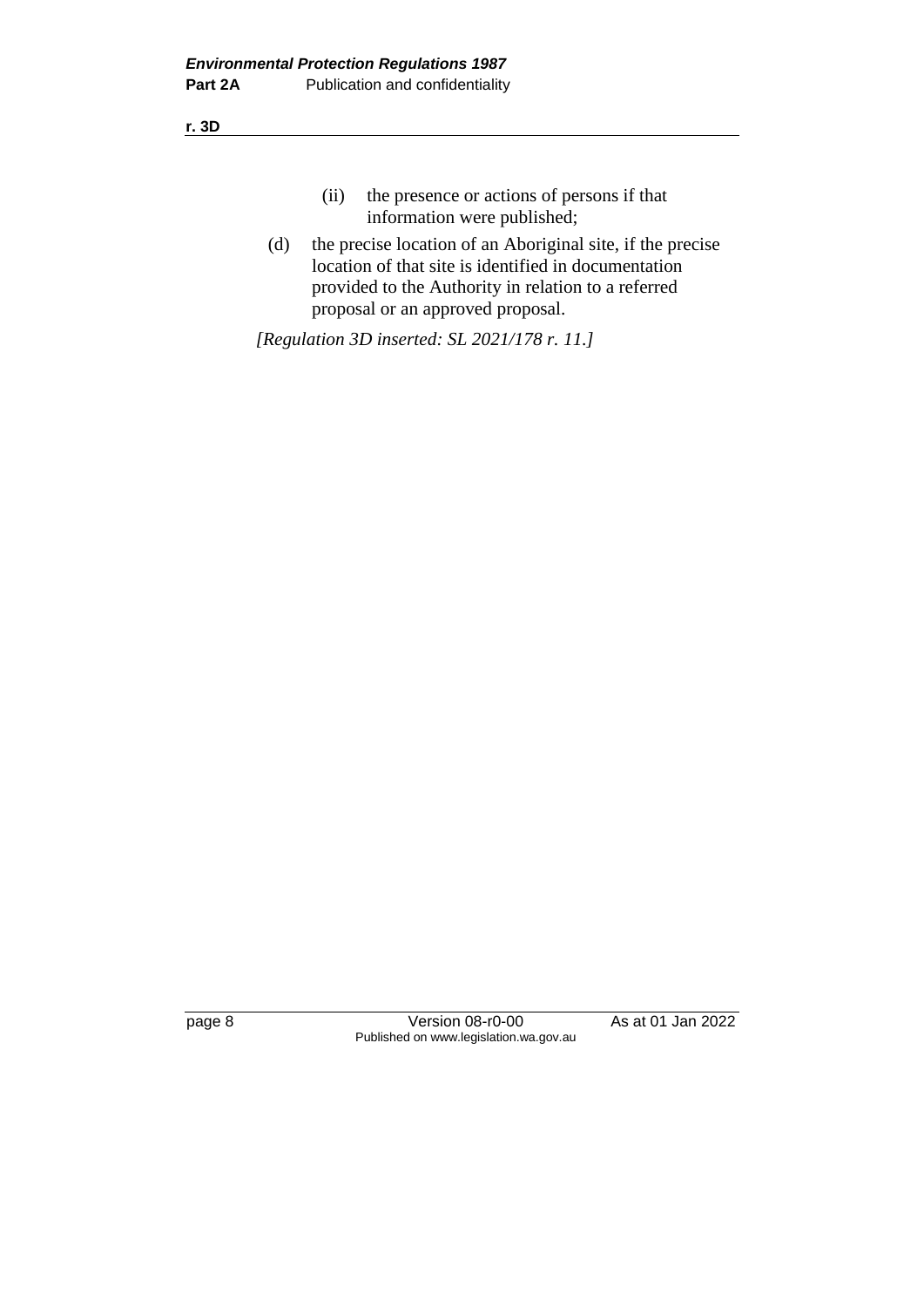## **Part 3 — Control of pollution generally**

*[Heading inserted: Gazette 13 Sep 1996 p. 4545.]*

#### **4. Terms used; amounts of units for fees**

(1) In this Part, unless the contrary intention appears —

*best practice criteria* means criteria specified by the Chief Executive Officer that require the establishment and implementation of —

- (a) an environmental policy; and
- (b) environmental performance objectives; and
- (c) continual improvement programmes; and
- (d) environmental management and audit plans; and
- (e) other measures that the Chief Executive Officer considers necessary for good environmental performance and management;

*category* means a category of premises specified in Schedule 1;

*licence* means a licence under Part V of the Act;

*licence period* means —

- (a) in relation to an application for a licence the period to which the application relates;
- (b) in relation to a licence the period covered by the licence.
- (2) A reference in this Part to a kind of waste is a reference to both the type of waste and the nature of its discharge into the environment.
- (3) A reference in this Part or a Schedule to a category followed by a designation is a reference to the category so designated in the first column of Schedule 1.

As at 01 Jan 2022 Version 08-r0-00 Version 08-r0-00 Published on www.legislation.wa.gov.au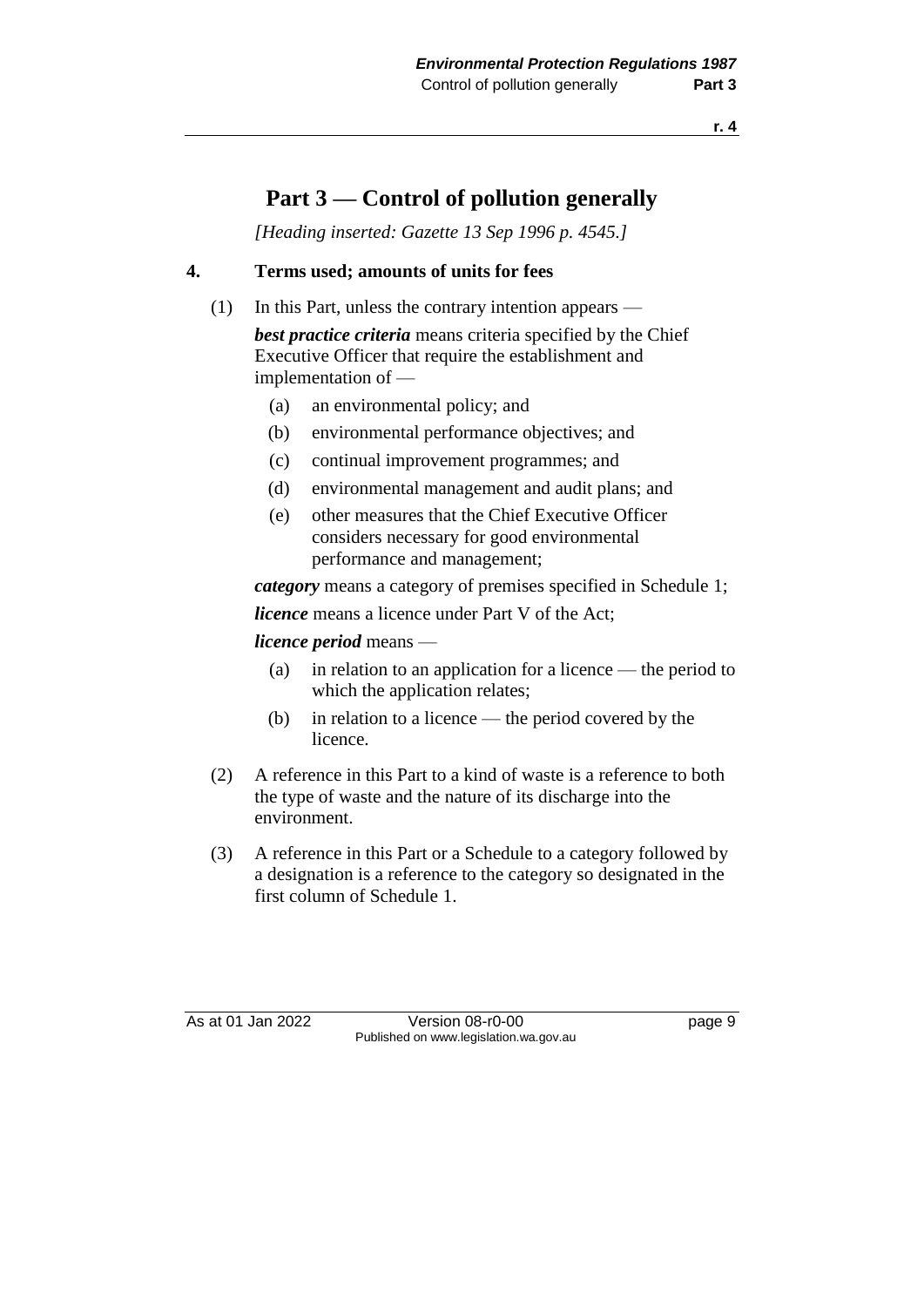- (4) A reference in Part 3 of Schedule 4 to the Swan Coastal Plain is a reference to the area defined in Schedule 1 to the *Environmental Protection (Swan Coastal Plain Lakes) Policy Approval Order 1992* <sup>1</sup> .
- (5) In regulations 5B, 5CB, 5D(5), 5DA and 5F and in Schedule 3 fee amounts are expressed in units or fractions of a unit, one unit being equivalent to the amount specified in column 2 of the Table to this subregulation during the period specified in column 1 of that Table.

**Table**

| Column 1<br>Period                                     | Column 2<br>S |
|--------------------------------------------------------|---------------|
| Beginning on 1 July 2013 and ending on<br>30 June 2014 | 30.40         |
| Beginning on 1 July 2014 and ending on<br>30 June 2015 | 31.60         |
| Beginning on 1 July 2015 and ending on<br>30 June 2016 | 32.90         |
| Beginning on 1 July 2016 and ending on<br>30 June 2017 | 34.20         |
| Beginning on 1 July 2017 and ending on<br>30 June 2018 | 35.60         |
| On and from 1 July 2018                                | 40.60         |

(6) In Schedule 4 Part 1 fee amounts are expressed in units or fractions of a unit and, for a financial year, one unit is equivalent to the amount specified in column 2 of the Table to this subregulation for that year.

| page | -10 |
|------|-----|
|------|-----|

Version 08-r0-00 As at 01 Jan 2022 Published on www.legislation.wa.gov.au

**r. 4**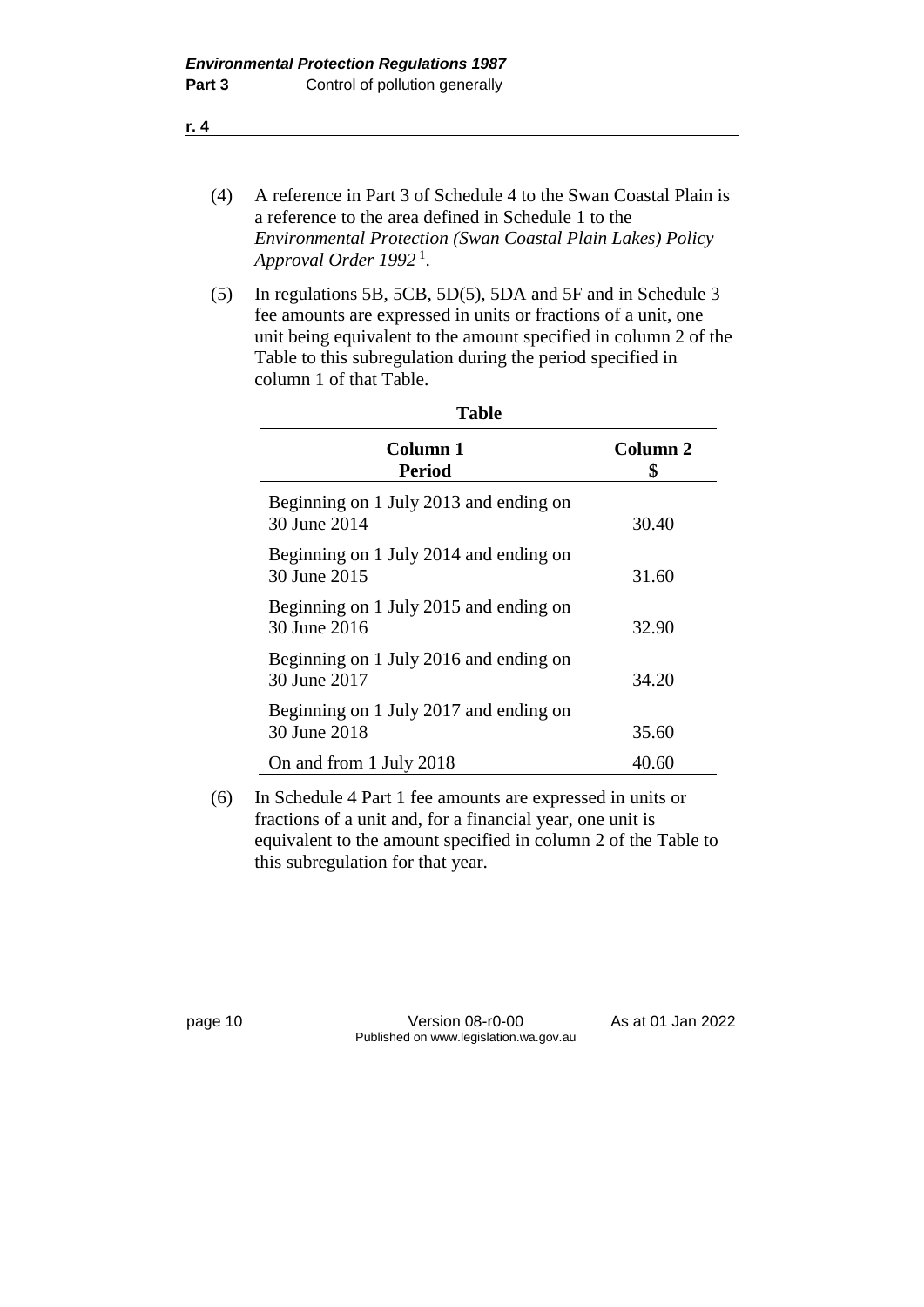#### **Table**

| Column 1<br>Period                                     | Column <sub>2</sub> |
|--------------------------------------------------------|---------------------|
| Beginning on 1 July 2013 and ending on<br>30 June 2014 | 30.40               |
| Beginning on 1 July 2014 and ending on<br>30 June 2015 | 31.60               |
| Beginning on 1 July 2015 and ending on<br>30 June 2016 | 32.90               |
| Beginning on 1 July 2016 and ending on<br>30 June 2017 | 34.20               |
| Beginning on 1 July 2017 and ending on<br>30 June 2018 | 35.60               |
| On and from 1 July 2018                                | 40.60               |

(7) In Schedule 4 Parts 2 and 3 fee amounts are expressed in units or fractions of a unit and, for a financial year, one unit is equivalent to the amount specified in column 2 of the Table to this subregulation for that year.

| Column 2 |
|----------|
| 42.60    |
| 44.30    |
| 46.10    |
| 47.90    |
|          |

As at 01 Jan 2022 Version 08-r0-00 Page 11 Published on www.legislation.wa.gov.au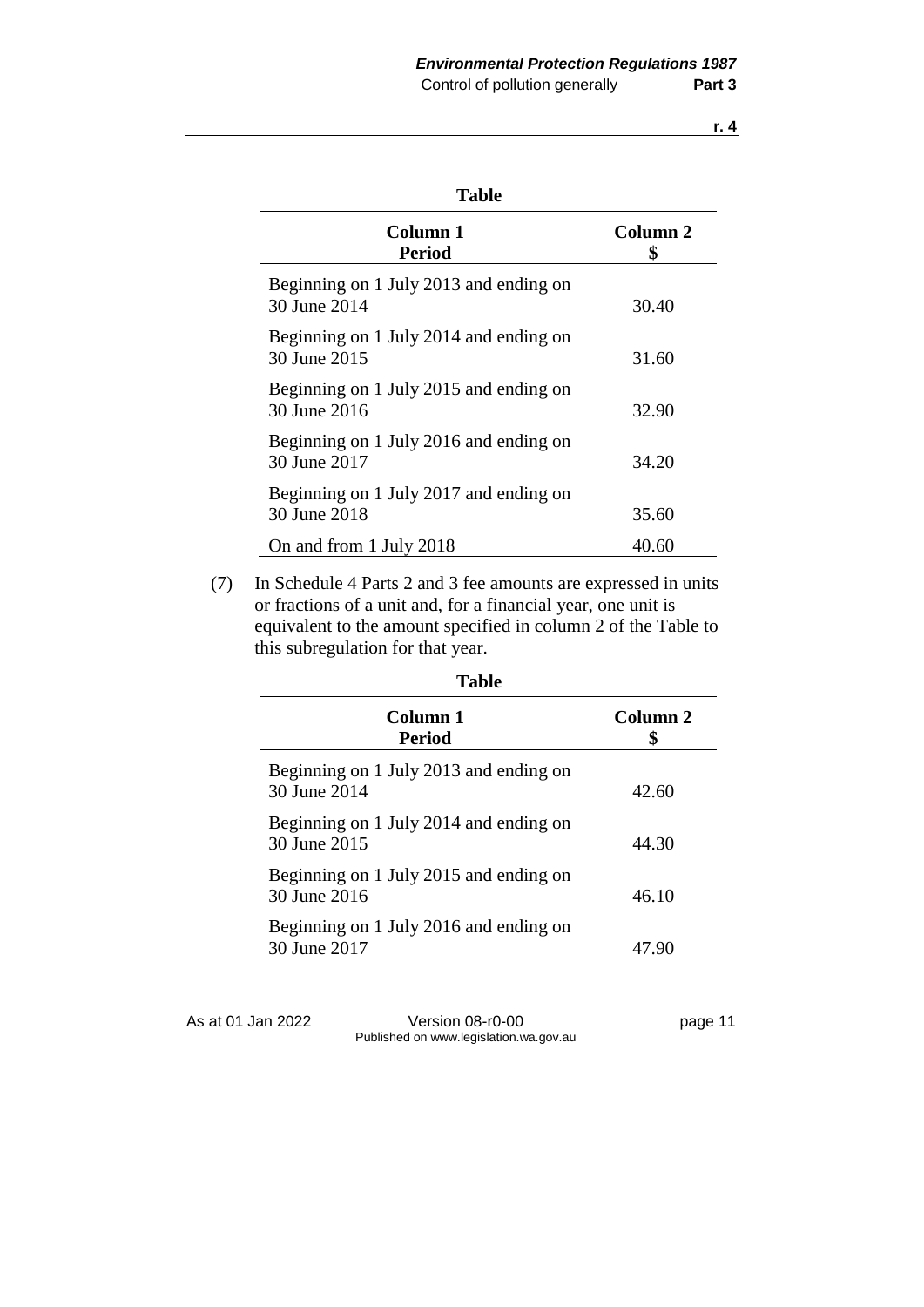**r. 5**

| Column 1<br><b>Period</b>                              | Column 2 |
|--------------------------------------------------------|----------|
| Beginning on 1 July 2017 and ending on<br>30 June 2018 | 49.80    |
| On and from 1 July 2018                                | 56.80    |

*[Regulation 4 inserted: Gazette 13 Sep 1996 p. 4546; amended: Gazette 12 Sep 1997 p. 5150; 4 Aug 2000 p. 4199-200; 9 Sep 2003 p. 4053; 22 Jun 2004 p. 2143-4; 12 Oct 2004 p. 4755; 22 Jun 2007 p. 2839-41; 18 Jun 2013 p. 2294-5; 28 Jun 2016 p. 2630; 12 Jun 2018 p. 1887-8.]*

#### **5. Premises prescribed (Act Part V)**

The premises specified in Schedule 1 are prescribed premises for the purposes of Part V of the Act.

*[Regulation 5 inserted: Gazette 13 Sep 1996 p. 4546.]*

#### **5A. Registration of Sch. 1 Part 2 premises, effect and cancellation of etc.**

- (1) An occupier of premises specified in Part 2 of Schedule 1 may apply for registration of those premises under regulation 5B.
- (2) An occupier who so applies does not commit an offence under section 56 of the Act in respect of those premises while the application is pending.
- (3) If premises specified in Part 2 of Schedule 1 are registered under regulation 5B, section 56 of the Act does not apply to the occupier of those premises.
- (4) If premises specified in Schedule 1 Part 2 are registered under regulation 5B and the Chief Executive Officer is satisfied that the occupier of the premises —
	- (a) has been convicted in any court of an offence
		- (i) against the Act or regulations made under the Act; and

page 12 Version 08-r0-00 As at 01 Jan 2022 Published on www.legislation.wa.gov.au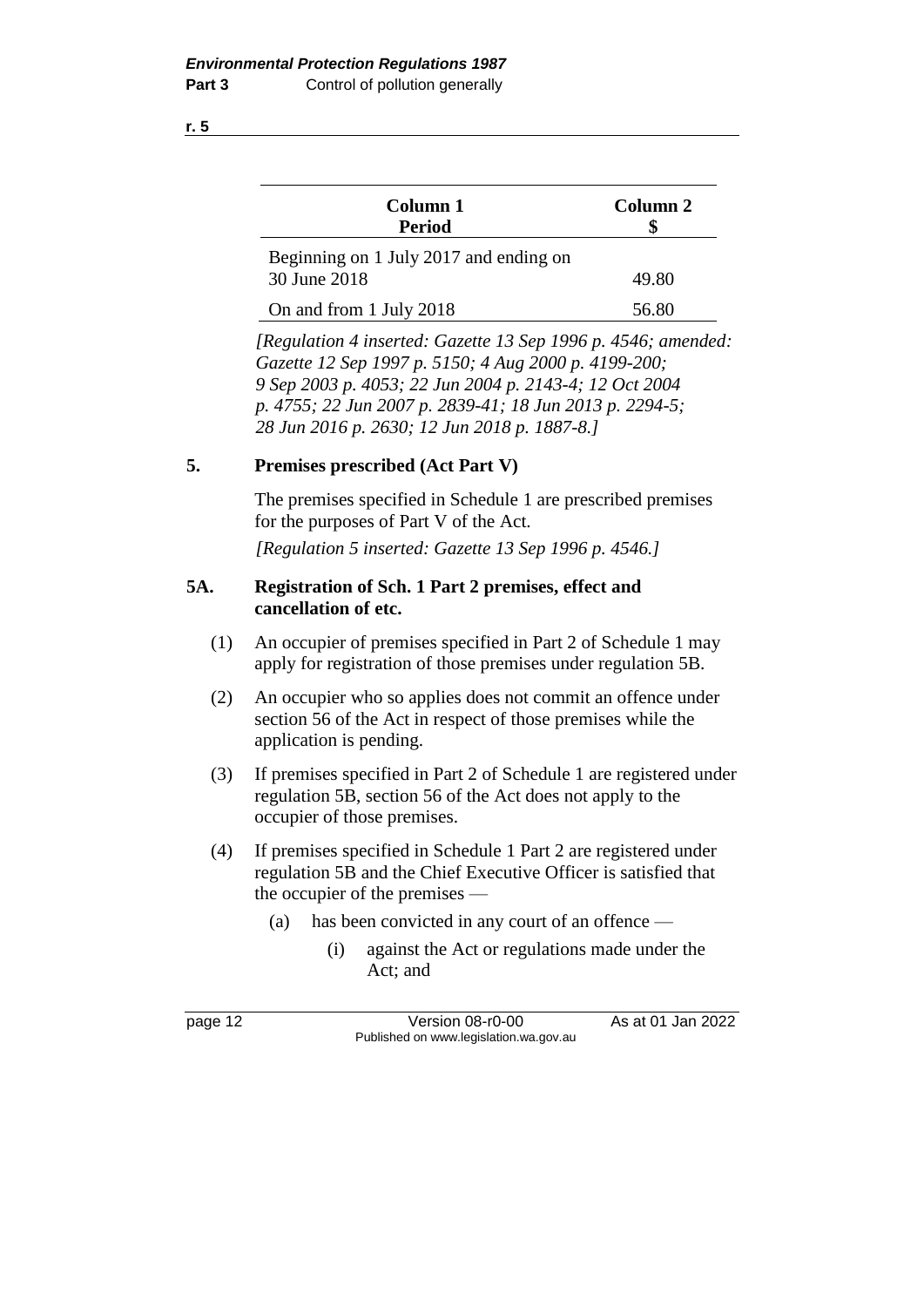(ii) that relates to the premises;

or

(b) has operated, conducted, managed, or controlled the premises in a manner which is detrimental to the environment,

the Chief Executive Officer may, by notice in writing served on the occupier of the premises, cancel the registration of the premises.

- (5) If the registration of premises is cancelled under subregulation (4), the occupier of the premises may apply to the Chief Executive Officer in writing in a form approved by the Chief Executive Officer for reinstatement of the registration.
- (6) The Chief Executive Officer may reinstate the registration if the occupier satisfies the Chief Executive Officer that the occupier will not —
	- (a) contravene a provision of the Act or regulations made under the Act that relate to the premises; or
	- (b) operate, conduct, manage, or control the premises in a manner which is detrimental to the environment.
- (7) If the registration of the premises is reinstated under subregulation (6), section 56 of the Act does not apply to the occupier of those premises.

*[Regulation 5A inserted: Gazette 13 Sep 1996 p. 4546; amended: Gazette 15 Aug 2000 p. 4711-12.]*

#### **5B. Registration of premises, application for etc.**

- *[(1) deleted]*
- (2) An application for registration of premises is to be  $-$ 
	- (a) in a form approved by the Chief Executive Officer; and
	- (ab) made by the occupier of the premises; and

As at 01 Jan 2022 Version 08-r0-00 page 13 Published on www.legislation.wa.gov.au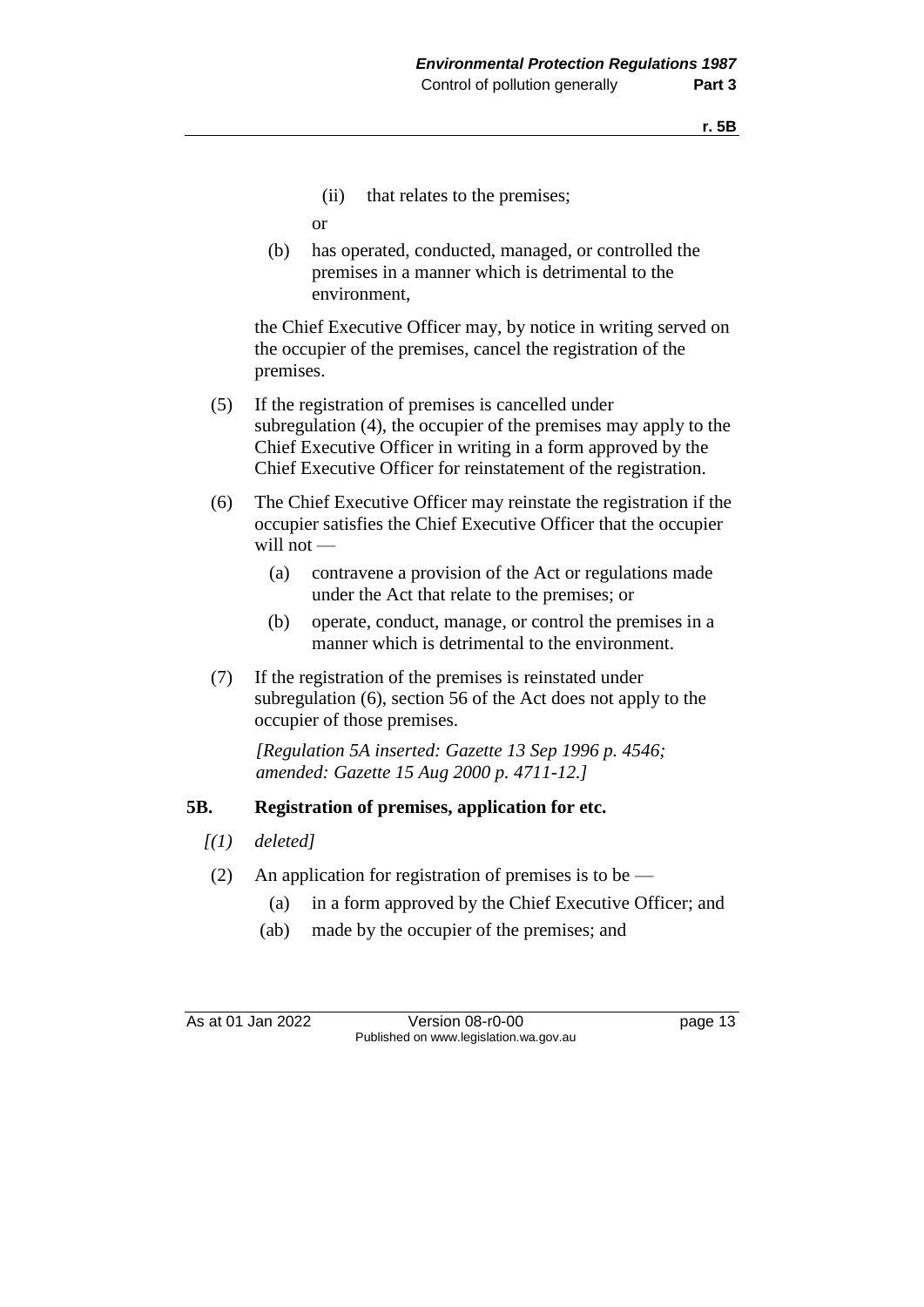**r. 5BA**

- (b) accompanied by a plan showing the boundaries of the land on which the premises are situated and the layout of the premises; and
- (c) accompanied by a fee of 24 units unless the occupier of the premises holds a licence in respect of the premises.
- (3) The Chief Executive Officer is to grant an application made under subregulation (2) and enter details of the registered premises in a register kept for that purpose.
- (4) A person who becomes the occupier of registered premises and who does not —
	- (a) notify the Chief Executive Officer of that fact within 30 days of becoming the occupier; and
	- (b) include with the notification a recording fee of 2 units,

commits an offence.

Penalty: \$5 000.

(5) On receipt of a notification and fee under subregulation (4), the Chief Executive Officer is to make the necessary alterations to the register.

*[Regulation 5B inserted: Gazette 13 Sep 1996 p. 4546-7; amended: Gazette 11 Dec 1998 p. 6599; 15 Aug 2000 p. 4712; 8 May 2012 p. 1893.]*

#### **5BA. Fees prescribed for works approval (Act s. 54(1))**

- (1) The fee prescribed for the purposes of section 54(1)(b) of the Act is the appropriate fee specified in Schedule 3 determined on the basis of the cost of the works that are the subject of the application.
- (2) In determining the cost of works for the purposes of this regulation, no account is to be taken of —
	- (a) the cost of land; or

page 14 Version 08-r0-00 As at 01 Jan 2022 Published on www.legislation.wa.gov.au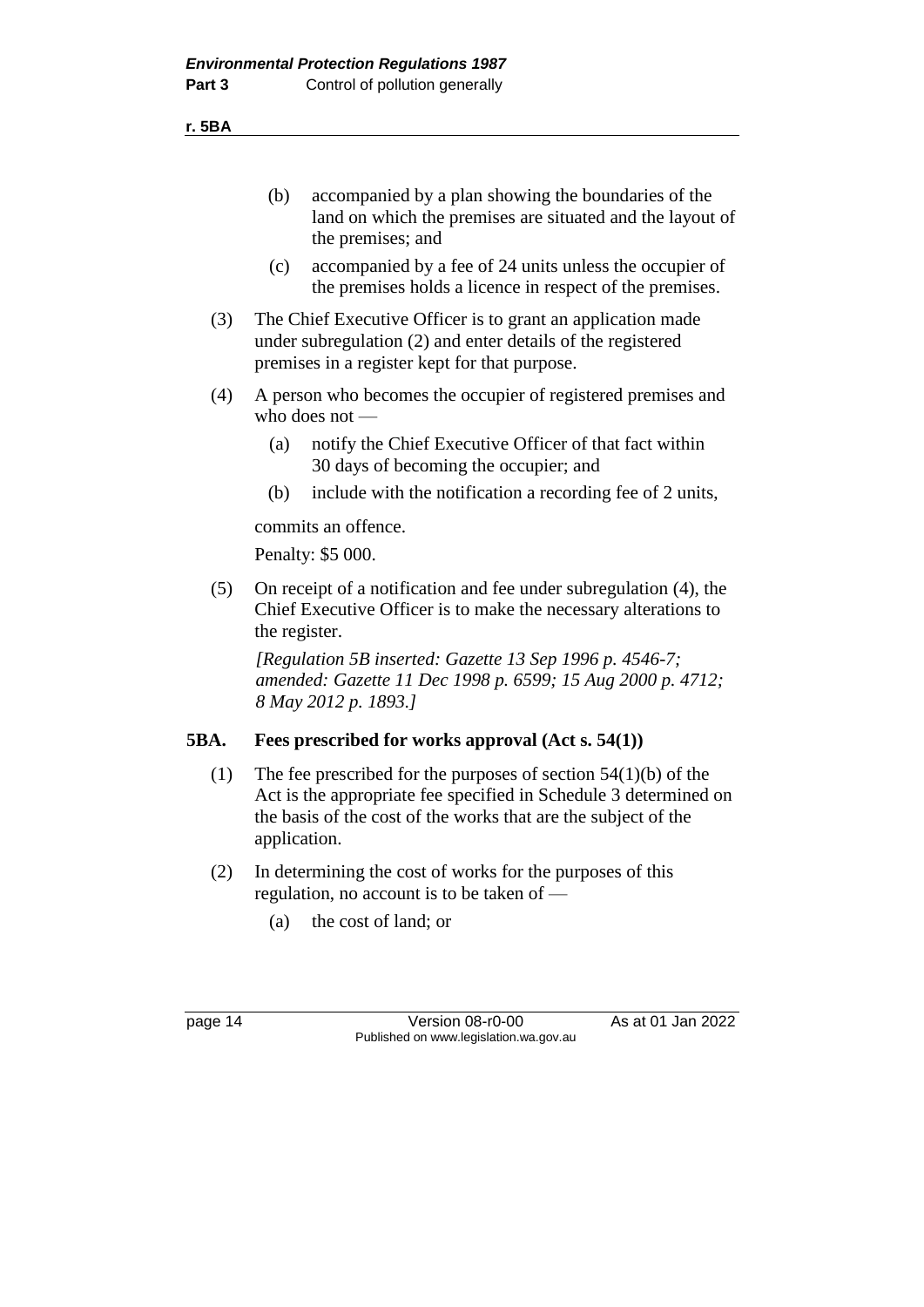- (b) the cost of buildings to be used for purposes unrelated to the purposes in respect of which the premises are, or will become, prescribed premises; or
- (c) consultancy fees paid or to be paid in relation to those works.

*[Regulation 5BA inserted: Gazette 28 Jun 2016 p. 2630.]*

#### **5BB. Fees prescribed for amending works approval or licence (Act s. 59B(1))**

For the purpose of section  $59B(1)(b)$  of the Act, the fee prescribed for an application for an amendment to a works approval or licence is based on a unit value of \$6.80 per unit, calculated —

- (a) for a single category of prescribed premises to which the works approval or licence relates — by using the unit number corresponding to the prescribed premises category in Schedule 4 Part 1; or
- (b) for multiple categories of prescribed premises to which the works approval or licence relates — by using the highest unit number corresponding to the prescribed premises categories in Schedule 4 Part 1.

*[Regulation 5BB inserted: Gazette 28 Jun 2016 p. 2630-1; amended: Gazette 12 Jun 2018 p. 1888.]*

#### **5C. Fees prescribed for transfer of works approval or licence (Act s. 64(1))**

For the purpose of section  $64(1)(b)$  of the Act the fee prescribed for the transfer of a works approval or licence is \$71.20.

*[Regulation 5C inserted: Gazette 28 Jun 2016 p. 2631; amended: Gazette 12 Jun 2018 p. 1888.]*

#### **5CA. Fee for works approval, CEO may waive**

If, in respect of an application for a works approval under section 54 of the Act, the Chief Executive Officer is satisfied

As at 01 Jan 2022 Version 08-r0-00 page 15 Published on www.legislation.wa.gov.au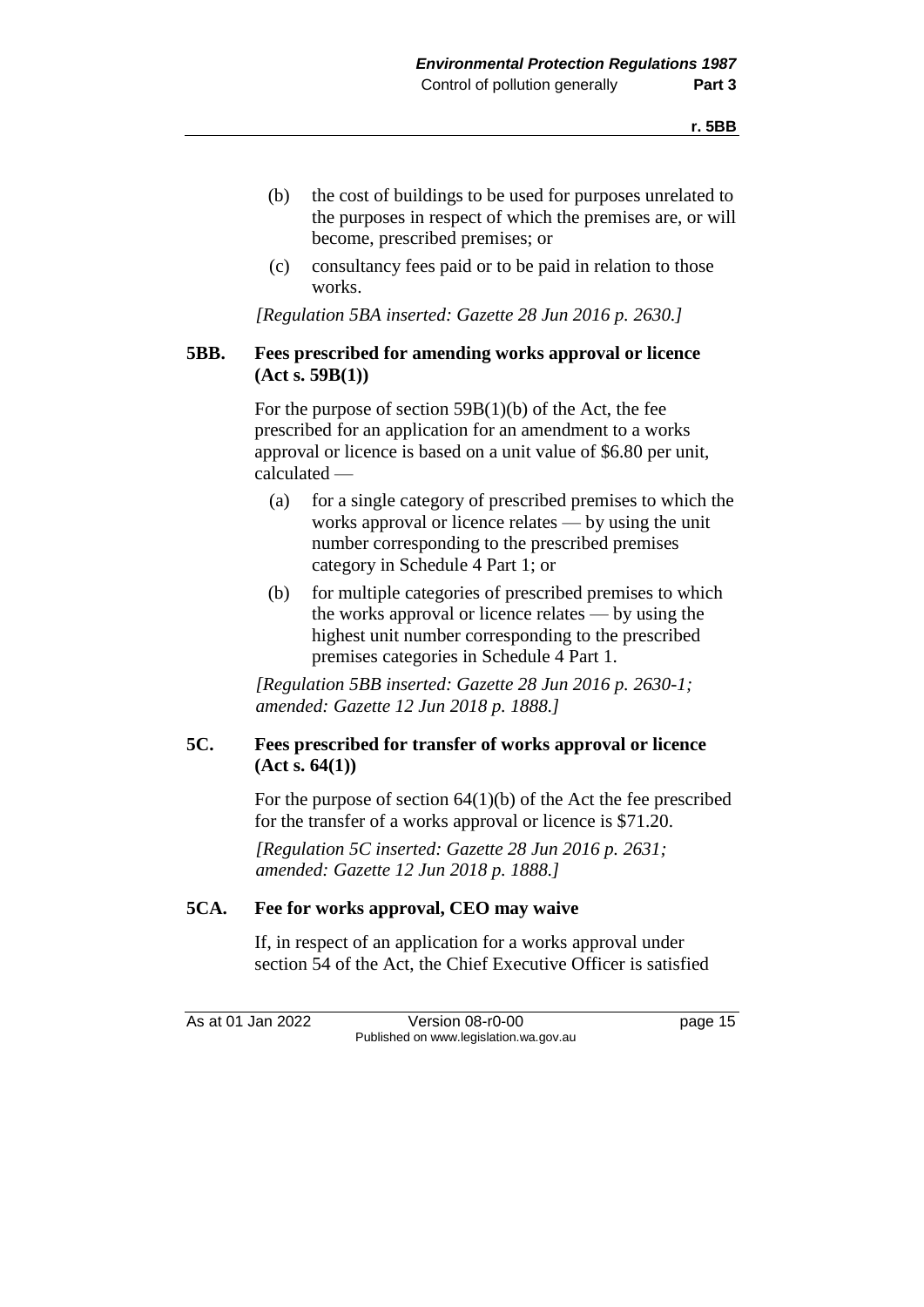#### **r. 5CAA**

that the environmental performance and management of the premises to which the application relates conform to best practice criteria, the Chief Executive Officer may waive any amount otherwise payable under regulation 5C(1) in respect of the works approval.

*[Regulation 5CA inserted: Gazette 15 Aug 2000 p. 4713.]*

#### **5CAA. Manner of advertising prescribed (Act s. 54(2a))**

- (1) For the purposes of section 54(2a) of the Act, the CEO is to advertise the application for a works approval in an advertisement published in a newspaper circulated daily in the State.
- (2) The advertisement is to include
	- (a) a statement indicating submissions about the application may be sent to the Department of Environment<sup>2</sup> at the address and within the time period specified in the advertisement; and
	- (b) the following particulars
		- (i) the category of prescribed premises under Schedule 1 that describes the main function of the premises to which the application relates;
		- (ii) the name of the applicant;
		- (iii) the locality of the premises to which the application relates;
		- (iv) the reference number for the application.

*[Regulation 5CAA inserted: Gazette 23 Nov 2004 p. 5222-3.]*

#### **5CB. Replacement of expiring licence, application for**

(1) An application for a licence to replace an existing licence on the expiry of the existing licence must be made by the licence holder of the existing licence more than 70 days before the day on which the existing licence expires.

page 16 Version 08-r0-00 As at 01 Jan 2022 Published on www.legislation.wa.gov.au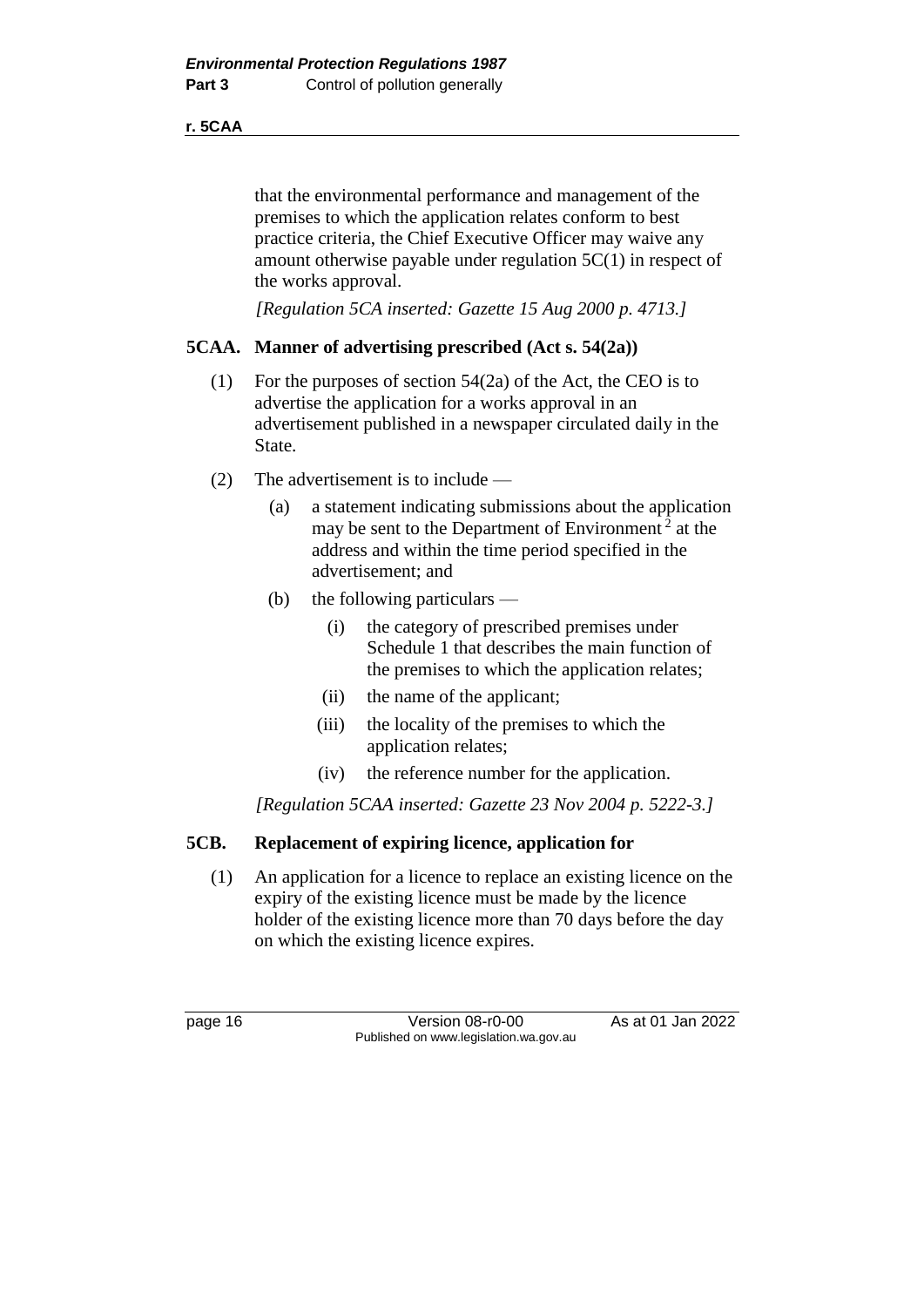- (2) A licence holder who makes an application described in subregulation (1) 70 days or less than 70 days before the expiry of the existing licence but more than 42 days before the expiry must pay a late application fee of 10 units.
- (3) A licence holder who makes an application described in subregulation (1) 42 days or less than 42 days before the expiry of the existing licence must pay a late application fee of 20 units.

*[Regulation 5CB inserted: Gazette 22 Jun 2004 p. 2144.]*

#### **5D. Prescribed premises, fee for licence for**

- (1) The total amount of the fee for a licence in respect of prescribed premises is the sum of the following amounts — the amount for each financial year, or part of a financial year, in the licence period worked out under subregulation (1a) (reduced pro rata for a part of a financial year).
- (1a) Subject to subregulations (3) and (4) and regulation 5G (the maximum fee), the amount for a financial year is the sum of the paragraph (a) amount and the larger of the paragraph (b) amount and the paragraph (c) amount —
	- (a) the amount specified in the third column of Part 1 of Schedule 4 for the financial year for the relevant category, and the relevant production or design capacity (where applicable), of the premises specified in the first and second columns of that Part;
	- (b) in respect of premises within category  $5, 6, 7, 8, 9, 12$ , 14, 44, 46, 53, 54A, 70, 80 or 85B, where the operation of the premises involves the discharge of Part 2 waste the amount specified in the second column of Part 2 of Schedule 4 for the financial year for the relevant quantity of such waste specified in the first column of that Part that is permitted to be discharged from the premises;

As at 01 Jan 2022 Version 08-r0-00 page 17 Published on www.legislation.wa.gov.au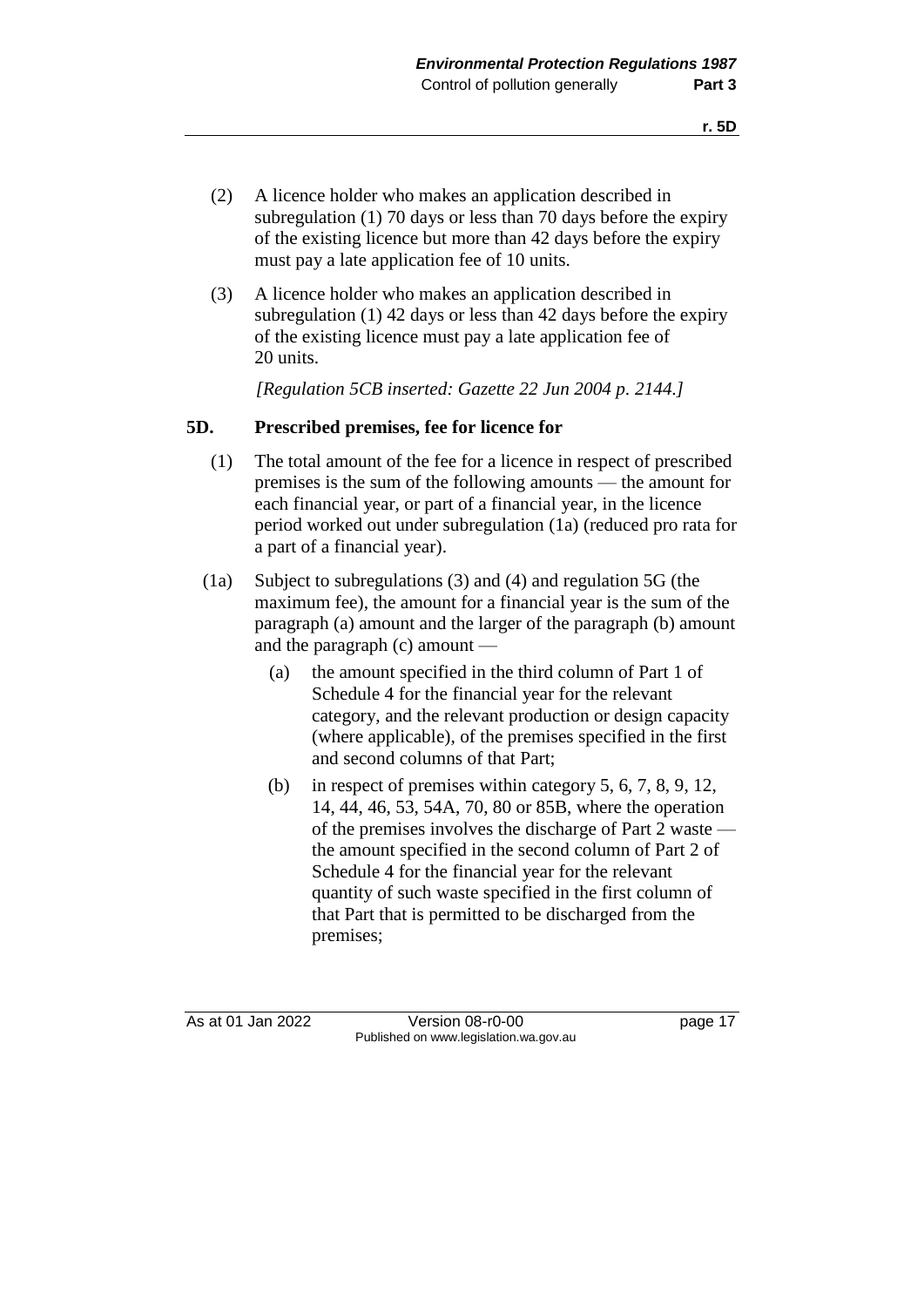**r. 5DA**

- (c) the amount for the financial year is the sum of the following amounts — the amount worked out under regulation 5E for each kind of waste to be discharged from the premises.
- (2) If any premises occupied by the same person, as determined by the Chief Executive Officer, fall within more than one category specified in the first column of Part 1 of Schedule 4, the amount payable in respect of those premises under subregulation (1a)(a) is that appropriate to the category in respect of which the higher or highest amount is payable.
- (3) No amount is payable under subregulation (1a)(c) in respect of bitterns discharges or discharges from category 14 premises.
- (4) No amount is payable under subregulation (1a)(c) in respect of water discharge from category 6 premises.
- (5) For the purpose of section  $64(1)(b)$  of the Act the fee prescribed for the transfer of a licence is 2 units.
- (6) In this regulation and Schedule  $4 -$

*Part 2 waste* means waste consisting of —

- (a) tailings; or
- (b) bitterns; or
- (c) water to allow mining of ore; or
- (d) flyash; or
- (e) waste water from a desalination plant.

*[Regulation 5D inserted: Gazette 13 Sep 1996 p. 4547; amended: Gazette 10 Dec 1996 p. 6876-7; 15 Aug 2000 p. 4713; 22 Jun 2004 p. 2144-5; 13 Dec 2005 p. 5982-3; 22 Jun 2007 p. 2841.]*

#### **5DA. Payment of licence fees**

(1) An application for a licence for a period of one year or less must be accompanied by the total amount of the fee worked out under regulation 5D.

page 18 Version 08-r0-00 As at 01 Jan 2022 Published on www.legislation.wa.gov.au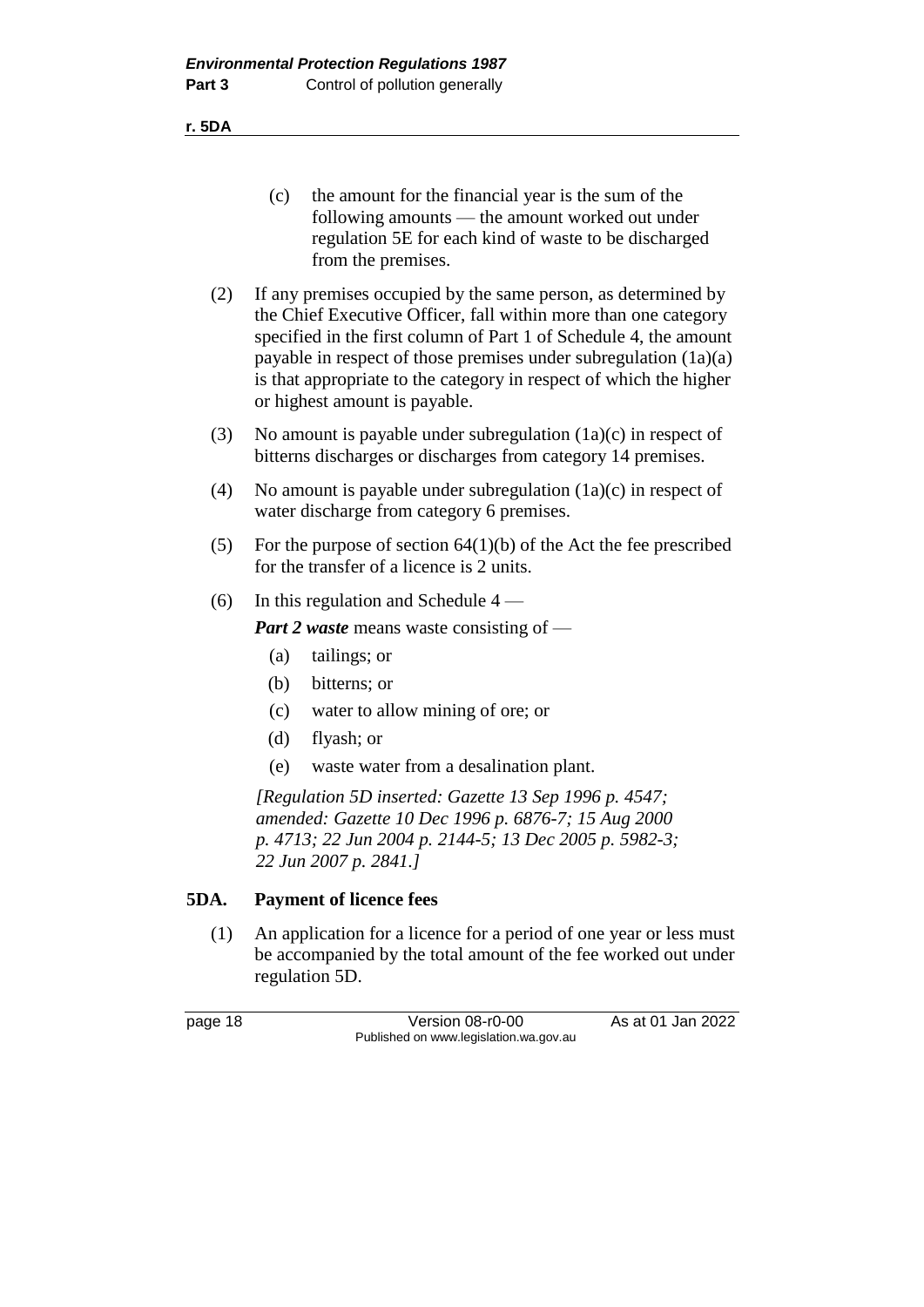- (2) An application for a licence for a period of more than one year must be accompanied by the fee for the first year of the licence period, worked out under regulation 5D as if the licence period were that first year.
- (3) For a licence for a period of more than one year, the licence holder must, before each anniversary of the grant of the licence, pay the fee for the subsequent period (the shorter of the remainder of the licence period or the next year), worked out under regulation 5D as if the licence period were that subsequent period.
- (4) If the licence holder does not pay a fee under subregulation (3) on time but pays it within one month after the anniversary before which the fee should have been paid, the licence holder must pay, in addition to the fee under subregulation (3), a late payment fee of 10 units.
- (5) If the licence holder does not pay a fee under subregulation (3) within one month after the anniversary before which the fee should have been paid, the licence ceases to have effect.

*[Regulation 5DA inserted: Gazette 22 Jun 2004 p. 2145-6.]*

#### **5E. Amount in r. 5D(1a)(c), calculation of**

- (1) Subject to this regulation, the amount under regulation 5D(1a)(c) for a financial year for a particular kind of waste is to be worked out under Part 3 of Schedule 4 on the basis of the rate at which the waste is permitted to be discharged from the premises during the licence period — the rate (in the units specified for that kind of waste in Part 3 of Schedule 4) being the quantity of waste permitted to be discharged from the premises during the licence period averaged over the licence period.
- (2) If, in respect of an application for a licence, the Chief Executive Officer is satisfied that the quantity of a particular kind of waste discharged from the premises in the year immediately preceding the licence period has been accurately measured, the rate in

As at 01 Jan 2022 Version 08-r0-00 page 19 Published on www.legislation.wa.gov.au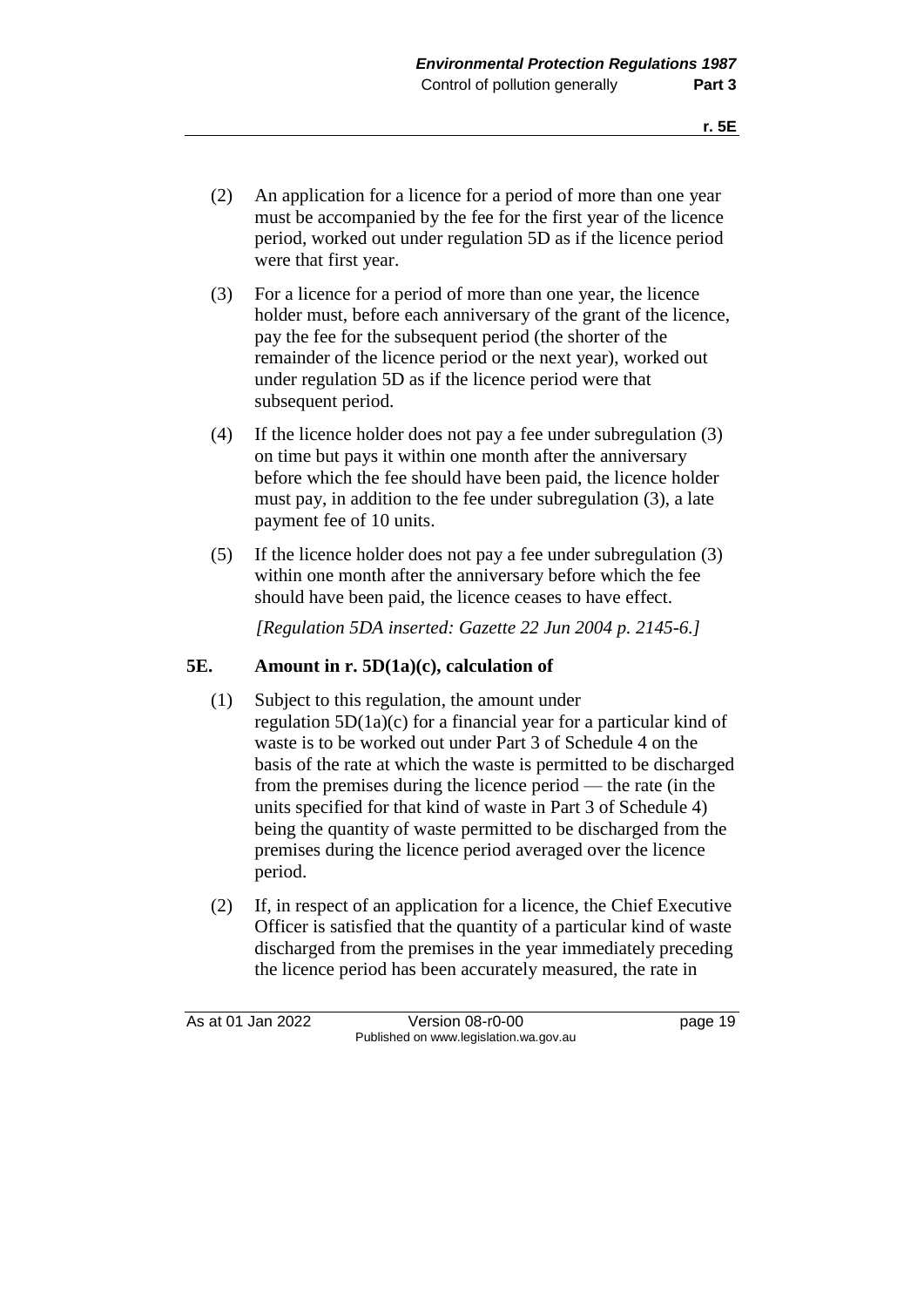subregulation (1) in respect of such waste may, at the discretion of the Chief Executive Officer, be determined on the basis of the quantity so measured averaged over a period of one year.

- (3) If, in respect of an application for a licence, the Chief Executive Officer is satisfied that —
	- (a) the applicant has put in place appropriate procedures for the accurate measurement of the quantity of a particular kind of waste to be discharged from the premises; and
	- (b) the quantity of such waste to be discharged from the premises during the licence period has been accurately calculated,

the rate in subregulation (1) in respect of such waste may, at the discretion of the Chief Executive Officer, be determined on the basis of that quantity averaged over the licence period.

(4) If an approved policy specifies standards for the discharge of a particular kind of waste and those standards apply to premises which are the subject of an application for a licence, the amount for the financial year in respect of such waste, as determined under subregulation  $(1)$ ,  $(2)$  or  $(3)$ , is increased by 50% for those premises.

*[Regulation 5E inserted: Gazette 13 Sep 1996 p. 4548; amended: Gazette 22 Jun 2004 p. 2146-7; 22 Jun 2007 p. 2841.]*

#### **5EA. Fees under r. 5D(1a)(b) and (c), CEO may waive**

If, in respect of an application for a licence, the Chief Executive Officer is satisfied that the environmental performance and management of the premises to which the application relates conform to best practice criteria, the Chief Executive Officer is to waive any amount otherwise payable under regulation 5D(1a)(b) or (c) in respect of the licence.

*[Regulation 5EA inserted: Gazette 12 Sep 1997 p. 5150; amended: Gazette 22 Jun 2004 p. 2147.]*

page 20 **Version 08-r0-00** As at 01 Jan 2022 Published on www.legislation.wa.gov.au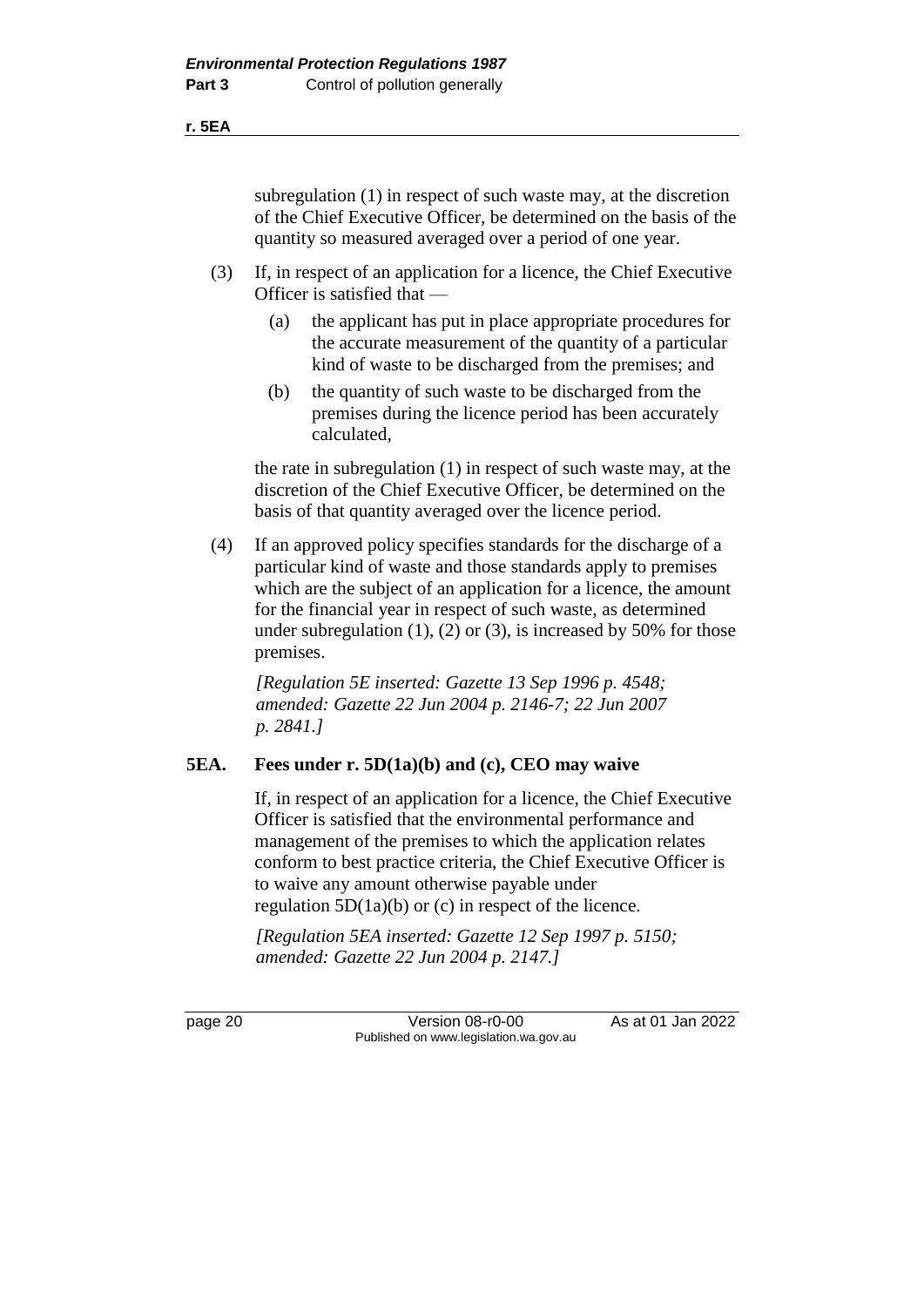#### **5EB. Fees under r. 5D, CEO may waive**

If in respect of an application for a licence, the Chief Executive Officer is satisfied that the production or design capacity of the premises is so small that it would be unreasonable to impose a fee, the Chief Executive Officer is to waive any amount otherwise payable under regulation 5D in respect of the licence.

*[Regulation 5EB inserted: Gazette 15 Aug 2000 p. 4713.]*

#### **5F. Fee under r. 5D(1a)(c) if discharged waste harmless**

- (1) Despite regulation 5D(1a)(c), an amount of 25 units for the financial year may be paid in respect of waste to be discharged onto land instead of the amount worked out under regulation 5E, if the Chief Executive Officer is satisfied that the method of discharge renders the waste harmless to the environment.
- *[(2) deleted]*

*[Regulation 5F inserted: Gazette 13 Sep 1996 p. 4548; amended: Gazette 22 Jun 2004 p. 2147; 22 Jun 2007 p. 2841.]*

#### **5G. Maximum fees under r. 5D(1a)**

- (1) For the purposes of regulation 5D(1a), the amount for a financial year cannot exceed the maximum amount for the financial year worked out in accordance with this regulation.
- (2) If the amount worked out under regulation  $5D(1a)(c)$  is predominantly attributable to the discharge of waste into air or onto land and the total amount or a component of that total amount is subject to the increase specified in regulation  $5E(4)$  — the maximum fee for the financial year is the amount specified in column 2 of the Table to this subregulation for the financial year.

| ravic                                                  |                                                            |            |
|--------------------------------------------------------|------------------------------------------------------------|------------|
|                                                        | Column 1<br><b>Financial year</b>                          | Column 2   |
| Beginning on 1 July 2007 and ending on<br>30 June 2008 |                                                            | 605 000.00 |
| As at 01 Jan 2022                                      | Version 08-r0-00<br>Published on www.legislation.wa.gov.au | page 21    |

#### **Table**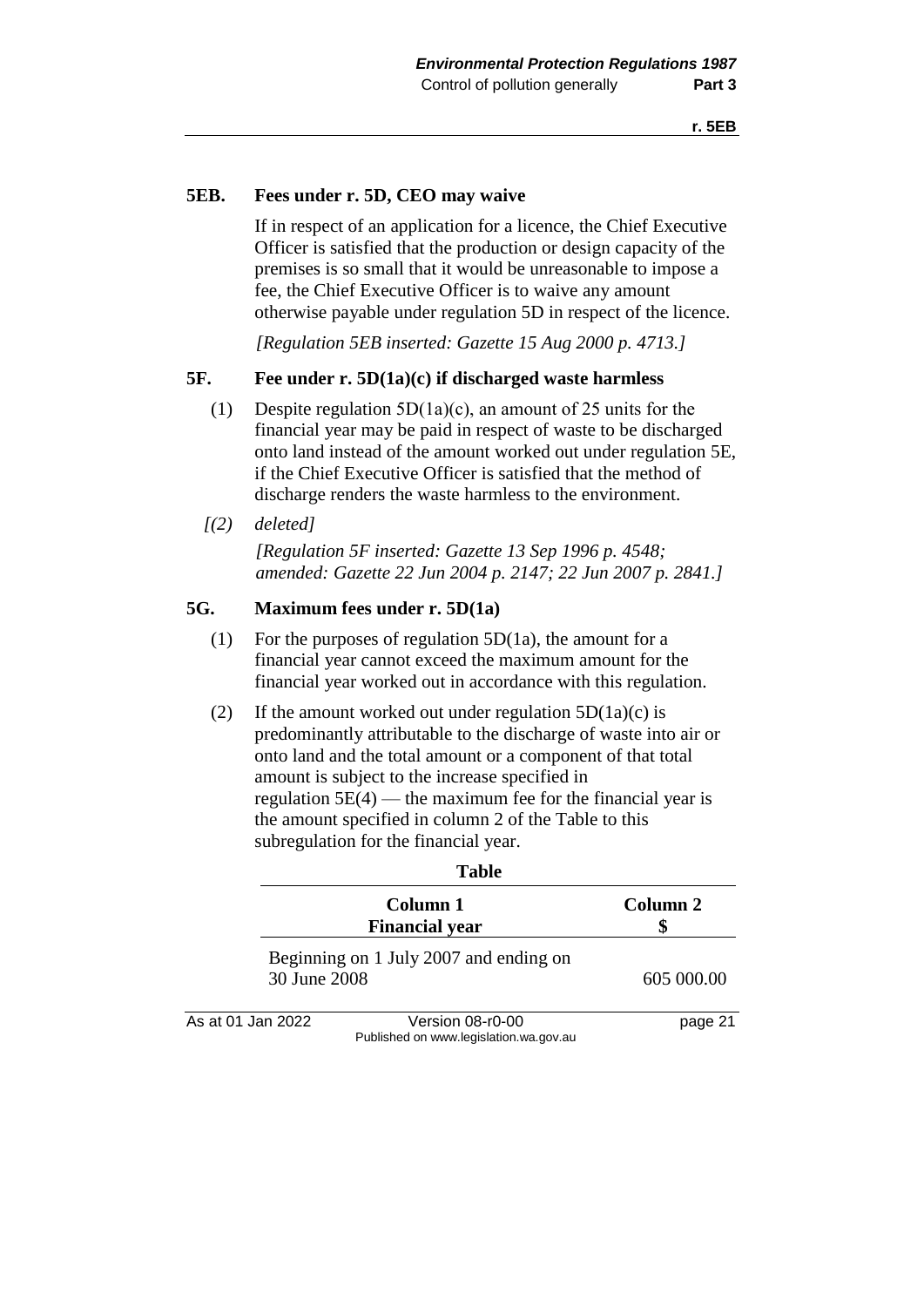**r. 5G**

| Column 1<br><b>Financial year</b>                      | Column 2     |
|--------------------------------------------------------|--------------|
| Beginning on 1 July 2008 and ending on<br>30 June 2009 | 705 000.00   |
| Beginning on 1 July 2009 and ending on<br>30 June 2010 | 755 000.00   |
| Beginning on 1 July 2010 and ending on<br>30 June 2011 | 805 000.00   |
| Beginning on 1 July 2011 and ending on<br>30 June 2012 | 855 000.00   |
| Beginning on 1 July 2012 and ending on<br>30 June 2018 | 905 000.00   |
| On and from 1 July 2018                                | 1 030 000.00 |

(3) If the amount worked out under regulation  $5D(1a)(c)$  is predominantly attributable to the discharge of waste into air or onto land and neither the total amount nor a component of that total amount is subject to the increase specified in regulation 5E(4) — the maximum fee for the financial year is the amount specified in column 2 of the Table to this subregulation for the financial year.

| Table                                                  |                          |  |  |
|--------------------------------------------------------|--------------------------|--|--|
| Column 1<br><b>Financial year</b>                      | Column <sub>2</sub><br>S |  |  |
| Beginning on 1 July 2007 and ending on<br>30 June 2008 | 550 000.00               |  |  |
| Beginning on 1 July 2008 and ending on<br>30 June 2009 | 650 000.00               |  |  |
| Beginning on 1 July 2009 and ending on<br>30 June 2010 | 700 000.00               |  |  |

page 22 Version 08-r0-00 As at 01 Jan 2022 Published on www.legislation.wa.gov.au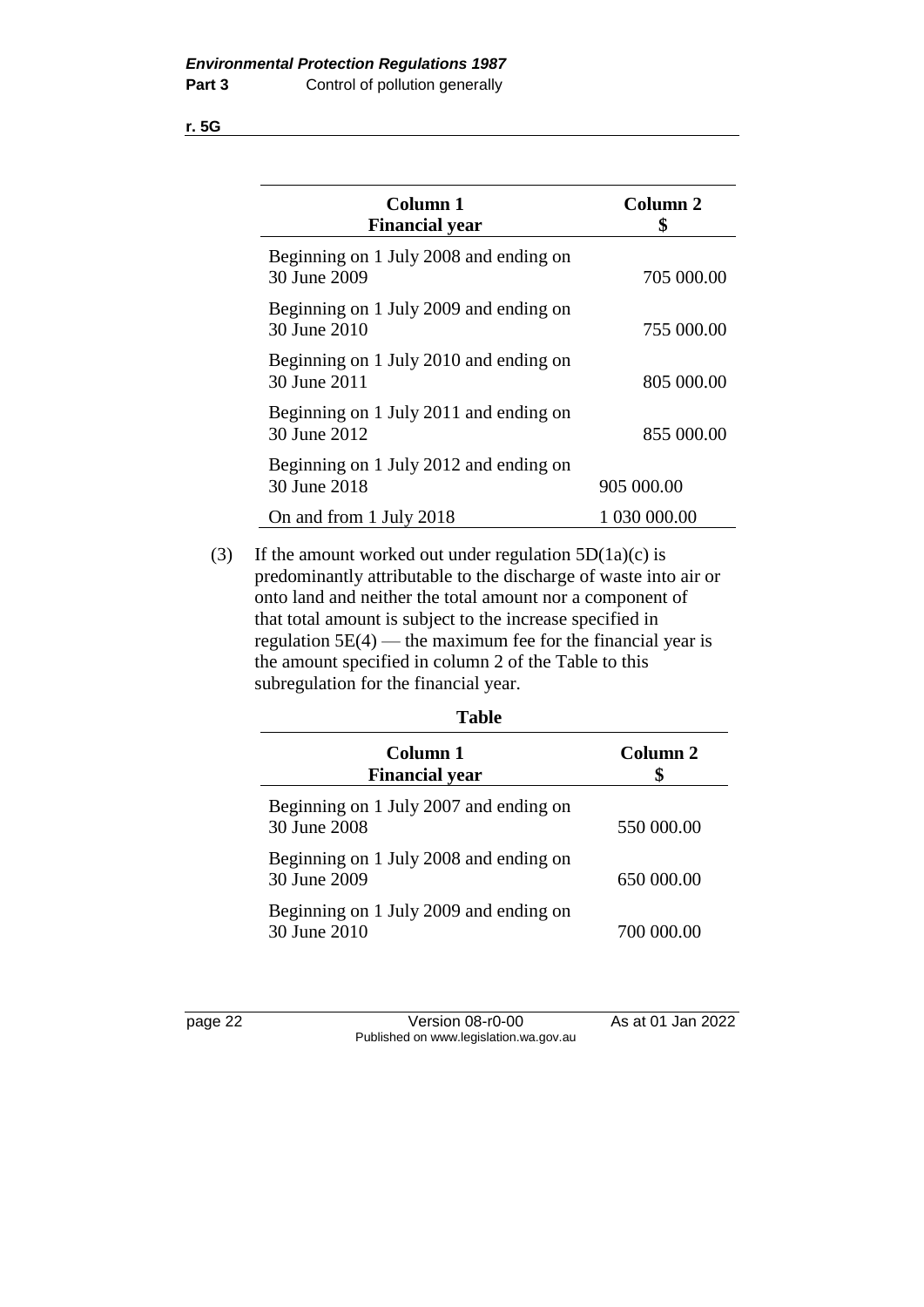| Column 1<br><b>Financial year</b>                      | Column <sub>2</sub> |
|--------------------------------------------------------|---------------------|
| Beginning on 1 July 2010 and ending on<br>30 June 2011 | 750 000.00          |
| Beginning on 1 July 2011 and ending on<br>30 June 2012 | 800 000.00          |
| Beginning on 1 July 2012 and ending on<br>30 June 2018 | 850 000.00          |
| On and from 1 July 2018                                | 970 000.00          |

(4) If the amount worked out under regulation  $5D(1a)(c)$  is predominantly attributable to the discharge of waste into waters — the maximum fee for the financial year is the amount specified in column 2 of the Table to this subregulation for the financial year.

| Column 1<br><b>Financial year</b>                      | Column 2<br>\$ |
|--------------------------------------------------------|----------------|
| Beginning on 1 July 2007 and ending on<br>30 June 2008 | 640 000.00     |
| Beginning on 1 July 2008 and ending on<br>30 June 2009 | 740 000.00     |
| Beginning on 1 July 2009 and ending on<br>30 June 2010 | 790 000.00     |
| Beginning on 1 July 2010 and ending on<br>30 June 2011 | 840 000.00     |
| Beginning on 1 July 2011 and ending on<br>30 June 2012 | 890 000.00     |
| Beginning on 1 July 2012 and ending on<br>30 June 2018 | 940 000.00     |
| On and from 1 July 2018                                | 1 070 000.00   |

**Table**

As at 01 Jan 2022 Version 08-r0-00 page 23 Published on www.legislation.wa.gov.au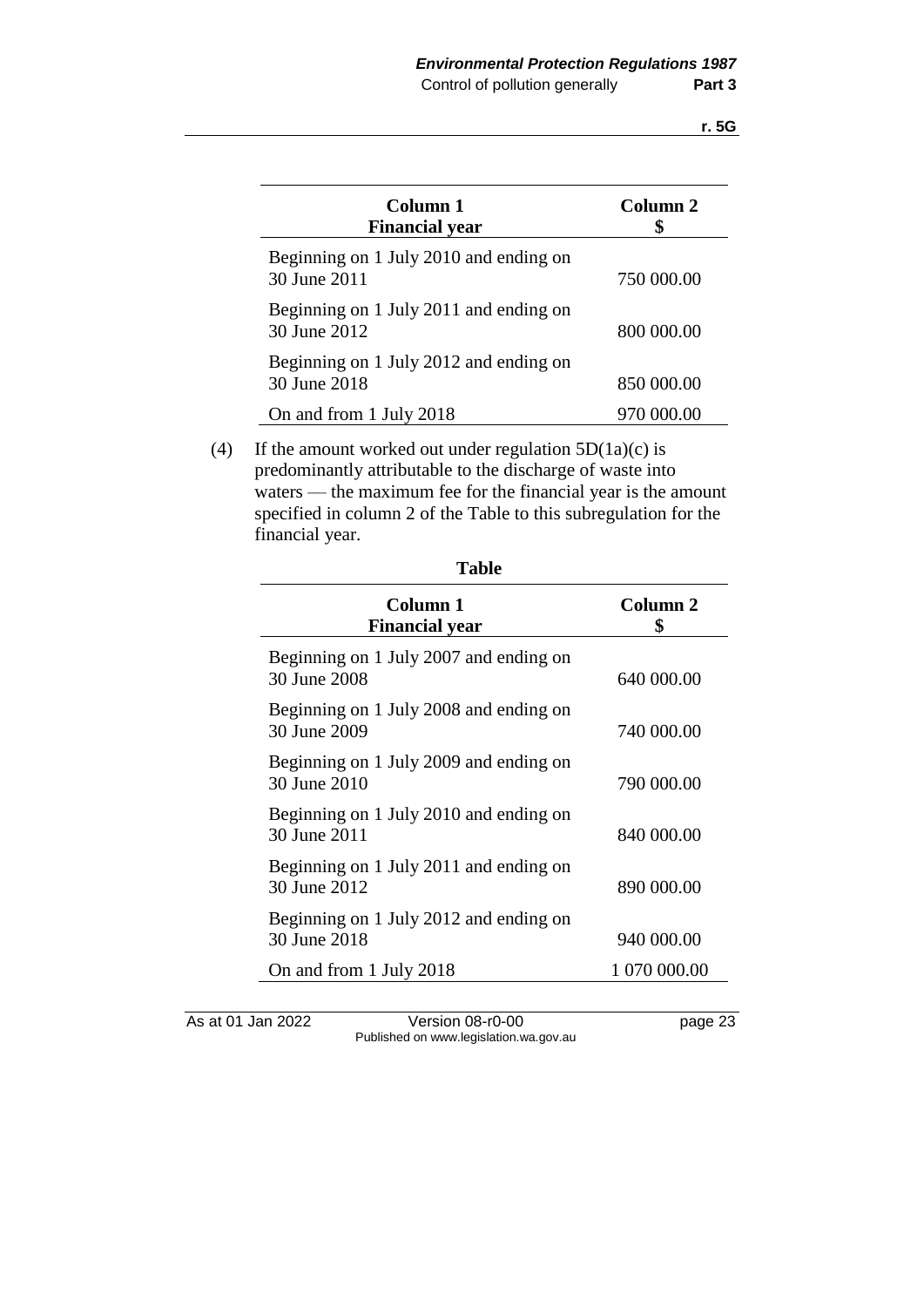(5) If the amount worked out under regulation  $5D(1a)(c)$  is equally attributable to the discharge of waste into air or onto land and the discharge of waste into waters — the maximum fee for the financial year is the amount specified in column 2 of the Table to this subregulation for the financial year.

**Table**

| Column 1<br><b>Financial year</b>                      | Column<br>\$ |
|--------------------------------------------------------|--------------|
| Beginning on 1 July 2007 and ending on<br>30 June 2008 | 640 000.00   |
| Beginning on 1 July 2008 and ending on<br>30 June 2009 | 740 000.00   |
| Beginning on 1 July 2009 and ending on<br>30 June 2010 | 790 000.00   |
| Beginning on 1 July 2010 and ending on<br>30 June 2011 | 840 000.00   |
| Beginning on 1 July 2011 and ending on<br>30 June 2012 | 890 000.00   |
| Beginning on 1 July 2012 and ending on<br>30 June 2018 | 940 000.00   |
| On and from 1 July 2018                                | 1 070 000.00 |

*[Regulation 5G inserted: Gazette 22 Jun 2004 p. 2147-50; amended: Gazette 22 Jun 2007 p. 2841-3; 12 Jun 2018 p. 1888-9.]*

#### **5H. Partial refunds of fees for licences**

- (1) If an application for a licence is refused, the Chief Executive Officer is to —
	- (a) deduct from the fee which accompanied the application such amount as the Chief Executive Officer considers reasonable to meet the administrative costs associated with determining the application; and

page 24 Version 08-r0-00 As at 01 Jan 2022 Published on www.legislation.wa.gov.au

**r. 5H**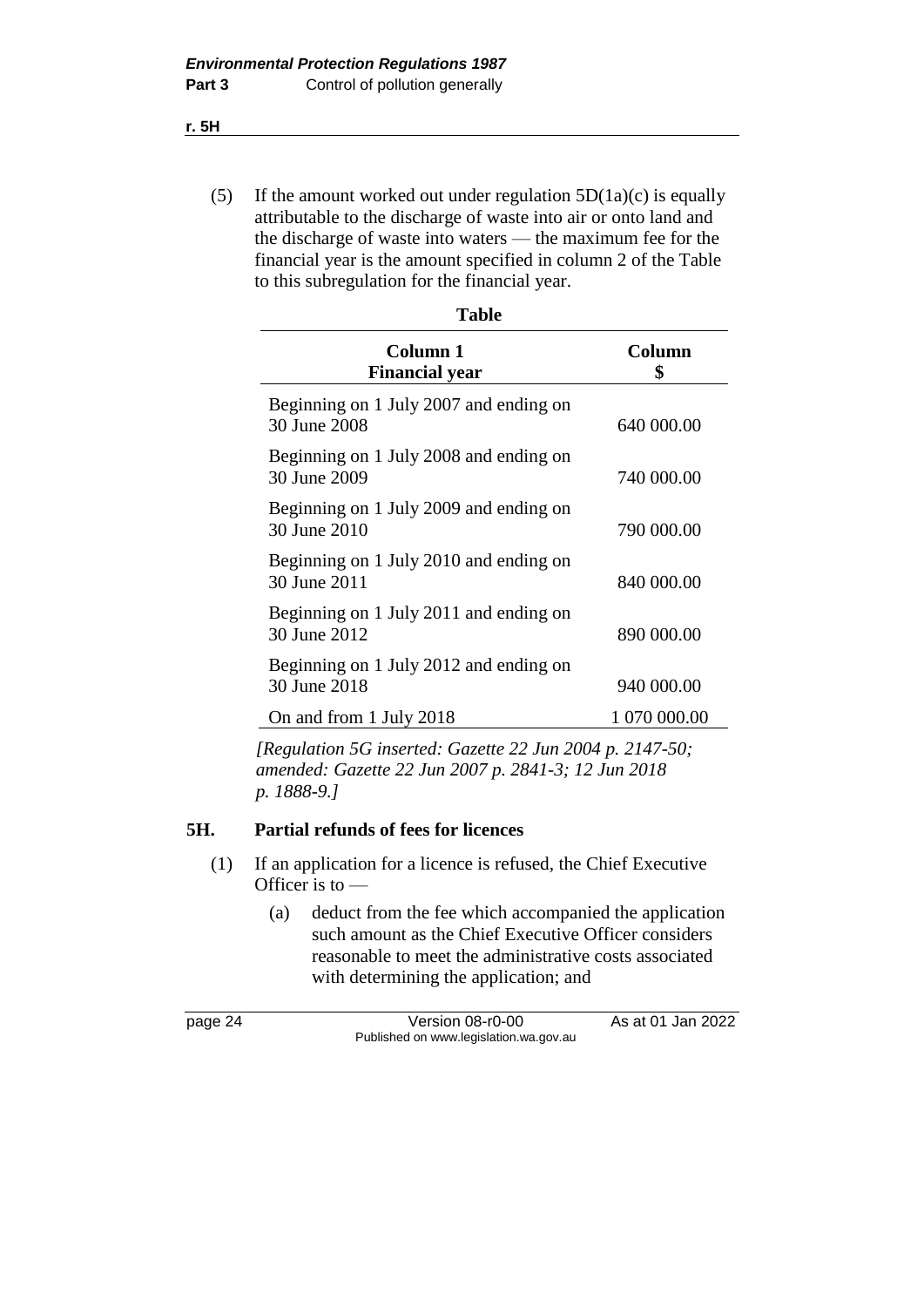- (b) refund the balance of the fee to the applicant.
- $(2)$  If
	- (a) a fee paid in respect of a licence comprised an amount determined under regulation 5E(2) or (3); and
	- (b) the Chief Executive Officer is satisfied that the quantity of waste discharged from the premises during the term of the licence (the *actual discharge*) is less than the quantity used as the basis for determining that amount; and
	- (c) an application for a refund is made in writing in a form approved by the Chief Executive Officer by the person who is the licensee at the end of the term of the licence —
		- (i) on an application for another licence in respect of the same premises made within 3 months of the end of the term of the expired licence; or
		- (ii) within 3 months of the end of the term of the licence,

the Chief Executive Officer is to refund to the licensee the difference between the fee that would have been payable if the amount under regulation 5E had been determined on the basis of the actual discharge and the fee paid.

- $(3)$  If
	- (a) a fee paid in respect of a licence comprised an amount under regulation  $5D(1)(b)$  or (c); and
	- (b) the Chief Executive Officer determines during the term of that licence that the environmental performance and management of the premises to which the licence relates conform to best practice criteria,

the Chief Executive Officer is to refund to the licensee an amount which bears the same proportion to the amount referred to in paragraph (a) as the unexpired portion of the term of

As at 01 Jan 2022 Version 08-r0-00 Page 25 Published on www.legislation.wa.gov.au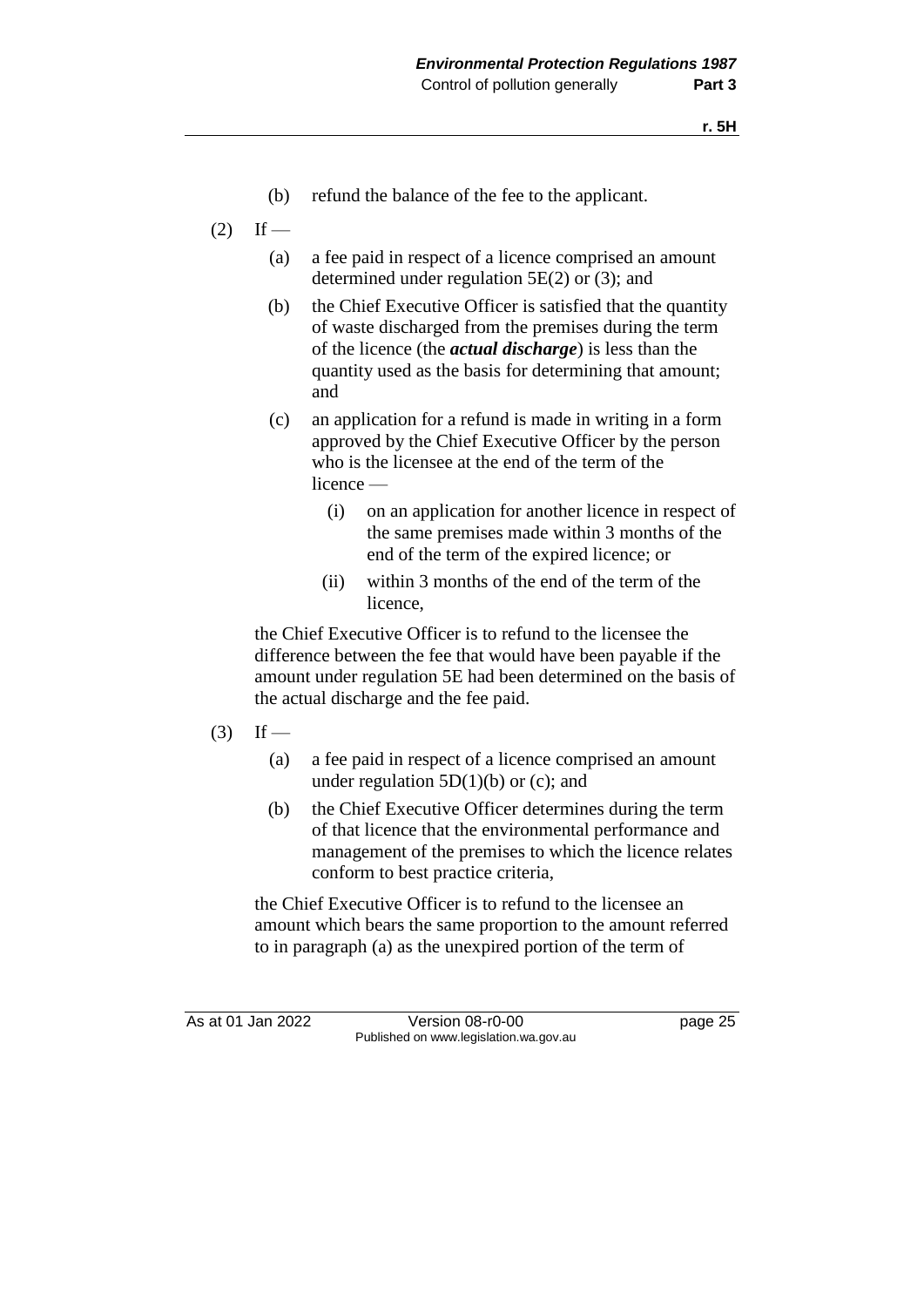licence (calculated from the day of the determination referred to in paragraph (b)) bears to the term of the licence.

*[Regulation 5H inserted: Gazette 13 Sep 1996 p. 4549; amended: Gazette 12 Sep 1997 p. 5150; 15 Aug 2000 p. 4713-14; 22 Jun 2004 p. 2150.]*

#### **5I. Certain matters relevant to fees to be determined by CEO**

For the purposes of determining the amount of a fee under this Part, any question relating to the cost of works, the production or design capacity of premises, or the kind or quantity of waste discharged or to be discharged from premises is to be determined by the Chief Executive Officer.

*[Regulation 5I inserted: Gazette 13 Sep 1996 p. 4549.]*

#### **5IA. Compliance with best practice criteria may be condition of licence (Act s. 62(2))**

For the purposes of section 62(2) of the Act the Chief Executive Officer may specify as a condition of a licence that the licensee is to comply with best practice criteria in relation to the environmental performance and management of the premises to which the licence relates.

*[Regulation 5IA inserted: Gazette 12 Sep 1997 p. 5151; amended: Gazette 20 Aug 2013 p. 3856.]*

#### **5J. Manner of advertising prescribed (Act s. 57(2a))**

- (1) For the purposes of section 57(2a) of the Act, the CEO is to advertise the application for a licence in an advertisement published in a newspaper circulated daily in the State.
- (2) The advertisement is to include
	- (a) a statement indicating submissions about the application may be sent to the Department of Environment<sup>2</sup> at the address and within the time period specified in the advertisement; and

page 26 **Version 08-r0-00** As at 01 Jan 2022 Published on www.legislation.wa.gov.au

**r. 5I**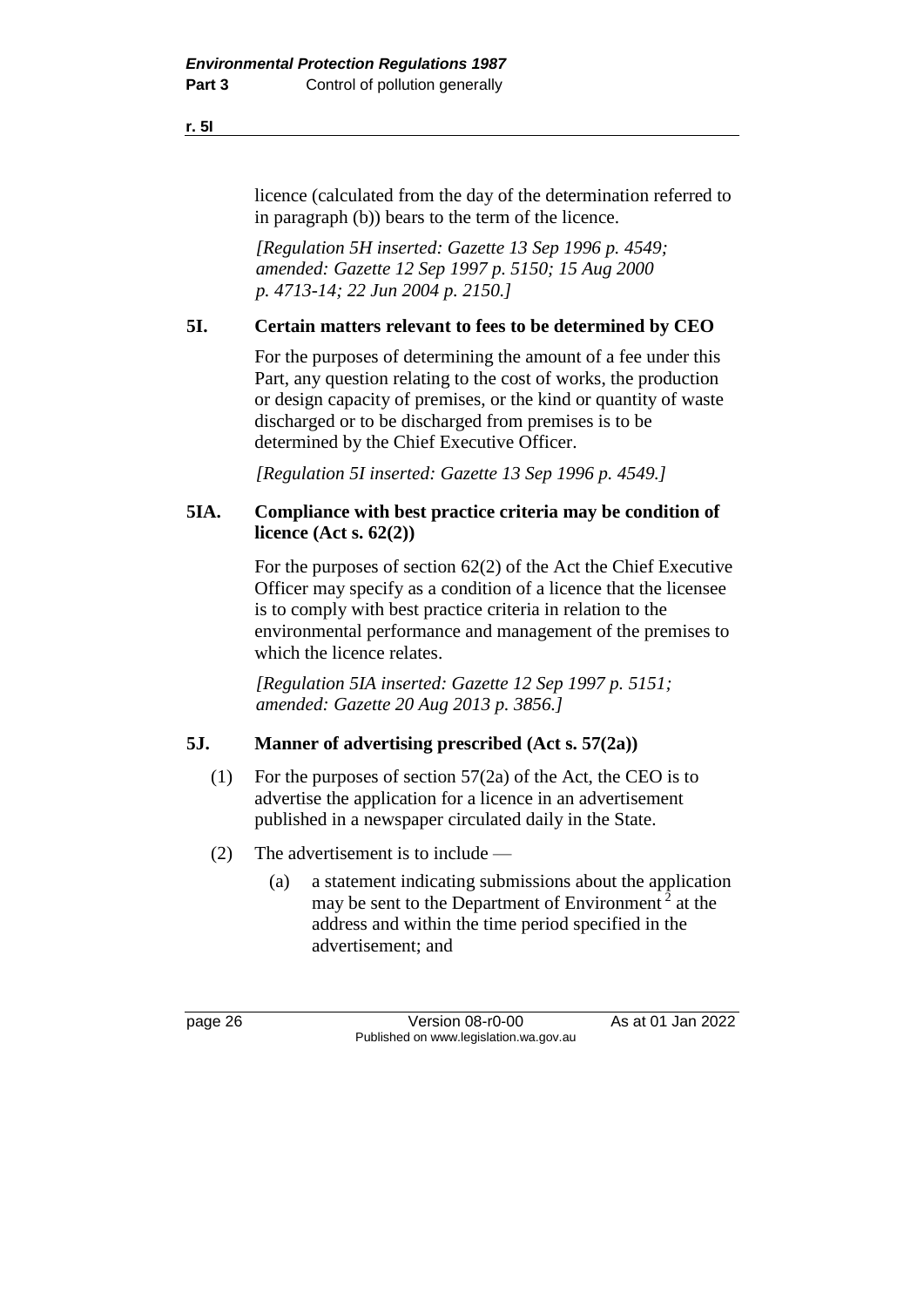- (b) the following particulars
	- (i) the category of prescribed premises under Schedule 1 that describes the main function of the premises to which the application relates;
	- (ii) the name of the applicant;
	- (iii) the locality of the premises to which the application relates;
	- (iv) the reference number for the application.

*[Regulation 5J inserted: Gazette 23 Nov 2004 p. 5223.]*

#### **5K. Details of discharge prescribed (Act s. 72(1))**

For the purposes of section 72(1) of the Act the prescribed details of a discharge of waste are —

- (a) the time and the address of the premises on or from which the discharge occurred and a map of the premises showing the location of the discharge; and
- (b) if the discharge of the waste was a result of the operation of equipment or otherwise, the name of the person operating the equipment or otherwise responsible for the discharge of the waste; and
- (c) the composition of the waste; and
- (d) the quantity of the waste discharged; and
- (e) whether or not the discharge caused pollution and, if so, the nature and extent of the pollution; and
- (f) the action taken by the occupier of the premises to minimize the effect on the environment of the discharge of waste; and
- (g) whether or not the waste involved in the discharge has been removed, dispersed, destroyed, disposed of or otherwise dealt with, and if so, the manner in which the waste was removed, dispersed, destroyed, disposed of or otherwise dealt with.

*[Regulation 5K inserted: Gazette 11 Dec 1998 p. 6599.]*

As at 01 Jan 2022 Version 08-r0-00 page 27 Published on www.legislation.wa.gov.au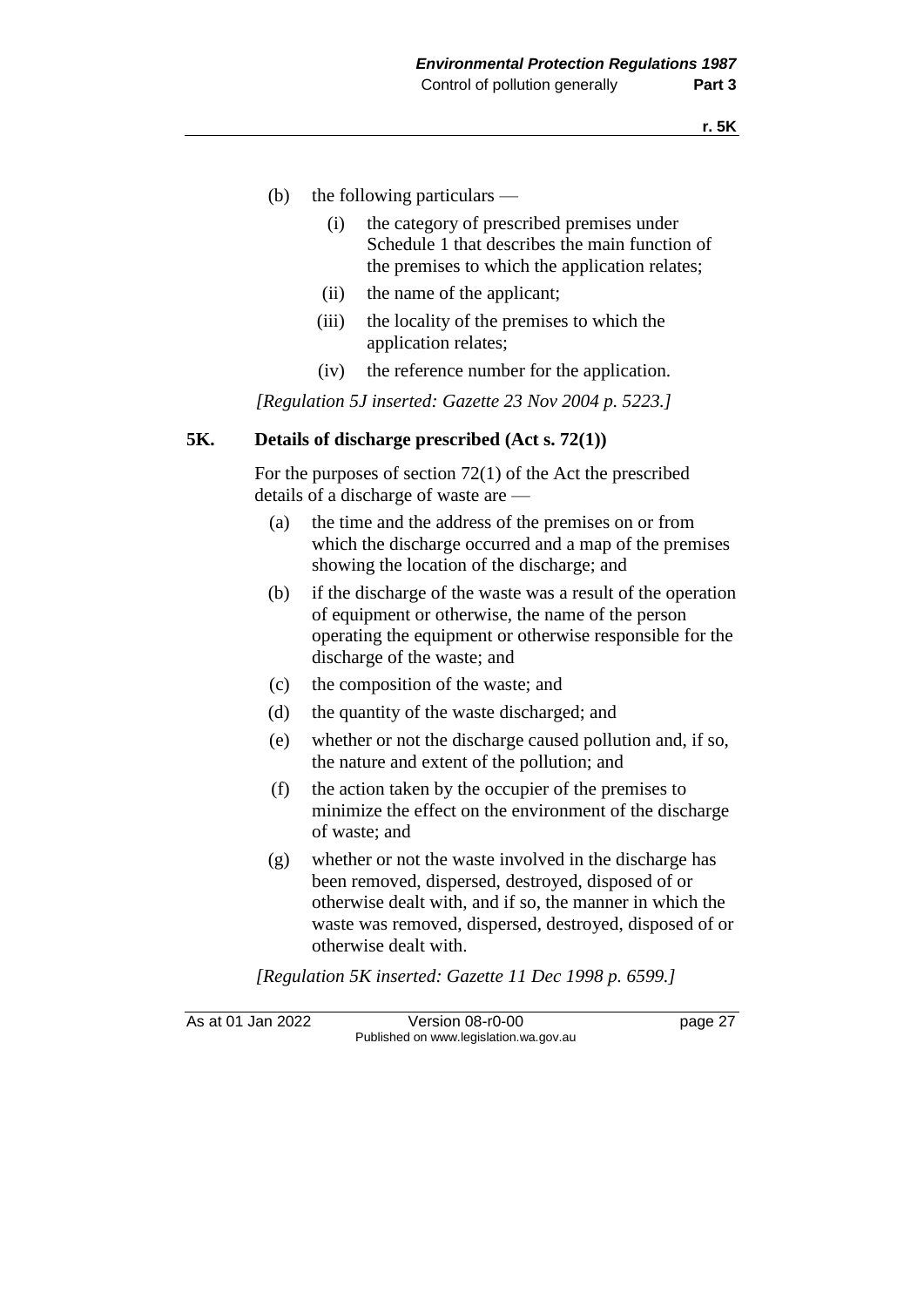**r. 5L**

#### **5L. Manner of notifying prescribed (Act s. 72)**

- (1) A notification to the Chief Executive Officer under section 72 of the Act may be given by telephone or facsimile.
- (2) If the notification is given by telephone, notification in writing must be given to the Chief Executive Officer as soon as practicable after the telephone notification.

*[Regulation 5L inserted: Gazette 11 Dec 1998 p. 6600.]*

#### **5M. Changes in information given to Department, occupier etc. to notify Department of**

- (1) If the occupier of premises registered under regulation 5B becomes aware —
	- (a) of a change in a material particular in the information provided in the application for the registration; or
	- (b) that the operation of the registered premises has changed in a material manner after the registration was granted,

the occupier must promptly notify the Department of the change in a form approved by the Chief Executive Officer.

- (2) If a person to whom a works approval has been granted under section 54 of the Act becomes aware of a change in a material particular in the information provided to the Department in the application for the works approval, or in the course of the processing of the application for the works approval, then the occupier must promptly notify the Department of the change in a form approved by the Chief Executive Officer.
- (3) If a person to whom a licence has been granted under section 57 of the Act becomes aware of a change in a material particular in the information provided to the Department in the application for the licence, or in the course of the processing of the application for the licence, then the occupier must promptly notify the Department of the change in a form approved by the Chief Executive Officer.

page 28 Version 08-r0-00 As at 01 Jan 2022 Published on www.legislation.wa.gov.au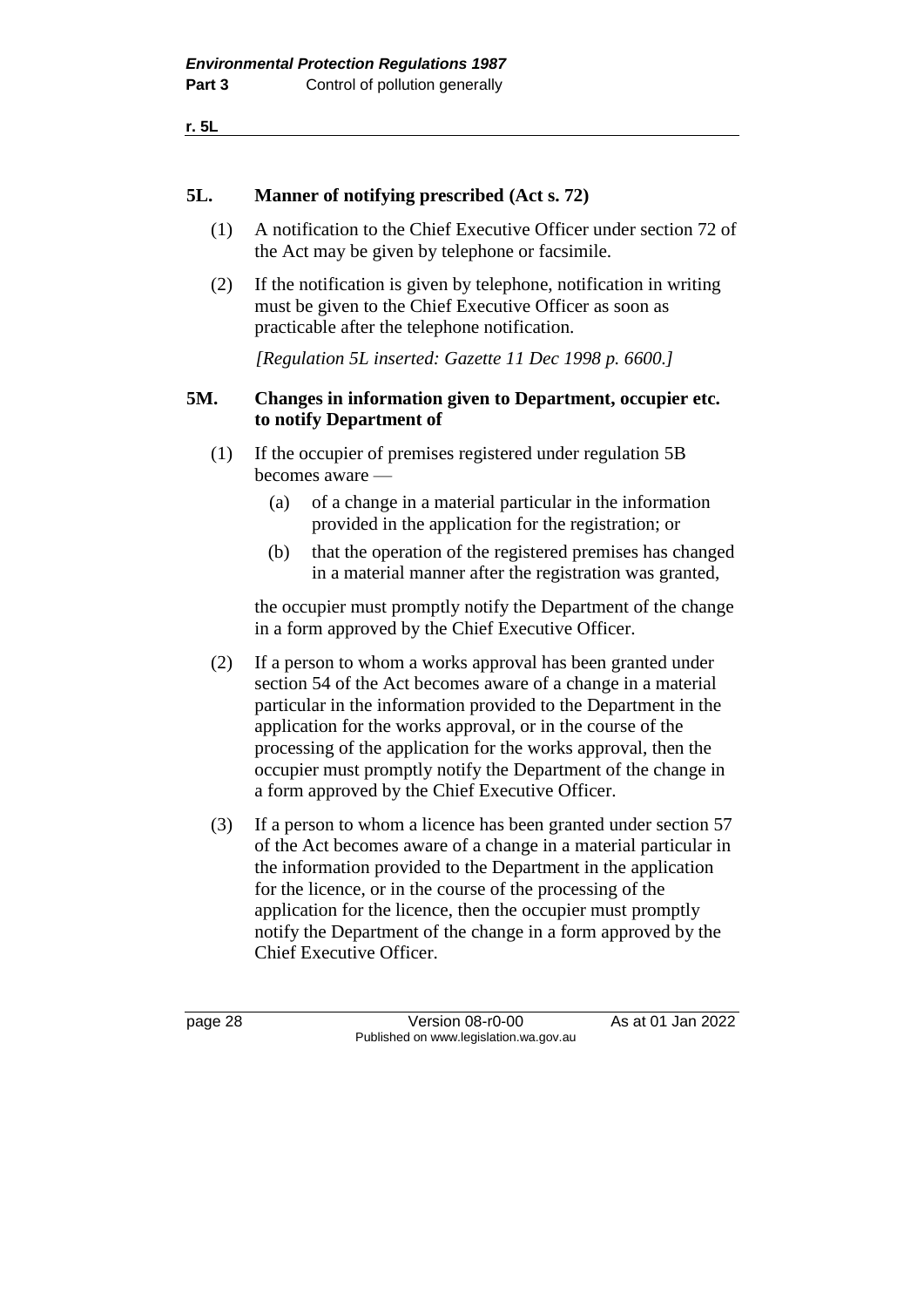(4) A person who contravenes subregulation (1), (2), or (3) commits an offence.

Penalty: \$5 000.

*[Regulation 5M inserted: Gazette 15 Aug 2000 p. 4714-15.]*

#### **5N. Transitional provision (reduced fees)**

If a fee prescribed under this Part is paid by a person (the *payer*) on or after 1 October 1998 but before the *Environmental Protection Amendment Regulations (No. 3) 2000* come into force, the Chief Executive Officer may refund to the payer the portion of the fee that exceeds the fee payable under this Part had those regulations come into force on 1 October 1998.

*[Regulation 5N inserted: Gazette 15 Aug 2000 p. 4715.]*

### **5O. Reduction, waiver, or refund of fees, CEO's powers as to**

The Chief Executive Officer may reduce, waive, or refund, in whole or part, any fee referred to in these regulations relating to a works approval, licence, or registration.

*[Regulation 5O inserted: Gazette 15 Aug 2000 p. 4715.]*

As at 01 Jan 2022 Version 08-r0-00 page 29 Published on www.legislation.wa.gov.au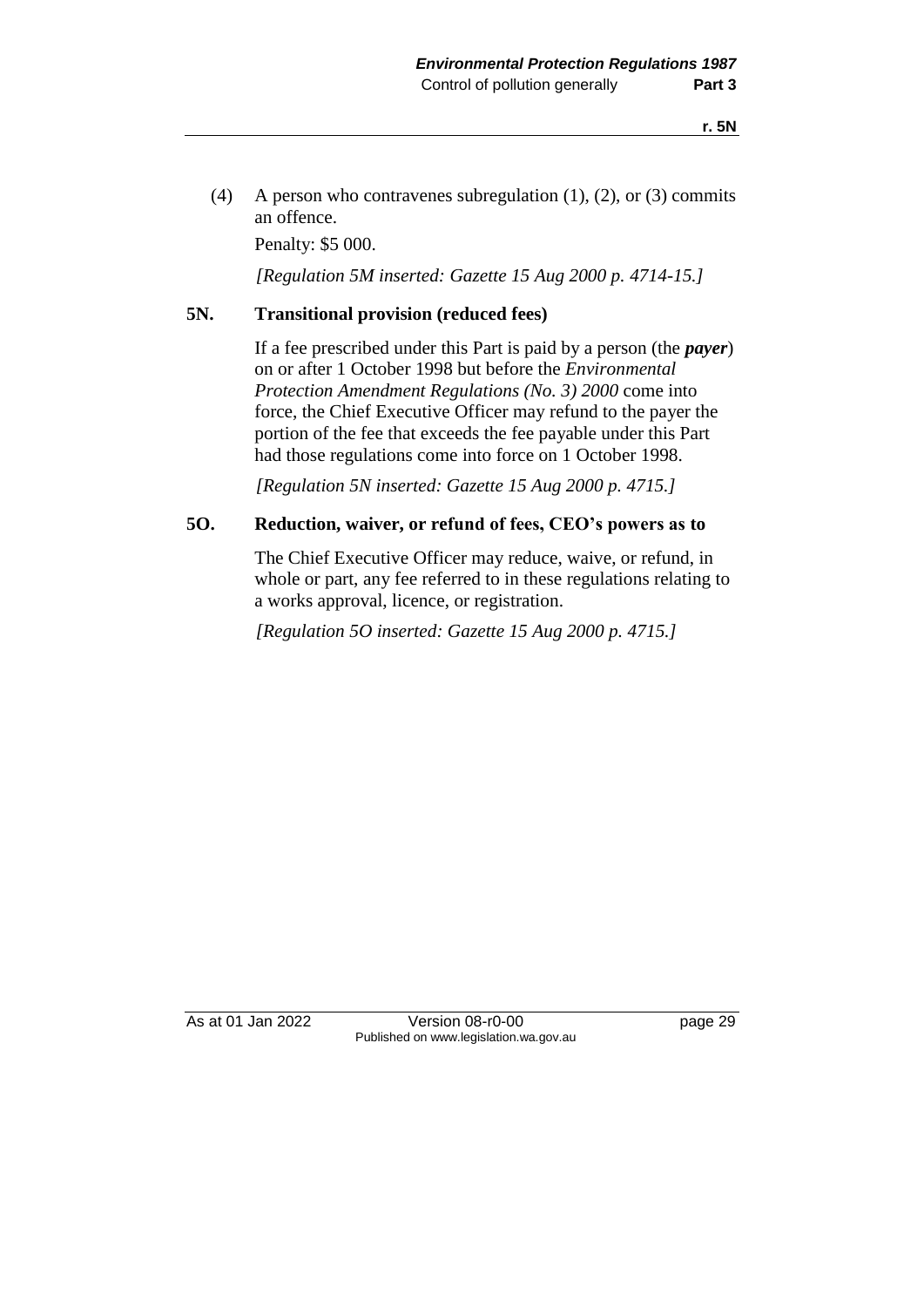**r. 5P**

# **Part 3A — Use of mercury in manufacturing**

*[Heading inserted: SL 2021/190 r. 4.]*

## **5P. Terms used**

In this Part —

*mercury* means elemental mercury (Hg(0), CAS No. 7439-97-6);

*mercury-added product* means a product or product component that contains mercury or a mercury compound that was intentionally added;

*mercury compound* means any substance consisting of atoms of mercury and 1 or more atoms of another chemical element, which can only be separated into different components by a chemical reaction;

### *prohibited manufacturing process* —

- (a) means a process that uses mercury or a mercury compound to produce any of the following —
	- (i) acetaldehyde;
	- (ii) chlor-alkali;
	- (iii) polyurethane;
	- (iv) potassium ethylate;
	- (v) potassium methylate;
	- (vi) sodium ethylate;
	- (vii) sodium methylate;
	- (viii) vinyl chloride monomer;
	- but
- (b) does not include a process that uses a mercury-added product instead of mercury or a mercury compound.

*[Regulation 5P inserted: SL 2021/190 r. 4.]*

page 30 Version 08-r0-00 As at 01 Jan 2022 Published on www.legislation.wa.gov.au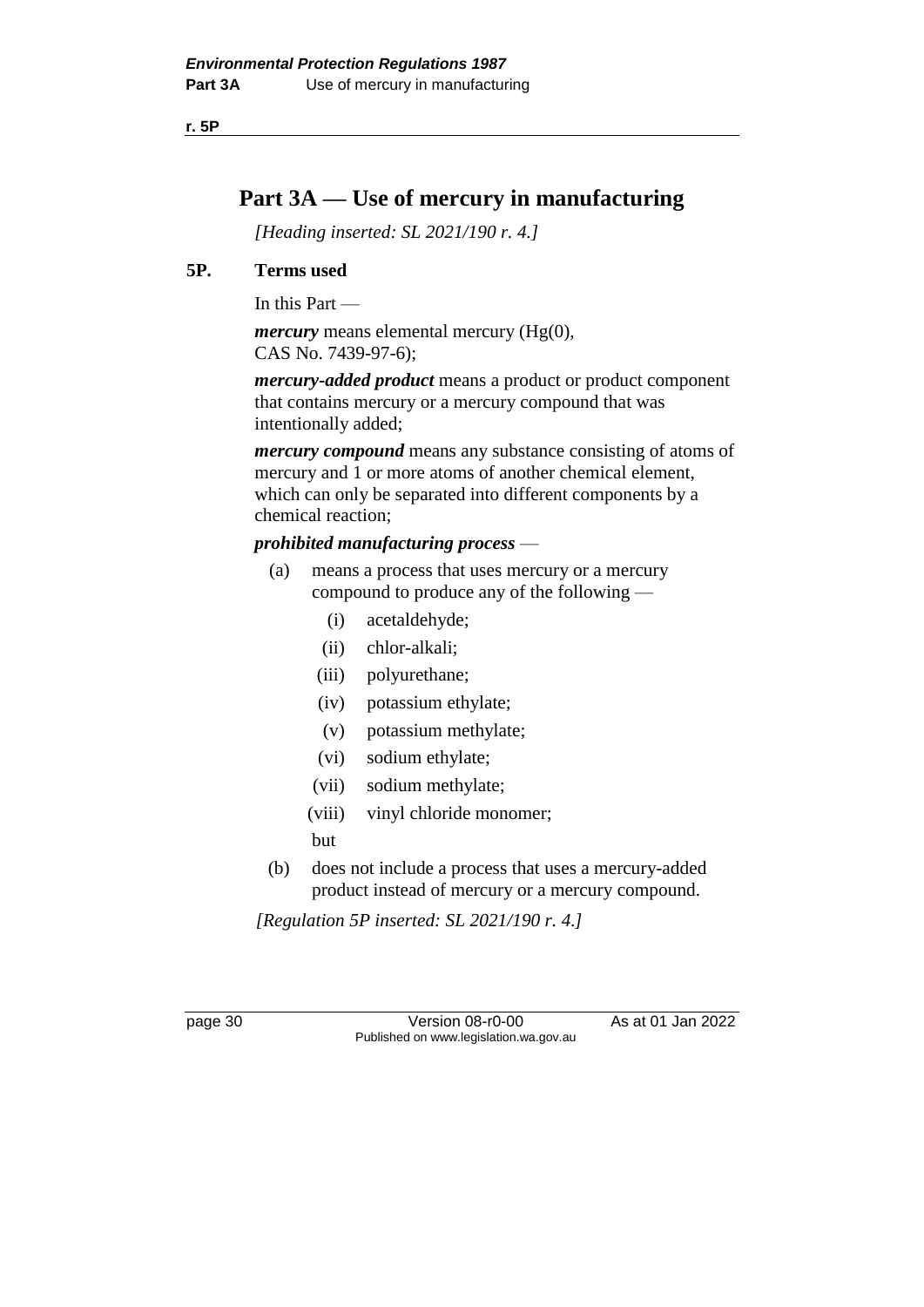**r. 5Q**

# **5Q. Offence to conduct a prohibited manufacturing process**

A person must not conduct a prohibited manufacturing process. Penalty: a fine of \$20 000.

*[Regulation 5Q inserted: SL 2021/190 r. 4.]*

As at 01 Jan 2022 Version 08-r0-00 Page 31 Published on www.legislation.wa.gov.au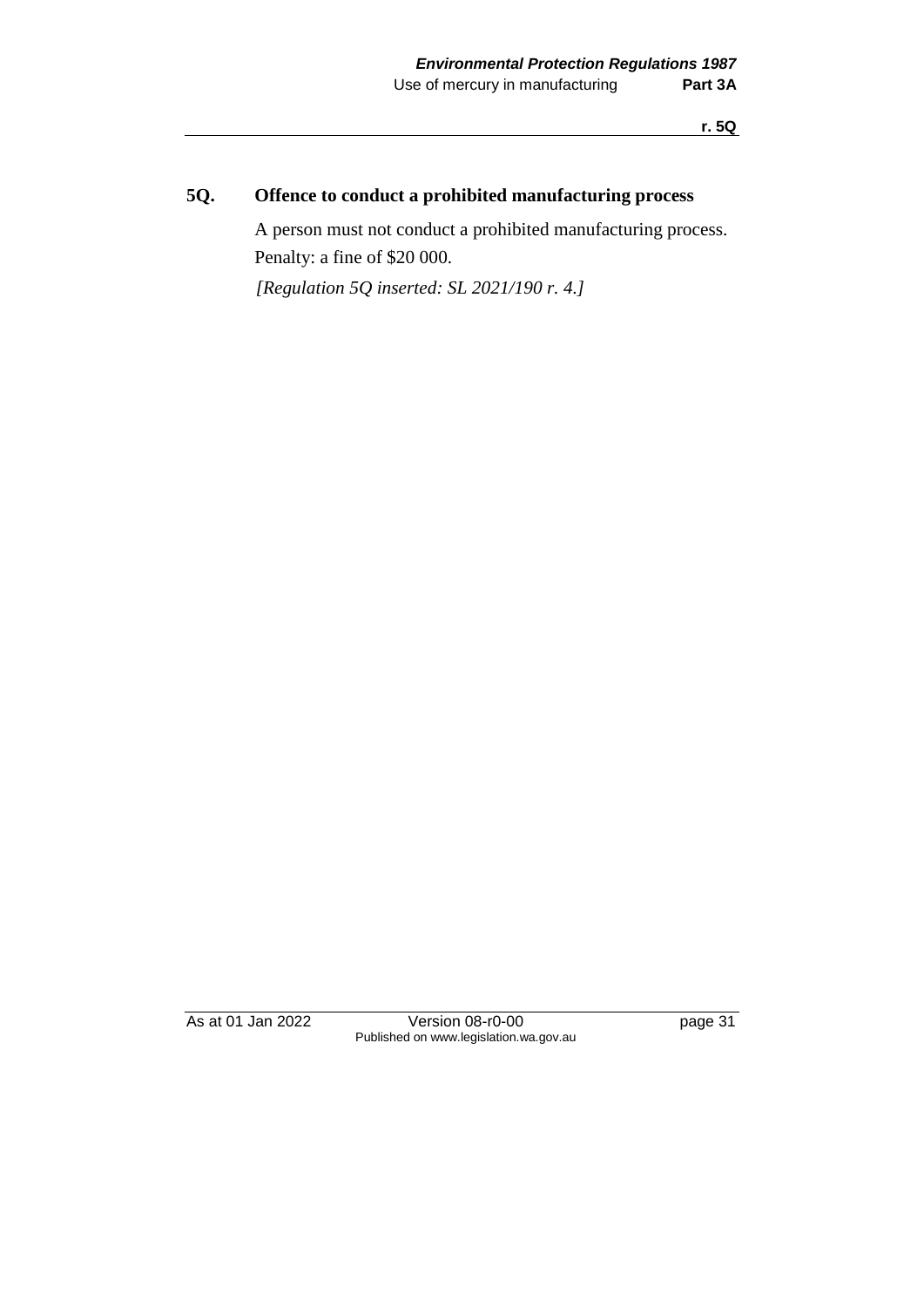**r. 6**

# **Part 4 — Audible alarms**

*[Heading inserted: Gazette 13 Sep 1996 p. 4545.]*

# **6. Period prescribed for audible alarms (Act s. 99(1)(a))**

For the purposes of section  $99(1)(a)$ , the prescribed period is 30 minutes.

page 32 Version 08-r0-00 As at 01 Jan 2022 Published on www.legislation.wa.gov.au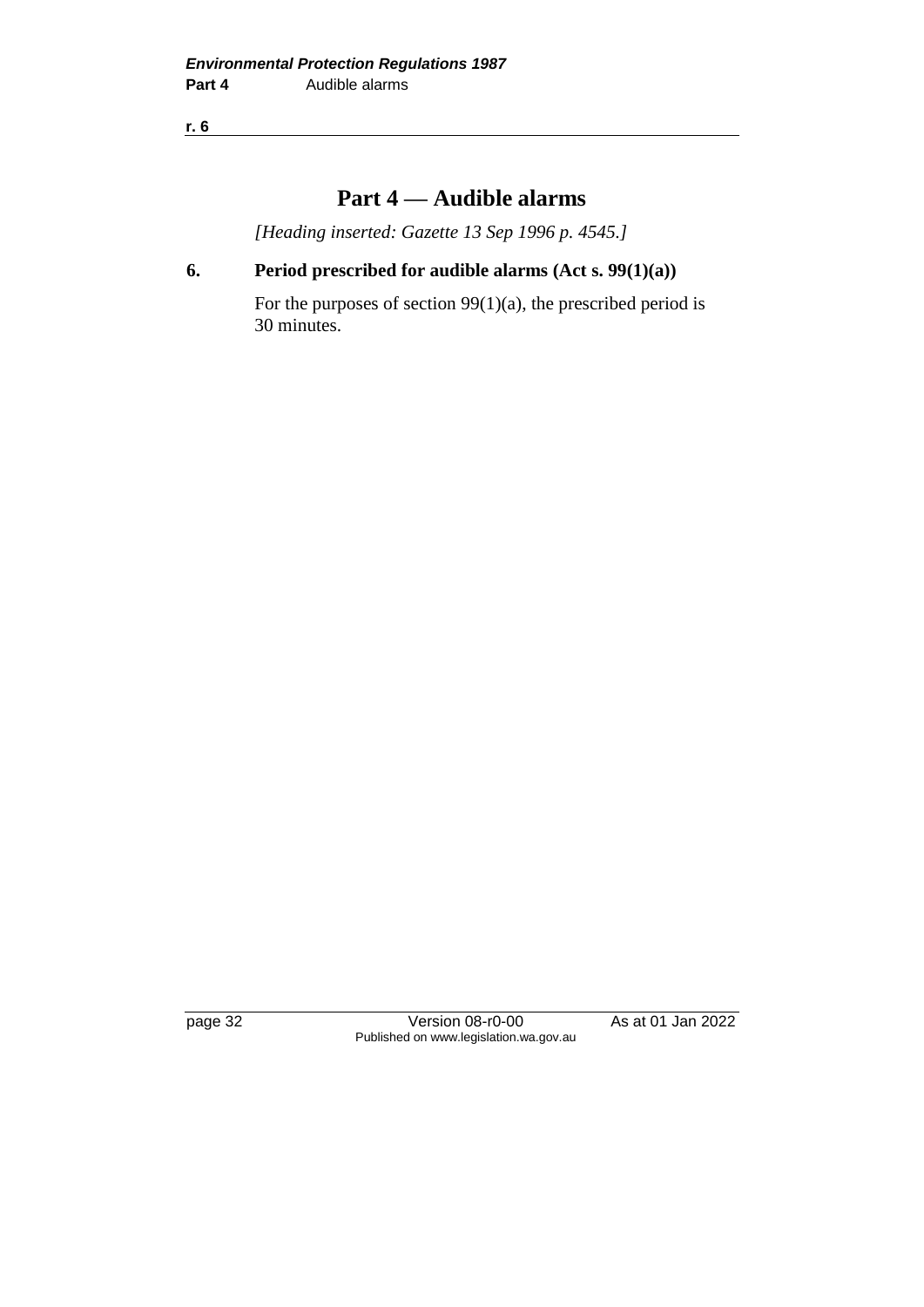# **Part 5 — Appeals**

*[Heading inserted: Gazette 13 Sep 1996 p. 4545.]*

## **7. Commencing appeals under Act Part VII, manner of**

- (1) A person lodging an appeal under Part VII of the Act must
	- (a) sign the appeal and address it to the Minister; and
	- (b) set out in the appeal
		- (i) in the case of an appeal lodged under section 100 of the Act, the title or number or other means of identification of the relevant proposal and the name of, or the office or position held or acted in by, the proponent of that proposal; and
		- (ii) in the case of an appeal lodged under section 102 of the Act in respect of a works approval or licence, the name of the applicant or holder of the works approval or licence, as the case requires, and the location of the prescribed premises to which that application relates; and
		- (iii) in the case of an appeal lodged under section 103 of the Act, the name of the person on whom the relevant pollution abatement notice, or notice under section 65(4), was served and the location of the premises to which that pollution abatement notice or notice relates; and
		- (iv) in the case of an appeal lodged under section 104 of the Act, the name of the person on whom the relevant notice was served under section 96(1) or 97(1) of the Act and a description of the vehicle, vessel or equipment to which that notice relates; and
		- (v) the substance of the decision or matter the subject of the appeal; and

As at 01 Jan 2022 Version 08-r0-00 page 33 Published on www.legislation.wa.gov.au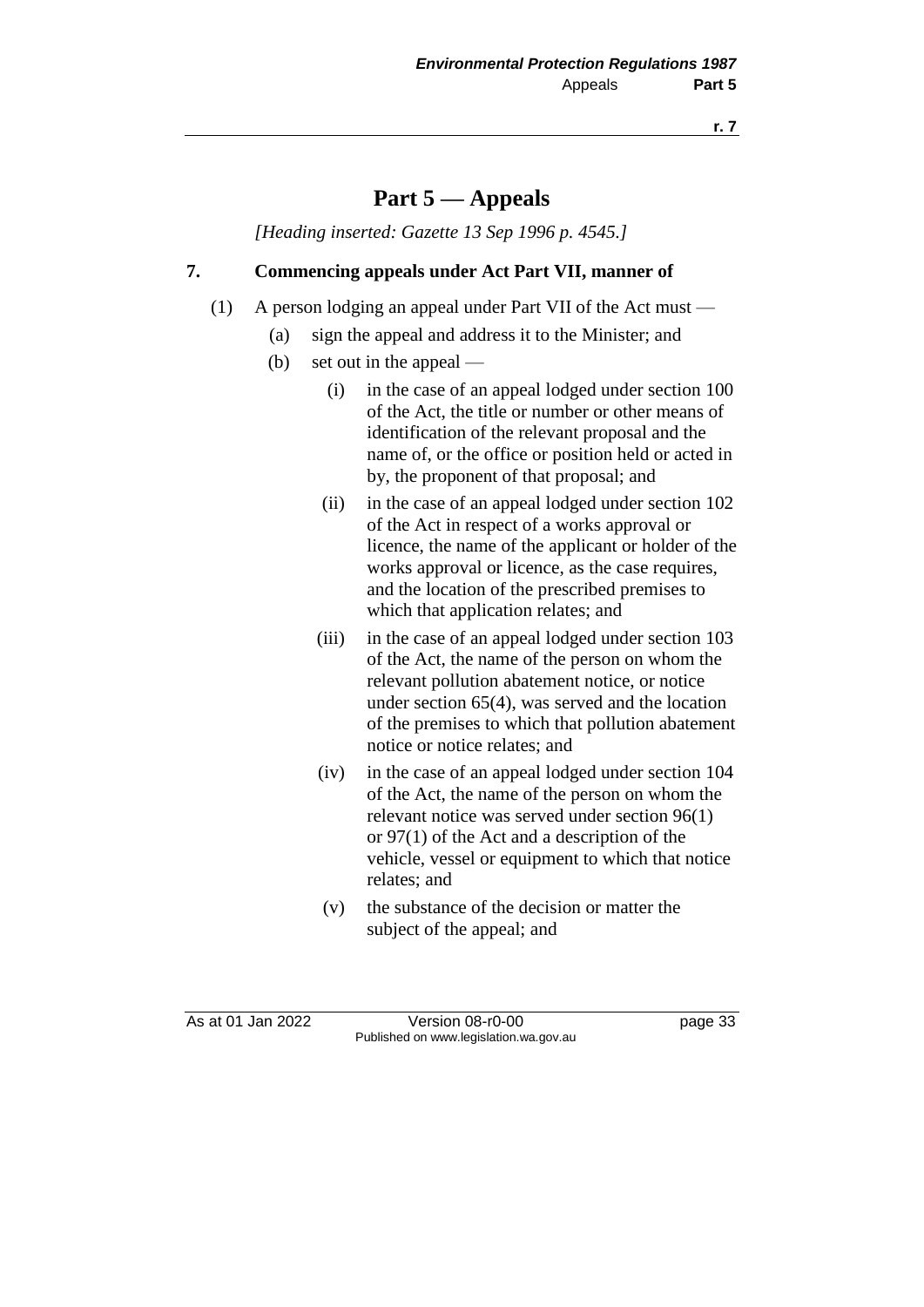(vi) the name and address of the appellant for the service of notices;

#### and

- (c) lodge with the Minister
	- (i) in the case of an appeal lodged under section 100, a fee of \$10; or
	- (ii) in the case of an appeal lodged under section 102, a fee of \$50; or
	- (iii) in the case of an appeal lodged under section 103 or 104, a fee of \$25.
- (2) The Minister may reduce, waive or refund, in whole or in part, any fee referred to in subregulation (1).
- (3) A person who has lodged an appeal under Part VII of the Act may withdraw the appeal after having given the Minister not less than 7 days' notice in writing of his intention to do so.

*[Regulation 7 amended: Gazette 28 Jun 2016 p. 2632.]*

#### **8. Decisions on appeals, Minister to publish**

- (1) The Minister must cause the details set out in subregulation (2) of his decisions on appeals lodged under Part VII of the Act to be published by causing those details to be made available for public inspection at the head office between the hours of 8 a.m. and 5 p.m. on any day which is not a Saturday, Sunday or public service holiday or a public holiday appointed or declared for the Perth area.
- (2) The details referred to in subregulation (1) are
	- (a) in the case of an appeal lodged under section 100, the title or number or other means of identification of the relevant proposal and the name, or the office or position held or acted in by, the proponent of that proposal;
	- (b) in the case of an appeal lodged under section 102 of the Act in respect of a works approval or licence, the name of the applicant or holder of the works approval or

page 34 Version 08-r0-00 As at 01 Jan 2022 Published on www.legislation.wa.gov.au

#### **r. 8**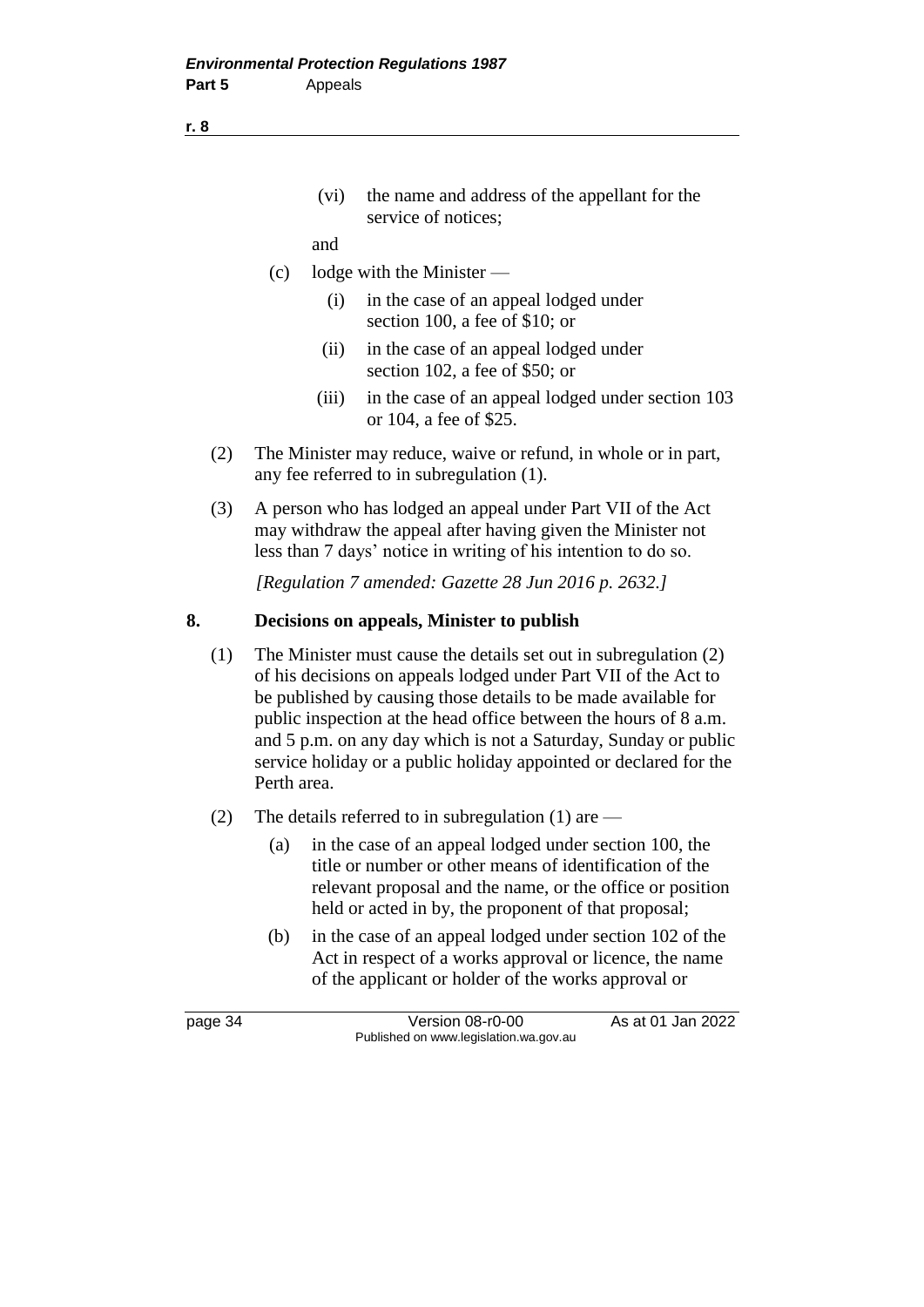licence, as the case required, and the location of the prescribed premises to which that application relates;

- (c) in the case of an appeal lodged under section 103 of the Act, the name of the person on whom the relevant pollution abatement notice, or notice under section 65(4), is served and the location of the premises to which that pollution abatement notice or notice relates;
- (d) in the case of an appeal lodged under section 104 of the Act, the name of the person on whom the relevant notice was served under section 96(1) or 97(1) of the Act and a description of the vehicle, vessel or equipment to which that notice relates;
- (e) if the name of the appellant is not a detail referred to in paragraph  $(a)$ ,  $(b)$ ,  $(c)$  or  $(d)$ , that name;
- (f) a summary of the nature and grounds of the relevant appeal;
- (g) the decision of the Minister on the relevant appeal and the date of that decision.

*[Regulation 8 amended: Gazette 24 Jan 1992 p. 362; 11 Dec 1998 p. 6600; 28 Jun 2016 p. 2632.]*

#### **9. Decisions on appeals, persons to be notified of**

The Minister must cause to be notified in writing of his decision on an appeal lodged under Part VII of the Act —

- (a) the appellant; and
- (b) any relevant decision-making authority; and
- (c) the Authority; and
- (d) the Chief Executive Officer; and
- (e) in the case of an appeal lodged under section 100 of the Act, the proponent of the relevant proposal; and
- (f) in the case of an appeal lodged under section 102 of the Act in respect of a works approval or licence, the

As at 01 Jan 2022 Version 08-r0-00 page 35 Published on www.legislation.wa.gov.au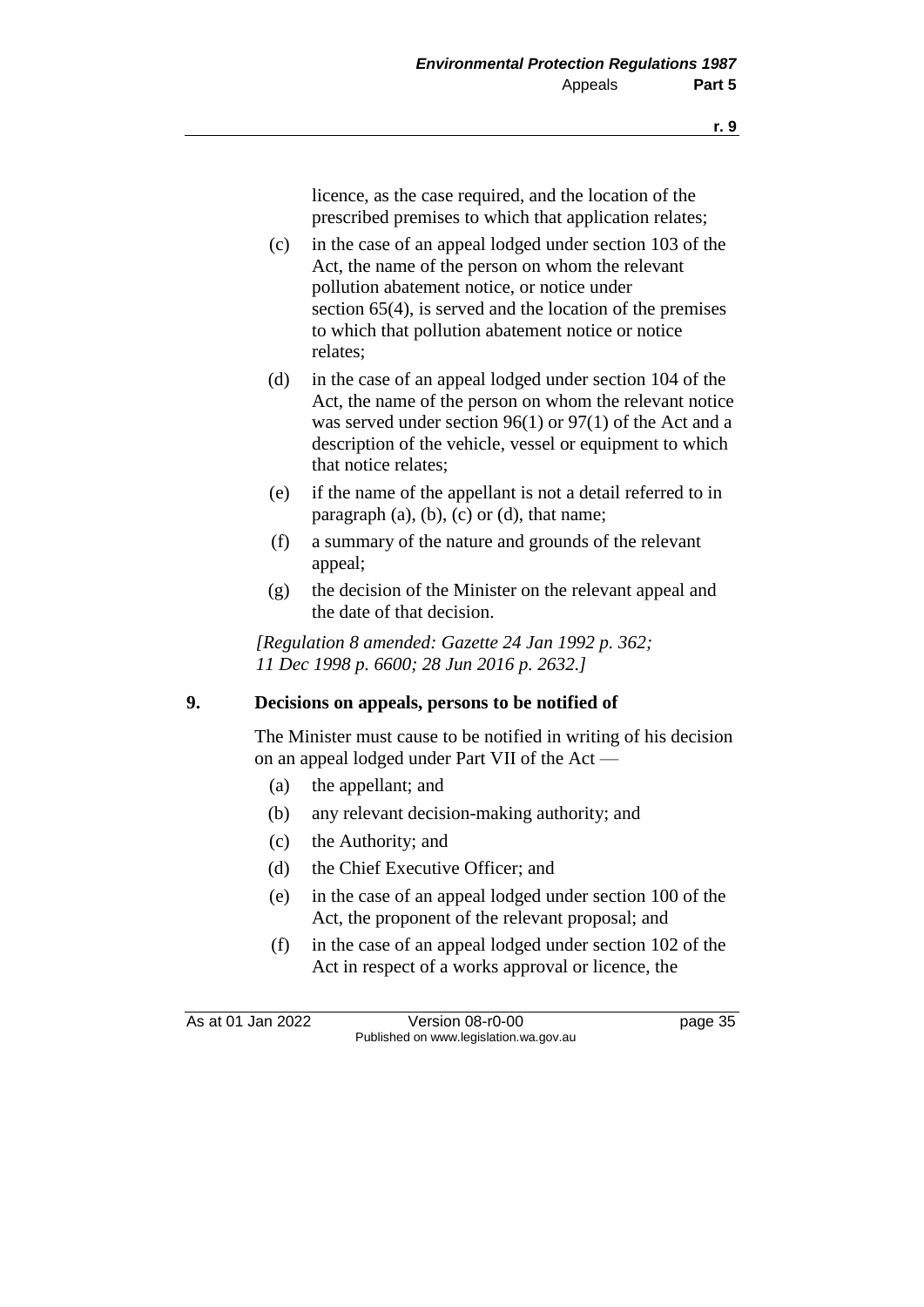#### **r. 9**

applicant for or the holder of the works approval or licence, as the case requires; and

- (g) in the case of an appeal lodged under section 103 of the Act, the person on whom the relevant pollution abatement notice, or notice under section 65(4), was served; and
- (h) in the case of an appeal lodged under section 104, the person on whom the relevant notice was served under section  $96(1)$  or  $97(1)$  of the Act.

*[Regulation 9 amended: Gazette 28 Jun 2016 p. 2632.]*

page 36 Version 08-r0-00 As at 01 Jan 2022 Published on www.legislation.wa.gov.au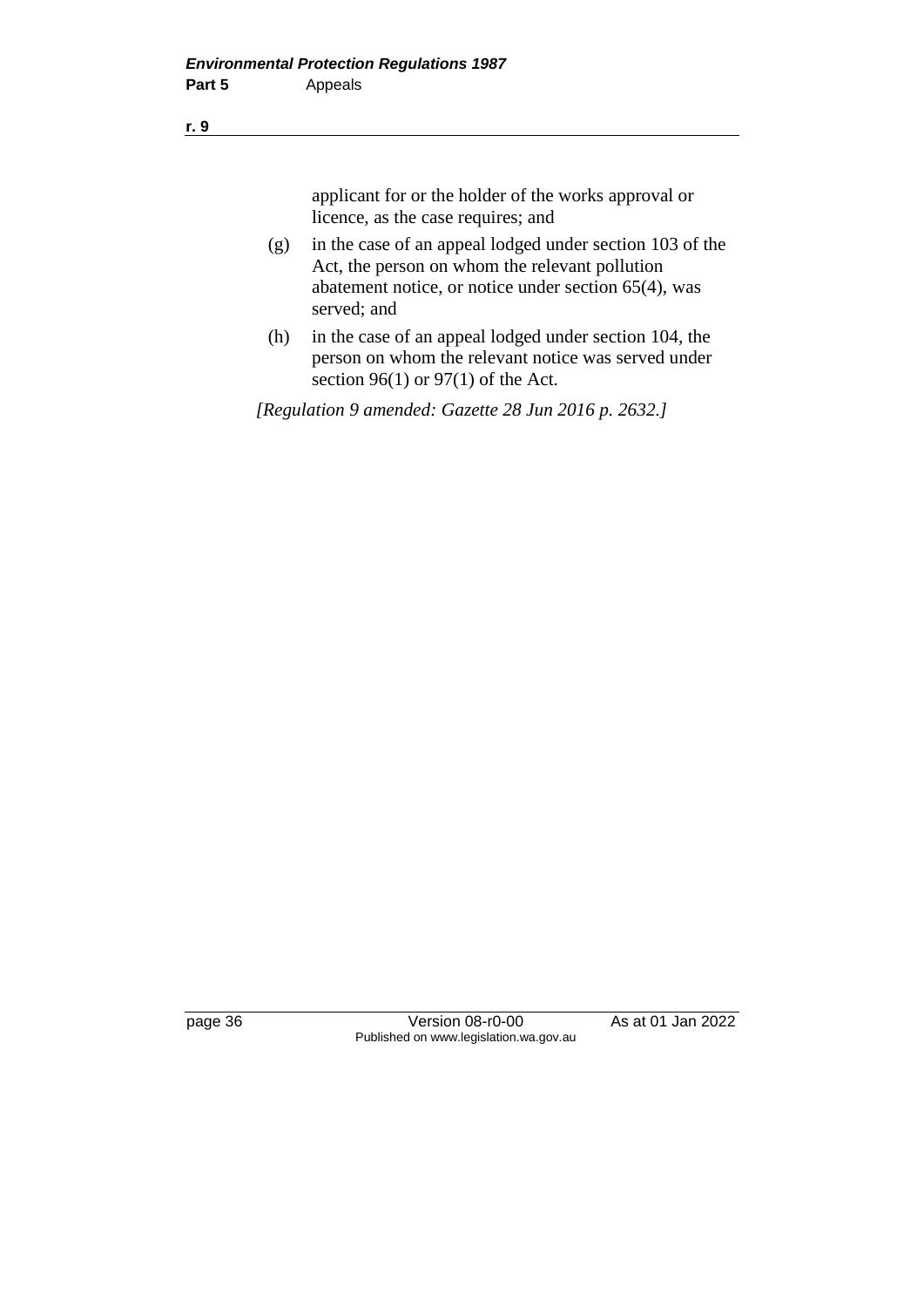**r. 11**

# **Part 6 — Tyres**

*[Heading inserted: Gazette 13 Sep 1996 p. 4545.]*

*[10. Deleted: Gazette 31 Dec 1993 p. 6878.]*

#### **11. Terms used; calculating quantity of used tyres**

- (1) In this regulation and regulations 12, 13, 13A, 14 and  $15$ *approved site* means a landfill site —
	- (a) set apart by a local government under section 119 of the *Health (Miscellaneous Provisions) Act 1911*; or
	- (b) licensed under Part V of the Act; or
	- (c) approved by the Chief Executive Officer;

*licensed premises* means a place that is prescribed premises under the Act, and in relation to which the licence is in force under the Act;

*storage* includes collection and deposit;

*tyre* means a tyre made whether wholly or partly of natural or synthetic rubber or similar material;

*Tyre Landfill Exclusion Zone* means the area comprising the local government districts specified in Schedule 5;

*tyre retailer* means a person who carries on a business which principally consists of the sale of tyres by retail or the fitting of tyres, or a combination of those activities.

(2) For the purposes of these regulations,  $2 \text{ m}^3$  of shredded, broken or pieces of used tyres are to be taken to equal 100 used tyres and any multiple of  $2 \text{ m}^3$  of shredded, broken or pieces of used tyres are to be taken to be equal to the corresponding multiple of 100 used tyres and where an intermediate quantity of shredded, broken or pieces of used tyres occurs the equivalent number of used tyres are calculated by interpolation.

As at 01 Jan 2022 Version 08-r0-00 page 37 Published on www.legislation.wa.gov.au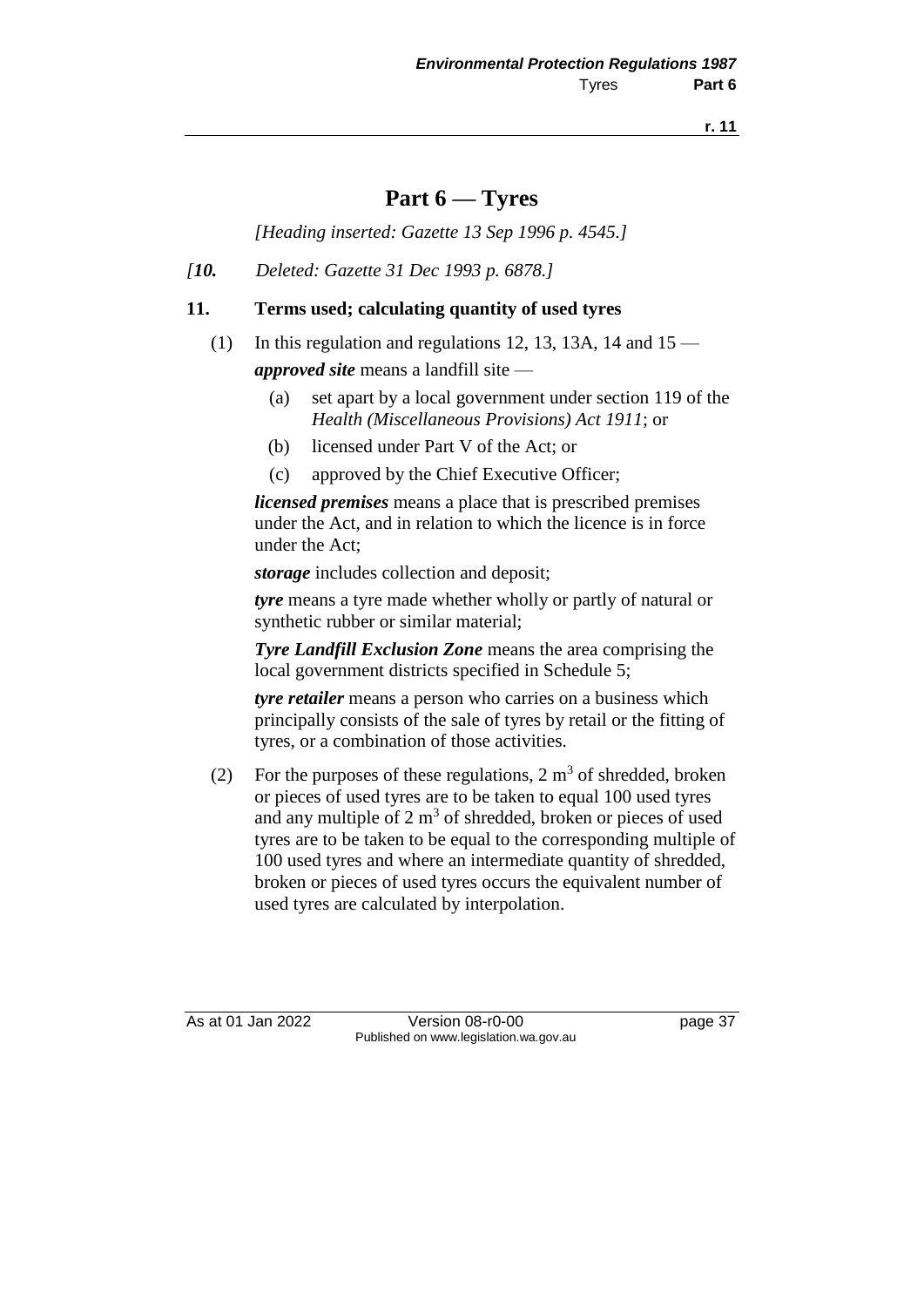(3) For the purposes of these regulations the size of a tyre is to be disregarded when computing the number of tyres in question.

*[Regulation 11 inserted: Gazette 30 Aug 1991 p. 4554-5; amended: Gazette 12 Nov 1996 p. 6303; 10 Dec 1996 p. 6877; 28 Jun 2016 p. 2631-2; 10 Jan 2017 p. 197.]*

### **12. Disposal and storage of tyres prescribed as alteration of environment (Act s. 3(1)** *pollution***)**

For the purposes of paragraph (c) of the definition of *pollution* in section  $3(1)$  of the Act —

- (a) the disposal of tyres otherwise than in accordance with regulation 14;
- (b) the storage of used tyres
	- (i) in any number exceeding 500 on a place used for or in connection with a tyre fitting business;
	- (ii) in any number exceeding 100 on any other place,

is a prescribed alteration of the environment.

*[Regulation 12 inserted: Gazette 30 Aug 1991 p. 4555; amended: Gazette 12 Nov 1996 p. 6303-4.]*

#### **13. Transport of used tyres for reward etc., when permitted**

- $(1)$  A person must not
	- (a) for gain or other reward; or
	- (b) in the course of any business carried on by that person,

transport used tyres —

- (c) for the purpose of storage except to a place that is licensed premises for that purpose; or
- (d) for the purpose of disposal except to a place that is established for that purpose.

Penalty: \$5 000.

(2) For the purposes of subregulation (1) a person is deemed to transport used tyres in the course of business whether the

page 38 Version 08-r0-00 As at 01 Jan 2022 Published on www.legislation.wa.gov.au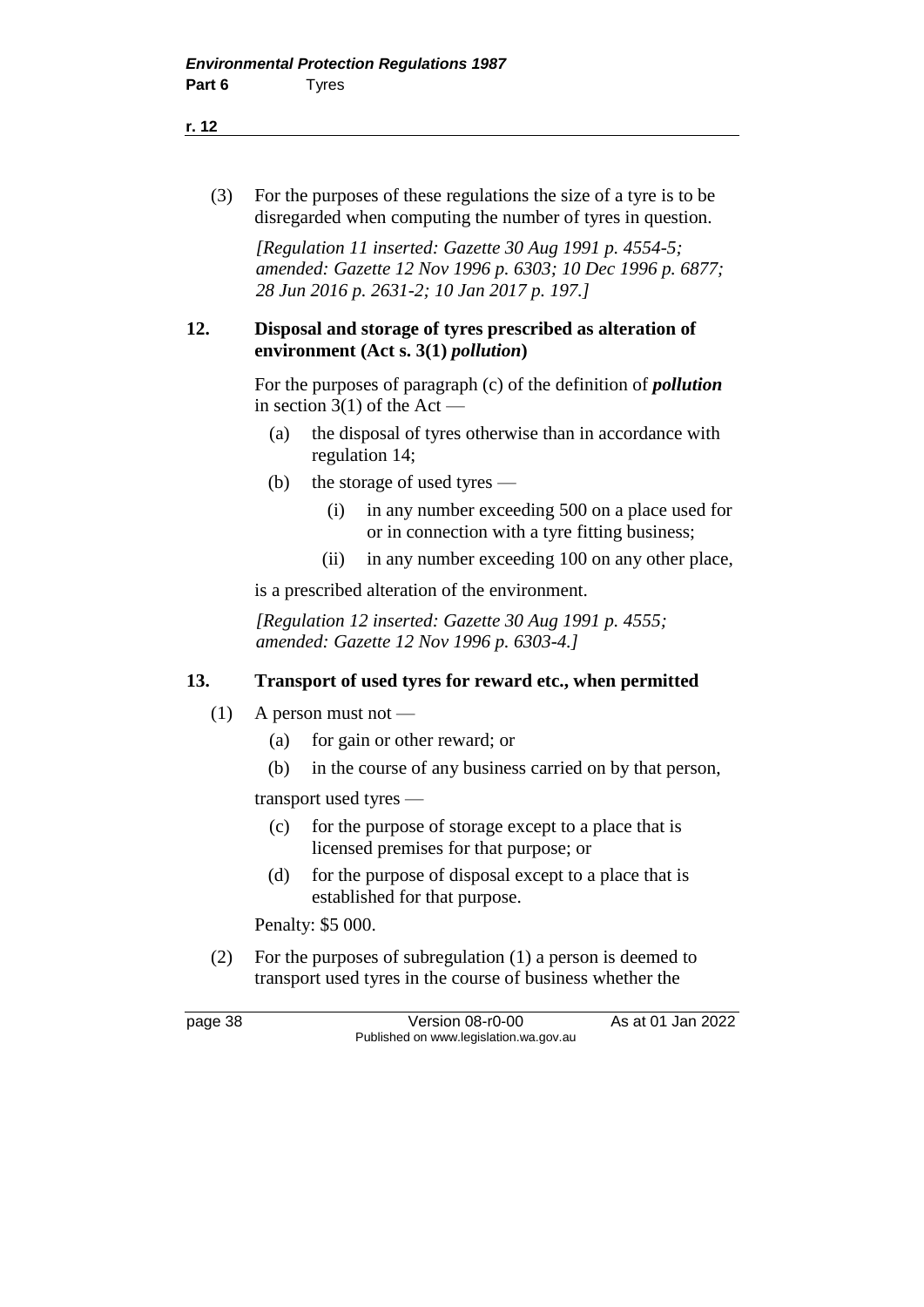transport of used tyres is the principal business carried on by that person or is only incidental to any other business carried on by that person.

*[Regulation 13 inserted: Gazette 30 Aug 1991 p. 4555; amended: Gazette 11 Dec 1998 p. 6600; 28 Jun 2016 p. 2632.]*

#### **13A. Tyre retailer not to damage used tyres**

- (1) A tyre retailer must not, except in accordance with written approval given by the Chief Executive Officer —
	- (a) cut or otherwise damage a used tyre; or
	- (b) cause or permit a used tyre to be cut or otherwise damaged,

in such a manner as to render the tyre unsuitable for retreading. Penalty: \$5 000.

(2) For the purposes of subregulation (1) the Chief Executive Officer may give approval subject to such conditions specified in the approval as the Chief Executive Officer thinks fit.

*[Regulation 13A inserted: Gazette 12 Nov 1996 p. 6304; amended: Gazette 11 Dec 1998 p. 6600; 28 Jun 2016 p. 2632.]*

#### **14. Disposal of tyres, permitted means for**

- (1) Tyres may be disposed of
	- (a) by incineration if  $-$ 
		- (i) the emissions from the chimney of that incinerator do not exceed the following levels —

| particulate matter | $50 \text{ mg/m}^3$   |
|--------------------|-----------------------|
| carbon monoxide    | $1 \text{ g/m}^3$     |
| zinc               | $3$ mg/m <sup>3</sup> |
| cadmium            | $3 \text{ mg/m}^3$    |
| aluminium          | $3 \text{ mg/m}^3$    |
| dioxins            | 5 parts per thousand  |
|                    | million               |

or such other levels as are approved by the Chief Executive Officer; and

As at 01 Jan 2022 Version 08-r0-00 page 39 Published on www.legislation.wa.gov.au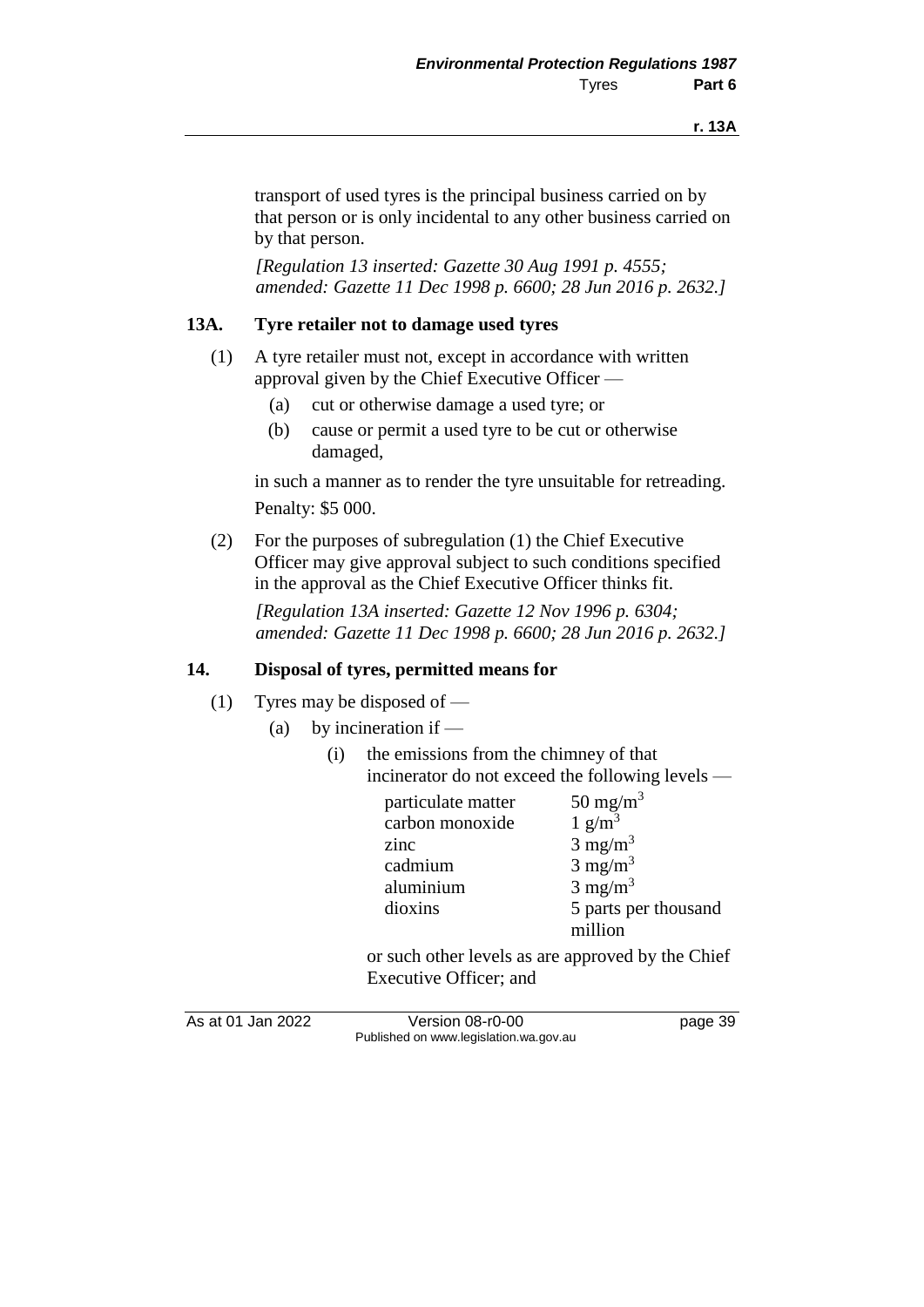(ii) smoke discharged does not exceed a shade of 1 when compared with the Australian Miniature Smoke Chart (AS 3543 1989);

- or
- (b) by the method described in subregulation (2) at an approved site located —
	- (i) in the Tyre Landfill Exclusion Zone if the written approval of the Chief Executive Officer has first been obtained; or
	- (ii) in any local government district outside the Tyre Landfill Exclusion Zone;
	- or
- (c) by any other method of disposal approved by the Minister on the advice of the Chief Executive Officer.
- (2) For the purposes of subregulation (1)(b) tyres may be disposed of by burial under a final soil cover of not less than 500 mm —
	- (a) in batches separated from each other by at least 100 mm of soil and each consisting of not more than  $40 \text{ m}^3$  of tyres reduced to pieces; or
	- (b) in batches separated from each other by at least 100 mm of soil and each consisting of not more than 1 000 whole tyres; or
	- (c) in the case of tyres in any volume or number in a dump existing on 4 December 1992, at the location of that dump,

in accordance with such conditions as are imposed by the Chief Executive Officer in respect of that burial for the purpose of ensuring that drainage, safety, soil erosion and soil stability at, and in the vicinity of, the site of that burial are adequately controlled.

*[Regulation 14 inserted: Gazette 30 Aug 1991 p. 4555; amended: Gazette 4 Dec 1992 p. 5889; 12 Nov 1996 p. 6304-5.]*

page 40 **Version 08-r0-00** As at 01 Jan 2022 Published on www.legislation.wa.gov.au

**r. 14**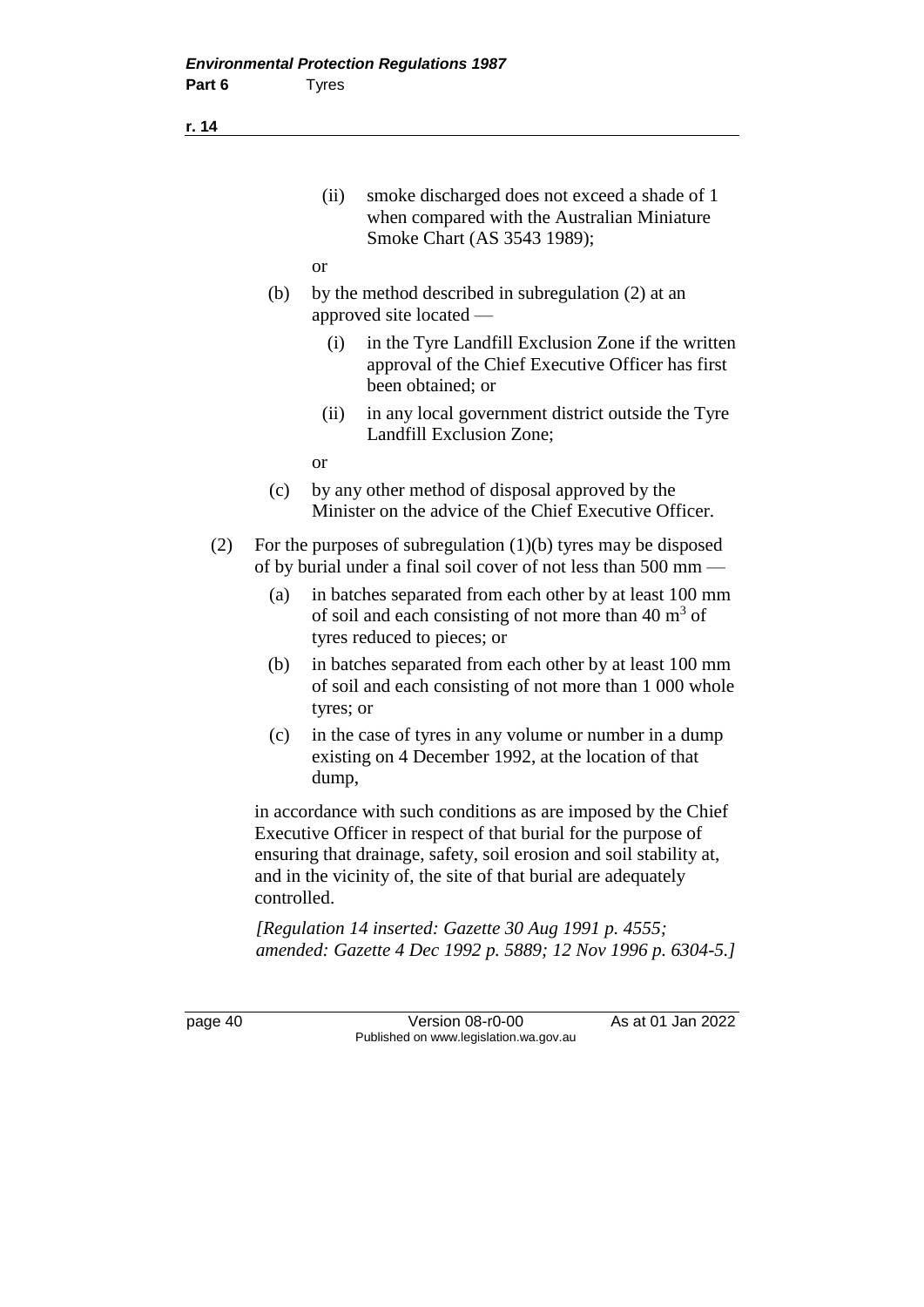## **15. Used tyres, storage of on licensed premises**

Used tyres must not be stored on licensed premises otherwise than in accordance with the conditions of the licence issued in relation to those premises.

*[Regulation 15 inserted: Gazette 30 Aug 1991 p. 4555; amended: Gazette 28 Jun 2016 p. 2632.]*

As at 01 Jan 2022 Version 08-r0-00 page 41 Published on www.legislation.wa.gov.au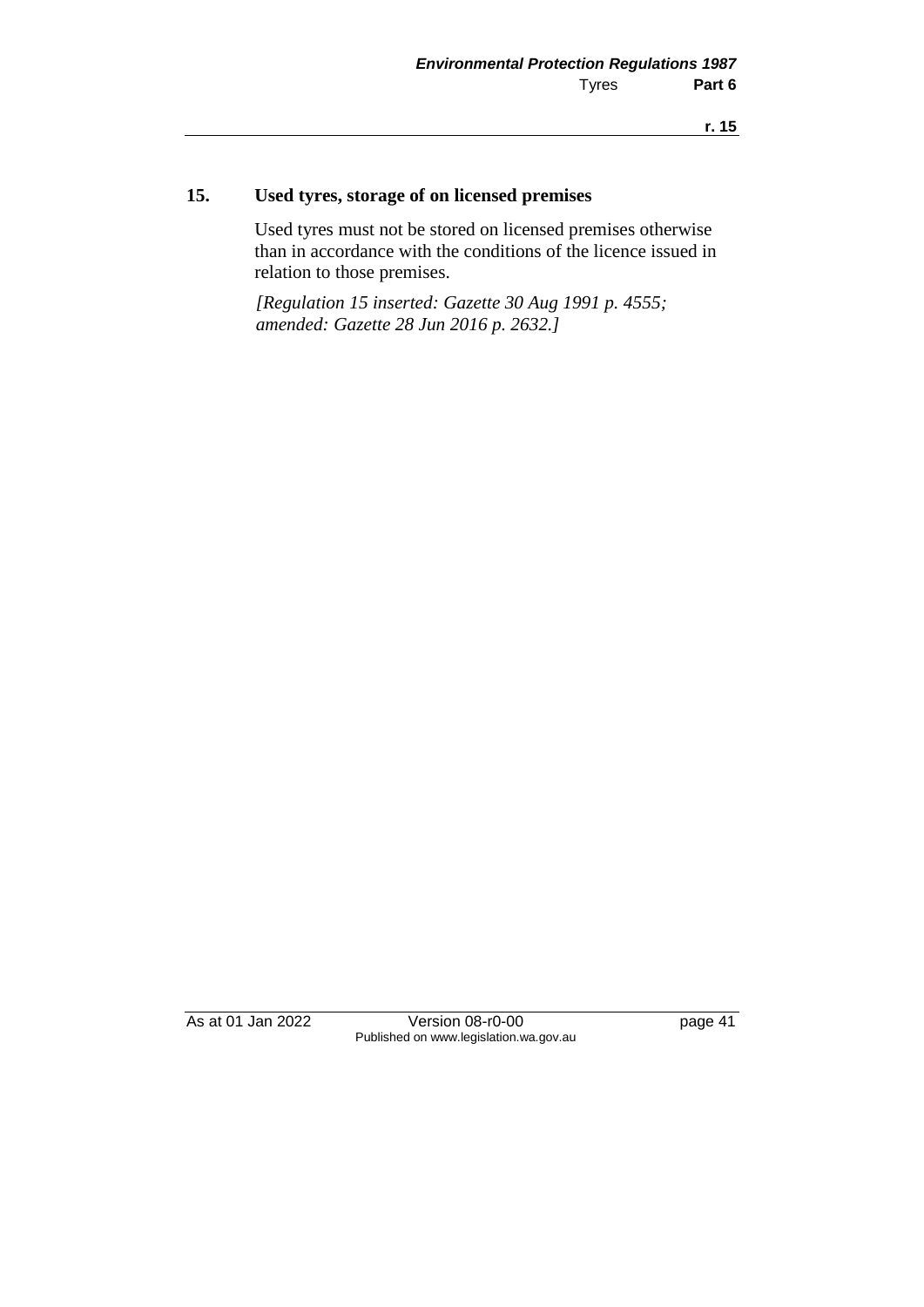**r. 16**

# **Part 7 — Anti-fouling paint**

*[Heading inserted: Gazette 13 Sep 1996 p. 4545.]*

## **16. Organotin anti-fouling paint, restrictions on use, sale etc. of**

- (1) On and from 1 November 1991, a person must not apply organotin anti-fouling paint to, or cause or permit such paint to be applied to —
	- (a) a piling, pier, buoy, mooring or other structure in an enclosed water body or a semi-enclosed water body; or
	- (b) a vessel that is 25 m or less in length; or
	- (c) a vessel that is more than 25 m in length, unless the paint has been formulated so that in respect of each square centimetre of surface to which it is applied —
		- (i) not more than 210 micrograms of organotin are released during the first 14 days after the application of the paint; and
		- (ii) not more than 5 micrograms of organotin are released during each subsequent day.

Penalty: \$5 000.

(2) On and from 1 September 1991, a person must not sell organotin anti-fouling paint that is formulated other than as described in subregulation (1)(c).

Penalty: \$5 000.

(3) On and from 1 September 1991, a person who has a container containing organotin anti-fouling paint must ensure that it has a clearly readable label with the words "NOT TO BE APPLIED TO VESSELS 25 METRES OR LESS IN LENGTH".

Penalty: \$5 000.

 $(4)$  In this regulation —

*enclosed water body* means a body of water, such as a lake, not connected to the sea;

page 42 Version 08-r0-00 As at 01 Jan 2022 Published on www.legislation.wa.gov.au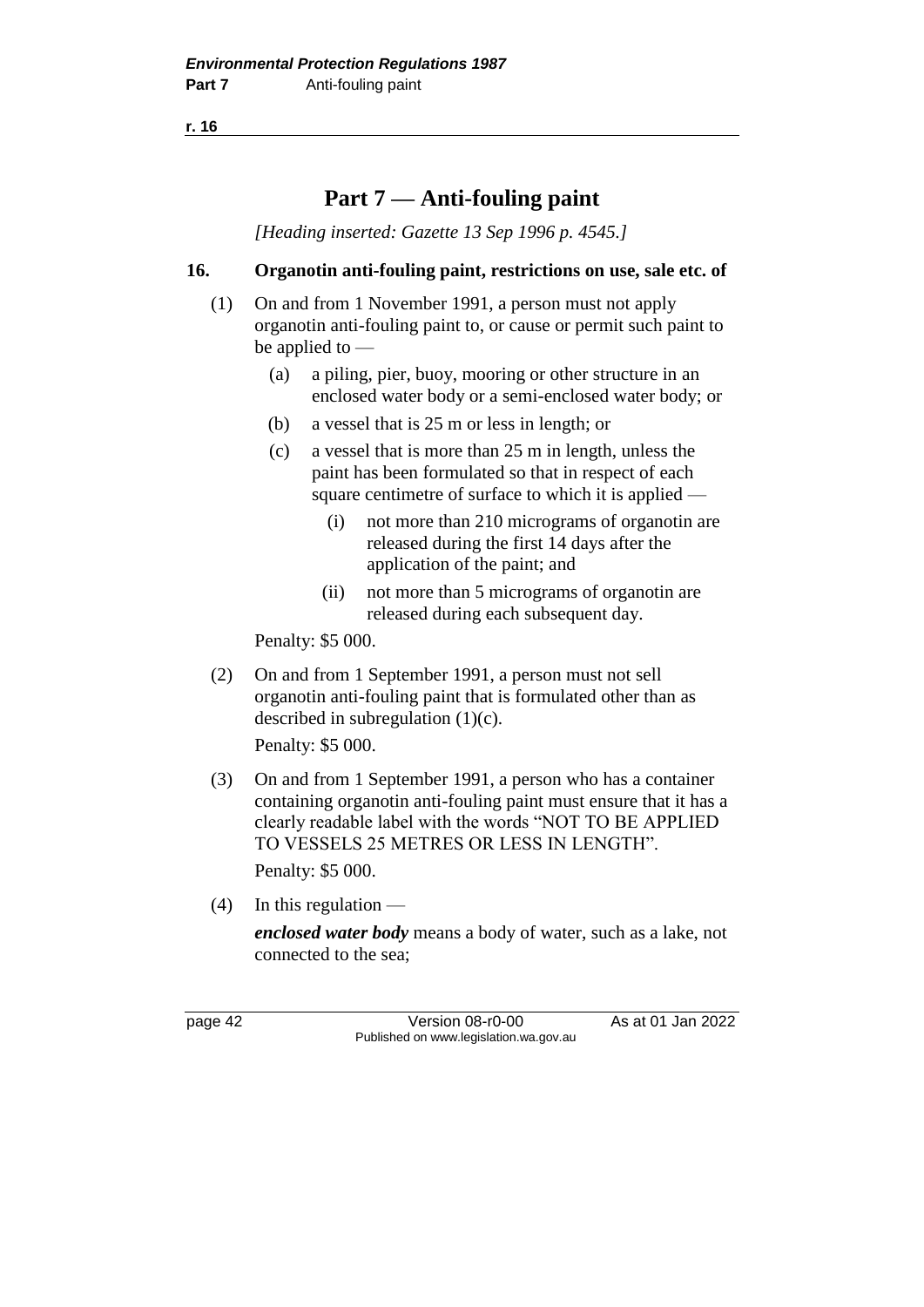*length* means the hull length of a ship, boat or hovercraft or the overall length of any other vessel;

*organotin anti-fouling paint* means a coating, paint or treatment that contains an organic derivative of tin;

*semi-enclosed water body* means a partially enclosed coastal water, such as an estuary, river, port, harbour, bay, marina or yacht club;

*vessel* means any ship, boat, hovercraft or hulk and any vehicle, whether floating or submersible and whether self-propelled or not, that is capable of being used in or on water.

*[Regulation 16 inserted: Gazette 30 Aug 1991 p. 4553-4; amended: Gazette 11 Dec 1998 p. 6600; 28 Jun 2016 p. 2632.]*

As at 01 Jan 2022 Version 08-r0-00 page 43 Published on www.legislation.wa.gov.au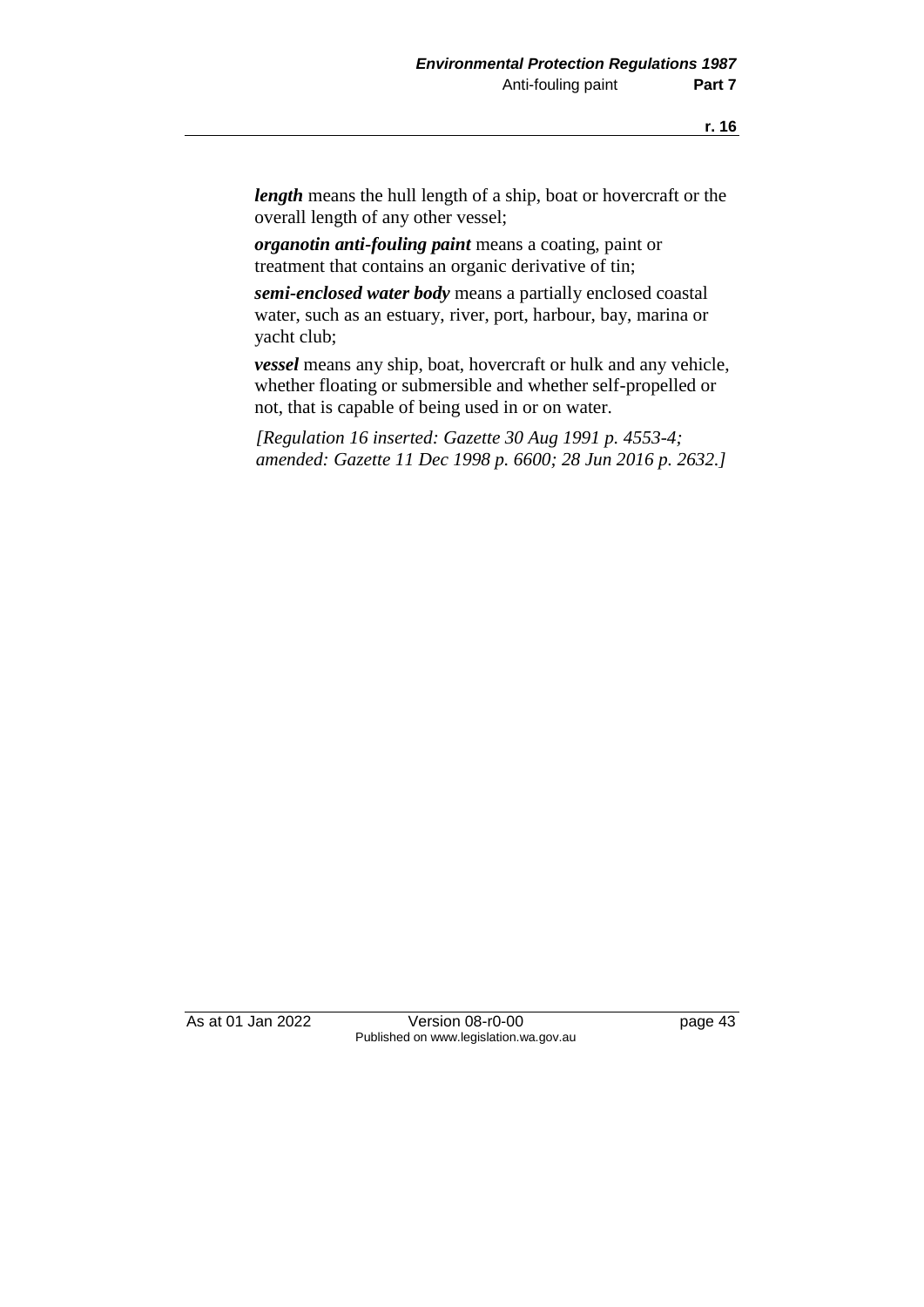**r. 16A**

# **Part 7A — Burning on development sites**

*[Heading inserted: Gazette 19 Dec 2000 p. 7283.]*

### **16A. Terms used**

In this Part —

*development site* means a lot that is, or contiguous lots that are together, larger than  $2000 \text{ m}^2$  and on which development work is being carried out;

*development work* means work to develop land for use, including —

- (a) the clearing of vegetation or topsoil; or
- (b) recontouring or other bulk earthworks; or
- (c) trench or road construction;

*lot* has the meaning given by the *Planning and Development Act 2005*.

*[Regulation 16A inserted: Gazette 19 Dec 2000 p. 7283; amended: Gazette 29 Sep 2006 p. 4261.]*

### **16B. Burning vegetation etc. on development sites in Sch. 5A areas restricted**

A person who, in an area prescribed in Schedule 5A, burns, or causes or allows to be burned, vegetation or other matter on or from a development site commits an offence unless —

- (a) the person is a public authority and the burning is done in the exercise of a function conferred by a written law; or
- (b) the burning is carried out for agricultural purposes.

Penalty: \$5 000.

*[Regulation 16B inserted: Gazette 19 Dec 2000 p. 7284.]*

page 44 Version 08-r0-00 As at 01 Jan 2022 Published on www.legislation.wa.gov.au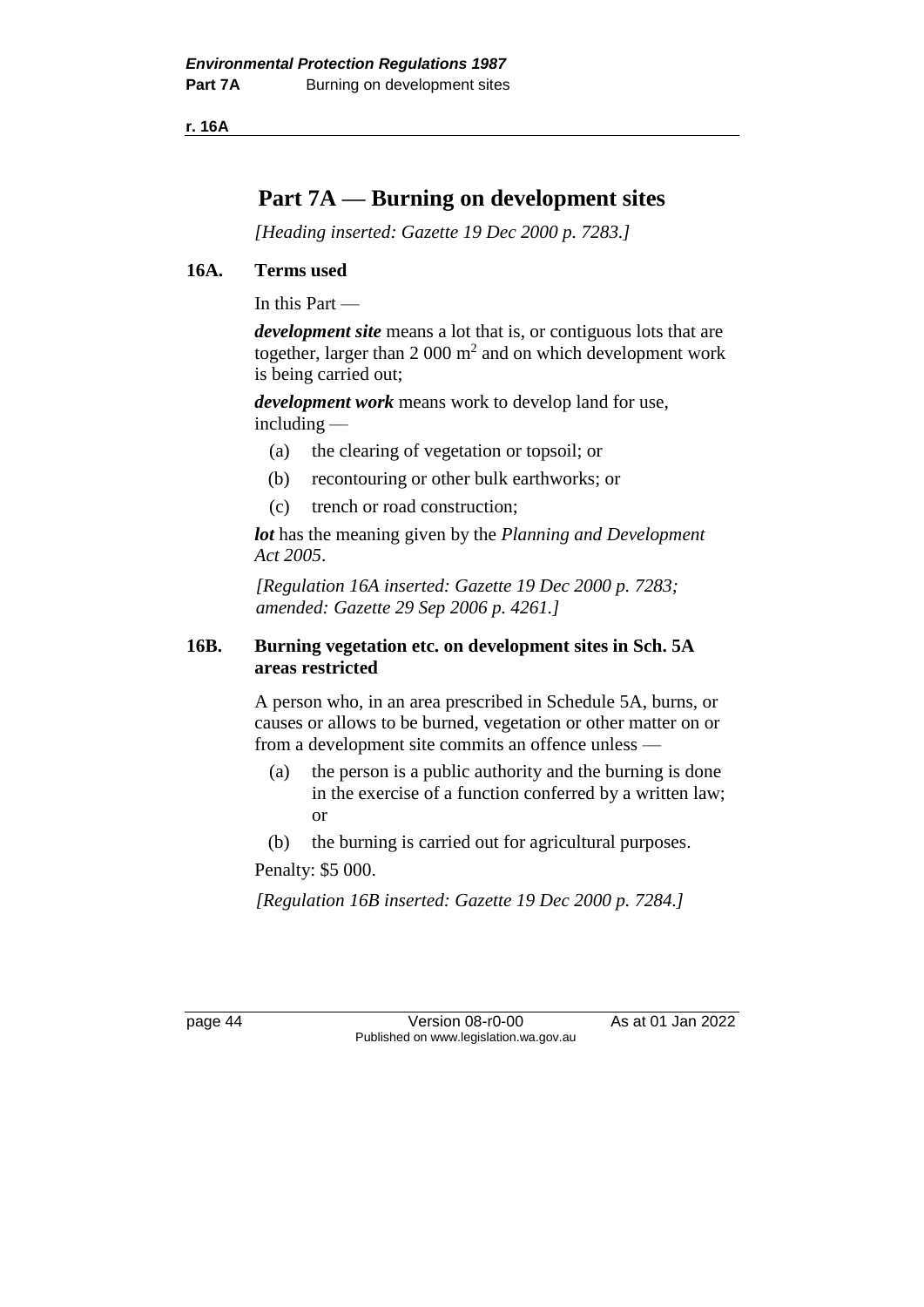**r. 17**

# **Part 8 — Monitoring**

*[Heading inserted: Gazette 5 Jan 2001 p. 115.]*

#### **17. Terms used**

In this Part, unless the contrary intention appears —

*approved monitoring equipment* means monitoring equipment that has been approved by the Chief Executive Officer under regulation 20F;

*specified monitoring programme* means a monitoring programme specified by the Chief Executive Officer in a works approval or a licence.

*[Regulation 17 inserted: Gazette 5 Jan 2001 p. 115.]*

### **18. Conditions prescribed (Act s. 62(2))**

There is prescribed for the purposes of section 62(2) of the Act as a condition of a works approval or licence the condition that if the Chief Executive Officer certifies that the results of a specified monitoring programme or measurements taken for the purposes of a specified monitoring programme may be relevant to determining whether or not there has been a breach of the Act or regulations made under the Act —

- (a) then monitoring equipment used for the purposes of a specified monitoring programme is to be approved monitoring equipment; and
- (b) then any measurement taken for the purpose of the specified monitoring programme is to be taken with approved monitoring equipment.

*[Regulation 18 inserted: Gazette 5 Jan 2001 p. 115-16; amended: Gazette 28 Jun 2016 p. 2631.]*

As at 01 Jan 2022 Version 08-r0-00 page 45 Published on www.legislation.wa.gov.au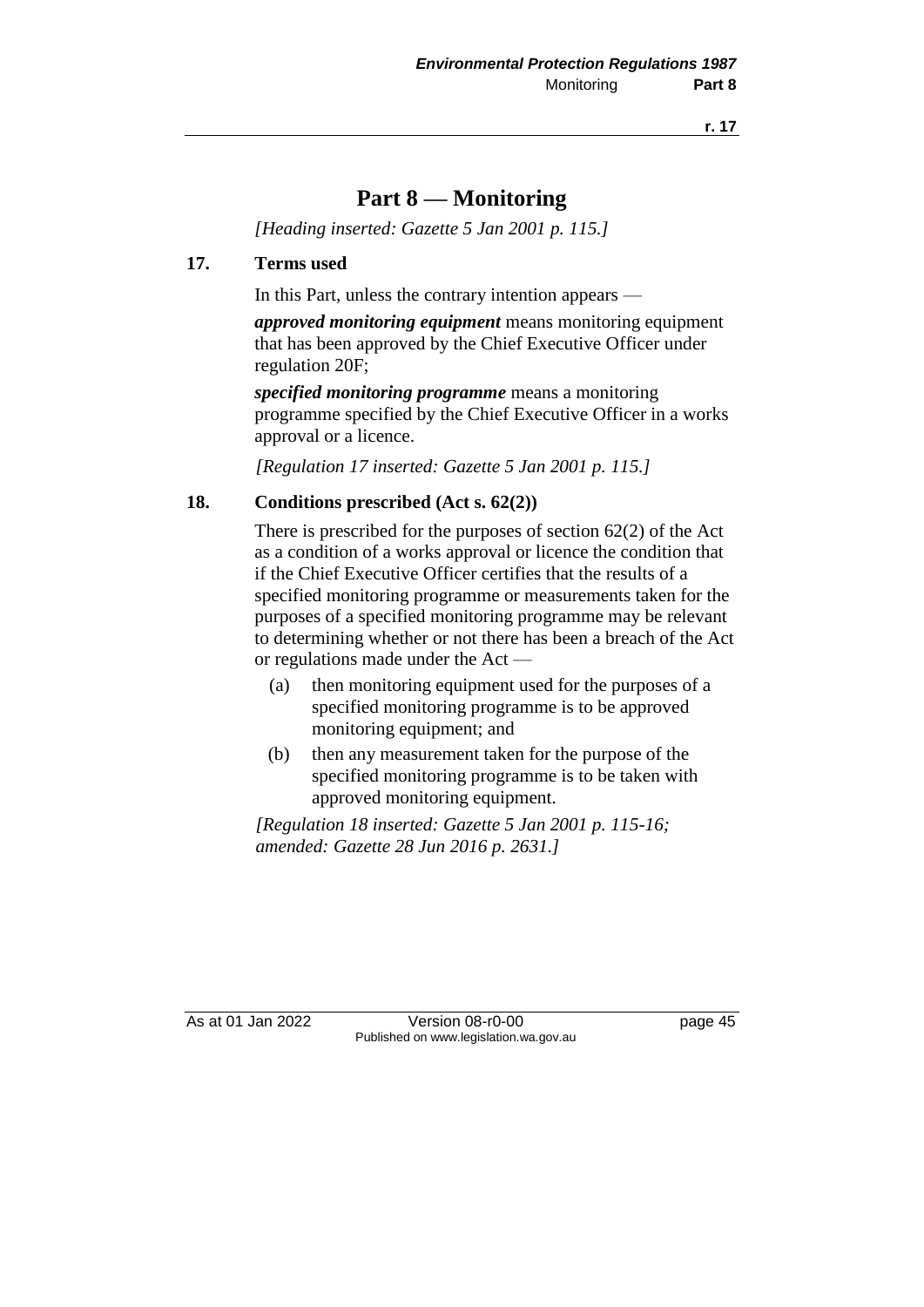**r. 19**

### **19. Approved monitoring equipment, to be used in specified monitoring programmes**

A person who —

- (a) is required by a works approval or licence to carry out a specified monitoring programme with approved monitoring equipment; and
- (b) does not use approved monitoring equipment for the purpose of carrying out that monitoring programme,

commits an offence.

Penalty: \$5 000.

*[Regulation 19 inserted: Gazette 7 Jul 2000 p. 3678.]*

### **20. Approved monitoring equipment, duty to ensure accuracy of**

- (1) A person who
	- (a) is required by a works approval or licence to carry out a specified monitoring programme with approved monitoring equipment; and
	- (b) does not ensure that any approved monitoring equipment used in that monitoring programme is operating so as to give measurements that are accurate,

commits an offence.

Penalty: \$5 000.

(2) It is a defence to proceedings for an offence under subregulation (1) if the person charged with that offence proves that the person took reasonable precautions and exercised due diligence to prevent the commission of the offence.

*[Regulation 20 inserted: Gazette 7 Jul 2000 p. 3678-9.]*

page 46 Version 08-r0-00 As at 01 Jan 2022 Published on www.legislation.wa.gov.au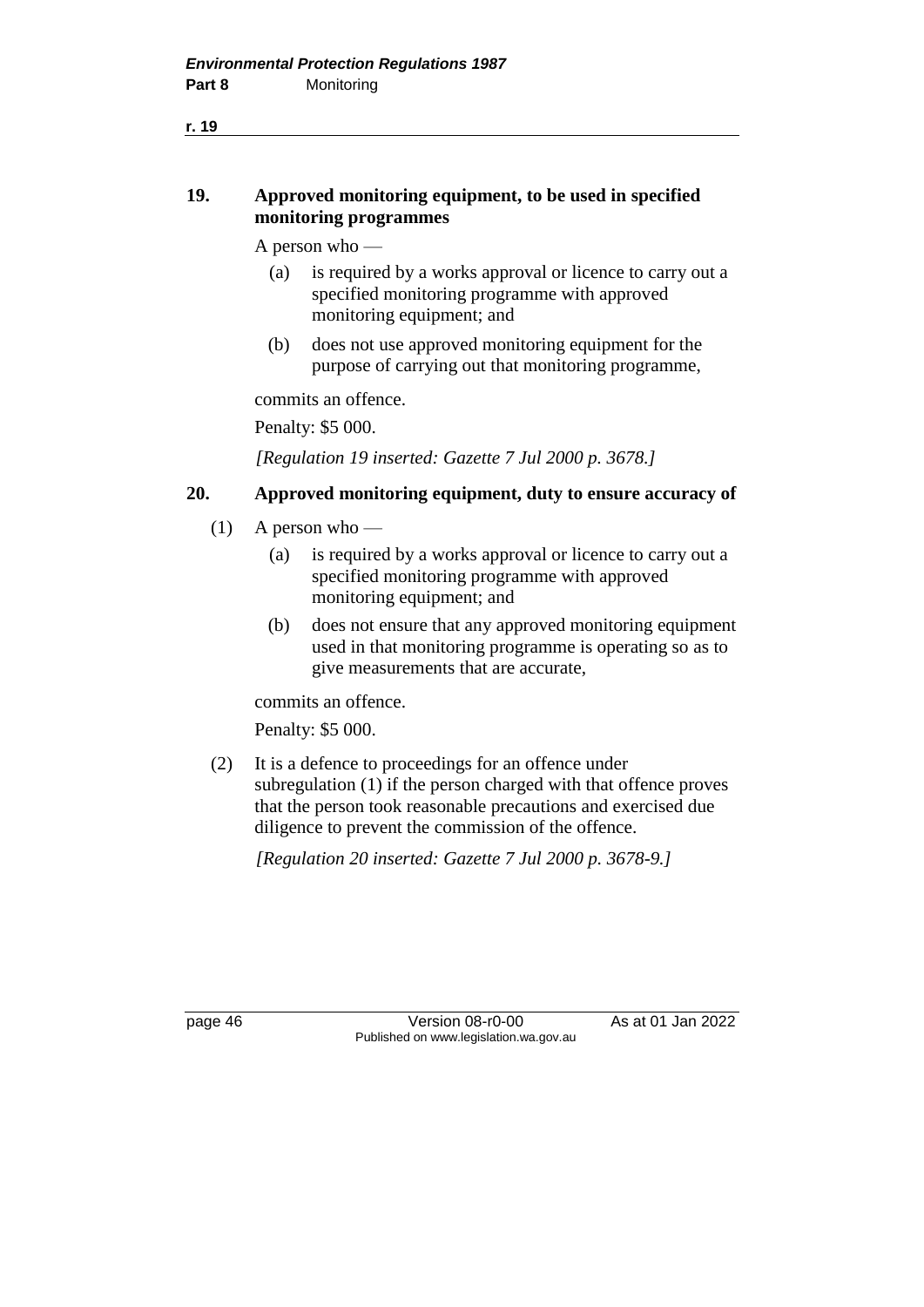### **20A. Approved monitoring equipment, duty to comply with conditions of approval of**

- (1) A person who
	- (a) is required by a works approval or licence to carry out a specified monitoring programme with approved monitoring equipment; and
	- (b) does not comply with a condition imposed under regulation 20G,

commits an offence.

Penalty: \$5 000.

(2) It is a defence to proceedings for an offence under subregulation (1) if the person charged with that offence proves that the person took reasonable precautions and exercised due diligence to prevent the commission of the offence.

*[Regulation 20A inserted: Gazette 7 Jul 2000 p. 3679.]*

### **20B. Approved monitoring equipment, duty to report results of to CEO**

- (1) A person who is required by a works approval or a licence to carry out a specified monitoring programme with approved monitoring equipment must report to the Chief Executive Officer on the matters referred to in subregulation (2) —
	- (a) at periods or on dates specified in the works approval or licence; or
	- (b) at such other times as the Chief Executive Officer may require by a written notice which states the reasons for the requirement.
- (2) The report under subregulation (1) is to  $-$ 
	- (a) contain details of the measurements taken using approved monitoring equipment or other equipment in the course of a specified monitoring programme;

As at 01 Jan 2022 Version 08-r0-00 page 47 Published on www.legislation.wa.gov.au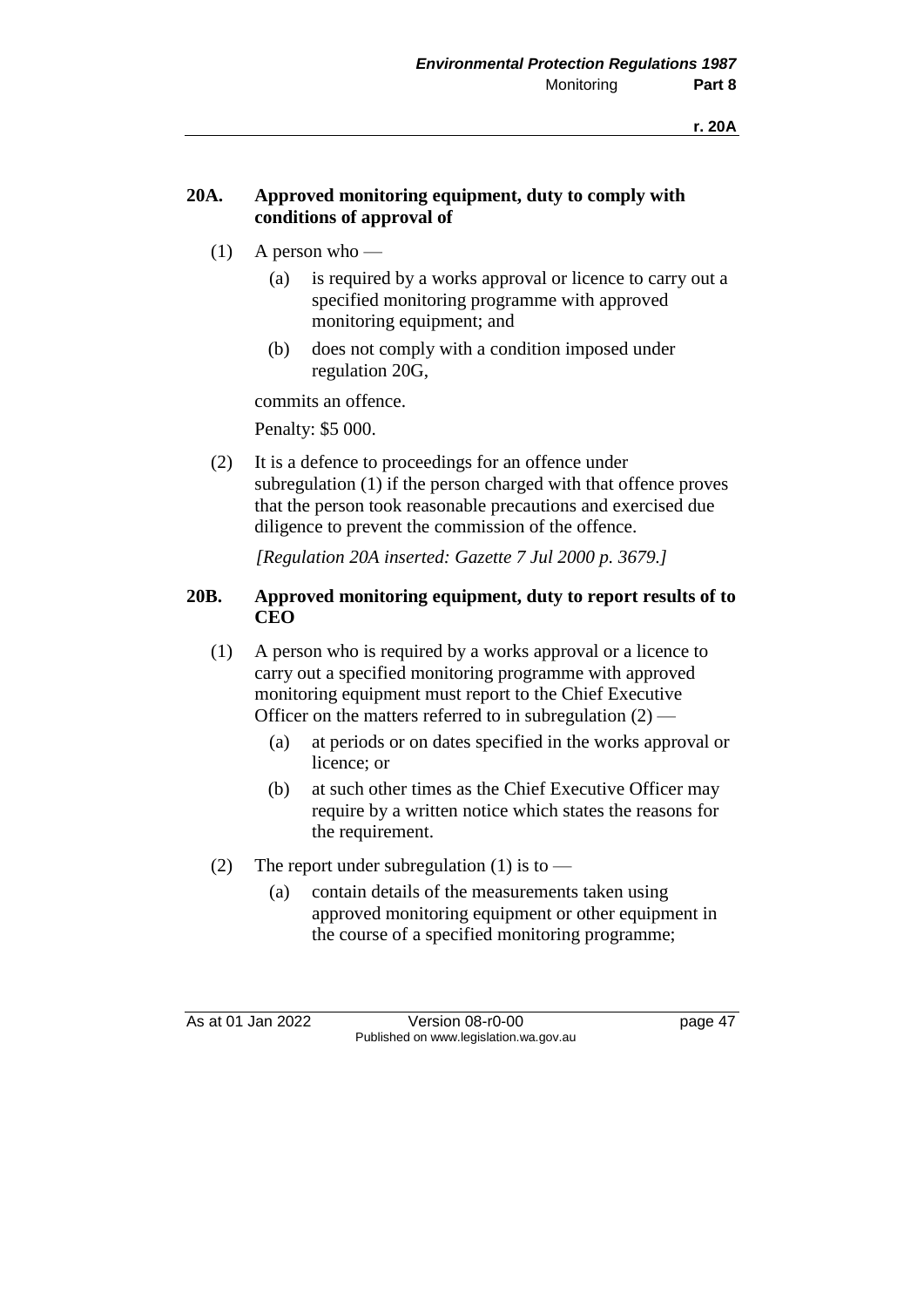**r. 20C**

- (b) state whether or not any inaccuracy in those measurements is known to the person making the report;
- (c) if an inaccuracy in those measurements is known
	- (i) state the extent of the inaccuracy known to the person making the report;
	- (ii) state any cause of the inaccuracy known to the person making the report.
- (3) A person who does not comply with this regulation commits an offence.

Penalty: \$5 000.

*[Regulation 20B inserted: Gazette 7 Jul 2000 p. 3679-80; amended: Gazette 5 Jan 2001 p. 116.]*

## **20C. Approved monitoring equipment, presumption of accuracy of**

A measurement taken by approved monitoring equipment is to be taken to be correct in the absence of proof, on the balance of probability, to the contrary.

*[Regulation 20C inserted: Gazette 7 Jul 2000 p. 3680.]*

## **20D. Report of specified monitoring programme, presumption of accuracy of measurement in**

A statement in a report as to the results of a specified monitoring programme made under section 62(3) of the Act or regulation 20B detailing the measurements that were taken using approved monitoring equipment is to be taken to be evidence that those measurements were taken by the monitoring equipment in the absence of proof, on the balance of probability, to the contrary.

*[Regulation 20D inserted: Gazette 7 Jul 2000 p. 3680.]*

page 48 Version 08-r0-00 As at 01 Jan 2022 Published on www.legislation.wa.gov.au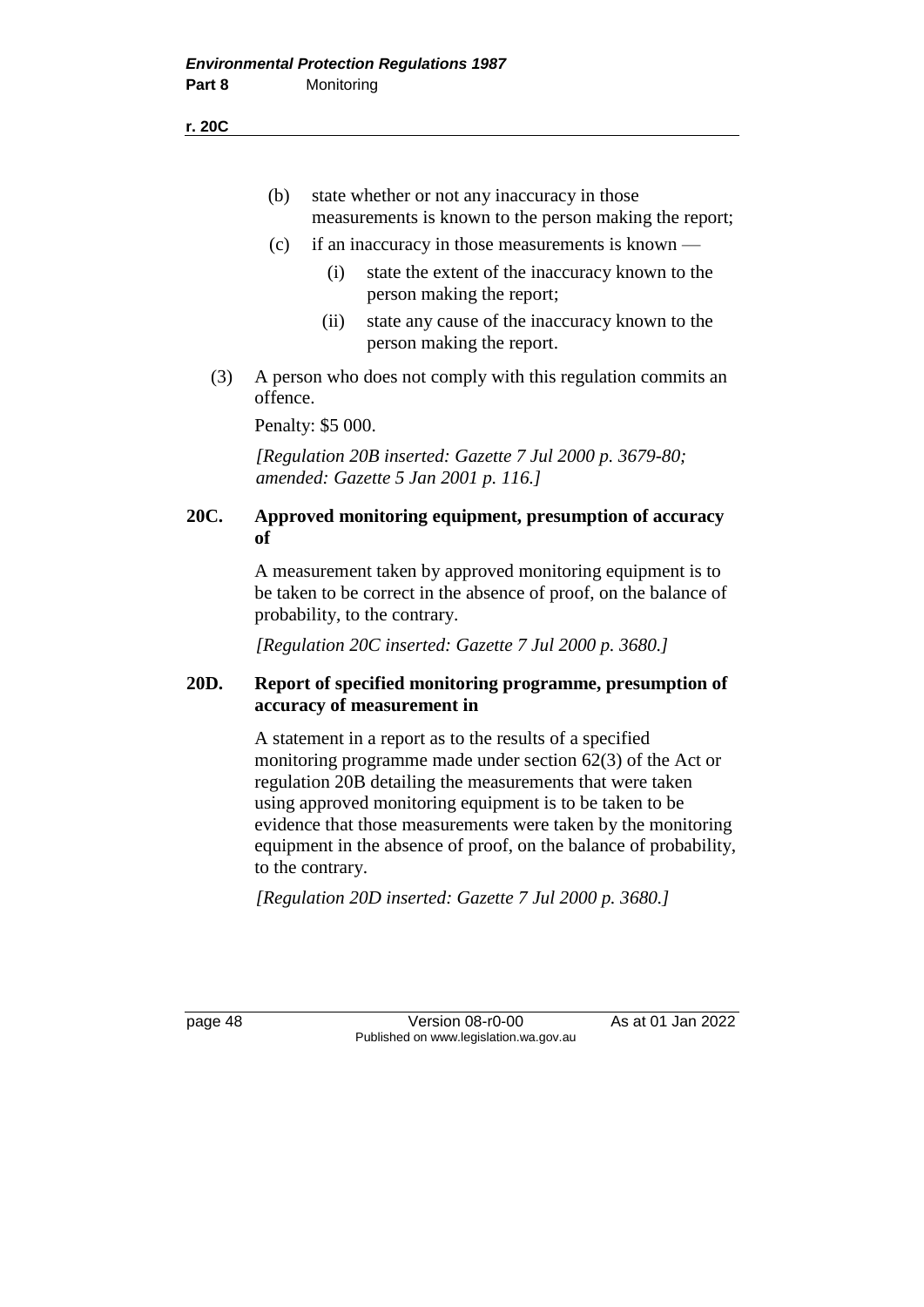### **20E. Inaccurate measurement in r. 20B report, duty to notify CEO of**

A person who has submitted a report under regulation 20B who becomes aware that a measurement referred to in the report is inaccurate must, as soon as practicable after discovering the inaccuracy, report to the Chief Executive Officer the extent, and cause, of the inaccuracy which is known to the person making the report.

Penalty: \$5 000.

*[Regulation 20E inserted: Gazette 7 Jul 2000 p. 3680.]*

#### **20F. Monitoring equipment, approval of**

- (1) A person may apply to the Chief Executive Officer for monitoring equipment to be approved.
- (2) Subject to subregulation (3), an application for approval of monitoring equipment is to be in a form approved by the Chief Executive Officer.
- (3) The Chief Executive Officer must allow an application to be made by telephone or other electronic means if the Chief Executive Officer is satisfied that, due to the malfunction of approved monitoring equipment or some other reasonable cause, it is necessary to deal with an application as a matter of urgency.
- (4) A person who makes an application under subregulation (3) must, as soon as practicable, also make the application for approval of the monitoring equipment in the form approved by the Chief Executive Officer under subregulation (2).
- (5) If an application made under subregulation (3) is approved, the approval lapses —
	- (a) if an application is not made under subregulation (2) within 30 days of the day on which the approval was granted; or
	- (b) in any other case, 60 days after the day on which the approval was granted.

As at 01 Jan 2022 Version 08-r0-00 page 49 Published on www.legislation.wa.gov.au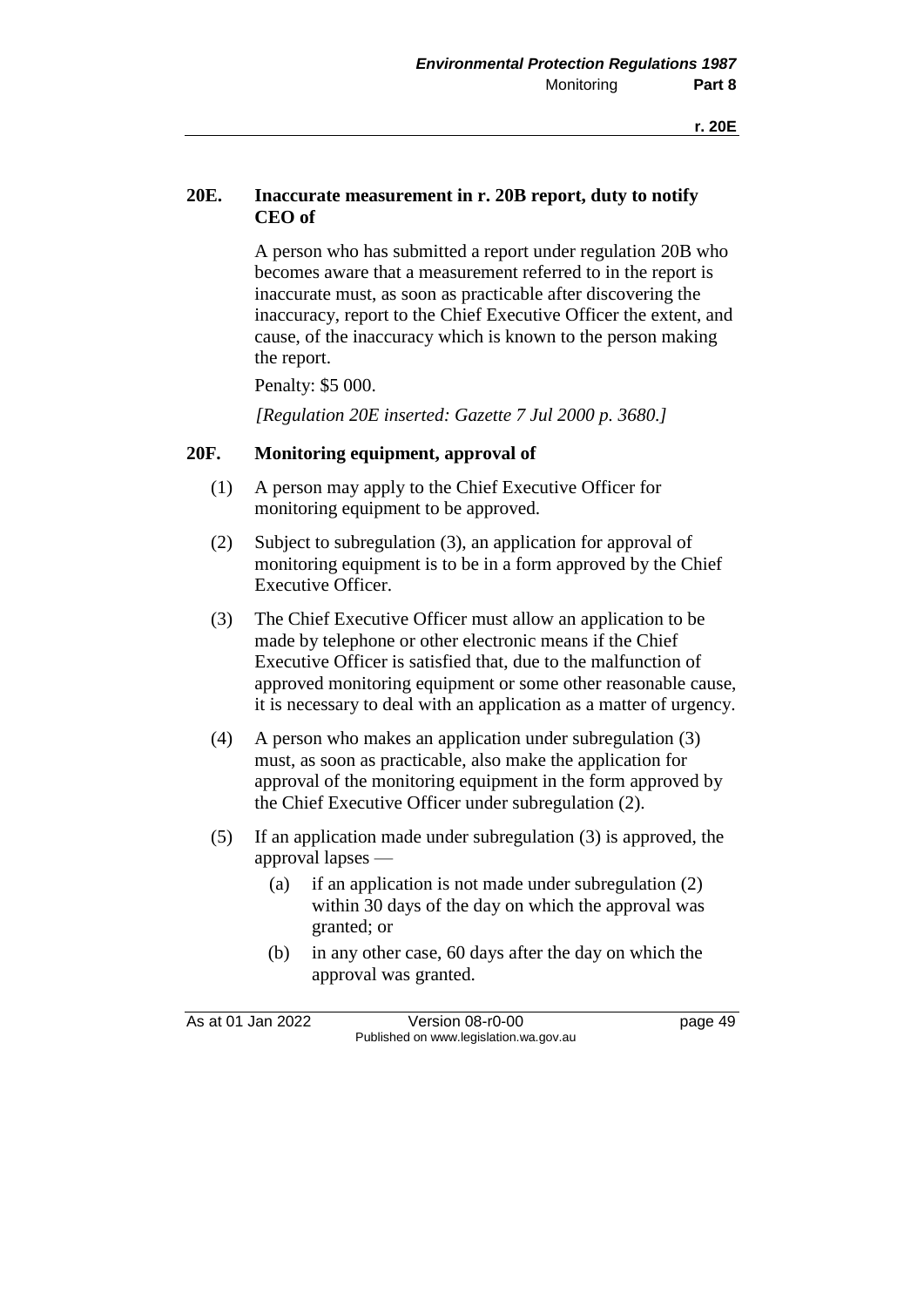- (6) If a person applies to the Chief Executive Officer for monitoring equipment to be approved, the Chief Executive Officer may —
	- (a) require the applicant to provide more information before deciding whether or not to grant the approval; or
	- (b) allow the applicant to provide more information or amend its application before deciding whether or not to grant the approval; or
	- (c) refuse to grant the approval; or
	- (d) grant the approval.
- (7) Within 60 days of
	- (a) the making of an application under subregulation (1); or
	- (b) the amendment of the application under subregulation (6)(b) or the provision of information under subregulation  $(6)(a)$  or  $(b)$ ,

whichever is the latter, the Chief Executive Officer is to —

- (c) determine the application.
- (8) If the application is refused, the Chief Executive Officer is to provide the person who applied for the approval with a statement of the reasons for refusing the application.
- (9) If the application is granted, the Chief Executive Officer is to issue a certificate of approval to the applicant.
- (10) A certificate of the Chief Executive Officer stating that monitoring equipment is or is not approved monitoring equipment is conclusive proof of that fact.

*[Regulation 20F inserted: Gazette 5 Jan 2001 p. 116-17.]*

page 50 Version 08-r0-00 As at 01 Jan 2022 Published on www.legislation.wa.gov.au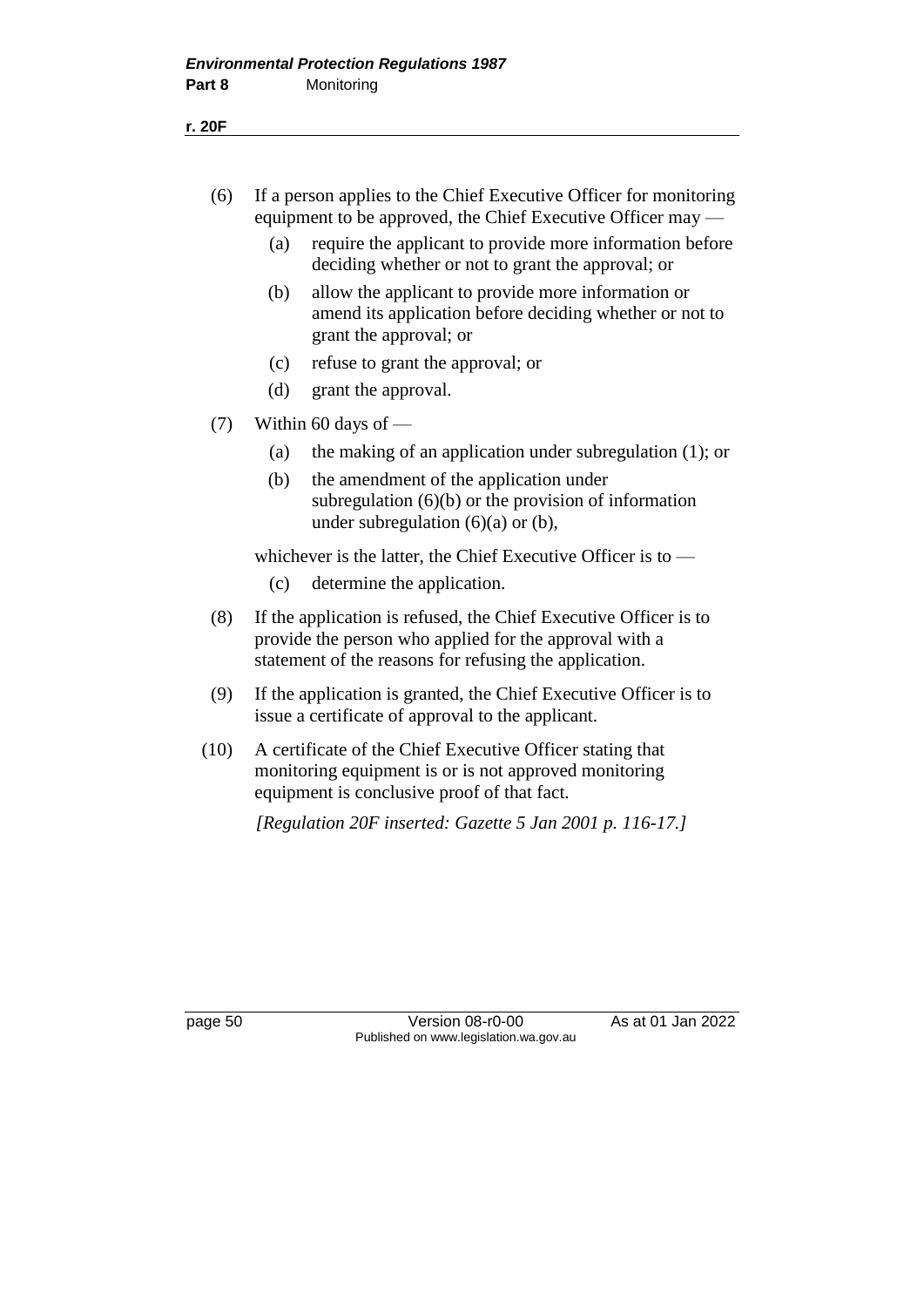#### **20G. Monitoring equipment, conditions of approval of**

If monitoring equipment is approved under regulation 20F, that approval is subject to the following conditions —

- (a) the equipment is to be calibrated in accordance with any of the following standards as the Chief Executive Officer may specify in writing —
	- (i) the standards specified by the manufacturer of the equipment;
	- (ii) an Australian standard;
	- (iii) an international standard;

and

(b) the equipment is to be operated in accordance with such quality assurance programme as the Chief Executive Officer may specify in writing.

*[Regulation 20G inserted: Gazette 7 Jul 2000 p. 3681.]*

### **20H. Approval of monitoring equipment, revoking**

- (1) The Chief Executive Officer may revoke an approval under regulation 20F if, in the Chief Executive Officer's opinion —
	- (a) the equipment referred to in the certificate of approval is not considered to be suitable to be used in a specified monitoring programme; or
	- (b) the equipment referred to in the certificate of approval has not provided accurate measurements; or
	- (c) a person has, in relation to an application under regulation 20F(1), provided information in written or oral form that the person knew, or could reasonably be expected to have known, to be —
		- (i) false or misleading in a material particular; or
		- (ii) likely to deceive in a material way.

As at 01 Jan 2022 Version 08-r0-00 page 51 Published on www.legislation.wa.gov.au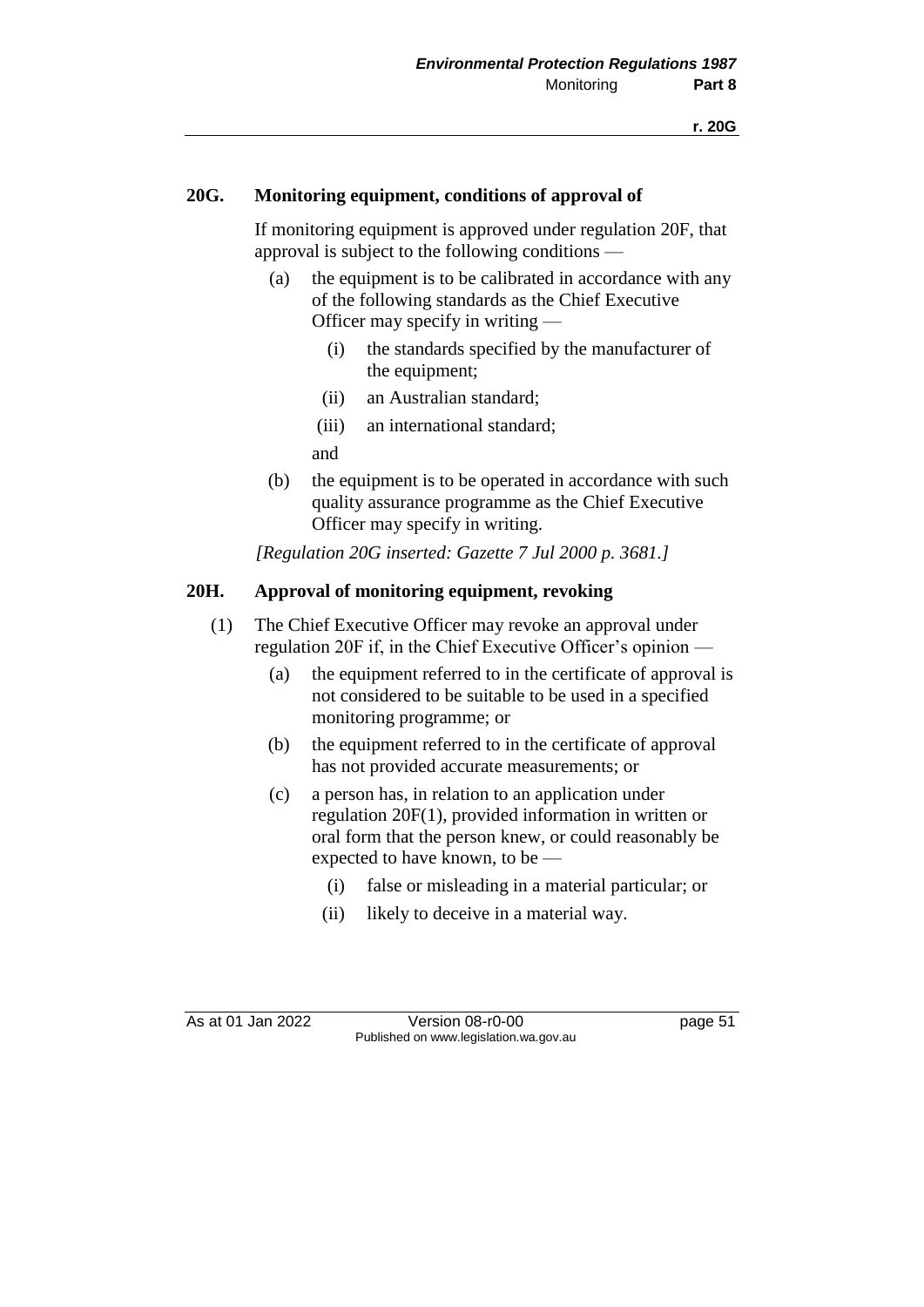- (2) An approval of approved monitoring equipment may be revoked if in the Chief Executive Officer's opinion —
	- (a) that equipment has not been calibrated or operated in accordance with a condition imposed under regulation 20G; and
	- (b) that failure to comply with the condition could have materially affected the accuracy of the equipment or the reliability of the results obtained from that equipment.
- (3) A revocation of an approval under regulation 20F is not effective unless the Chief Executive Officer has caused written notice of the intention to revoke the approval to be served personally or by post on the person who obtained the approval stating the grounds on which, and reasons for which, the revocation is to be made and has allowed the person 21 days to provide reasons as to why the Chief Executive Officer should not revoke the approval.
- (4) If the Chief Executive Officer decides to revoke an approval, the Chief Executive Officer is to give the person who obtained the approval a notice in writing revoking the approval and stating the reasons for the revocation of the approval.

*[Regulation 20H inserted: Gazette 7 Jul 2000 p. 3681-2; amended: Gazette 5 Jan 2001 p. 117-18.]*

## **20I. Appeal against r. 20F, 20G or 20H decision**

- (1) A person who is aggrieved by a decision of the Chief Executive Officer under regulation 20F, 20G, or 20H may within 21 days after the day on which the person is notified of the decision lodge with the Minister an appeal in writing setting out the grounds of the appeal.
- (2) An appeal lodged under subregulation (1) is to be treated as if it were an appeal under section 102 of the Act, and for that purpose sections 106 to 110 of the Act apply as if the appeal were an appeal under section 102.

*[Regulation 20I inserted: Gazette 7 Jul 2000 p. 3682.]*

page 52 Version 08-r0-00 As at 01 Jan 2022 Published on www.legislation.wa.gov.au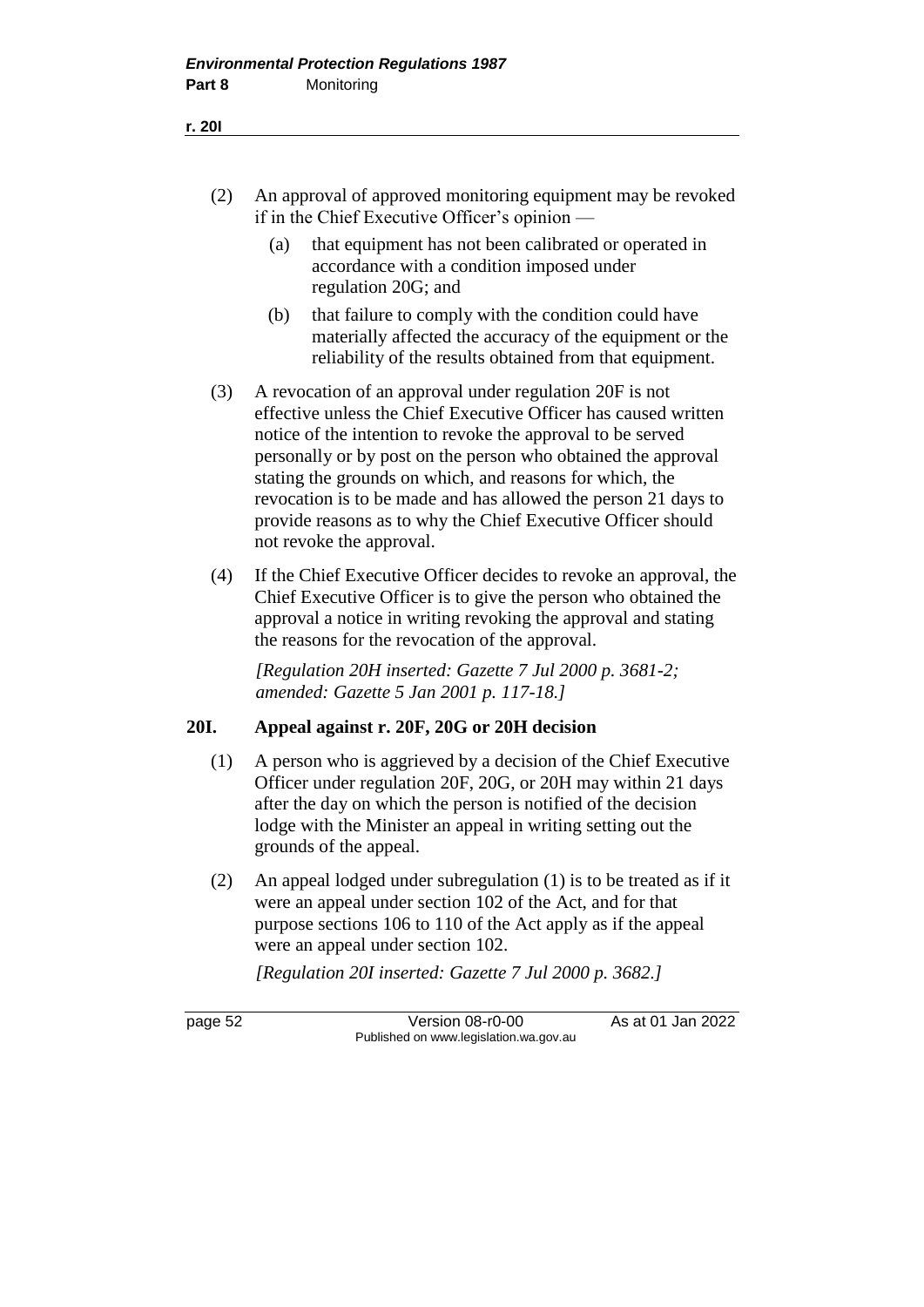### **20J. Revocation of approval, use of monitoring equipment pending determination of appeal against**

- $(1)$  If
	- (a) an appeal has been lodged under regulation 20I(1) in relation to an approval revoked under regulation 20H; and
	- (b) the Chief Executive Officer has entered into an agreement in writing with the licensee as to the interim monitoring measures to be adopted by the licensee pending the determination of the appeal,

until 60 days after the determination of the appeal, or such other time as is agreed in writing by the Chief Executive Officer and the licensee, any monitoring equipment used in accordance with that agreement is to be taken to be approved monitoring equipment.

- (2) A certificate issued by the Chief Executive Officer stating that monitoring equipment specified in the certificate has or has not been used in accordance with an agreement referred to in subregulation  $(1)(b)$  is, in the absence of proof on the balance of probability to the contrary, evidence of that fact.
- (3) In this regulation, a reference to the licensee is a reference to a person who is required by a works approval or a licence to carry out a specified monitoring programme with approved monitoring equipment.

*[Regulation 20J inserted: Gazette 7 Jul 2000 p. 3682-3.]*

#### **20K. CEO's signature, judicial notice of**

Judicial notice is to be taken of the signature of the Chief Executive Officer on a certificate purporting to be issued under regulation  $20F(10)$  or  $20J(2)$ .

*[Regulation 20K inserted: Gazette 7 Jul 2000 p. 3683; amended: Gazette 5 Jan 2001 p. 118.]*

As at 01 Jan 2022 Version 08-r0-00 page 53 Published on www.legislation.wa.gov.au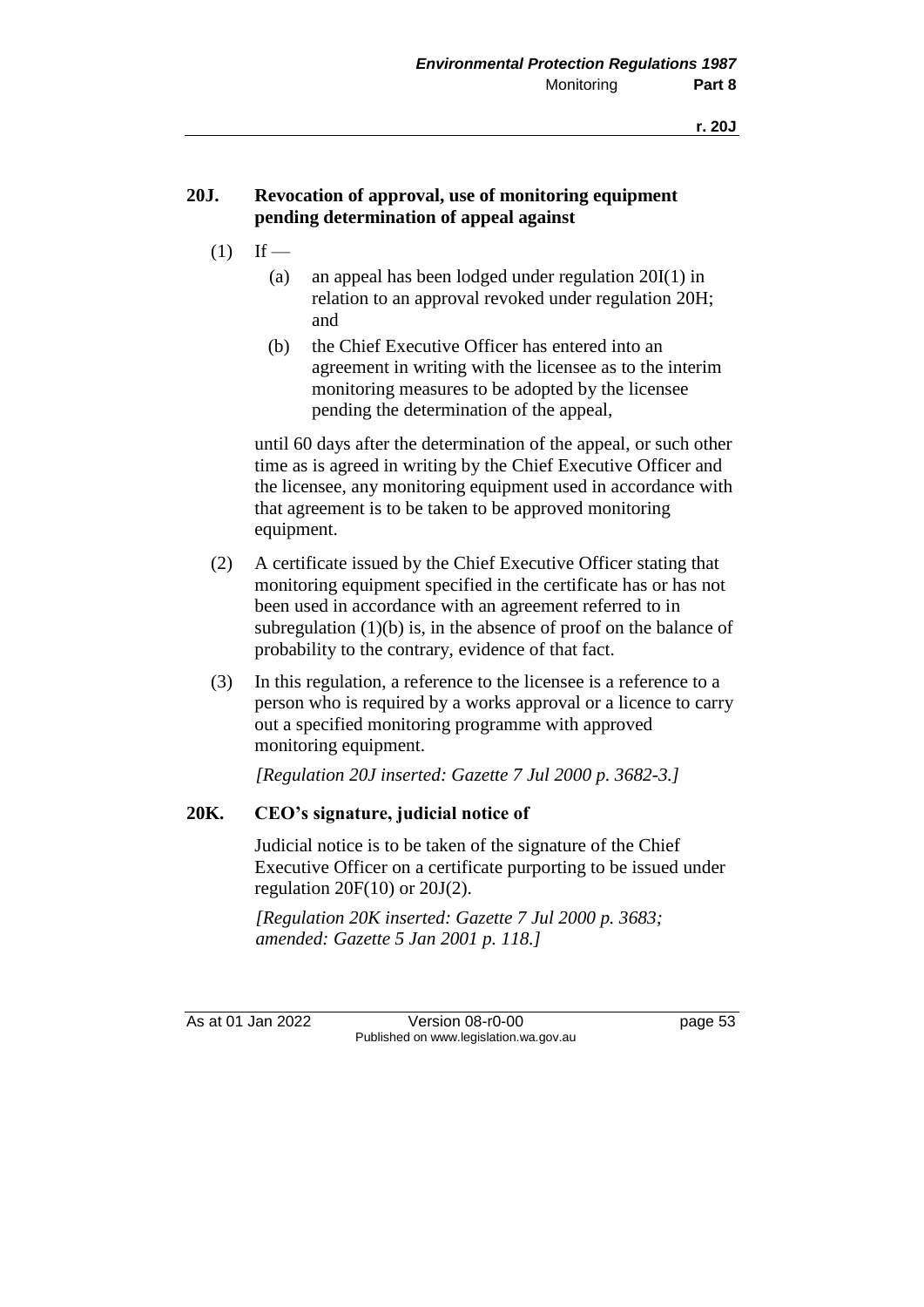### **20KA. Guidelines for performance of CEO's functions, Minister may make etc.**

- (1) The Minister may by notice published in the *Gazette* make, amend, or revoke guidelines relating to the manner in which the Chief Executive Officer is to perform the Chief Executive Officer's functions under this Part.
- (2) The Chief Executive Officer is to have regard to the guidelines in the exercise of his or her functions under this Part.
- (3) A failure to comply with subregulation (2) does not invalidate an approval of monitoring equipment or the issue of a certificate under this Part.

*[Regulation 20KA inserted: Gazette 5 Jan 2001 p. 118.]*

## **20L. Review of this Part**

- (1) The Authority is to report to the Minister on the operation and effectiveness of this Part within 5 years after its commencement or such other shorter period as the Minister specifies.
- (2) The report is to be made after
	- (a) the public has been given an opportunity to make submissions on the operation and effectiveness of the Part; and
	- (b) a reasonable endeavour has been made to obtain the views of public authorities and persons that appear to the Authority to be significantly affected by the Part.
- (3) As soon as is practicable after the preparation of the report the Minister is to cause it to be laid before each House of Parliament.

*[Regulation 20L inserted: Gazette 7 Jul 2000 p. 3683; amended: Gazette 5 Jan 2001 p. 118.]*

page 54 Version 08-r0-00 As at 01 Jan 2022 Published on www.legislation.wa.gov.au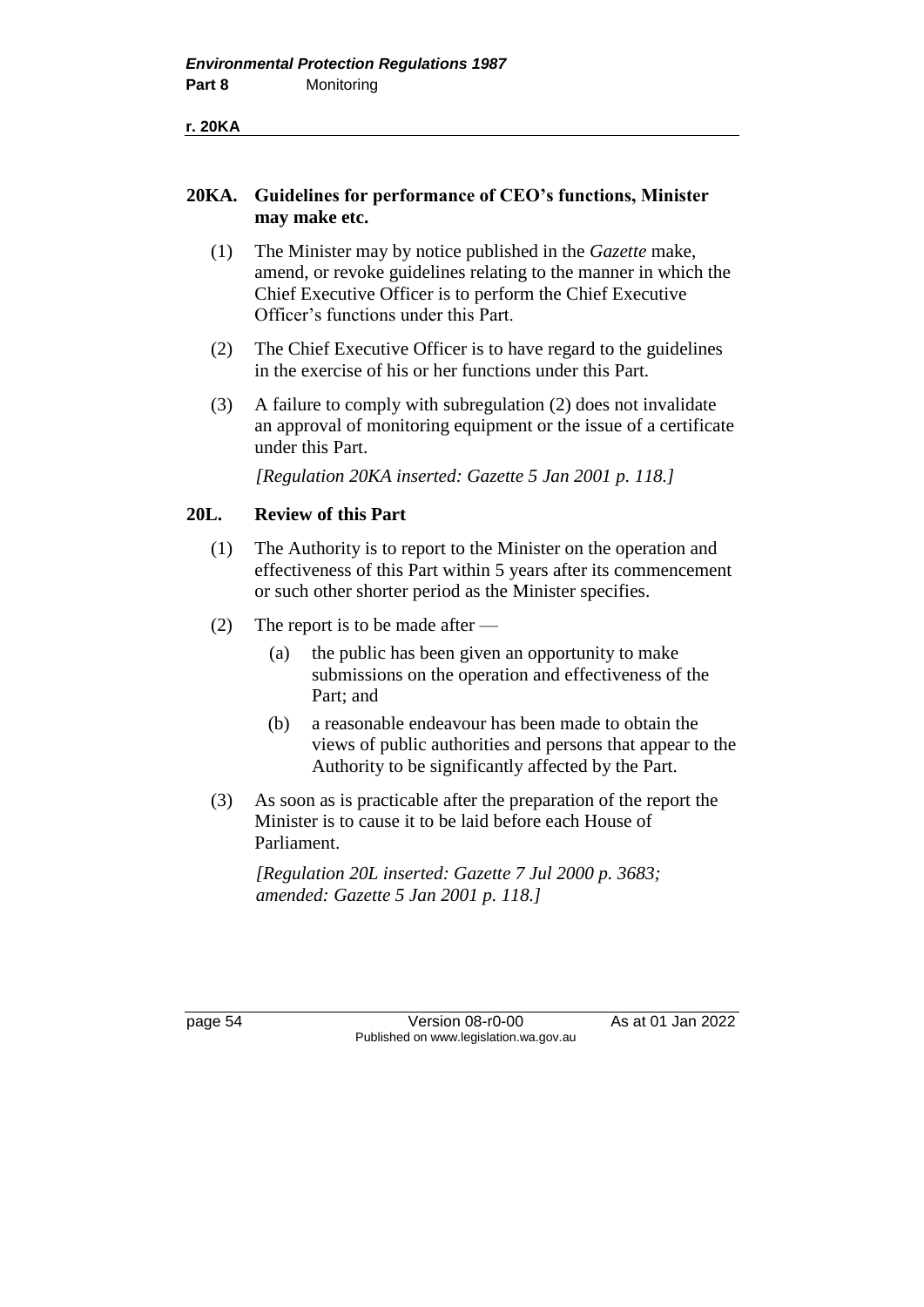# **Part 9 — Landfill levy**

*[Heading inserted: Gazette 26 Jun 1998 p. 3370.]*

#### **21. Terms used**

 $(1)$  In this Part —

*approved* means approved in writing by the Chief Executive Officer;

*commencement day* means the day on which the *Environmental*  Protection (Landfill) Levy Act 1998 comes into operation<sup>3</sup>;

*exemption period* means the period of exemption specified in a notice of exemption under regulation 23(4);

*existing licensee* means a person who is a licensee on commencement day;

*Fund* means the Waste Management and Recycling Fund <sup>4</sup> established under section 110H of the Act;

*levy* means a levy imposed under the *Environmental Protection (Landfill) Levy Act 1998*;

*licensed landfill* means premises specified in category 63, 64 or 65 of Schedule 1;

*licensee* means the holder of a licence in respect of a licensed landfill;

*metropolitan region* has the same meaning as it has in the *Planning and Development Act 2005*;

*return period* means —

- (a) in the case of an existing licensee, the following periods —
	- Period 1: July 1 September 30;
	- Period 2: October 1 December 31;
	- Period 3: January 1 March 31;
	- Period 4: April 1 June 30;

As at 01 Jan 2022 Version 08-r0-00 page 55 Published on www.legislation.wa.gov.au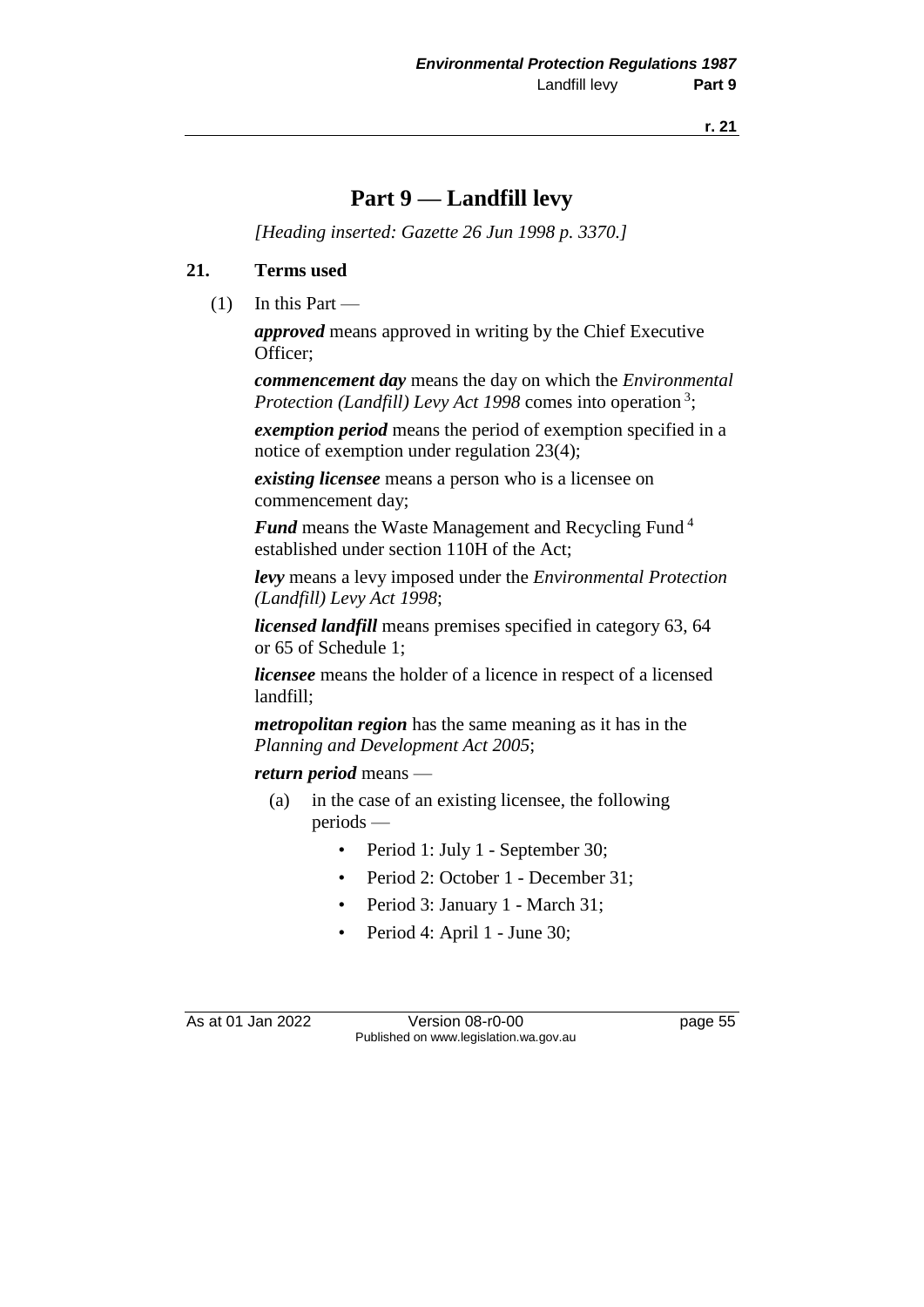(b) in the case of a licensee who is granted a licence after commencement day, the following periods —

- Period 1: the period beginning on the date of the grant of the licence and ending on the September 30, December 31, March 31 or June 30 immediately next following;
- Each 3 month period next following Period 1.
- (2) A reference in this Part to a category followed by a designation is a reference to the category so designated in the first column of Schedule 1.

*[Regulation 21 inserted: Gazette 26 Jun 1998 p. 3370-1; amended: Gazette 29 Sep 2006 p. 4261.]*

# **22. Application of this Part**

- (1) Subject to any exemption granted on application under regulation 23(1), this Part applies to  $-$ 
	- (a) all waste received at licensed landfills in the metropolitan region; and
	- (b) all waste collected within the metropolitan region and received at licensed landfills outside the metropolitan area.
- (2) This Part does not apply to
	- (a) waste received at licensed landfills on or after 1 July 2008; and
	- (b) return periods commencing on or after 1 July 2008.

*[Regulation 22 inserted: Gazette 26 Jun 1998 p. 3371; amended: Gazette 20 Jun 2008 p. 2683.]*

page 56 Version 08-r0-00 As at 01 Jan 2022 Published on www.legislation.wa.gov.au

**r. 22**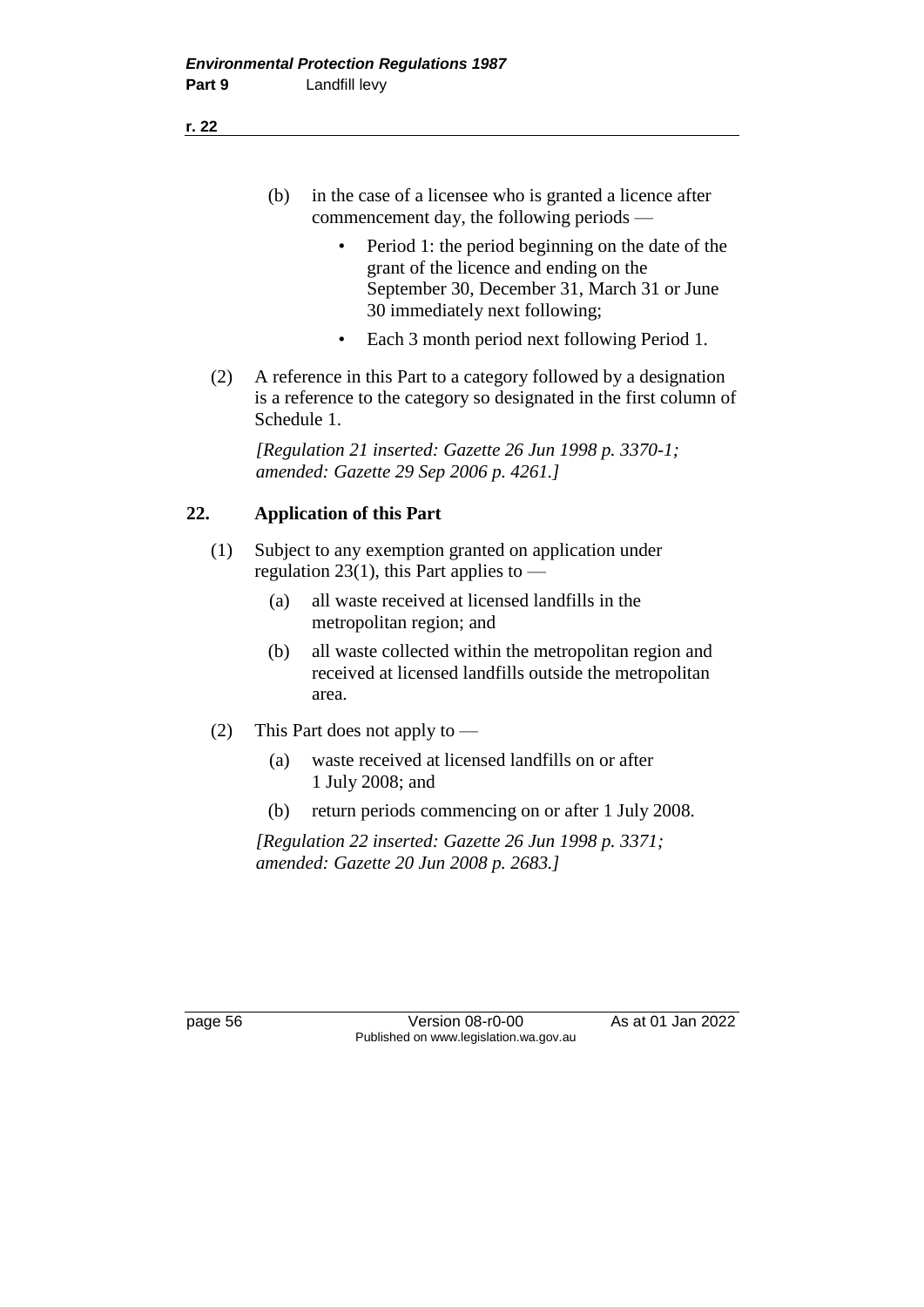#### **23. Exemptions from this Part; refunds etc. of levy**

- (1) A licensee may by application in the approved form claim an exemption from regulation 22 for the following waste received at a licensed landfill in any return period —
	- (a) uncontaminated soil or other clean fill that
		- (i) is, or is to be, used after the completion of landfill operations to cover, to a depth of up to 500 mm, waste disposed of on the premises; and
		- (ii) was accepted by the licensee at no charge;
	- (b) waste that is not disposed of to landfill but is collected and stored at a licensed landfill for recycling;
	- (c) approved waste that has been disposed of in an approved manner.
- (2) A licensee may by application in the approved form claim an exemption from the requirement under regulation 25(1) to weigh waste on a weighbridge.
- (2a) A licensee of a category 63 licensed landfill may by application in the approved form claim an exemption from the requirements of regulation 26(4) and (5) in respect of a return period if no waste has been disposed of to landfill on the licensed landfill.
- (3) The Chief Executive Officer may, by written notice
	- (a) grant, or refuse to grant, an exemption; or
	- (b) grant an exemption subject to conditions, or limited to circumstances, specified in the notice; or
	- (c) revoke an exemption.
- (4) In any exemption notice for waste referred to in subregulation (1)(b) or (c) the Chief Executive Officer is to specify the period for which the exemption applies.
- (5) If a condition subject to which an exemption is given is breached, the exemption ceases to have effect.

As at 01 Jan 2022 Version 08-r0-00 page 57 Published on www.legislation.wa.gov.au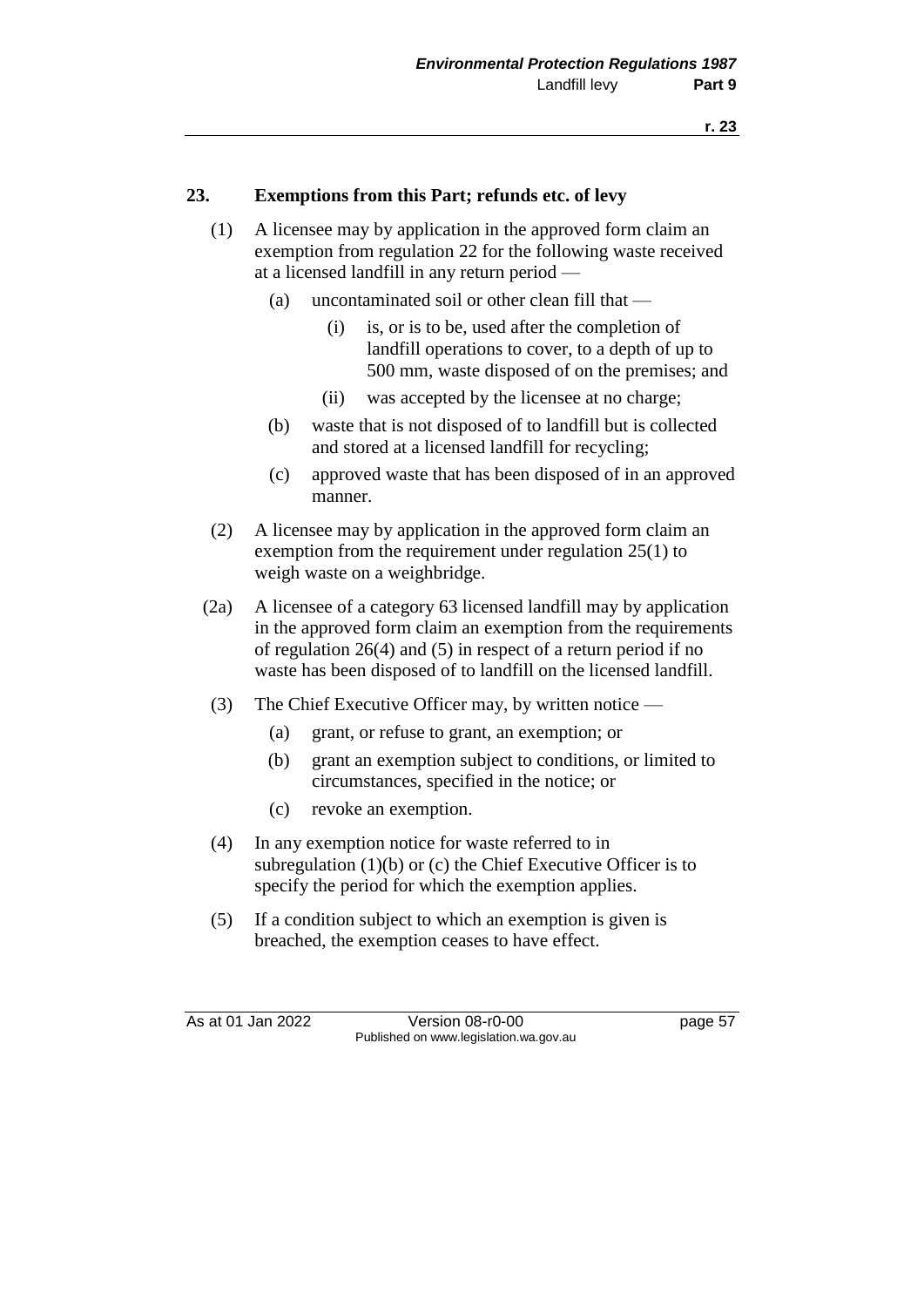(6) If waste referred to in subregulation (1)(b) for which an exemption is granted has not been recycled, or otherwise removed in an approved manner, from the licensed landfill within the exemption period, the licensee is to pay the levy that would have been payable in respect of that waste if the exemption had not been granted not later than 2 weeks after the end of the exemption period.

- (7) If the Chief Executive Officer is satisfied that
	- (a) waste referred to in subregulation  $(1)(b)$  for which an exemption is granted has been recycled or otherwise removed from the licensed landfill within 12 months after the exemption period; and
	- (b) the levy has been paid in respect of the waste,

the Chief Executive Officer may refund or rebate to the licensee an amount equal to the amount of levy paid in respect of the waste.

*[Regulation 23 inserted: Gazette 26 Jun 1998 p. 3371; amended: Gazette 29 Sep 2006 p. 4262.]*

### **24. Financial assurance, CEO may require from licensee with r. 23(1)(b) exemption**

 $(1)$  In this regulation —

*licensee* does not include a licensee who is a local government.

- (2) If a licensee is granted an exemption for waste referred to in regulation 23(1)(b), the Chief Executive Officer may require the licensee to provide a financial assurance to the Chief Executive Officer of an amount specified by the Chief Executive Officer that does not exceed the amount of levy that would otherwise be payable in respect of the waste.
- (3) The licensee is to provide the financial assurance
	- (a) not later than 2 weeks after the licensee is notified by the Chief Executive Officer that the financial assurance is required; and

page 58 Version 08-r0-00 As at 01 Jan 2022 Published on www.legislation.wa.gov.au

**r. 24**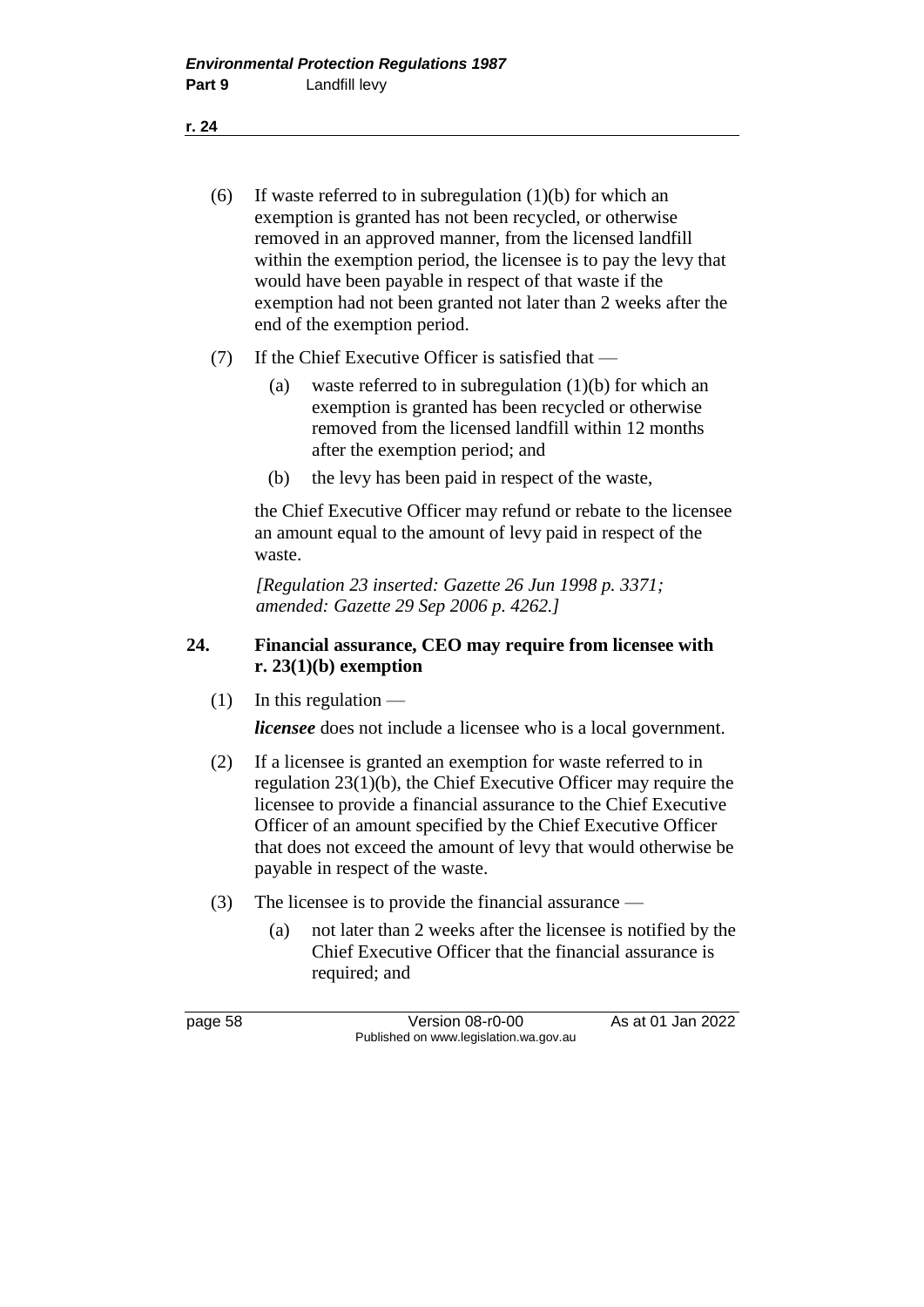(b) in an approved form,

and is to maintain the financial assurance in accordance with any requirements of the Chief Executive Officer of which the licensee has been given written notice.

- (4) If the financial assurance is not provided and maintained in accordance with subregulation  $(3)$  —
	- (a) the exemption ceases to have effect; and
	- (b) the amount of levy that would have been payable in respect of the waste if the exemption had not been granted becomes due and payable.
- (5) The Chief Executive Officer may call on or use the financial assurance and pay the moneys into the Fund if —
	- (a) the waste in respect of which the financial assurance is paid has not been recycled, or otherwise removed from the licensed landfill in an approved manner, within the exemption period; and
	- (b) the levy in respect of the waste is not paid as required under regulation 23(6).
- $(6)$  If
	- (a) waste referred to in regulation  $23(1)(b)$  for which an exemption is granted is recycled or otherwise removed from the licensed landfill within the exemption period; or
	- (b) the levy is paid in respect of the waste,

the financial assurance in respect of the waste may be terminated by the licensee.

*[Regulation 24 inserted: Gazette 26 Jun 1998 p. 3371-2; amended: Gazette 29 Sep 2006 p. 4262.]*

#### **25. Waste received at category 64 or 65 licensed landfill, calculating amount of**

(1) Subject to any exemption granted on application under regulation 23(2), waste to which this Part applies that is

As at 01 Jan 2022 Version 08-r0-00 page 59 Published on www.legislation.wa.gov.au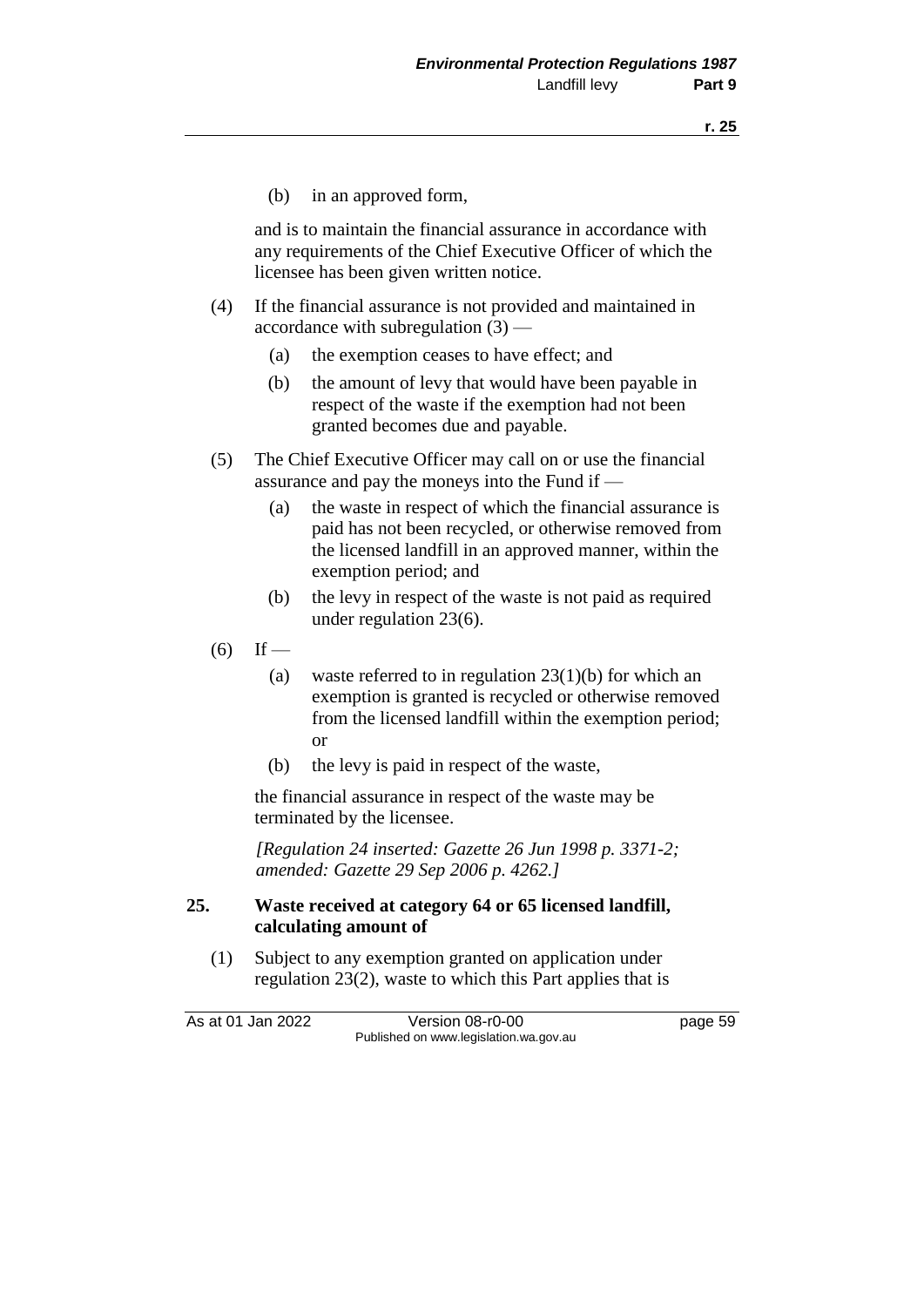received at a category 64 or 65 licensed landfill with a weighbridge is to be weighed on the weighbridge at the time of delivery and the weight of the waste as shown at the weighbridge is to be the weight that is used for the purpose of determining the amount of the levy under regulation 27.

- $(2)$  If
	- (a) the licensee of a category 64 or 65 licensed landfill has been granted an exemption from the requirement to weigh waste received at the licensed landfill; or
	- (b) a category 64 or 65 licensed landfill does not have a weighbridge,

when waste is received at that licensed landfill the licensee is to estimate the weight of that waste in the approved manner, and the estimated weight is to be the weight that is used for the purpose of determining the amount of the levy under regulation 27.

*[Regulation 25 inserted: Gazette 26 Jun 1998 p. 3372; amended: Gazette 29 Sep 2006 p. 4262-3.]*

#### **26. Waste disposed of in category 63 licensed landfill, calculating amount of**

- (1) The licensee of a category 63 licensed landfill must
	- (a) cause a survey of the premises to be conducted by a surveyor for the purpose of establishing a base from which the volume of waste subsequently disposed of to landfill on the premises can be measured (the *baseline survey*); and
	- (b) lodge with the Chief Executive Officer a report of that survey prepared by the surveyor (the *baseline report*).

Penalty: \$5 000.

- (2) In the case of an existing landfill
	- (a) the baseline survey must be conducted as soon as practicable after 1 October 2006; and

page 60 **Version 08-r0-00** As at 01 Jan 2022 Published on www.legislation.wa.gov.au

**r. 26**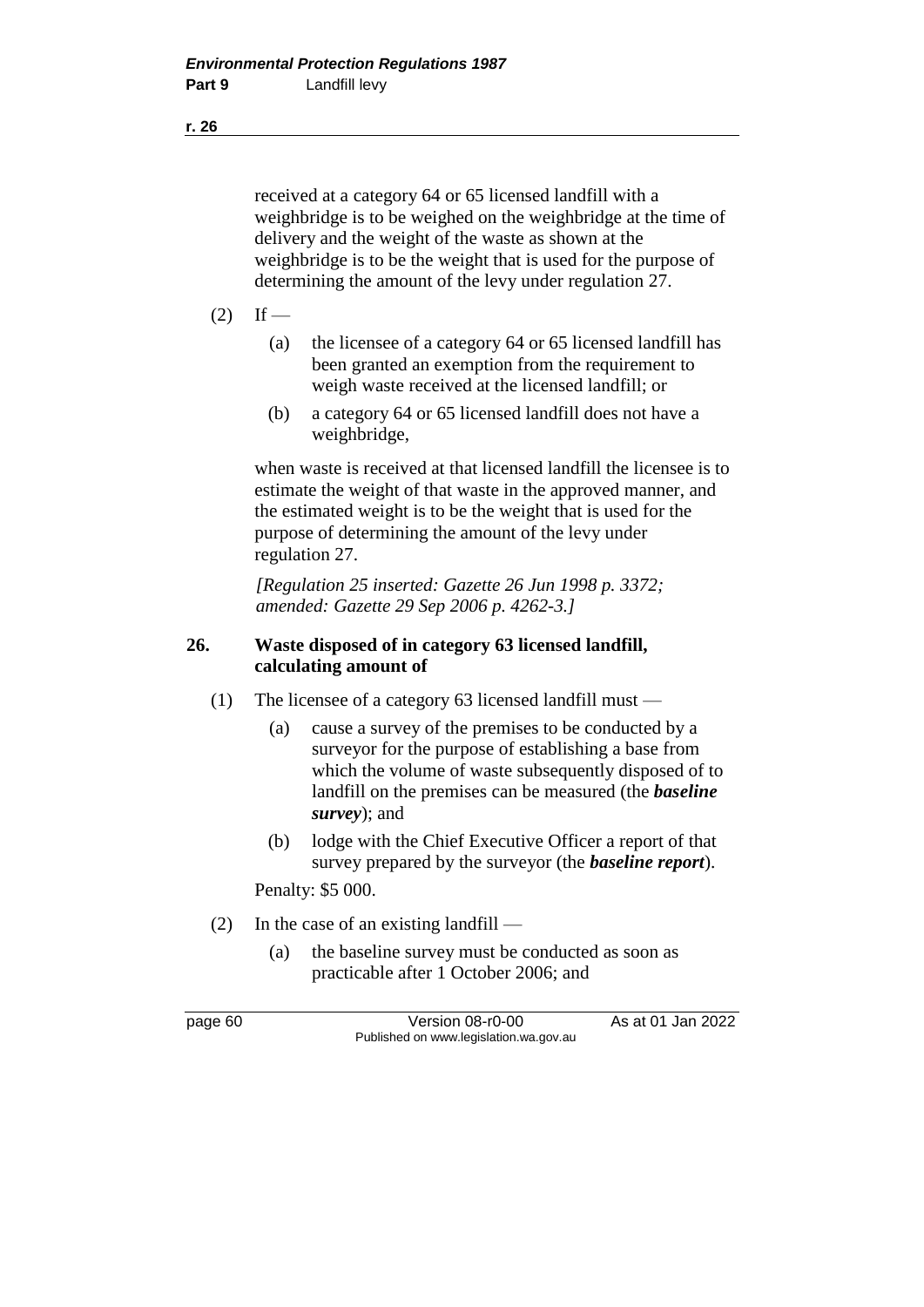- (b) the baseline report must be lodged on or before 14 October 2006.
- (3) In the case of a category 63 licensed landfill other than an existing landfill —
	- (a) the baseline survey must be conducted
		- (i) after the licence is issued; and
		- (ii) not more than 14 days before the licensee commences accepting waste for disposal to landfill on the premises;

and

- (b) the baseline report must be lodged within 14 days after the licensee commences accepting waste for disposal to landfill on the premises.
- (4) Subject to any exemption granted on application under regulation 23(2a), after the end of a return period the licensee of a category 63 licensed landfill must cause a survey of the premises to be conducted by a surveyor for the purpose of calculating the volume of waste disposed of to landfill during that return period (a *quarterly survey*).
- (5) The licensee must lodge a report on a quarterly survey, prepared by the surveyor, with the return lodged under regulation 30 for that return period.

Penalty: \$5 000.

- (6) The report referred to in subregulation (5) must include the surveyor's calculation of the number of cubic metres of waste disposed of to landfill on the premises during the return period based on a comparison of the quarterly survey for that return period and the previous quarterly survey or, if there is no previous quarterly survey, the baseline survey for the premises or the estimated base established under regulation 26A(1).
- (7) The volume of waste so calculated by the surveyor is to be the volume used for the purposes of determining the amount of the levy under regulation 27.

As at 01 Jan 2022 Version 08-r0-00 page 61 Published on www.legislation.wa.gov.au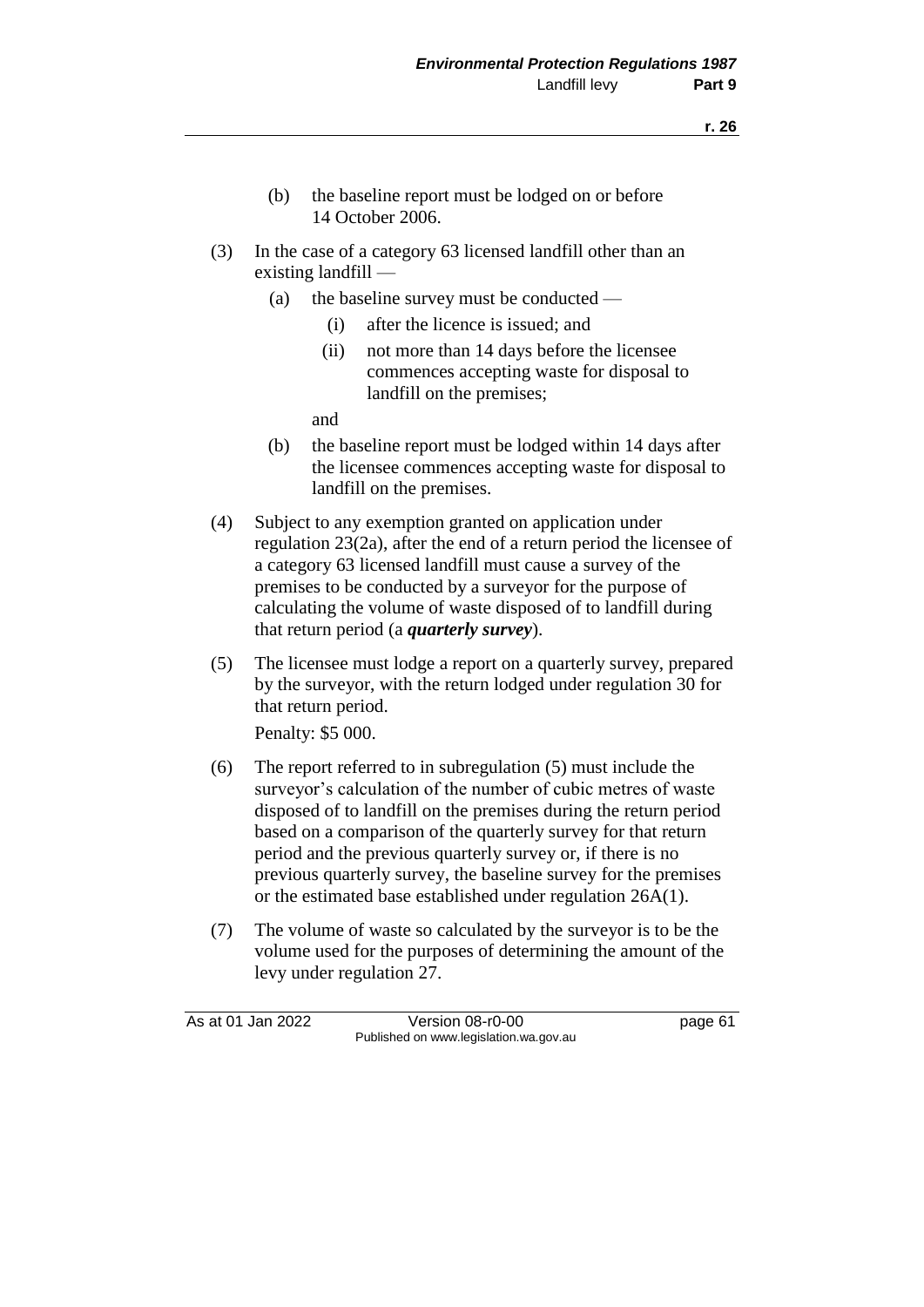#### **r. 26A**

 $(8)$  In this regulation —

*existing landfill* means a category 63 licensed landfill —

- (a) for which the licence was in force on 1 October 2006; and
- (b) at which waste was being accepted for disposal to landfill prior to 1 October 2006;

### *surveyor* means —

- (a) a licensed surveyor as defined in the *Licensed Surveyors Act 1909*; or
- (b) a person who is, or is eligible to be, a member of  $-$ 
	- (i) the Institution of Surveyors, Australia; or
	- (ii) the Spatial Sciences Institute.

*[Regulation 26 inserted: Gazette 29 Sep 2006 p. 4263-4.]*

### **26A. Breach of r. 26, CEO may estimate amount in case of etc.**

- (1) If the licensee of a category 63 licensed landfill fails to comply with regulation 26(1) the Chief Executive Officer may establish an estimated base from which the volume of waste subsequently disposed of to landfill on the premises can be measured.
- (2) If the licensee of a category 63 licensed landfill fails to comply with regulation 26(5) in respect of a return period the Chief Executive Officer may estimate the number of cubic metres of waste disposed of to landfill on the premises during the return period.
- (3) For the purposes of this regulation the Chief Executive Officer may cause a survey of the kind referred to in regulation  $26(1)(a)$ or (4) to be conducted in respect of the licensed landfill.
- (4) The Chief Executive Officer must give written notice to the licensee of any estimated base established under subregulation (1) or any estimation made under subregulation (2).

page 62 Version 08-r0-00 As at 01 Jan 2022 Published on www.legislation.wa.gov.au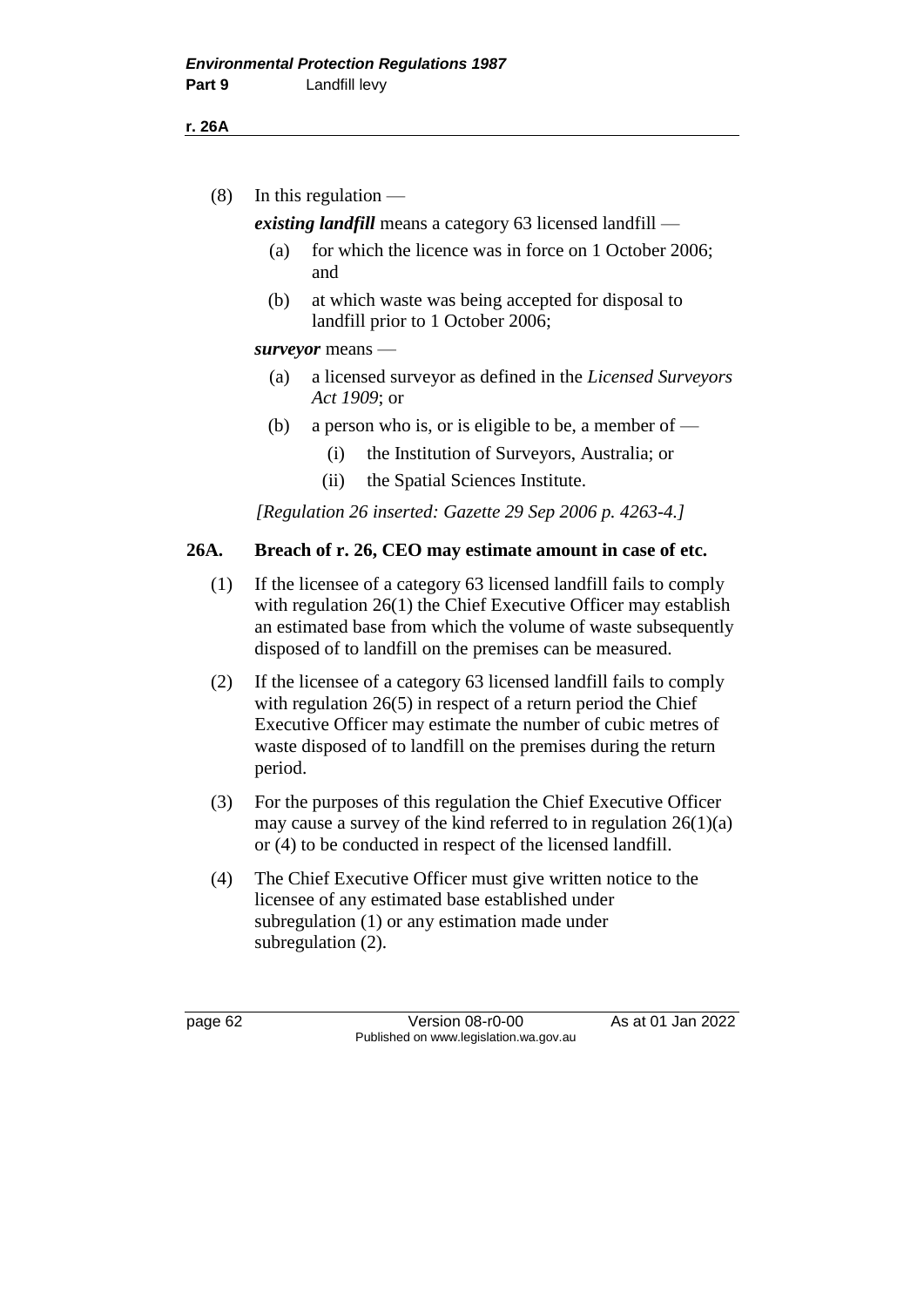(5) The Chief Executive Officer may call on or use the financial assurance provided by the licensee under regulation 28 to cover any costs incurred under this regulation.

*[Regulation 26A inserted: Gazette 29 Sep 2006 p. 4264-5.]*

# **27. Levy, determining amount of**

(1) The amount by way of levy that is payable in respect of waste to which this Part applies that is received at a category 63 licensed landfill during a return period is the amount (in dollars) equal to L in the formula —

 $L = (V \times R) - S$ 

where —

- V is the number of cubic metres of waste to which this Part applies received at the licensed landfill during the return period determined in accordance with regulation 26 or estimated under regulation 26A(2); and
- R is, if the first day of the return period is  $-$ 
	- (a) before 1 July 2008, \$3; or
	- (b) on or after 1 July 2008 and before 1 July 2009, \$5; or
	- (c) on or after 1 July 2009 and before 1 July 2010, \$7; or
	- (d) on or after 1 July 2010, \$9;

and

- S is the lesser of
	- (a) the cost incurred by the licensee in complying with regulation 26(4) and (5) in respect of the return period; and
	- (b) \$2 000.

As at 01 Jan 2022 Version 08-r0-00 page 63 Published on www.legislation.wa.gov.au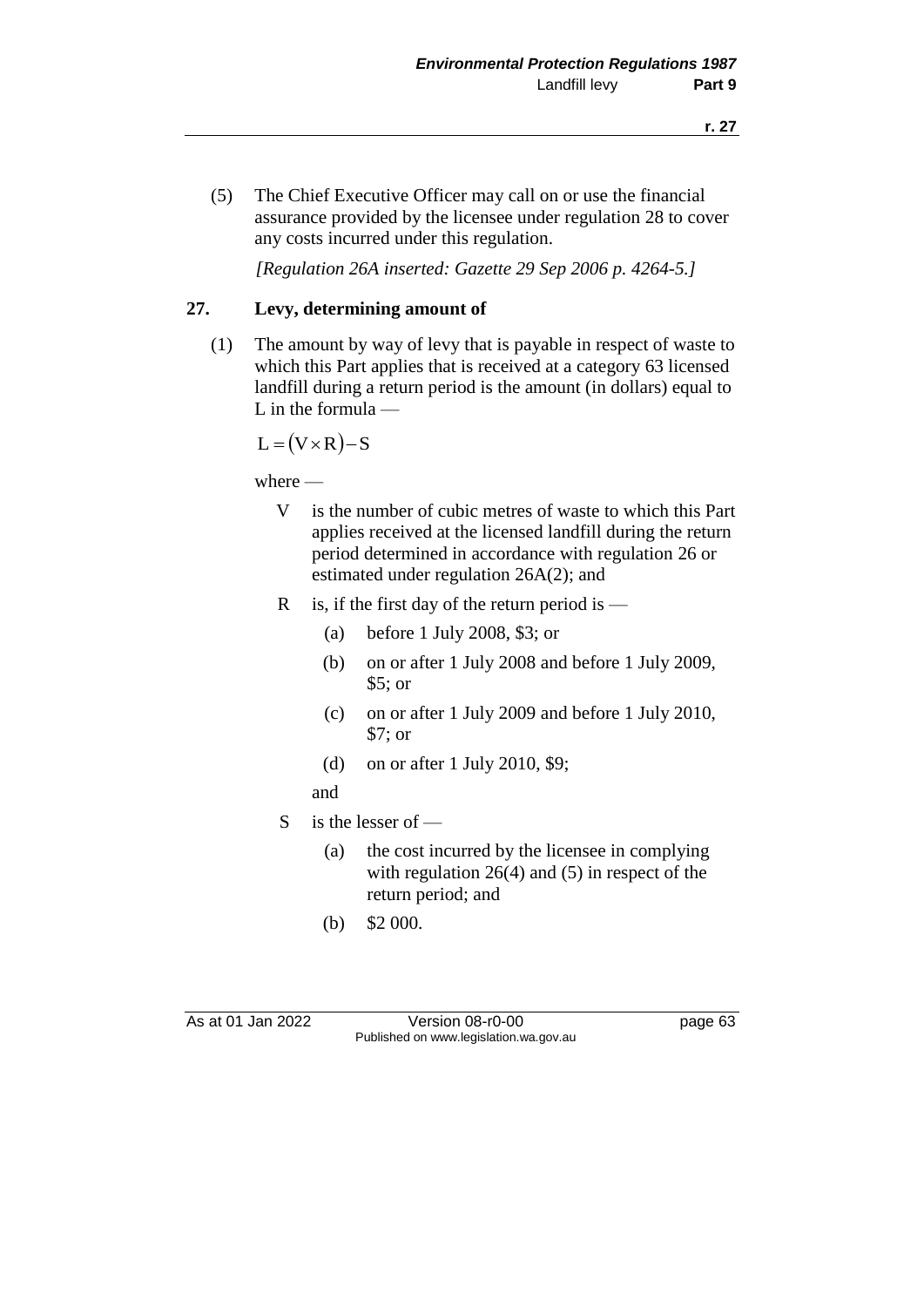(2) The amount by way of levy that is payable in respect of waste to which this Part applies that is received at a category 64 or 65 licensed landfill during a return period is the amount (in dollars) equal to L in the formula —

$$
L = (W \times 92\%) \times R
$$

### where —

- W is the number of tonnes of waste to which this Part applies received at the licensed landfill during the return period determined in accordance with regulation 25; and
- R is, if the first day of the return period is  $-$ 
	- (a) before 1 July 2008, \$6; or
	- (b) on or after 1 July 2008 and before 1 July 2009, \$7; or
	- (c) on or after 1 July 2009 and before 1 July 2010, \$8; or
	- (d) on or after 1 July 2010, \$9.

*[Regulation 27 inserted: Gazette 29 Sep 2006 p. 4265-6.]*

#### **28. Financial assurance, licensees to pay**

 $(1)$  In this regulation —

*licensee* does not include a licensee who is a local government.

- (2) Each licensee is to pay to the Chief Executive Officer, in accordance with subsection (3), a financial assurance that —
	- (a) is in an approved form; and
	- (b) secures or guarantees payment of an amount determined by the Chief Executive Officer, being an amount that in the opinion of the Chief Executive Officer is equivalent to the average levy to be paid by the licensee in a return period.

Penalty: \$5 000.

page 64 Version 08-r0-00 As at 01 Jan 2022 Published on www.legislation.wa.gov.au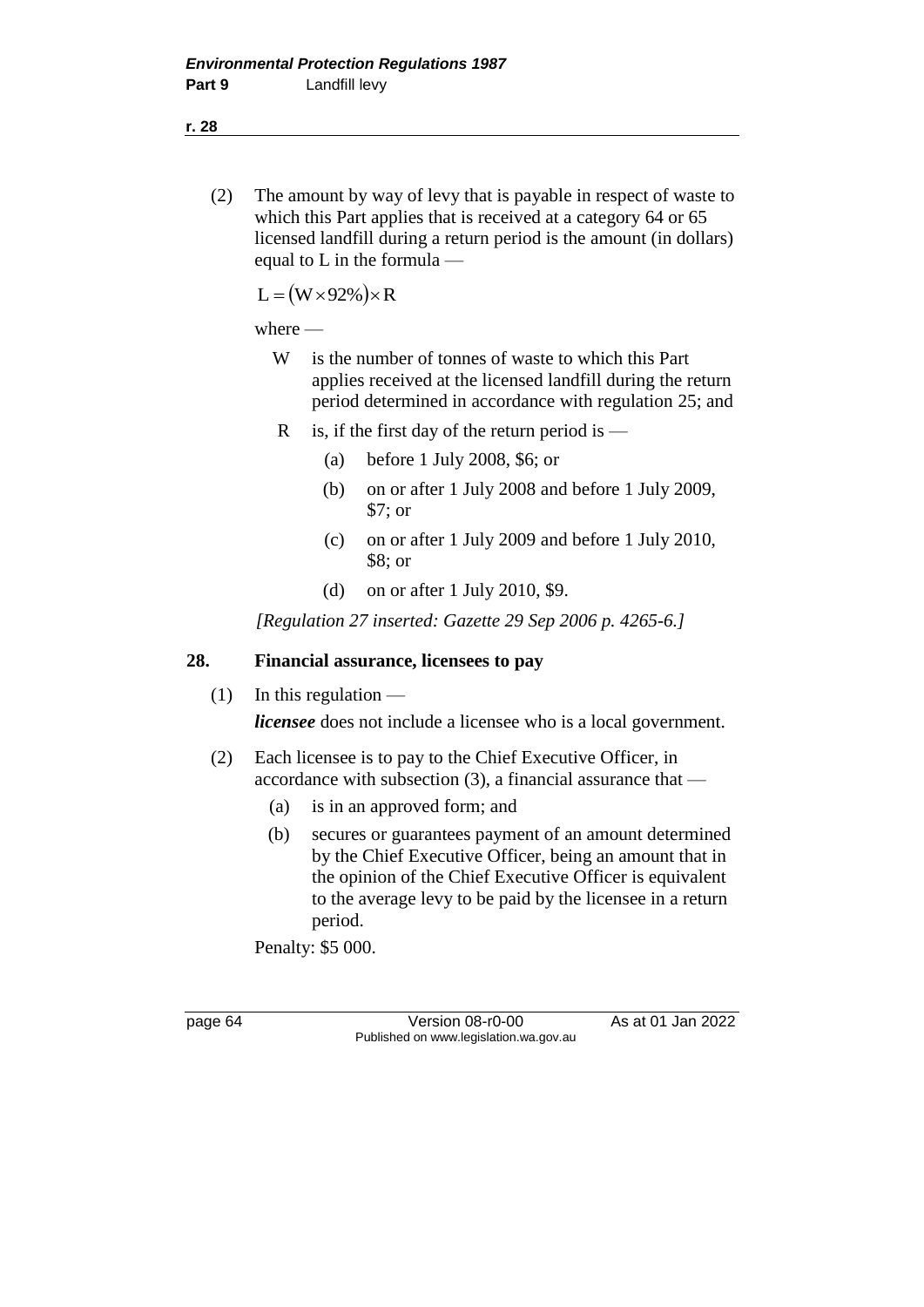- (3) The financial assurance is to be paid to the Chief Executive Officer —
	- (a) in the case of an existing licensee, not later than 2 weeks after commencement day; and
	- (b) in the case of a licensee who is granted a licence after commencement day, not later than 2 weeks after the licence is granted.
- (4) The licensee is to maintain the financial assurance in accordance with any requirements of the Chief Executive Officer of which the licensee has been given written notice.

Penalty: \$5 000.

- (5) The moneys from any financial assurance that is called on or used by the Chief Executive Officer are to be paid into the Fund.
- (6) The Chief Executive Officer is to review the amount of a financial assurance provided under this regulation not later than 2 years after it is provided and thereafter not later than 2 years after each review.
- (7) The Chief Executive Officer may at any time, by written direction, require a licensee to increase the amount of the financial assurance provided by the licensee if the Chief Executive Officer thinks it is appropriate to do so.
- (8) A licensee is to comply with a direction given to the licensee under subregulation (7).

Penalty: \$5 000.

*[Regulation 28 inserted: Gazette 26 Jun 1998 p. 3373; amended: Gazette 11 Dec 1998 p. 6601; 29 Sep 2006 p. 4266.]*

#### **29. Records of waste received, licensees' duties as to**

(1) Upon receiving waste at a licensed landfill, the licensee is to make a record in accordance with this regulation.

As at 01 Jan 2022 Version 08-r0-00 page 65 Published on www.legislation.wa.gov.au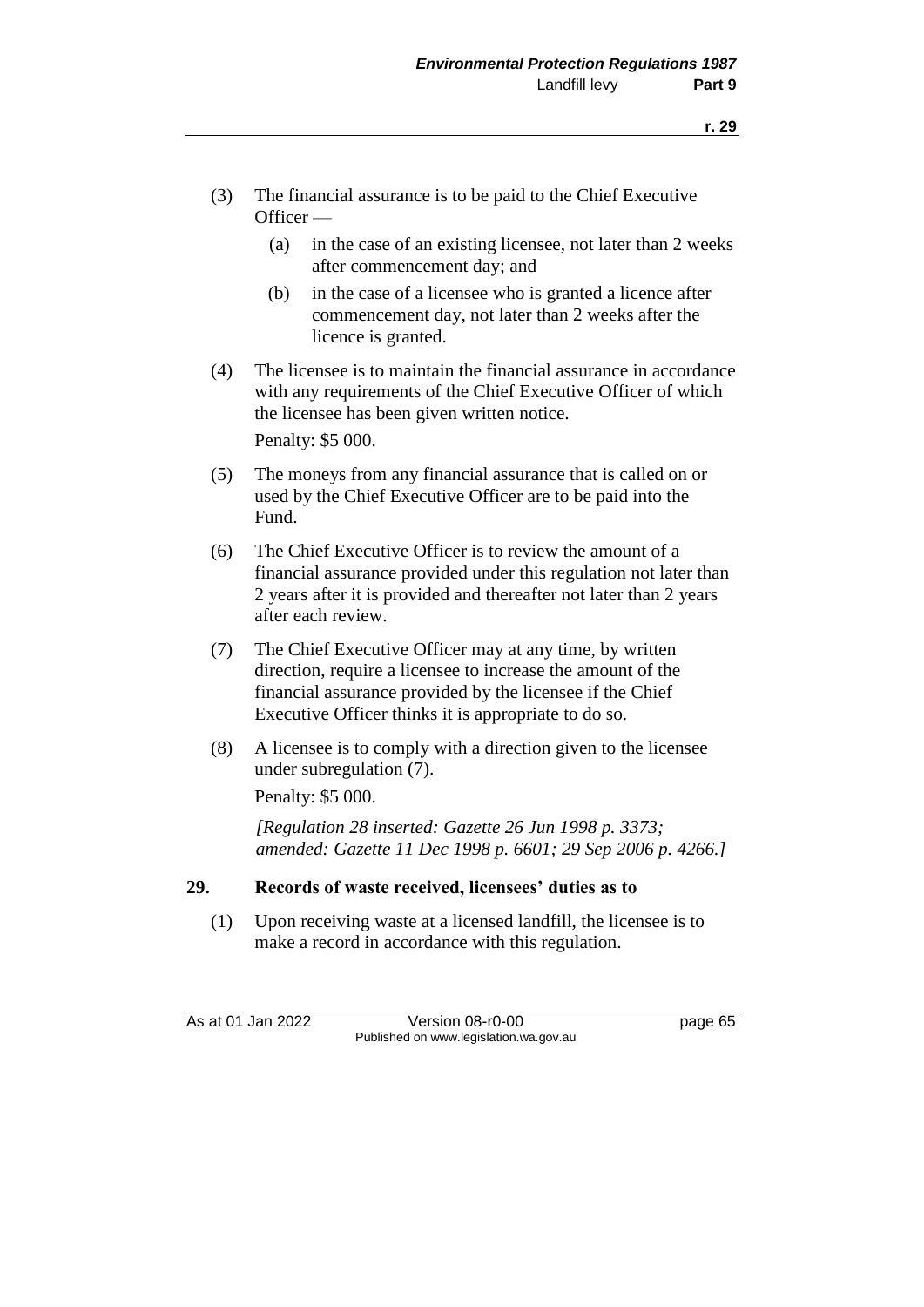- (2) The record is to be in an approved form and is to show
	- (a) the time and date of the delivery; and
	- (b) the name and licence number of the licensee; and
	- (c) in the case of a category 63 licensed landfill, the volume of the waste disposed of to landfill on the premises calculated in accordance with regulation 26; and
	- (ca) in the case of a category 64 or 65 licensed landfill, the weight of the waste as weighed or estimated in accordance with regulation 25; and
	- (d) a description of the type of waste; and
	- (e) the amount of levy payable in respect of the waste; and
	- (f) any other particulars the Chief Executive Officer may, by written notice to the licensee, require the licensee to include.
- (3) Any record made by a licensee under this regulation is to be kept by the licensee in a legible written form, or so as to be readily convertible into such a form, for a period of not less than 5 years from the day on which the record was made.
- (4) A licensee is to make the records available to an authorised person within 24 hours of being requested by the authorised person to do so.
- (5) A licensee who
	- (a) contravenes subregulation (1) or (4); or
	- (b) makes a record under this regulation which is false in any material particular,

commits an offence.

Penalty: \$5 000.

*[Regulation 29 inserted: Gazette 26 Jun 1998 p. 3373-4; amended: Gazette 11 Dec 1998 p. 6601; 29 Sep 2006 p. 4266.]*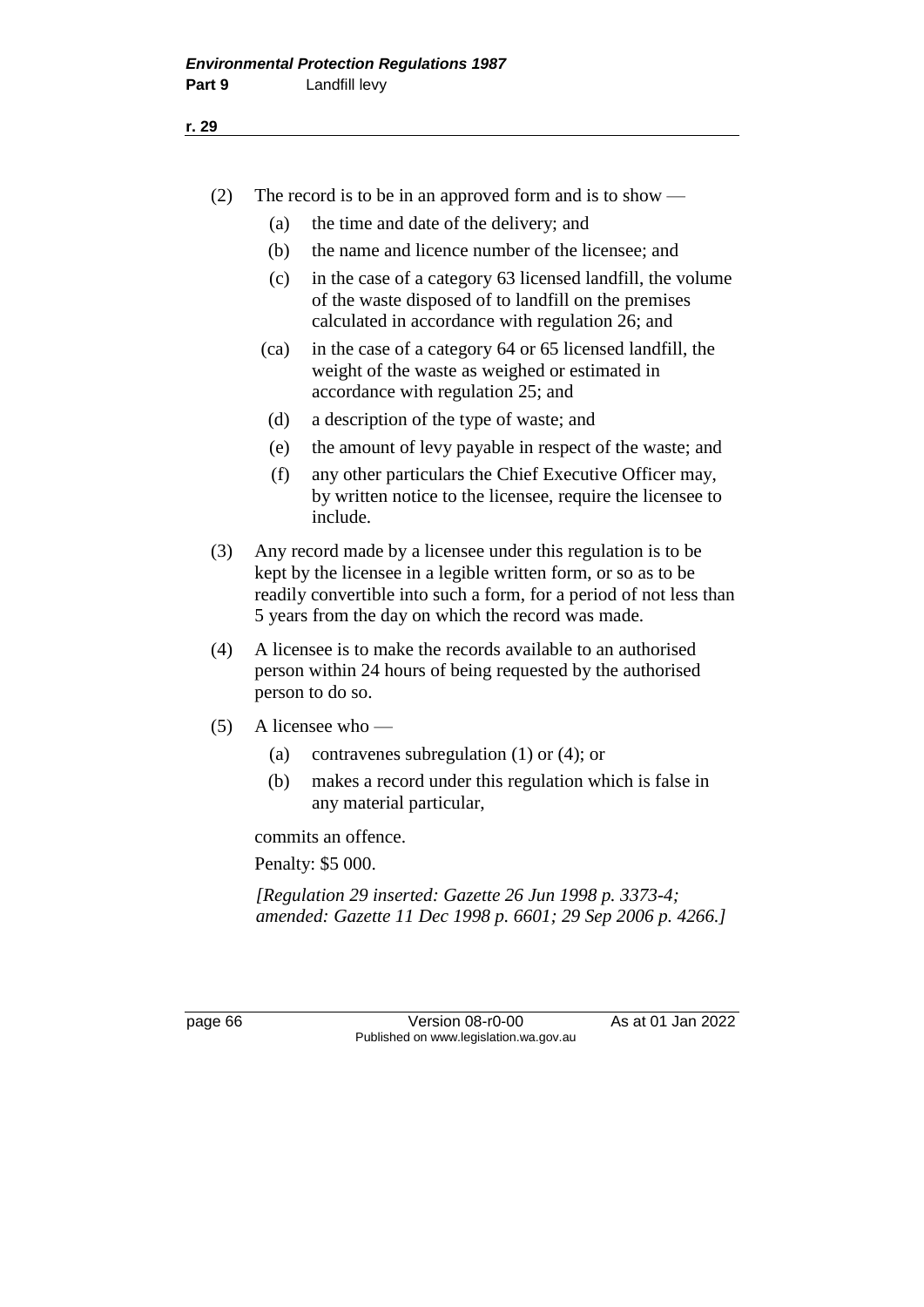### **30. Levy, payment of; returns to be lodged**

- (1) The levy is payable not later than 14 days after the end of each return period.
- (2) A licensee, from the details entered in the records referred to in regulation 29 and any estimate made under regulation 26A, is  $to -$ 
	- (a) make a return in the approved form in respect of each return period setting out details of waste received; and
	- (b) lodge the return with the Chief Executive Officer.
- (3) The return is to be accompanied by a remittance for the amount of the levy payable on the waste to which that return relates.

*[Regulation 30 inserted: Gazette 26 Jun 1998 p. 3374; amended: Gazette 29 Sep 2006 p. 4266.]*

#### **31. Audits, CEO's powers to direct etc.**

- (1) The Chief Executive Officer may at any time, by notice in writing, direct a licensee to cause —
	- (a) an audit of  $-$ 
		- (i) the amount of waste received at the licensed landfill within the specified period; and
		- (ii) the amount of levy payable in respect of that waste,

to be carried out by a person from the specified class of persons; and

- (b) a report to be prepared on the audit by the person who carried out the audit.
- (2) The licensee is to provide the copy of the report of the audit, certified as correct by the person who carried out the audit, to the Chief Executive Officer within the specified period.

Penalty: \$5 000.

As at 01 Jan 2022 Version 08-r0-00 page 67 Published on www.legislation.wa.gov.au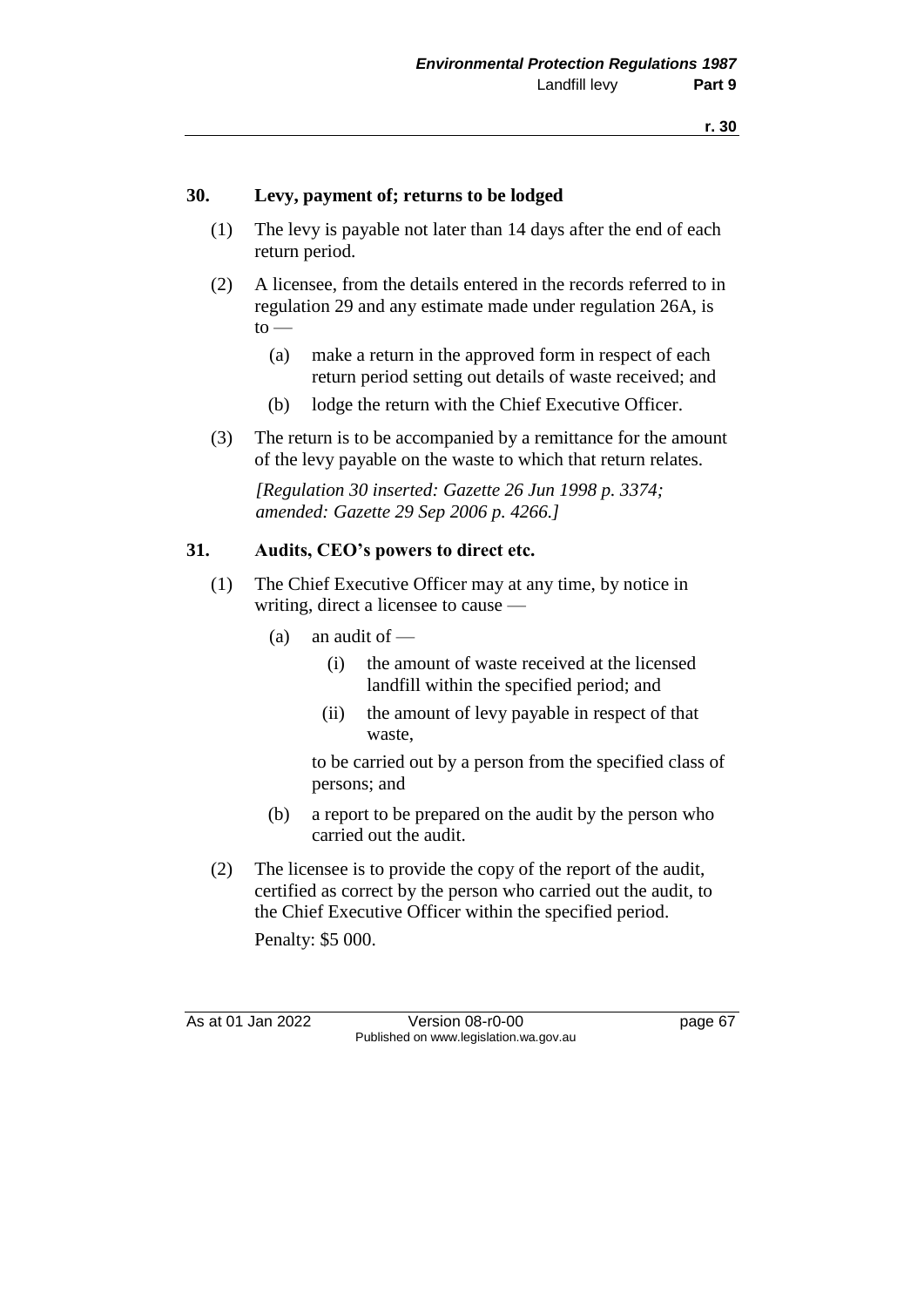#### **r. 32**

(3) In this regulation —

*specified* means specified in the notice.

*[Regulation 31 inserted: Gazette 26 Jun 1998 p. 3374; amended: Gazette 11 Dec 1998 p. 6601.]*

### **32. CEO's decisions, review of and appeal against**

- (1) If the Chief Executive Officer
	- (a) refuses to grant an exemption, or imposes conditions or limitations upon the grant of an exemption, under regulation 23; or
	- (b) requires the provision of a financial assurance under regulation 24; or
	- (c) gives a direction under regulation 31,

the applicant may, within 14 days of notice of the decision, apply to the Chief Executive Officer for a review of the decision.

- (2) When a request is made under subregulation (1), the Chief Executive Officer is to review the decision and make a fresh decision.
- (3) If the applicant is dissatisfied with a decision under subregulation (2), the applicant may, within 14 days of notice of the decision, institute an appeal against the decision to the Minister.
- (4) An appeal is instituted by giving notice in writing of the appeal, setting out the grounds and facts on which the appellant is relies.
- (5) The Minister may affirm or vary the decision, or set aside the decision and substitute another decision, as the Minister thinks fit and the decision of the Minister is final.
- (6) The making of an application for review or the institution of an appeal in respect of a decision under regulation 23 or 24 does not operate to stay the decision.

*[Regulation 32 inserted: Gazette 26 Jun 1998 p. 3374.]*

page 68 Version 08-r0-00 As at 01 Jan 2022 Published on www.legislation.wa.gov.au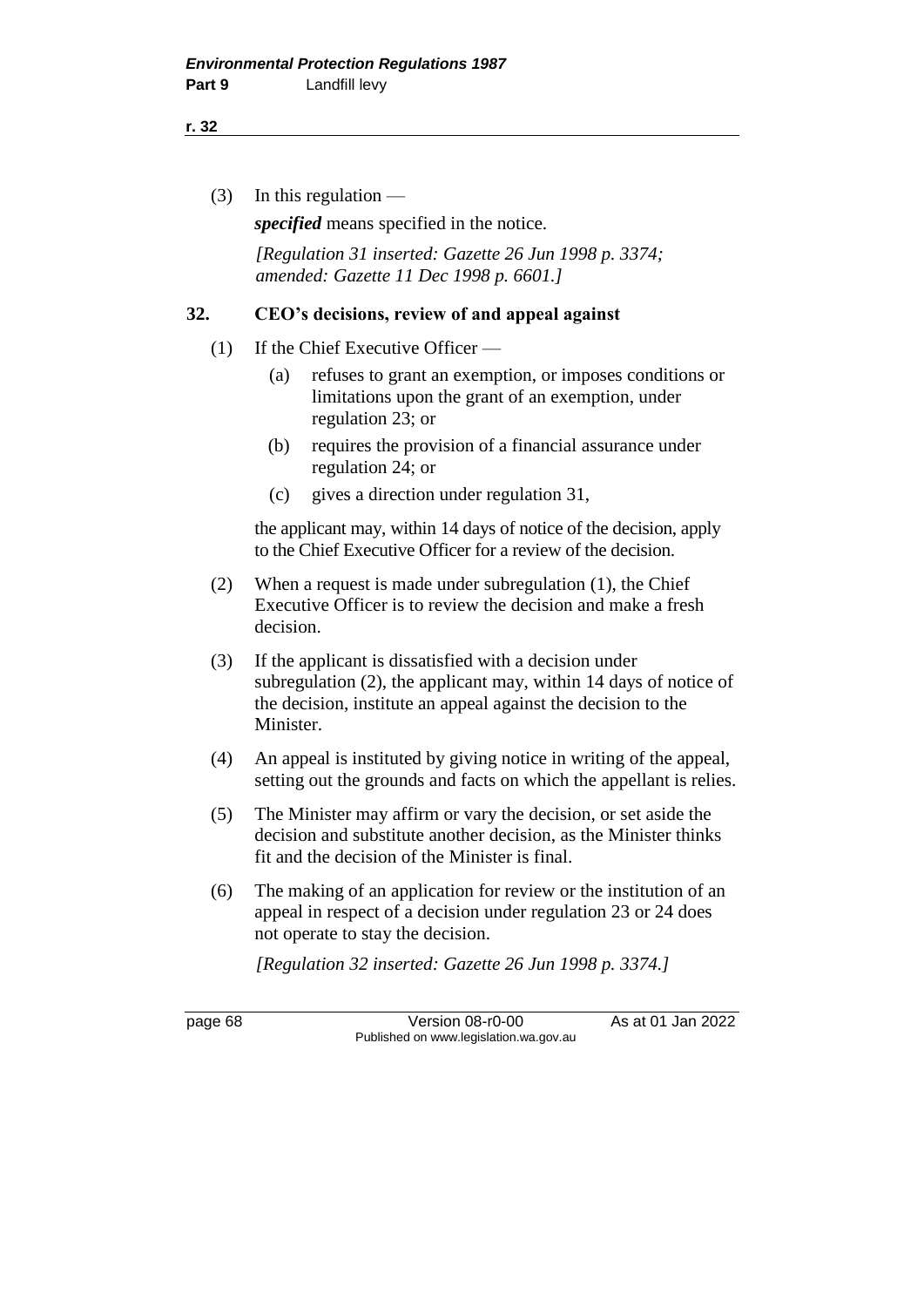#### **33. Payment of levies is condition of licence**

It is a condition of a licence in respect of a licensed landfill that the licensee is to pay the following —

- (a) any levy imposed under the *Environmental Protection (Landfill) Levy Act 1998* in respect of waste to which this Part applies that is received at those premises;
- (b) any levy imposed under the *Waste Avoidance and Resource Recovery Levy Act 2007* in respect of waste to which the *Waste Avoidance and Resource Recovery Regulations 2008* Part 3 applies that is received at those premises.

*[Regulation 33 inserted: Gazette 20 Jun 2008 p. 2683-4.]*

As at 01 Jan 2022 Version 08-r0-00 Page 69 Published on www.legislation.wa.gov.au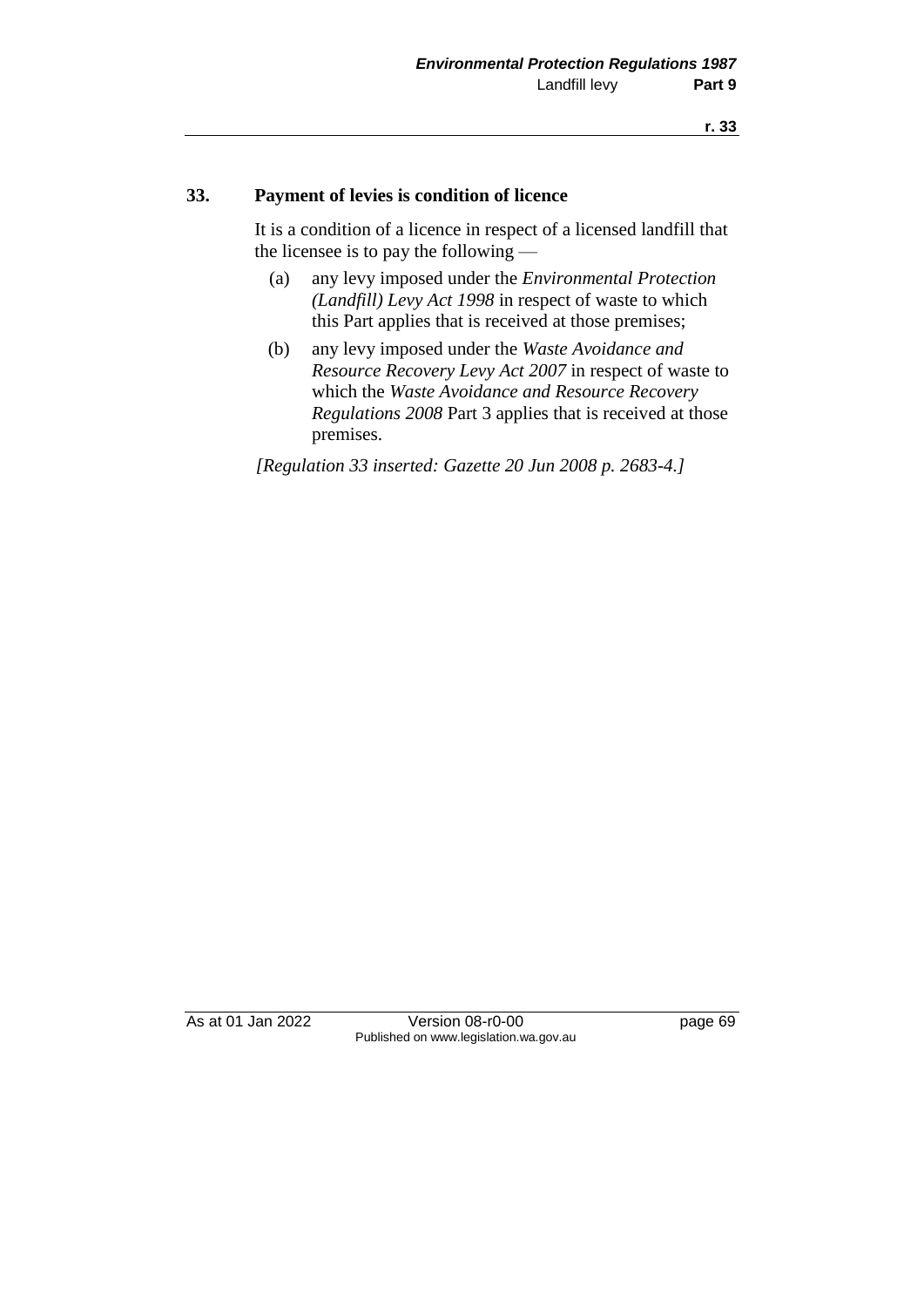**r. 34**

# **Part 10 — Things seized or forfeited**

*[Heading inserted: Gazette 11 Dec 1998 p. 6601.]*

### **34. Ways prescribed of dealing with seized things (Act s. 92B(1))**

- (1) For the purposes of section 92B(1) of the Act, the following ways are prescribed as a way of dealing with any thing seized under section 92A of the Act —
	- (a) sale at public auction, by tender or by private contract, as specified by the Chief Executive Officer; or
	- (b) destruction or treatment at a site licensed under Part V of the Act, as specified by the Chief Executive Officer; or
	- (c) preservation, as specified by the Chief Executive Officer; or
	- (d) disposal at a site licensed under Part V of the Act, as specified by the Chief Executive Officer; or
	- (e) storage at a site, as specified by the Chief Executive Officer.
- (2) The Chief Executive Officer is to specify which method referred to in regulation (1) is to apply in respect of a particular thing seized.

*[Regulation 34 inserted: Gazette 11 Dec 1998 p. 6601-2.]*

### **35. Manner of giving notice prescribed (Act s. 92D)**

 $If -$ 

- (a) a thing has been seized under the Act; and
- (b) a person to whom the thing can be returned under section 92C of the Act cannot be found,

the Chief Executive Officer is to give notice that the thing is being held by the Department and may be claimed by its owner by publishing a notice once in a newspaper circulating throughout the State —

- (c) setting out a description of the thing seized; and
- (d) stating the place where the thing was seized; and

page 70 **Version 08-r0-00** As at 01 Jan 2022 Published on www.legislation.wa.gov.au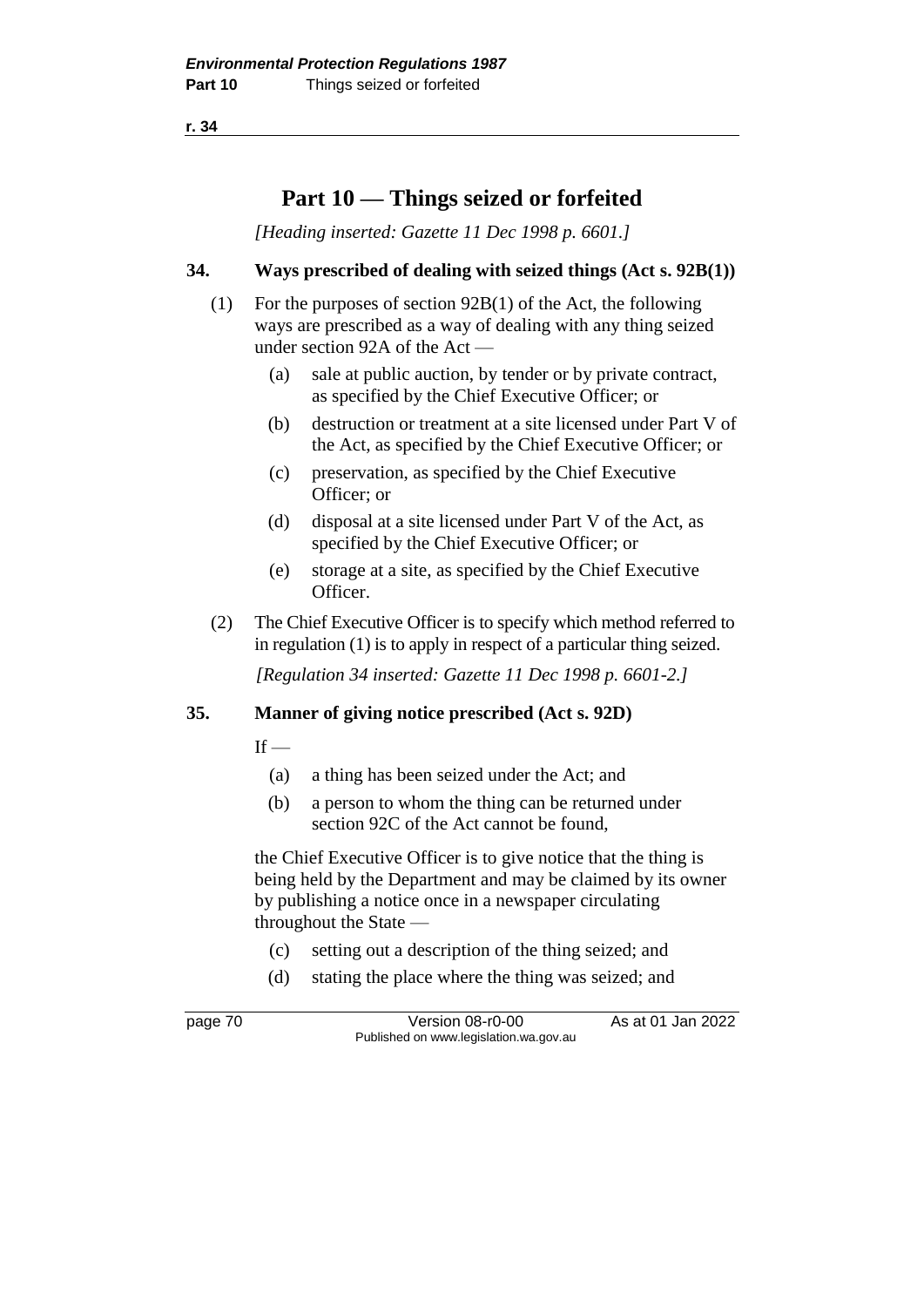- (e) stating the place where the thing may be claimed; and
- (f) setting out the manner in which ownership of the thing may be proved; and
- (g) to the effect that if, after the expiration of 3 months from the day on which the notice has been given in the newspaper, the thing has not been claimed by its owner, the thing is forfeited to the Crown.

*[Regulation 35 inserted: Gazette 11 Dec 1998 p. 6602.]*

### **36. Ways prescribed of disposing of thing forfeited to Crown (Act s. 99W(1))**

- (1) For the purposes of section 99W(1) of the Act, the following ways are prescribed for disposing of any thing forfeited to the Crown under the Act —
	- (a) transfer to the Department for its use or transfer, with or without charge, to another public authority or to a department of the Commonwealth; or
	- (b) sale at public auction, by tender or by private contract; or
	- (c) treatment at a site licensed under Part V of the Act, as specified by the Chief Executive Officer; or
	- (d) destruction or disposal at a site licensed under Part V of the Act, as specified by the Chief Executive Officer.
- (2) The Chief Executive Officer is to specify which method referred to in subregulation (1) is to apply in respect of a particular thing forfeited to the Crown.

*[Regulation 36 inserted: Gazette 11 Dec 1998 p. 6602-3.]*

As at 01 Jan 2022 Version 08-r0-00 page 71 Published on www.legislation.wa.gov.au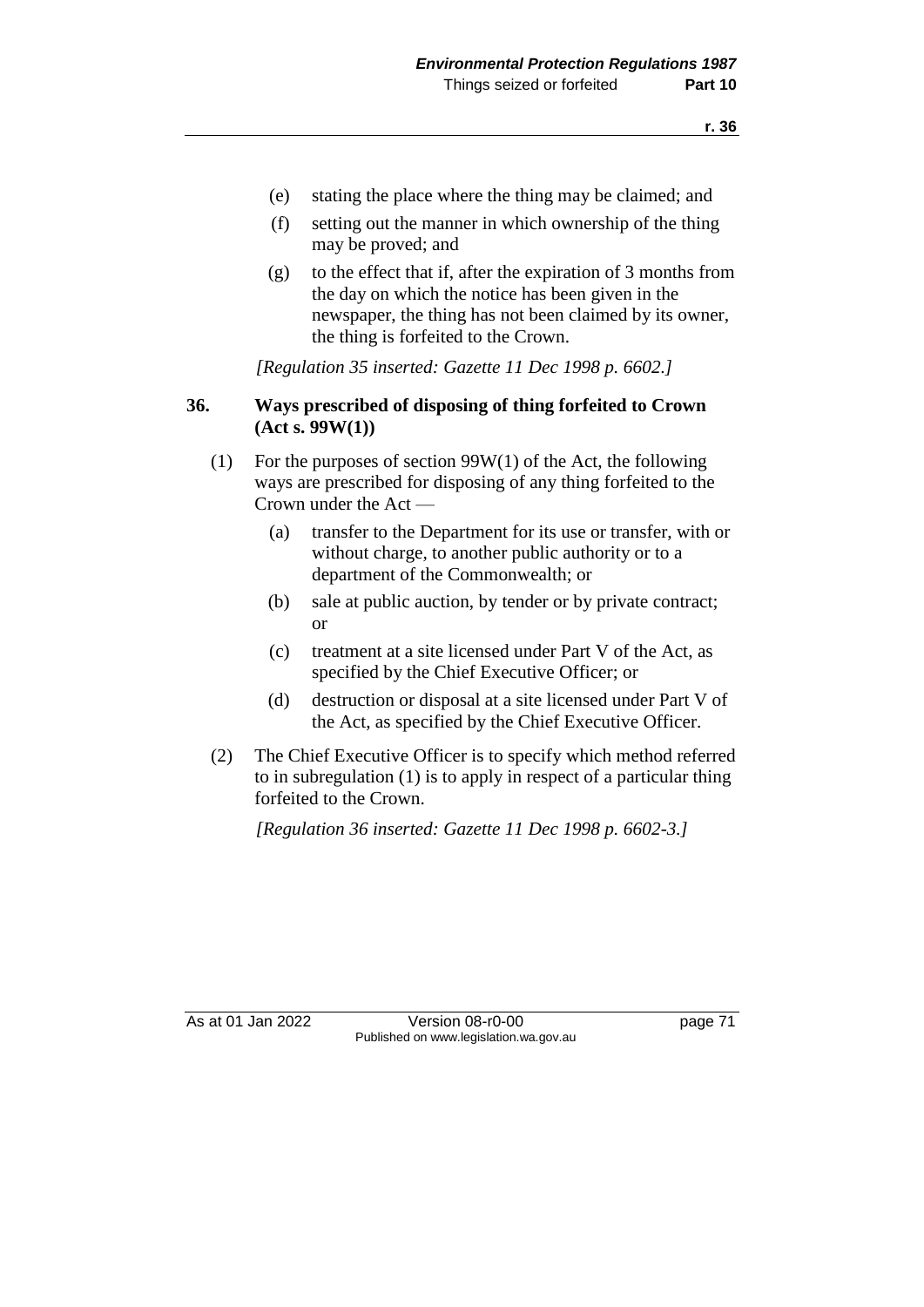**r. 37**

# **Part 11 — Modified penalties and Tier 2 offences**

*[Heading inserted: Gazette 11 Dec 1998 p. 6603.]*

### **37. Form of modified penalty notice prescribed (Act s. 99B(1))**

Form 1 in Schedule 7 is prescribed, under section 99B(1) of the Act, as the form of modified penalty notice.

*[Regulation 37 inserted: Gazette 11 Dec 1998 p. 6603.]*

### **38. Form of notice of withdrawal prescribed (Act s. 99D(1))**

Form 2 in Schedule 7 is prescribed, under section 99D(1) of the Act, as the form of withdrawal of modified penalty notice.

*[Regulation 38 inserted: Gazette 11 Dec 1998 p. 6603.]*

### **39. Particulars prescribed (Act s. 99E(3))**

For the purposes of section 99E(3) of the Act, the following particulars are prescribed —

- (a) the name of the person who paid the modified penalty;
- (b) the section of the Act contravened in respect of which the modified penalty was paid;
- (c) a description of the offence;
- (d) the penalty paid;
- (e) the place where the register of certificates issued under section 99A of the Act and modified penalty notices may be inspected.

*[Regulation 39 inserted: Gazette 11 Dec 1998 p. 6603.]*

page 72 Version 08-r0-00 As at 01 Jan 2022 Published on www.legislation.wa.gov.au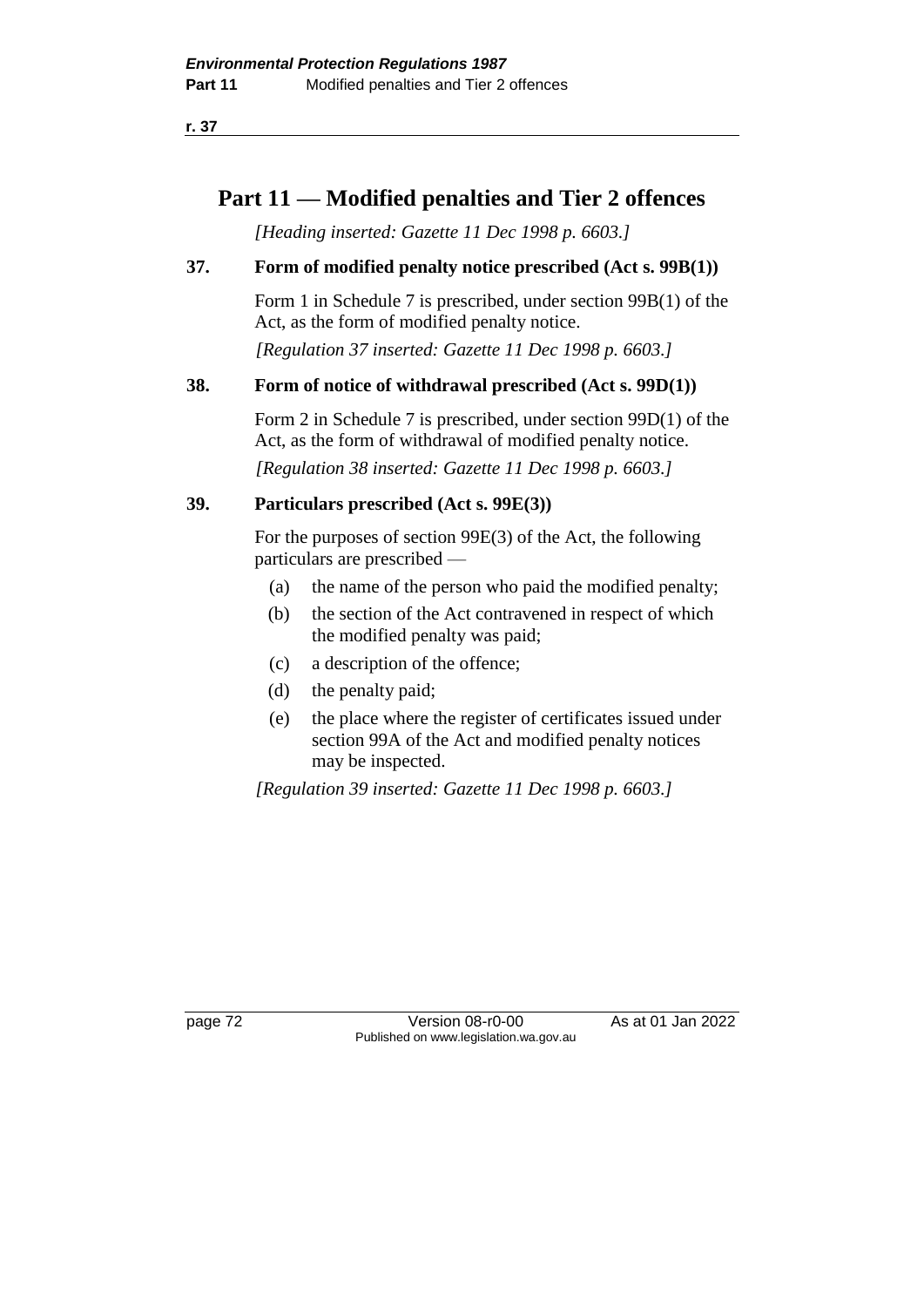#### **40. Where and when public may inspect register (Act s. 99F(2))**

The register that the Chief Executive Officer is required to maintain under section 99F(1) of the Act is to be available for public inspection during normal office hours at Level 4, The Atrium, 168 St Georges Terrace, Perth, Western Australia, 6000.

*[Regulation 40 inserted: Gazette 11 Dec 1998 p. 6603; amended: Gazette 29 Sep 2006 p. 4261; 28 Jun 2016 p. 2631.]*

As at 01 Jan 2022 Version 08-r0-00 Page 73 Published on www.legislation.wa.gov.au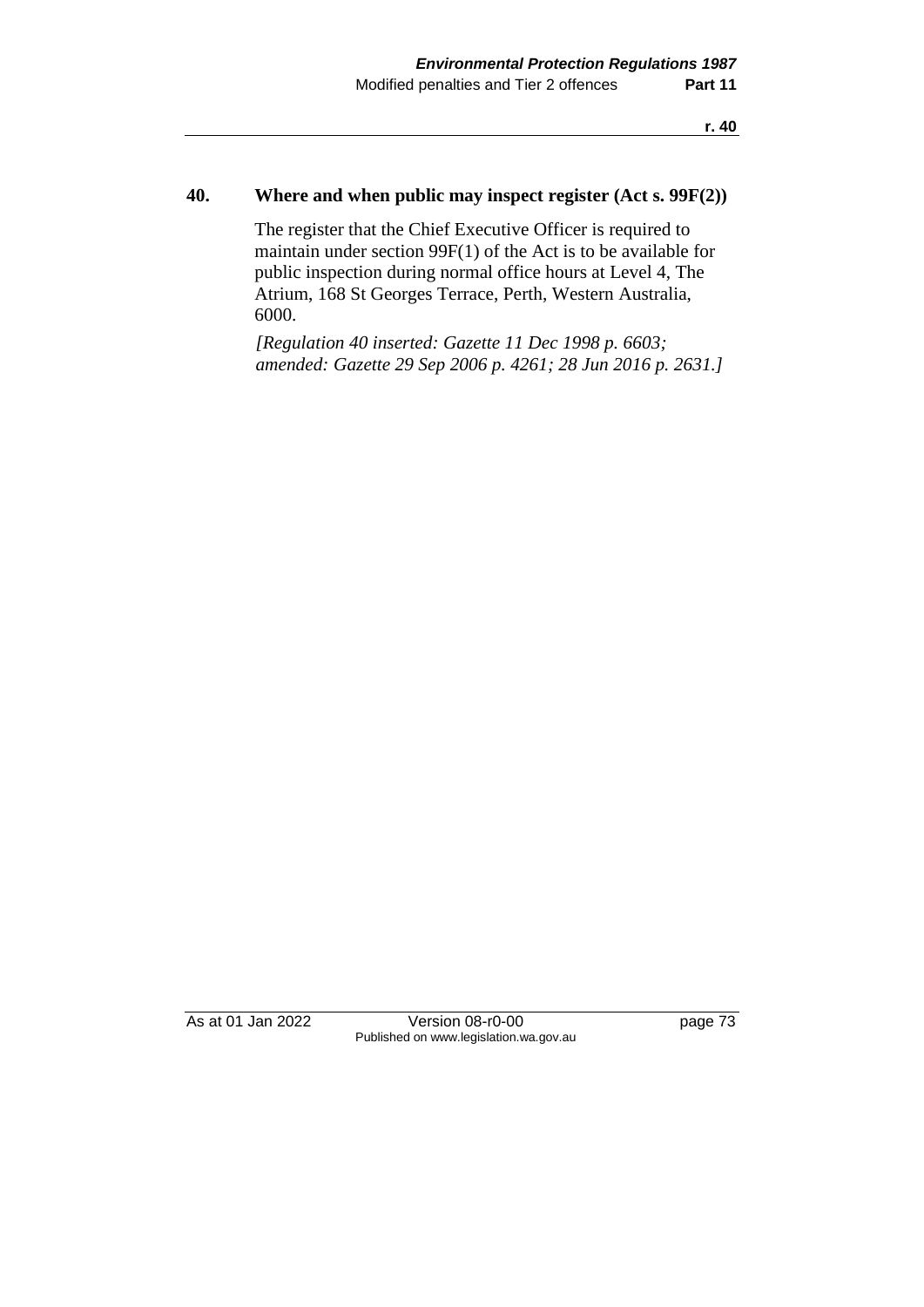**r. 41**

### **Part 12 — Infringement notices and offences**

*[Heading inserted: Gazette 11 Dec 1998 p. 6603.]*

### **41. Infringement notice offences and modified penalties prescribed (Act s. 99H and 99K)**

- (1) The offences described in the first column of Schedule 6 are prescribed for the purpose of the definition of *infringement notice offence* in section 99H of the Act and —
	- (a) the amount appearing in the second column of that Schedule, directly opposite an offence, is the modified penalty prescribed in respect of that offence if the alleged offender has not previously been convicted of an offence of that kind and has not previously paid a modified penalty under Division 2 of Part VIA of the Act in respect of an alleged offence of that kind; and
	- (b) the amount appearing in the third column of that Schedule, directly opposite an offence, is the modified penalty prescribed in respect of that offence if the alleged offender has previously been convicted of an offence of that kind, or has previously paid a modified penalty under Division 2 of Part VIA of the Act in respect of an alleged offence of that kind.
- (2) For the purposes of subregulation (1), a prior conviction or payment of a modified penalty in respect of an alleged offence against the regulations is not to be taken into account for the purposes of determining whether the alleged offender has previously been convicted of an offence or has previously paid a modified penalty notice unless —
	- (a) the prior conviction was recorded within the period of 5 years immediately prior to the giving of an infringement notice in respect of the present alleged offence; or

page 74 Version 08-r0-00 As at 01 Jan 2022 Published on www.legislation.wa.gov.au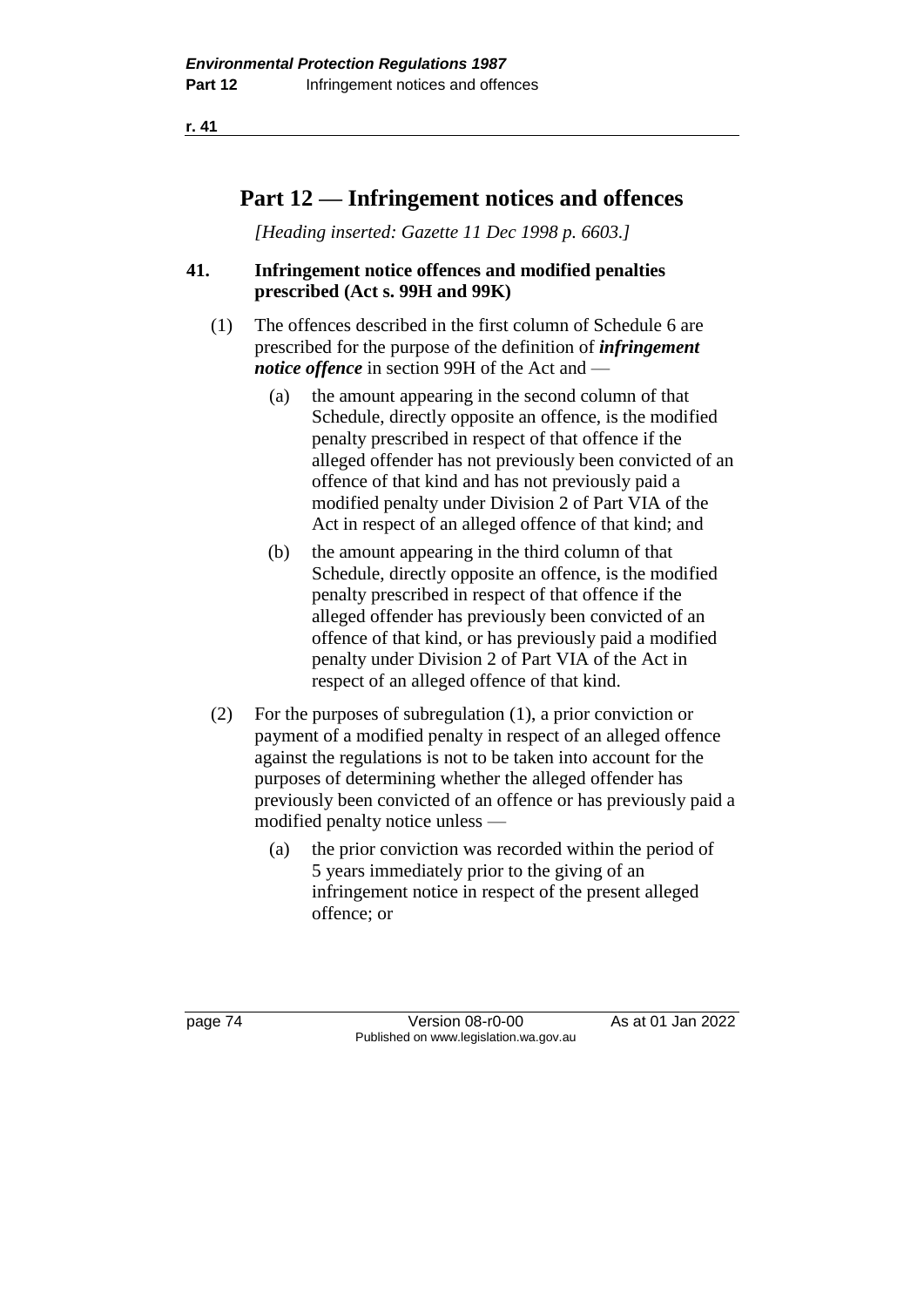(b) the modified penalty was paid in respect of the prior alleged offence within the period of 5 years immediately prior to the giving of an infringement notice in respect of the present alleged offence.

*[Regulation 41 inserted: Gazette 11 Dec 1998 p. 6603-4.]*

### **42. Form of infringement notice prescribed (Act s. 99K(1))**

Form 3 in Schedule 7 is prescribed, under section 99K(1) of the Act, as the form of infringement notice.

*[Regulation 42 inserted: Gazette 11 Dec 1998 p. 6604.]*

### **43. Form of notice of withdrawal prescribed (Act s. 99N(1))**

Form 4 in Schedule 7 is prescribed, under section 99N(1) of the Act, as the form of withdrawal of infringement notice.

*[Regulation 43 inserted: Gazette 11 Dec 1998 p. 6604.]*

As at 01 Jan 2022 Version 08-r0-00 Page 75 Published on www.legislation.wa.gov.au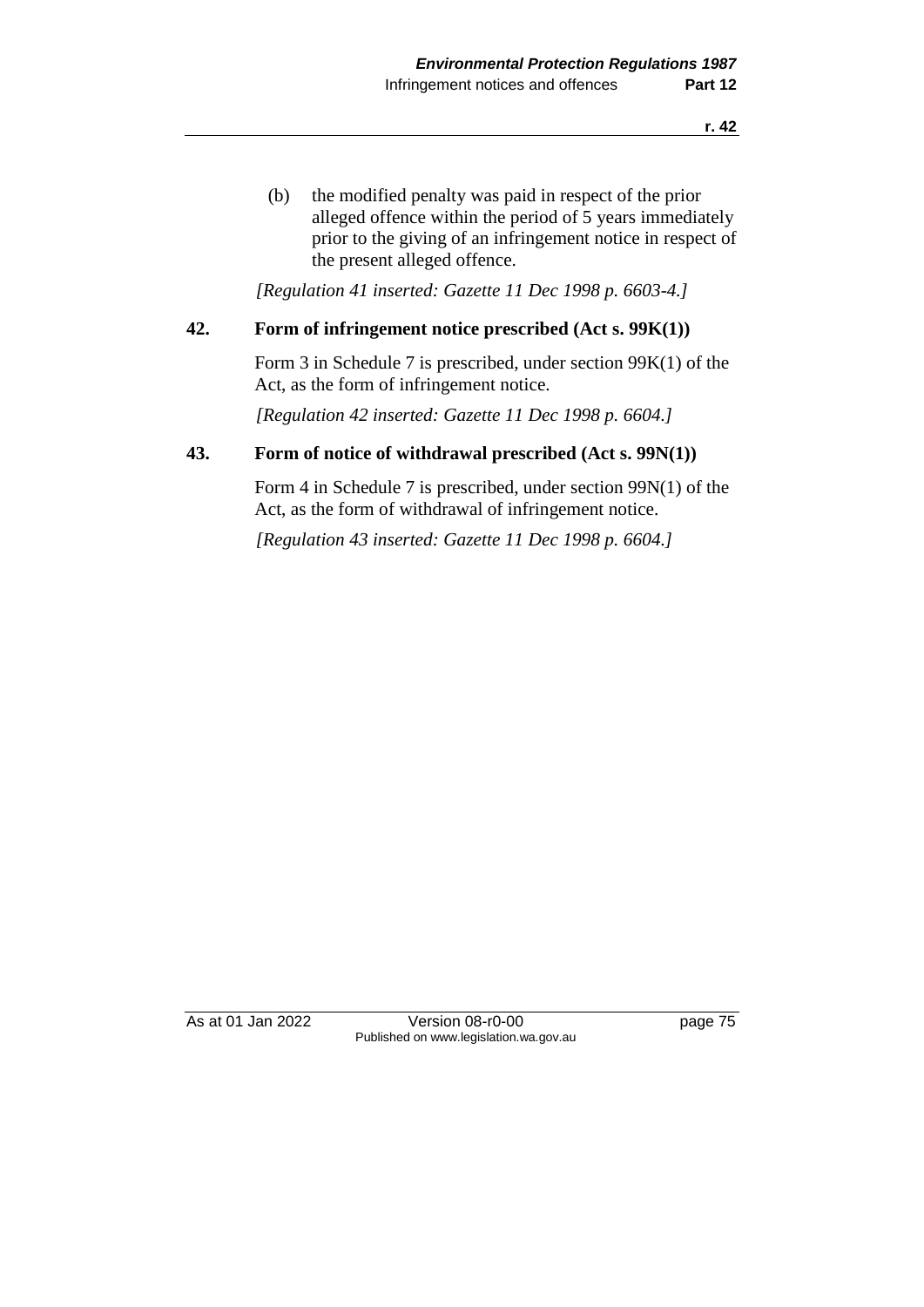**r. 44**

# **Part 13 — Miscellaneous**

*[Heading inserted: Gazette 11 Dec 1998 p. 6604.]*

### **44. Maximum amount prescribed (Act s. 99Y(1))**

- (1) For the purposes of section  $99Y(1)(a)$  of the Act
	- (a) \$2 million is prescribed as the maximum amount that the offender may be ordered to pay to the Chief Executive Officer for reasonable costs and expenses incurred; and
	- (b) \$2 million is prescribed as the maximum amount that the offender may be ordered to pay to a public authority for reasonable costs and expenses incurred.
- (2) For the purposes of section  $99Y(1)(b)$  of the Act
	- (a) \$100 000 is prescribed as the maximum amount that the offender may be ordered to pay a person (other than the Chief Executive Officer or a public authority) for reasonably incurred costs and expenses; and
	- (b) \$500 000 is prescribed as the maximum amount that an offender may be ordered to pay to the Chief Executive Officer or a public authority as compensation for loss or damage suffered to property; and
	- (c) \$50 000 is prescribed as the maximum amount that an offender may be ordered to pay to a person (other than the Chief Executive Officer or a public authority) as compensation for loss or damage suffered to property.

*[Regulation 44 inserted: Gazette 11 Dec 1998 p. 6604-5.]*

page 76 Version 08-r0-00 As at 01 Jan 2022 Published on www.legislation.wa.gov.au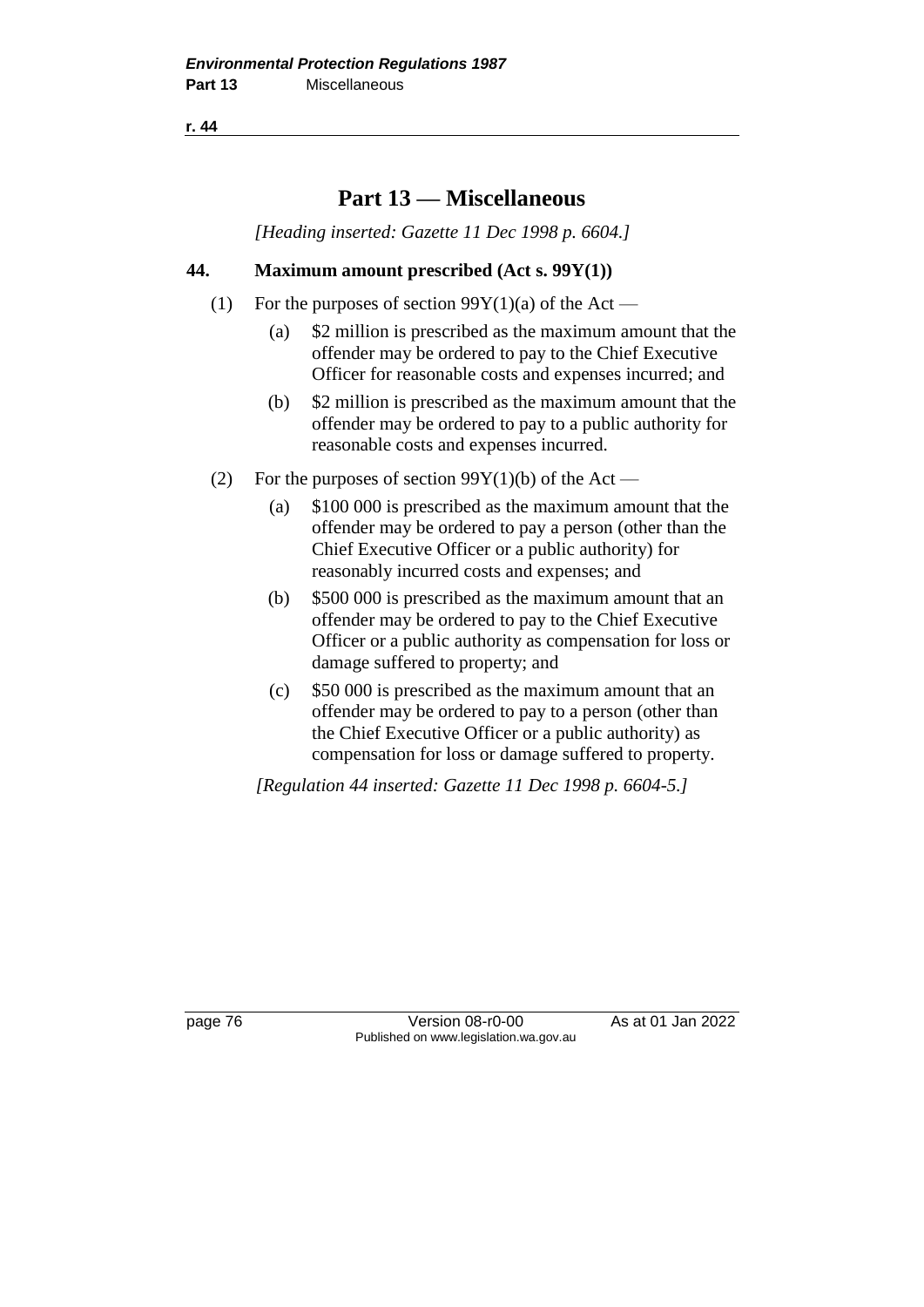# **Schedule 1 — Prescribed premises**

[r. 5]

*[Heading inserted: Gazette 13 Sep 1996 p. 4549.]*

### **Part 1**

| Category<br>number |     | <b>Description of category</b>                                                                                                      | <b>Production or</b><br>design capacity |
|--------------------|-----|-------------------------------------------------------------------------------------------------------------------------------------|-----------------------------------------|
| $\mathbf{1}$       |     | Cattle feedlot: premises on which the watering<br>and feeding of cattle occurs, being premises —                                    | 500 animals or<br>more                  |
|                    | (a) | situated less than 100 m from a<br>watercourse; and                                                                                 |                                         |
|                    | (b) | on which the number of cattle per hectare<br>exceeds 50.                                                                            |                                         |
| 2                  |     | Intensive piggery: premises on which pigs are<br>fed, watered and housed in pens.                                                   | 1 000 animals or<br>more                |
| [3, 4]             |     | deleted]                                                                                                                            |                                         |
| 5                  |     | Processing or beneficiation of metallic or<br>non-metallic ore: premises on which —                                                 | $50000$ tonnes or<br>more per year      |
|                    | (a) | metallic or non-metallic ore is crushed,<br>ground, milled or otherwise processed; or                                               |                                         |
|                    | (b) | tailings from metallic or non-metallic ore<br>are reprocessed; or                                                                   |                                         |
|                    | (c) | tailings or residue from metallic or<br>non-metallic ore are discharged into a<br>containment cell or dam.                          |                                         |
| 6                  |     | Mine dewatering: premises on which water is<br>extracted and discharged into the environment<br>to allow mining of ore.             | 50 000 tonnes or<br>more per year       |
| 7                  |     | Vat or in situ leaching of metal: premises on<br>which metal is extracted from ore with a<br>chemical solution.                     | 5 000 tonnes or<br>more per year        |
| 8                  |     | Mineral sands mining or processing: premises<br>on which mineral sands ore is mined, screened,<br>separated or otherwise processed. | 5 000 tonnes or<br>more per year        |

As at 01 Jan 2022 Version 08-r0-00 page 77 Published on www.legislation.wa.gov.au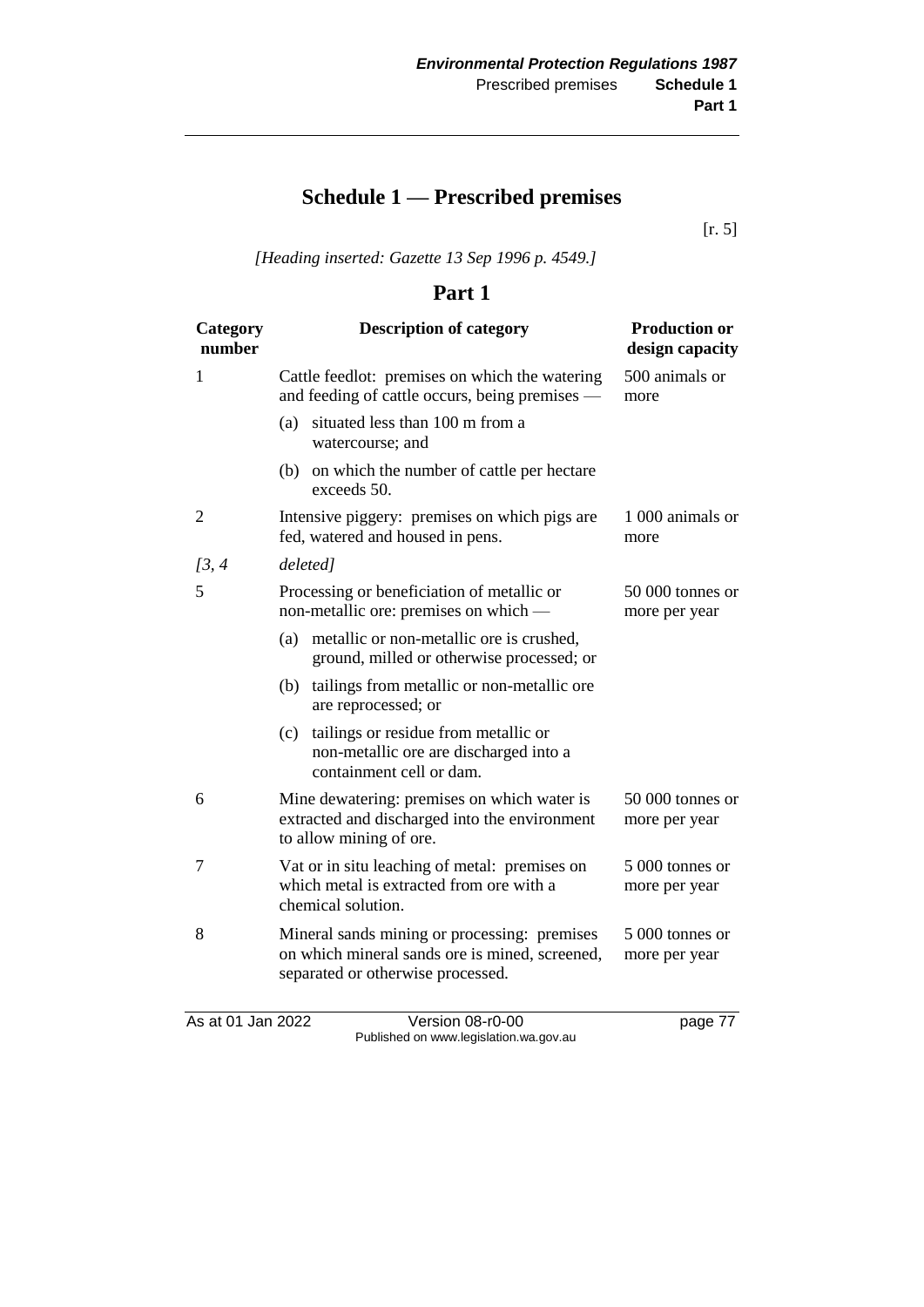| Category<br>number | <b>Description of category</b>                                                                                                                                                                                                                                                                                                                  | <b>Production or</b><br>design capacity |
|--------------------|-------------------------------------------------------------------------------------------------------------------------------------------------------------------------------------------------------------------------------------------------------------------------------------------------------------------------------------------------|-----------------------------------------|
| 9                  | Coal mining: premises on which $-$                                                                                                                                                                                                                                                                                                              | 5 000 tonnes or                         |
|                    | water is extracted and discharged into the<br>(a)<br>environment to allow coal mining; or                                                                                                                                                                                                                                                       | more per year                           |
|                    | (b) coal mining or processing occurs and<br>tailings are discharged.                                                                                                                                                                                                                                                                            |                                         |
| 10                 | Oil or gas production from wells: premises,<br>whether on land or offshore, on which crude<br>oil, natural gas or condensate is extracted from<br>below the surface of the land or the seabed, as<br>the case requires, and is treated or separated to<br>produce stabilized crude oil, purified natural<br>gas or liquefied hydrocarbon gases. | 5 000 tonnes or<br>more per year        |
| 11                 | Oil or gas production (other): premises (other<br>than premises within category 10) on which the<br>commercial production of oil or gas occurs<br>(including the reforming of hydrocarbon gas).                                                                                                                                                 | 5 000 tonnes or<br>more per year        |
| 12                 | Screening etc. of material: premises (other than<br>premises within category 5 or 8) on which<br>material extracted from the ground is screened,<br>washed, crushed, ground, milled, sized or<br>separated.                                                                                                                                     | $50\,000$ tonnes or<br>more per year    |
| 13                 | Crushing of building material: premises on<br>which waste building or demolition material<br>(for example, bricks, stones or concrete) is<br>crushed or cleaned.                                                                                                                                                                                | 1 000 tonnes or<br>more per year        |
| 14                 | Solar salt manufacturing: premises on which<br>salt is produced by solar evaporation.                                                                                                                                                                                                                                                           | Not applicable                          |
| 15                 | Abattoir: premises on which animals are<br>slaughtered.                                                                                                                                                                                                                                                                                         | 1 000 tonnes or<br>more per year        |
| 16                 | Rendering operations: premises on which<br>substances from animal material are processed<br>or extracted.                                                                                                                                                                                                                                       | 100 tonnes or<br>more per year          |

page 78 Version 08-r0-00 As at 01 Jan 2022 Published on www.legislation.wa.gov.au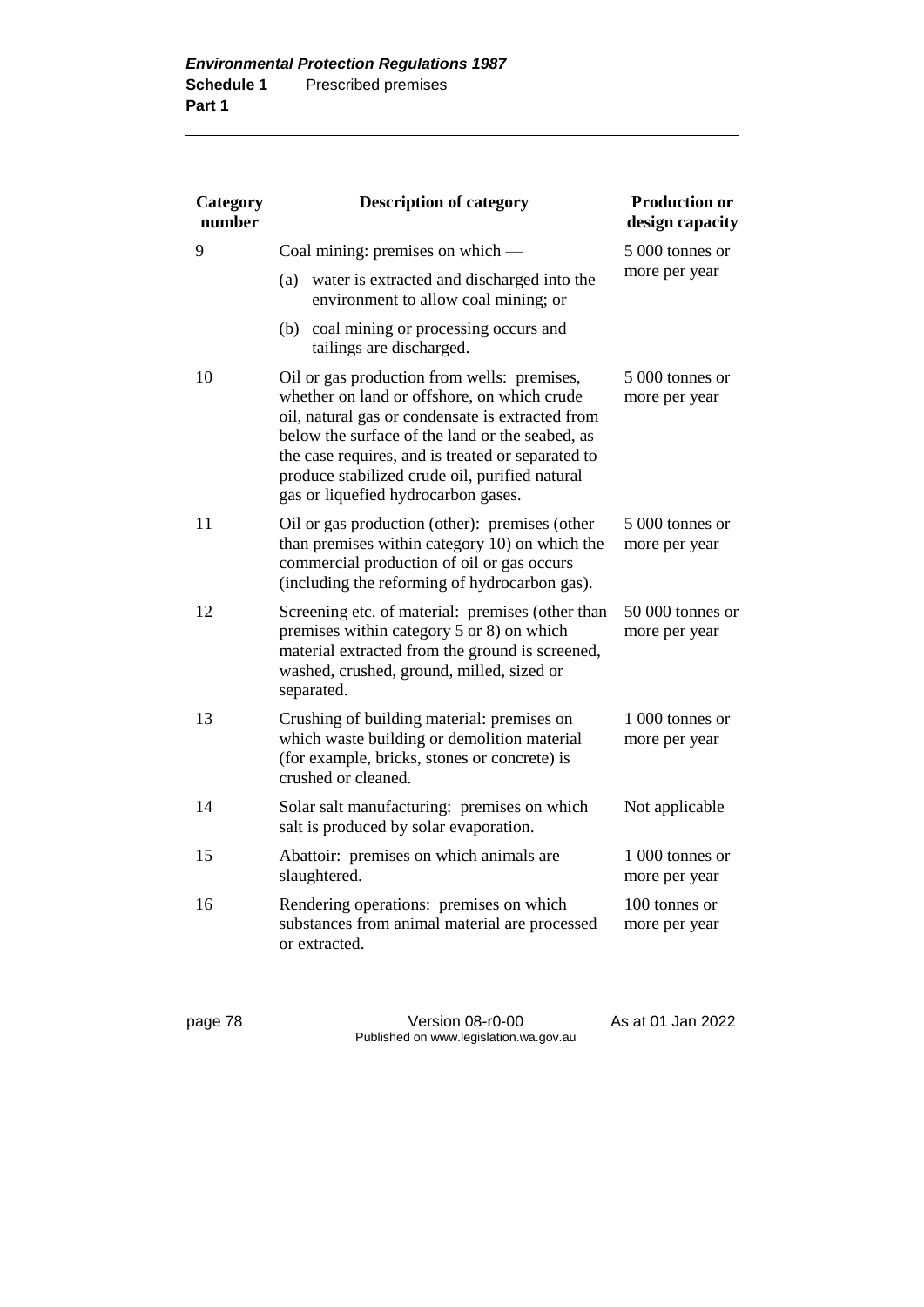| Category<br>number | <b>Description of category</b>                                                                                                                                                                   | <b>Production or</b><br>design capacity |
|--------------------|--------------------------------------------------------------------------------------------------------------------------------------------------------------------------------------------------|-----------------------------------------|
| 17                 | Milk processing: premises on which —                                                                                                                                                             | 100 tonnes or                           |
|                    | milk is separated or evaporated (other than<br>(a)<br>a farm); or                                                                                                                                | more per year                           |
|                    | evaporated or condensed milk, butter,<br>(b)<br>ice cream, cheese or any other dairy<br>product is manufactured,                                                                                 |                                         |
|                    | and from which liquid waste is or is to be<br>discharged onto land or into waters.                                                                                                               |                                         |
| 18                 | Food processing: premises (other than<br>premises within category $24$ ) —                                                                                                                       | 200 tonnes or<br>more per year          |
|                    | on which vegetables are, or fruit or meat is,<br>(a)<br>preserved, cooked, dried, canned, bottled<br>or processed; and                                                                           |                                         |
|                    | from which liquid waste is or is to be<br>(b)<br>discharged onto land or into waters.                                                                                                            |                                         |
| 19                 | Edible oil or fat processing: premises on which<br>vegetable oil or oil seed or animal fat is<br>processed and from which liquid waste is or is<br>to be discharged onto land or into waters.    | 200 tonnes or<br>more per year          |
| 20                 | Starch manufacturing: premises on which<br>starch or gluten is manufactured and from<br>which liquid waste is or is to be discharged onto<br>land or into waters.                                | 200 tonnes or<br>more per year          |
| 21                 | Sugar milling or refining: premises on which<br>sugar cane is crushed or sugar is refined.                                                                                                       | 1 000 tonnes or<br>more per year        |
| 22                 | Seafood processing: premises (other than a fish<br>wholesaler) on which fish or other seafood is<br>processed and from which liquid waste is or is<br>to be discharged onto land or into waters. | 200 tonnes or<br>more per year          |
| 23                 | Animal feed manufacturing: premises (other<br>than premises within category 15 or 16) on<br>which animal food is manufactured or<br>processed.                                                   | 1 000 tonnes or<br>more per year        |

As at 01 Jan 2022 Version 08-r0-00 page 79 Published on www.legislation.wa.gov.au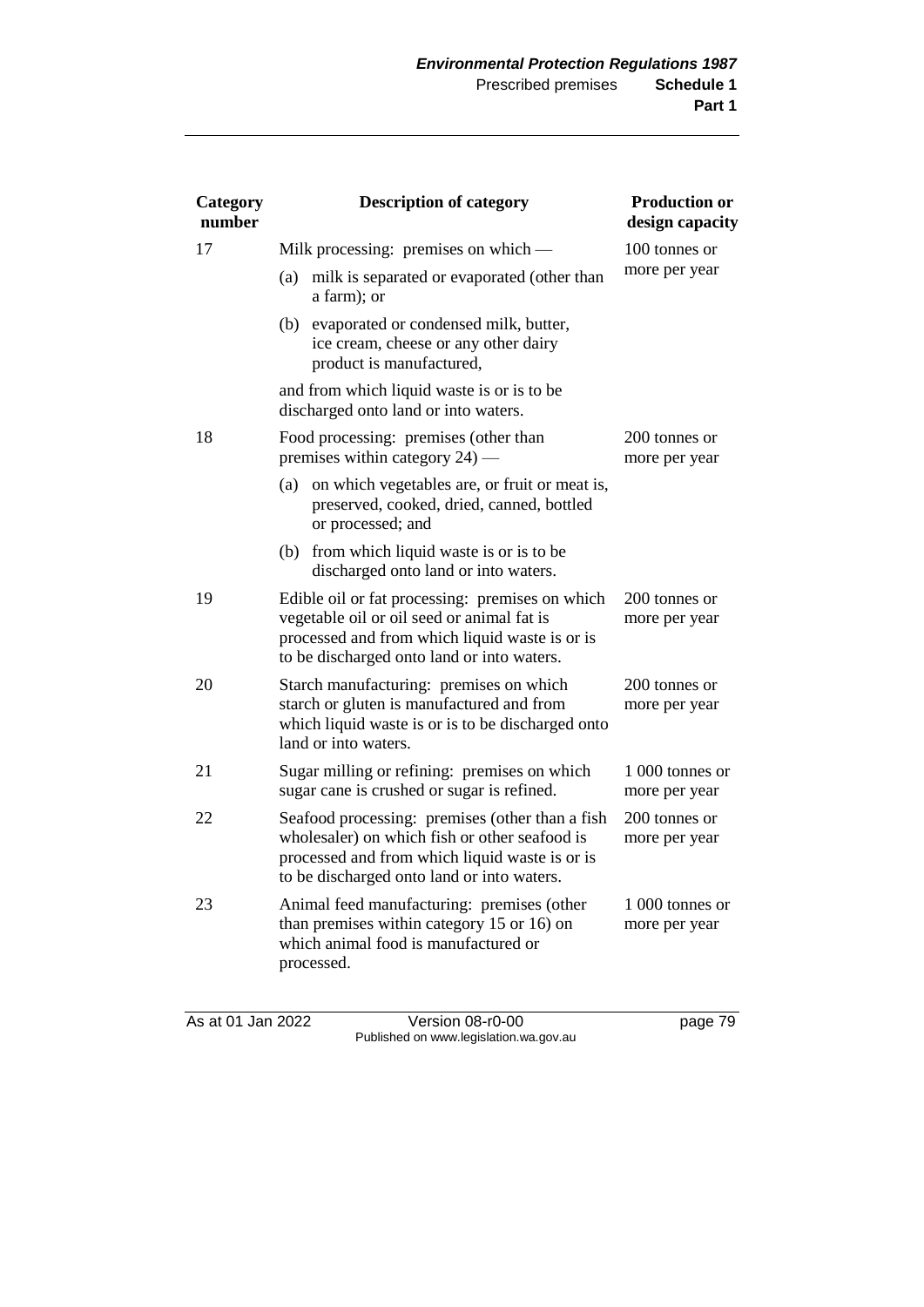| Category<br>number | <b>Description of category</b>                                                                                                                                                            | <b>Production or</b><br>design capacity |
|--------------------|-------------------------------------------------------------------------------------------------------------------------------------------------------------------------------------------|-----------------------------------------|
| 24                 | Non-alcoholic beverage manufacturing:<br>premises on which a non-alcoholic beverage is<br>manufactured and from which liquid waste is or<br>is to be discharged onto land or into waters. | 200 kL or more<br>per year              |
| 25                 | Alcoholic beverage manufacturing: premises<br>on which an alcoholic beverage is<br>manufactured and from which liquid waste is or<br>is to be discharged onto land or into waters.        | 350 kL or more<br>per year              |
| 26                 | Textile operations: premises on which —                                                                                                                                                   | 1 000 tonnes or                         |
|                    | carpet or yarn is manufactured; or<br>(a)                                                                                                                                                 | more per year                           |
|                    | cotton ginning or milling occurs; or<br>(b)                                                                                                                                               |                                         |
|                    | textiles are bleached, dyed or finished.<br>(c)                                                                                                                                           |                                         |
| 27                 | Woolscouring: premises on which wool is<br>scoured or cleaned.                                                                                                                            | 1 000 tonnes or<br>more per year        |
| 28                 | Wood board manufacturing: premises on<br>which particleboard or chipboard is fabricated<br>or manufactured.                                                                               | 500 tonnes or<br>more per year          |
| 29                 | Timber preserving: premises on which timber<br>is preserved for commercial purposes by the use<br>of chemicals.                                                                           | Not applicable                          |
| 30                 | Pulp, paper or paperboard manufacturing:<br>premises on which paper pulp, wood pulp, kraft<br>paper, kraft paperboard, cardboard, paper or<br>paperboard is manufactured.                 | 5 000 tonnes or<br>more per year        |
| 31                 | Chemical manufacturing: premises (other than<br>premises within category 32) on which<br>chemical products are manufactured by a<br>chemical process.                                     | 100 tonnes or<br>more per year          |
| 32                 | Pesticides manufacturing: premises on which<br>herbicides, insecticides or pesticides are<br>manufactured by a chemical process.                                                          | Not applicable                          |

page 80 Version 08-r0-00 As at 01 Jan 2022 Published on www.legislation.wa.gov.au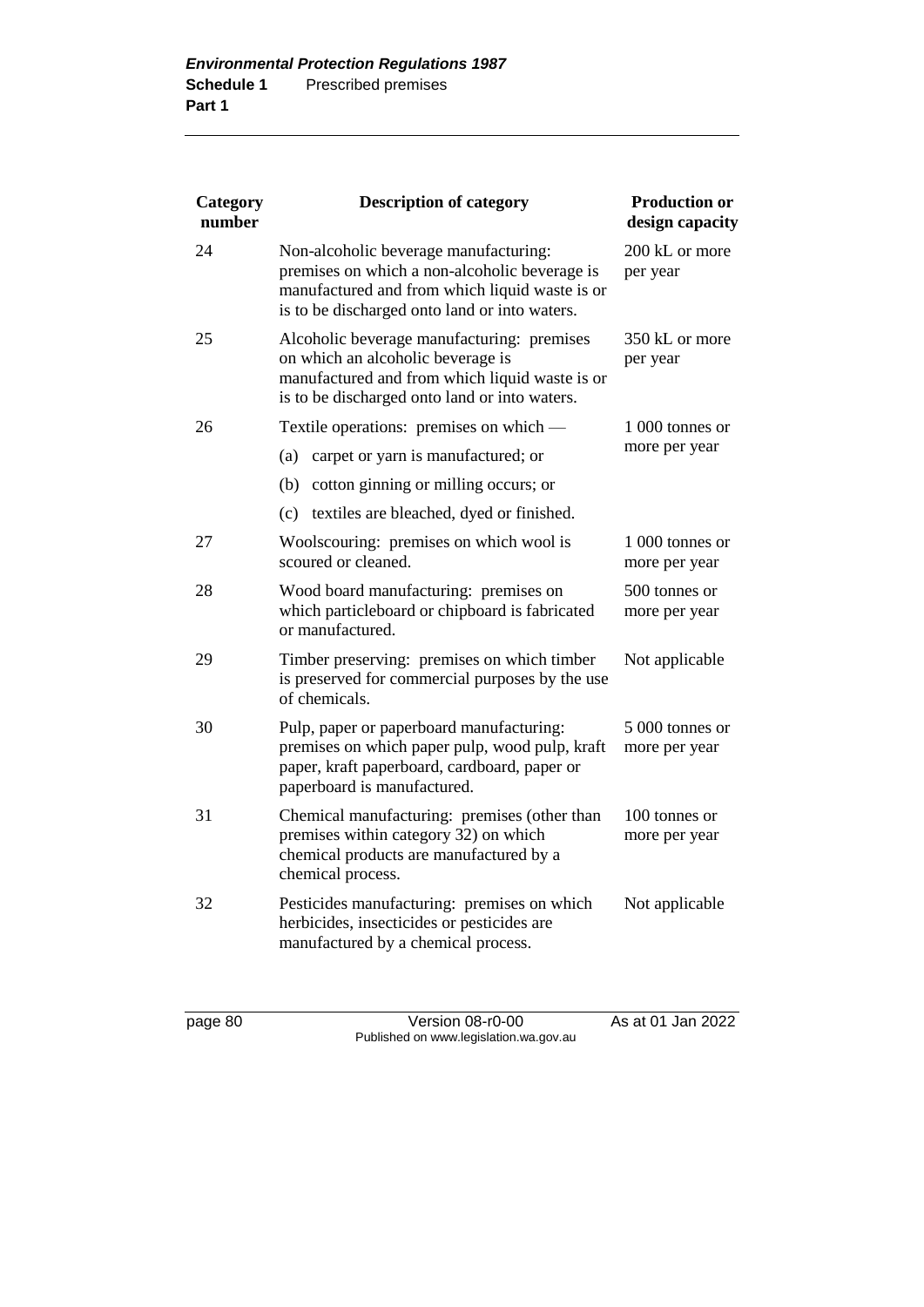| Category<br>number | <b>Description of category</b>                                                                                                                                                                                                         | <b>Production or</b><br>design capacity |
|--------------------|----------------------------------------------------------------------------------------------------------------------------------------------------------------------------------------------------------------------------------------|-----------------------------------------|
| 33                 | Chemical blending or mixing: premises on<br>which chemicals or chemical products are<br>mixed, blended or packaged in a manner that<br>causes or is likely to cause a discharge of waste<br>into the environment.                      | 500 tonnes or<br>more per year          |
| 34                 | Oil or gas refining: premises on which crude<br>oil, condensate or gas is refined or processed.                                                                                                                                        | Not applicable                          |
| 35                 | Asphalt manufacturing: premises on which hot<br>or cold mix asphalt is produced using crushed<br>or ground rock aggregates mixed with<br>bituminous or asphaltic materials for use at<br>places or premises other than those premises. | Not applicable                          |
| 36                 | Bitumen manufacturing: premises on which<br>bitumen is mixed or prepared for use at places<br>or premises other than those premises.                                                                                                   | Not applicable                          |
| 37                 | Char manufacturing: premises on which wood,<br>carbon material or coal is charred to produce a<br>fuel or material of a carbonaceous nature or of<br>enriched carbon content.                                                          | 10 tonnes or<br>more per year           |
| 38                 | Coke production: premises on which coke is<br>produced, quenched, cut, crushed or graded<br>from coal or petroleum.                                                                                                                    | 100 tonnes or<br>more per year          |
| 39                 | Chemical or oil recycling: premises on which<br>waste liquid hydrocarbons or chemicals are<br>refined, purified, reformed, separated or<br>processed.                                                                                  | Not applicable                          |
| 40                 | Glass or glass fibre manufacturing: premises<br>on which glass or glass fibre is manufactured.                                                                                                                                         | 200 tonnes or<br>more per year          |
| 41                 | Clay bricks or ceramic products manufacturing:<br>premises on which refractory products, tiles,<br>pipes or pottery are manufactured.                                                                                                  | 1 000 tonnes or<br>more per year        |
| 42                 | Mineral wool or ceramic fibre manufacturing:<br>premises on which mineral wool or ceramic<br>fibre is manufactured.                                                                                                                    | Not applicable                          |

As at 01 Jan 2022 Version 08-r0-00 page 81 Published on www.legislation.wa.gov.au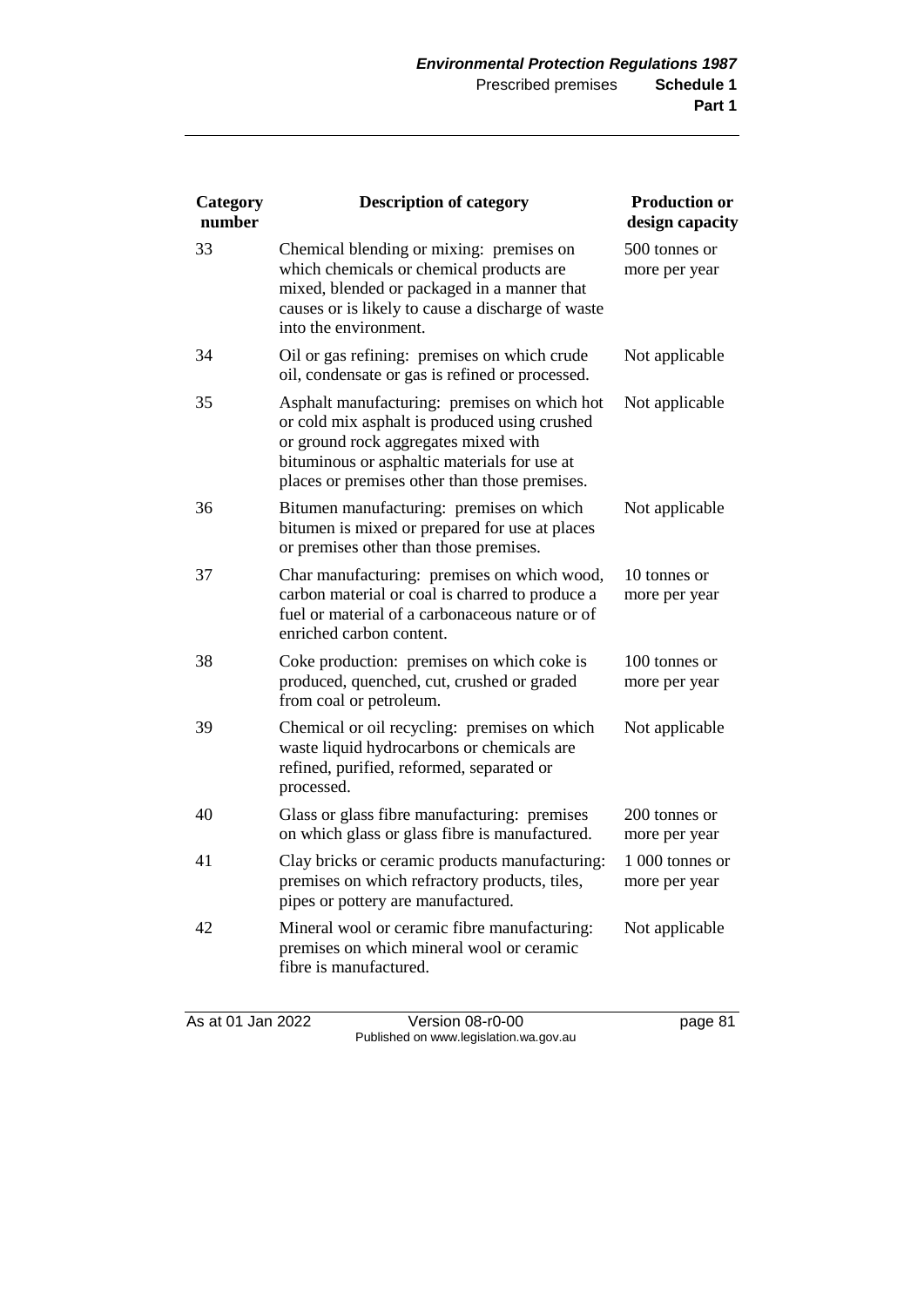| Category<br>number | <b>Description of category</b>                                                                                                                                                                               | <b>Production or</b><br>design capacity |
|--------------------|--------------------------------------------------------------------------------------------------------------------------------------------------------------------------------------------------------------|-----------------------------------------|
| 43                 | Cement or lime manufacturing: premises on<br>which $-$                                                                                                                                                       | Not applicable                          |
|                    | clay, limes and or limestone material is<br>(a)<br>used in a furnace or kiln in the production<br>of cement clinker or lime; or                                                                              |                                         |
|                    | (b)<br>cement clinker, clay, limestone or similar<br>material is ground.                                                                                                                                     |                                         |
| 44                 | Metal smelting or refining: premises on which<br>metal ore, metal ore concentrate or metal waste<br>is smelted, fused, roasted, refined or processed.                                                        | 1 000 tonnes or<br>more per year        |
| 45                 | Metal melting or casting: premises on which<br>metal or scrap metal is melted in furnaces or<br>cast.                                                                                                        | 100 tonnes or<br>more per year          |
| 46                 | Bauxite refining: premises (other than premises<br>within paragraph (b) of category 5) on which<br>alumina is produced from bauxite refining.                                                                | Not applicable                          |
| 47                 | Scrap metal recovery: premises (other than<br>premises within category 45) on which metal<br>scrap is fragmented or melted, including<br>premises on which lead acid batteries are<br>reprocessed.           | 100 tonnes or<br>more per year          |
| 48                 | Metal finishing: premises on which metals are<br>chemically cleaned or metals, plastics or metal<br>or plastic products are plated, electroplated,<br>anodized, coloured or otherwise coated or<br>finished. | Not applicable                          |
| 48A                | Metal finishing: premises on which iron or steel<br>is galvanized.                                                                                                                                           | Not applicable                          |
| 49                 | Boat building and maintenance: premises on<br>which $-$                                                                                                                                                      | Not applicable                          |
|                    | vessels are commercially built or<br>(a)<br>maintained; and                                                                                                                                                  |                                         |
|                    | (b) organotin compounds are used or removed<br>from vessels.                                                                                                                                                 |                                         |
| page 82            | Version 08-r0-00                                                                                                                                                                                             | As at 01 Jan 2022                       |

Published on www.legislation.wa.gov.au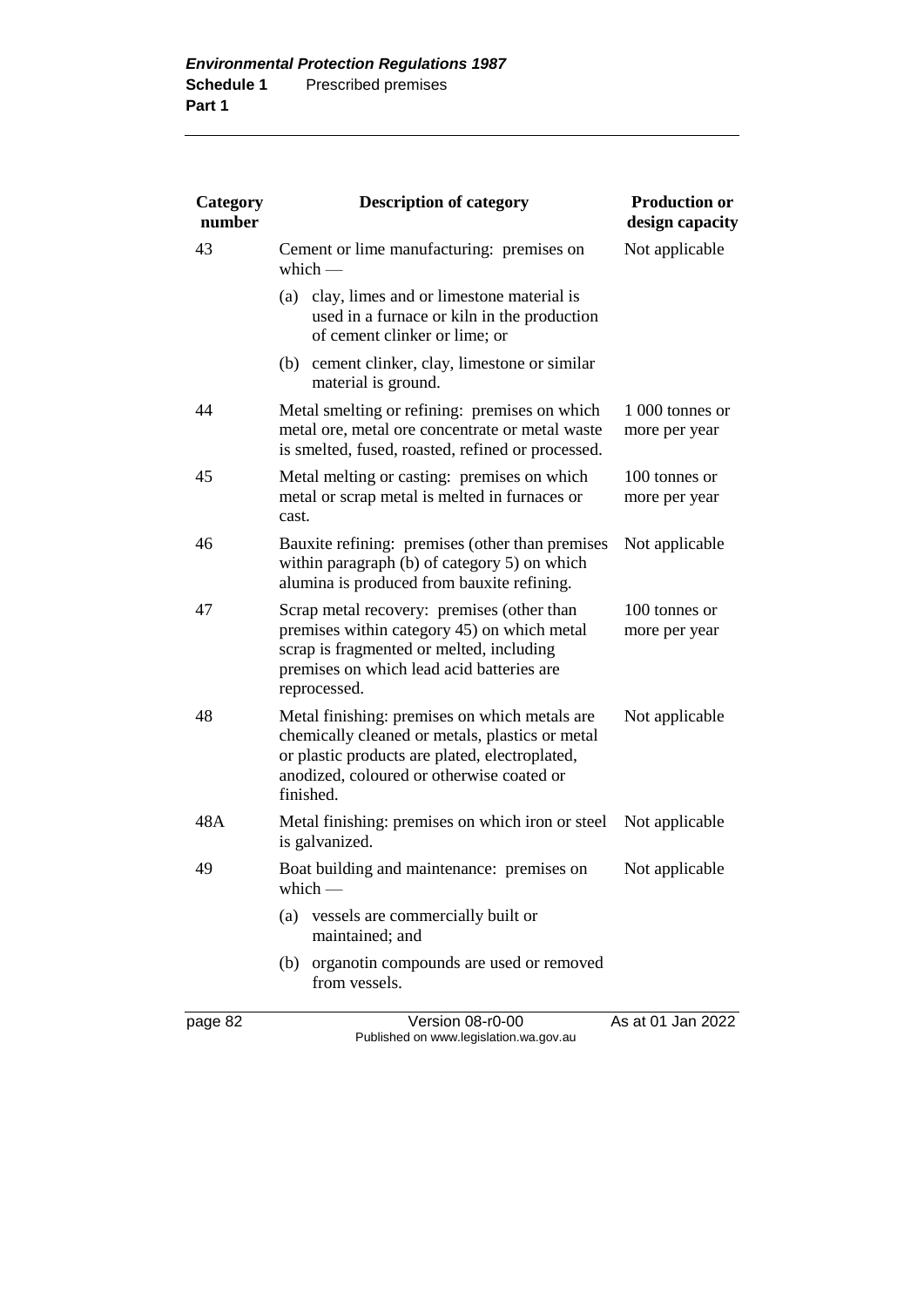| Category<br>number | <b>Description of category</b>                                                                                                                                                                                            | <b>Production or</b><br>design capacity                                  |
|--------------------|---------------------------------------------------------------------------------------------------------------------------------------------------------------------------------------------------------------------------|--------------------------------------------------------------------------|
| 50                 | Tannery: premises on which animal skins or<br>hides are tanned, dressed, finished or dyed and<br>from which liquid waste is or is to be<br>discharged onto land or into waters.                                           | 1 000 skins or<br>hides or more<br>per year                              |
| 51                 | Foam products manufacturing: premises on<br>which resin is used to prepare or manufacture<br>plastic foam or plastic foam products using<br>MDI (diphenylmethane di-iso-cyanate) or TDI<br>(toluene-2, 4-di-iso-cyanate). | 1 tonne or more<br>per year                                              |
| 52                 | Electric power generation: premises (other than<br>premises within category 53 or an emergency or<br>standby power generating plant) on which<br>electrical power is generated using a fuel.                              | 20 MW or more<br>in aggregate<br>(using natural<br>gas)<br>10 MW or more |
|                    |                                                                                                                                                                                                                           | in aggregate<br>(using a fuel<br>other than<br>natural gas)              |
| 53                 | Flyash disposal: premises on which flyash is<br>disposed of.                                                                                                                                                              | 1 000 tonnes or<br>more per year                                         |
| 54                 | Sewage facility: premises —                                                                                                                                                                                               | $100 \text{ m}^3$ or more                                                |
|                    | on which sewage is treated (excluding<br>(a)<br>septic tanks); or                                                                                                                                                         | per day                                                                  |
|                    | from which treated sewage is discharged<br>(b)<br>onto land or into waters.                                                                                                                                               |                                                                          |
| 54A                | Water desalination plant: premises at which salt<br>is extracted from water if —                                                                                                                                          | 10 GL or more<br>per year                                                |
|                    | (a)<br>waste water is discharged into marine<br>waters; and                                                                                                                                                               |                                                                          |
|                    | the discharged waste water has a density<br>(b)<br>greater than the average ambient density of<br>the marine water at the discharge site.                                                                                 |                                                                          |

As at 01 Jan 2022 Version 08-r0-00 page 83 Published on www.legislation.wa.gov.au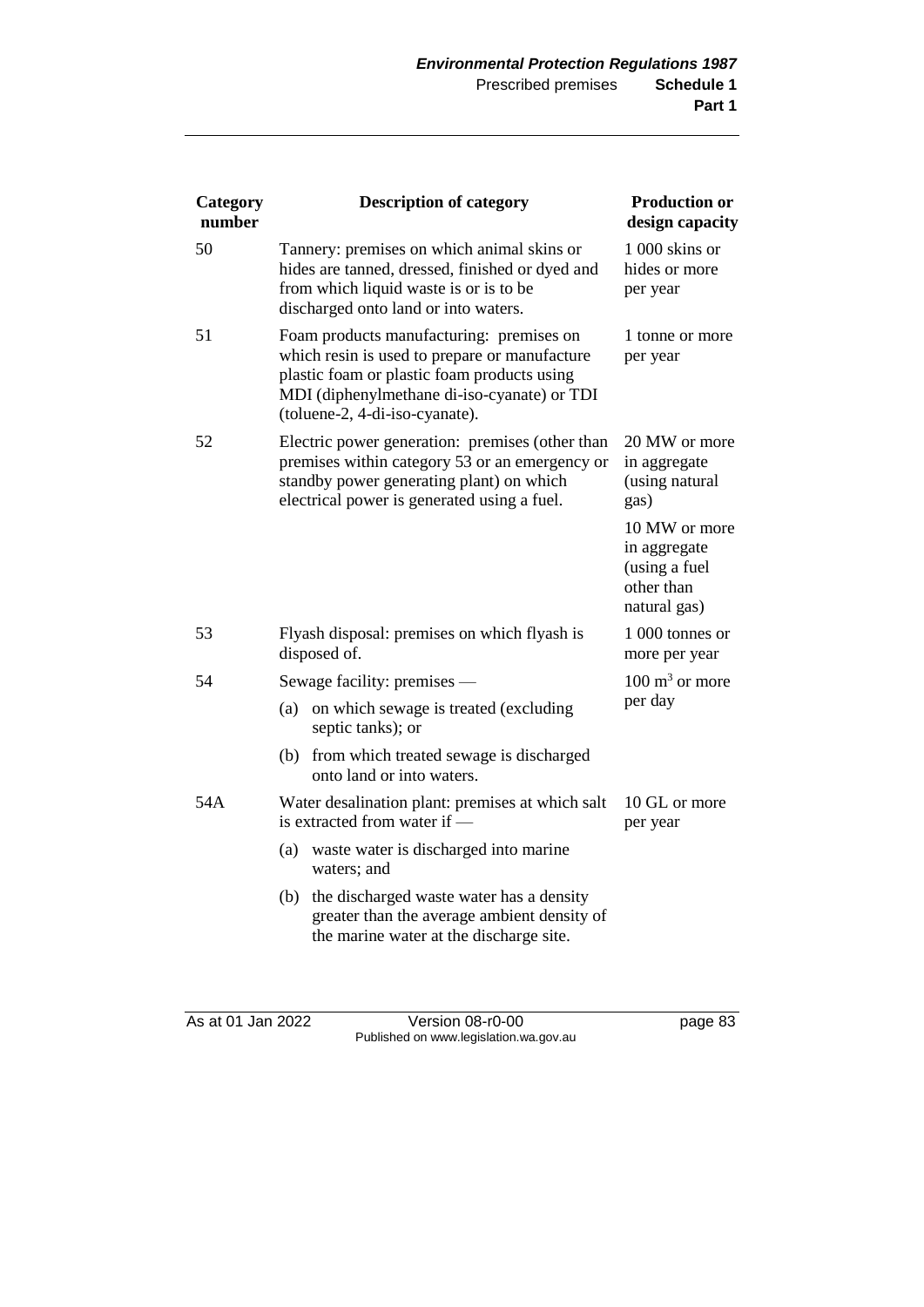| Category<br>number | <b>Description of category</b>                                                                                                                                                                                                           | <b>Production or</b><br>design capacity |
|--------------------|------------------------------------------------------------------------------------------------------------------------------------------------------------------------------------------------------------------------------------------|-----------------------------------------|
| 55                 | Livestock saleyard or holding pen: premises on<br>which live animals are held pending their sale,<br>shipment or slaughter.                                                                                                              | 10 000 animals<br>or more per year      |
| 56                 | Used tyre storage (tyre fitting business):<br>premises on which used tyres are stored in<br>connection with a tyre fitting business.                                                                                                     | 500 tyres or<br>more                    |
| 57                 | Used tyre storage (general): premises (other<br>than premises within category 56) on which<br>used tyres are stored.                                                                                                                     | 100 tyres or<br>more                    |
| 58                 | Bulk material loading or unloading: premises<br>on which clinker, coal, ore, ore concentrate or<br>any other bulk granular material (other than<br>salt) is loaded onto or unloaded from vessels by<br>an open materials loading system. | 100 tonnes or<br>more per day           |
| 58A                | Bulk material loading or unloading: premises<br>on which salt is loaded onto or unloaded from<br>vessels by an open materials loading system.                                                                                            | 100 tonnes or<br>more per day           |
| 59                 | Biomedical waste incineration: premises on<br>which $-$                                                                                                                                                                                  | Not applicable                          |
|                    | (a)<br>infectious or potentially infectious waste<br>produced by health care establishments, or<br>by pathology, dental, or veterinary<br>practices, or by laboratories, is incinerated;<br><b>or</b>                                    |                                         |
|                    | (b)<br>quarantine waste is incinerated; or                                                                                                                                                                                               |                                         |
|                    | (c)<br>cytotoxic waste is destroyed,                                                                                                                                                                                                     |                                         |
|                    | but not including premises on which there are<br>only facilities used exclusively for human or<br>animal cremation.                                                                                                                      |                                         |
| 60                 | Incineration: premises (other than premises<br>within category 59) on which waste, excluding<br>clean paper and cardboard, is incinerated.                                                                                               | 100 kg or more<br>per hour              |

page 84 Version 08-r0-00 As at 01 Jan 2022 Published on www.legislation.wa.gov.au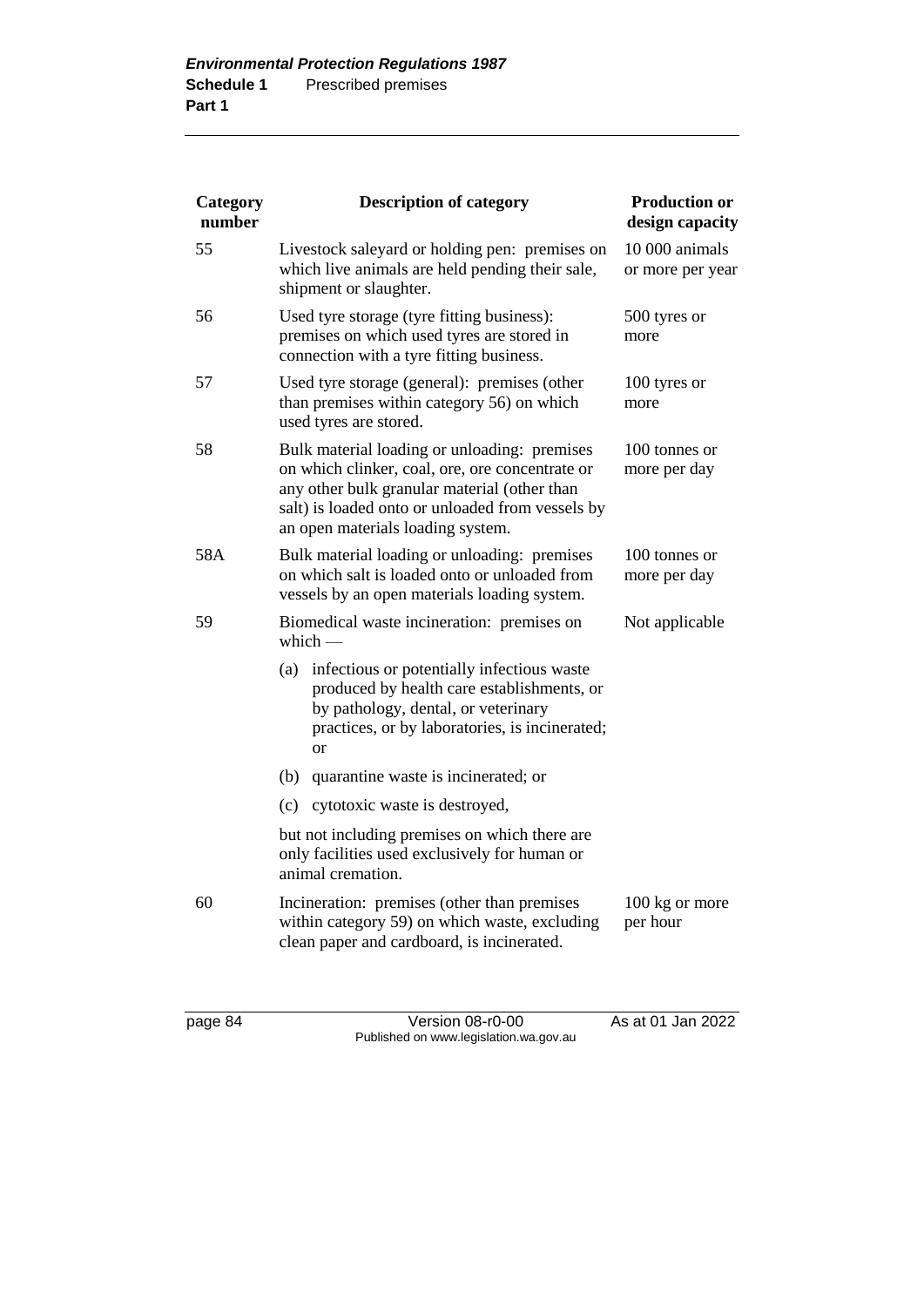| Category<br>number | <b>Description of category</b>                                                                                                                                                                                                                                                                         | <b>Production or</b><br>design capacity                                                  |
|--------------------|--------------------------------------------------------------------------------------------------------------------------------------------------------------------------------------------------------------------------------------------------------------------------------------------------------|------------------------------------------------------------------------------------------|
| 61                 | Liquid waste facility: premises on which liquid<br>waste produced on other premises (other than<br>sewerage waste) is stored, reprocessed, treated<br>or irrigated.                                                                                                                                    | 100 tonnes or<br>more per year                                                           |
| 61A                | Solid waste facility: premises (other than<br>premises within category 67A) on which solid<br>waste produced on other premises is stored,<br>reprocessed, treated, or discharged onto land.                                                                                                            | 1 000 tonnes or<br>more per year                                                         |
| 62                 | Solid waste depot: premises on which waste is<br>stored or sorted, pending final disposal or<br>re-use, other than in the course of operating —                                                                                                                                                        | 500 tonnes or<br>more per year<br>(not including                                         |
|                    | a refund point (as defined in the Waster<br>(a)<br>Avoidance and Resource Recovery<br>Act 2007 section 47C(1)) (a refund point);<br>or                                                                                                                                                                 | any waste stored<br>or sorted only in<br>the course of<br>operating a<br>refund point or |
|                    | a facility or other place (an <i>aggregation</i><br>(b)<br><i>point</i> ) for the aggregation of containers<br>that have been returned to refund points<br>until those containers are accepted for<br>processing or disposal.                                                                          | aggregation<br>point)                                                                    |
| 63                 | Class I inert landfill site: premises (other than<br>clean fill premises) on which waste of a type<br>permitted for disposal for this category of<br>prescribed premises, in accordance with the<br>Landfill Waste Classification and Waste<br>Definitions 1996, is accepted for burial.               | 500 tonnes or<br>more per year                                                           |
| 64                 | Class II or III putrescible landfill site: premises<br>(other than clean fill premises) on which waste<br>of a type permitted for disposal for this<br>category of prescribed premises, in accordance<br>with the Landfill Waste Classification and<br>Waste Definitions 1996, is accepted for burial. | 20 tonnes or<br>more per year                                                            |

As at 01 Jan 2022 Version 08-r0-00 page 85 Published on www.legislation.wa.gov.au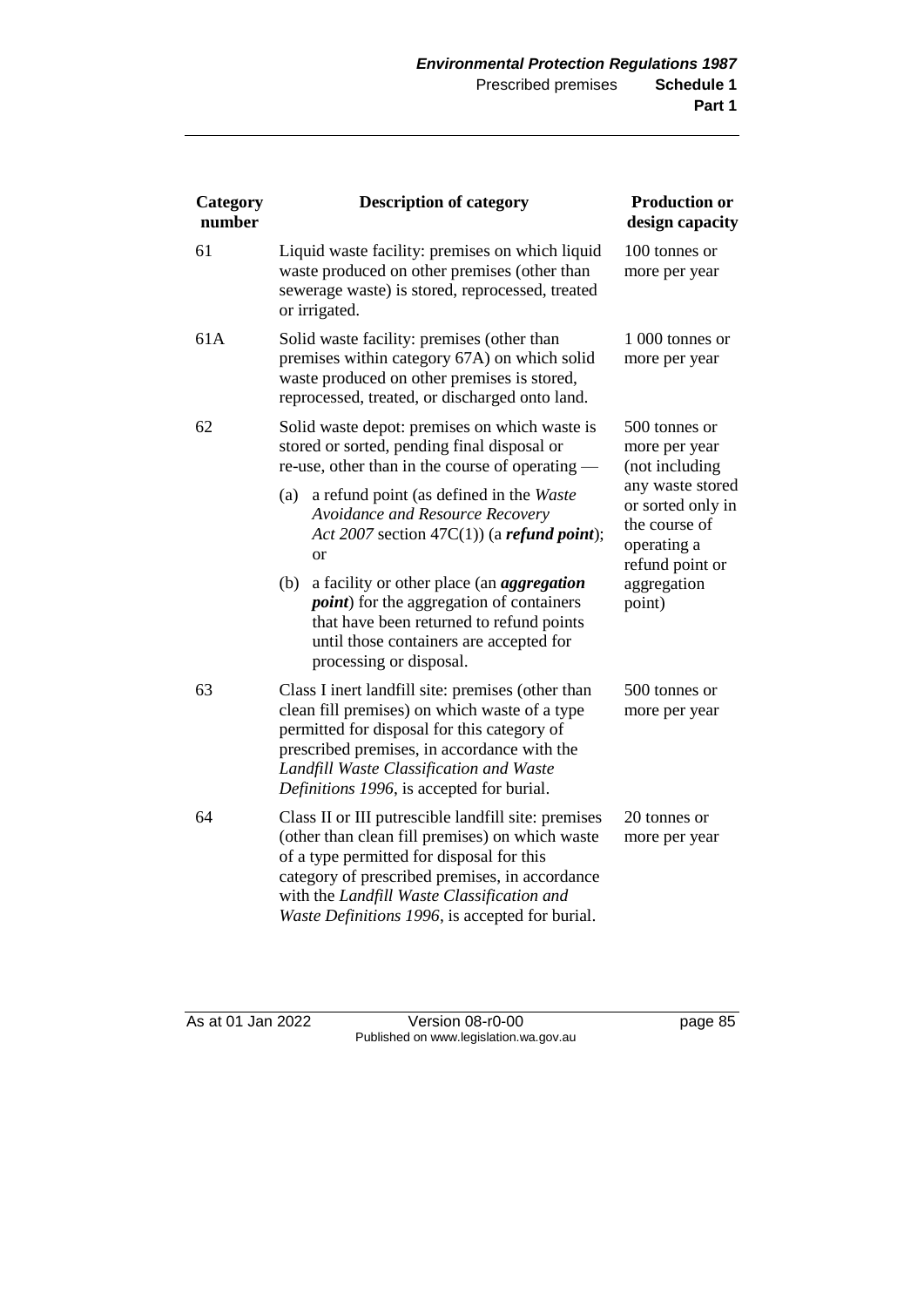| Category<br>number | <b>Description of category</b>                                                                                                                                                                                                                                                                 | <b>Production or</b><br>design capacity                                                                       |
|--------------------|------------------------------------------------------------------------------------------------------------------------------------------------------------------------------------------------------------------------------------------------------------------------------------------------|---------------------------------------------------------------------------------------------------------------|
| 65                 | Class IV secure landfill site: premises (other<br>than clean fill premises) on which waste of a<br>type permitted for disposal for this category of<br>prescribed premises, in accordance with the<br>Landfill Waste Classification and Waste<br>Definitions 1996, is accepted for burial.     | Not applicable                                                                                                |
| 66                 | Class V intractable landfill site: premises (other<br>than clean fill premises) on which waste of a<br>type permitted for disposal for this category of<br>prescribed premises, in accordance with the<br>Landfill Waste Classification and Waste<br>Definitions 1996, is accepted for burial. | Not applicable                                                                                                |
| 67                 | Fuel burning: premises on which gaseous,<br>liquid or solid fuel is burnt in a boiler for the<br>supply of steam or in power generation<br>equipment.                                                                                                                                          | In aggregate<br>500 kg or more<br>per hour (fuel<br>with a sulphur<br>content of<br>$0.25\%$ or more)         |
|                    |                                                                                                                                                                                                                                                                                                | <b>or</b>                                                                                                     |
|                    |                                                                                                                                                                                                                                                                                                | In aggregate<br>2 000 kg or<br>more per hour<br>(fuel with a<br>sulphur content<br>of less<br>than $0.25\%$ ) |

page 86 Version 08-r0-00 As at 01 Jan 2022 Published on www.legislation.wa.gov.au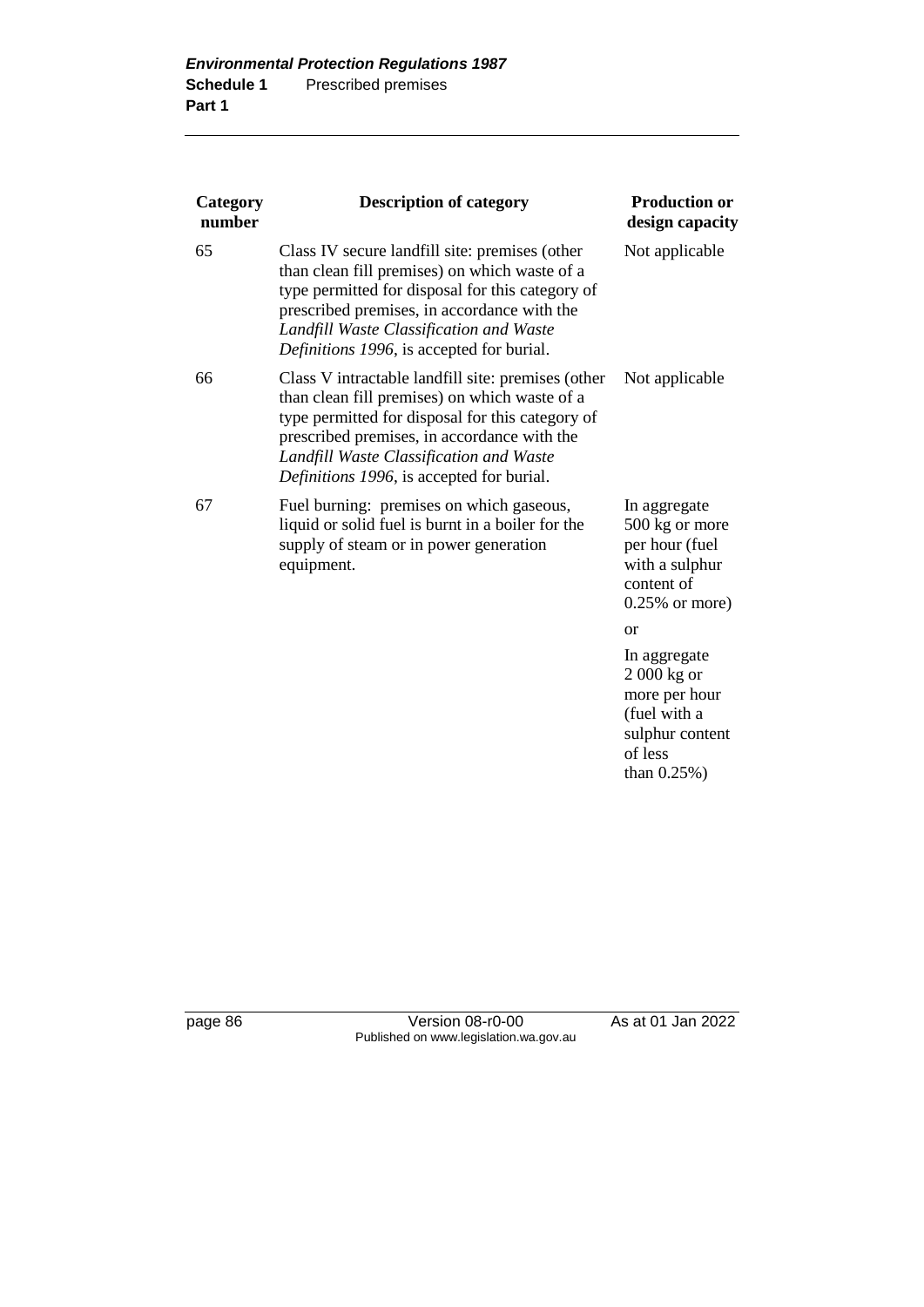| Category<br>number                                                                                                                                                                                                                                                                                                      | <b>Description of category</b>                                                                                                                                                                                                                  | <b>Production or</b><br>design capacity |
|-------------------------------------------------------------------------------------------------------------------------------------------------------------------------------------------------------------------------------------------------------------------------------------------------------------------------|-------------------------------------------------------------------------------------------------------------------------------------------------------------------------------------------------------------------------------------------------|-----------------------------------------|
| 67A                                                                                                                                                                                                                                                                                                                     | Compost manufacturing and soil blending:<br>premises on which organic material (excluding<br>silage) or waste is stored pending processing,<br>mixing, drying or composting to produce<br>commercial quantities of compost or blended<br>soils. | 1 000 tonnes or<br>more per year        |
| [Part 1 inserted: Gazette 13 Sep 1996 p. 4549-59; amended:<br>Gazette 10 Dec 1996 p. 6877; 12 Sep 1997 p. 5151; 15 Aug 2000<br>p. 4715-17;14 Jun 2002 p. 2293-4; 13 Dec 2005 p. 5983; 22 Jun 2007<br>p. 2843, 30 Oct 2007 p. 5877; 23 Jul 2010 p. 3401; 20 Aug 2013<br>p. 3856; 27 Apr 2018 p. 1390; SL 2020/134 r. 4.] |                                                                                                                                                                                                                                                 |                                         |

| ı<br>п |  |
|--------|--|
|--------|--|

| Category<br>number | <b>Description of category</b>                                                                                                                              | <b>Production or</b><br>design capacity                       |
|--------------------|-------------------------------------------------------------------------------------------------------------------------------------------------------------|---------------------------------------------------------------|
| 68                 | Cattle feedlot: premises on which the watering<br>and feeding of cattle occurs, being premises —                                                            | 500 animals or<br>more                                        |
|                    | situated 100 m or more from a<br>(a)<br>watercourse; and                                                                                                    |                                                               |
|                    | on which the number of cattle per hectare<br>(b)<br>exceeds 50.                                                                                             |                                                               |
| 69                 | Intensive piggery: premises on which pigs are<br>fed, watered and housed in pens.                                                                           | More than 500<br>but less than<br>1 000 animals               |
| 70                 | Screening etc. of material: premises on which<br>material extracted from the ground is screened,<br>washed, crushed, ground, milled, sized or<br>separated. | More than 5 000<br>but less than<br>50 000 tonnes<br>per year |
| [7]                | deleted]                                                                                                                                                    |                                                               |
| 72                 | Chemical manufacturing: premises on which<br>chemical products are manufactured by a<br>chemical process.                                                   | Not more than<br>100 tonnes per<br>year                       |

As at 01 Jan 2022 Version 08-r0-00 page 87 Published on www.legislation.wa.gov.au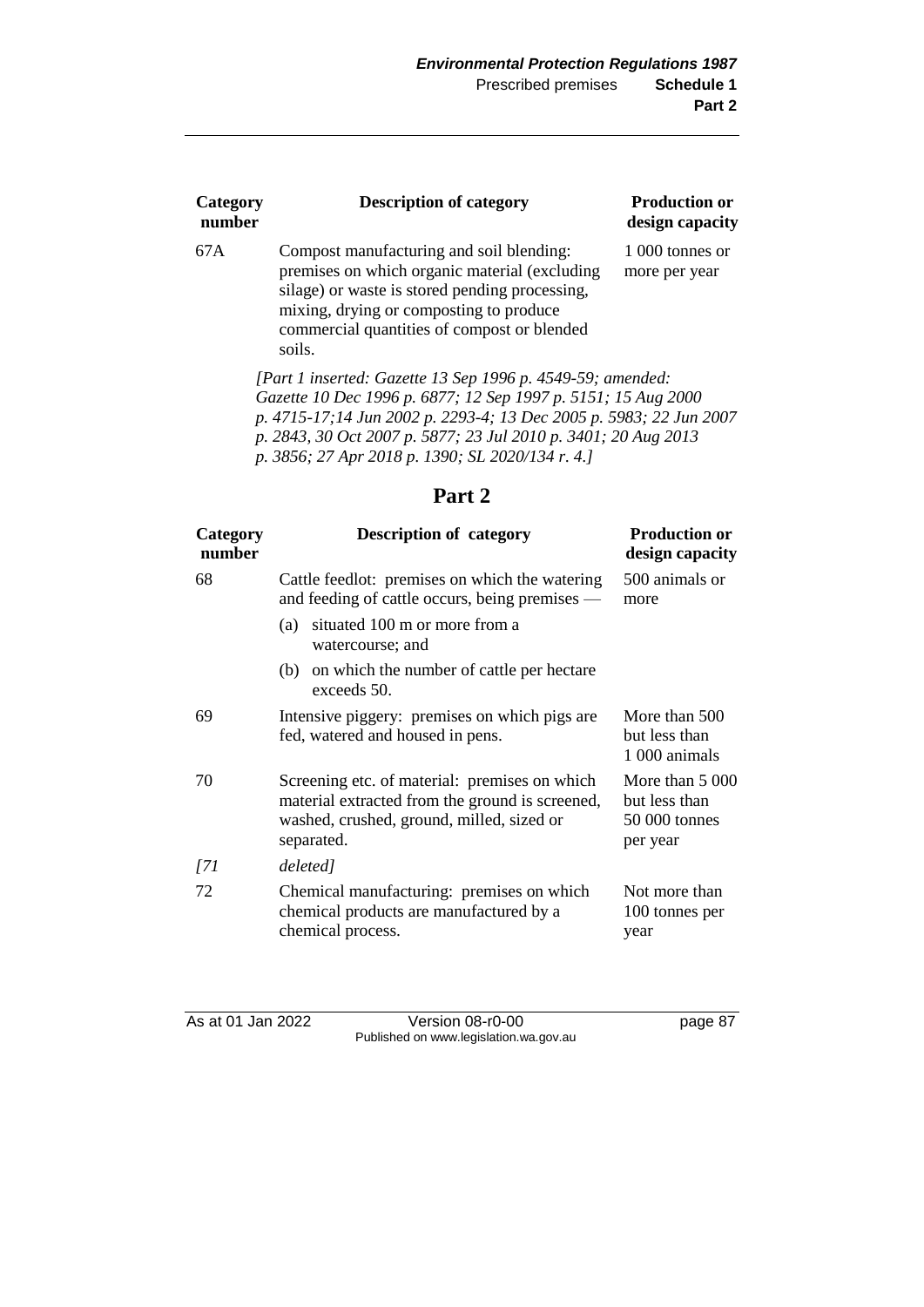| Category<br>number | <b>Description of category</b>                                                                                                                                                                                                                         | <b>Production or</b><br>design capacity                 |
|--------------------|--------------------------------------------------------------------------------------------------------------------------------------------------------------------------------------------------------------------------------------------------------|---------------------------------------------------------|
| 73                 | Bulk storage of chemicals etc.: premises on<br>which acids, alkalis or chemicals that —                                                                                                                                                                | 1 000 $m^3$ in<br>aggregate                             |
|                    | contain at least one carbon to carbon<br>(a)<br>bond; and                                                                                                                                                                                              |                                                         |
|                    | (b)<br>are liquid at STP (standard temperature<br>and pressure),                                                                                                                                                                                       |                                                         |
|                    | are stored.                                                                                                                                                                                                                                            |                                                         |
| 74                 | Chemical blending or mixing causing<br>discharge: premises on which chemicals or<br>chemical products are mixed, blended or<br>packaged in a manner that causes or is likely to<br>cause a discharge of waste into the<br>environment.                 | More than 50<br>but less than<br>500 tonnes per<br>year |
| 75                 | Chemical blending or mixing not causing<br>discharge: premises on which chemicals or<br>chemical products are mixed, blended or<br>packaged in a manner that does not cause or is<br>not likely to cause a discharge of waste into the<br>environment. | 5 000 tonnes or<br>more per year                        |
| 76                 | Ceramic goods manufacturing: premises on<br>which ceramic kitchen or table ware or other<br>non-refractory ceramic products are<br>manufactured.                                                                                                       | 200 tonnes or<br>more per year                          |
| 77                 | Concrete batching or cement products<br>manufacturing: premises on which cement<br>products or concrete are manufactured for use at<br>places or premises other than those premises.                                                                   | 100 tonnes or<br>more per year                          |
| 78                 | Plaster manufacturing: premises on which<br>plaster, plaster board, gyprock or other products<br>comprised wholly or primarily of gypsum are<br>manufactured.                                                                                          | 500 tonnes or<br>more per year                          |
| 79                 | Carbon stripping: premises on which carbon<br>granules from a gold extraction process located<br>at another place or on other premises are<br>reprocessed.                                                                                             | 100 tonnes or<br>more per year                          |

page 88 Version 08-r0-00 As at 01 Jan 2022 Published on www.legislation.wa.gov.au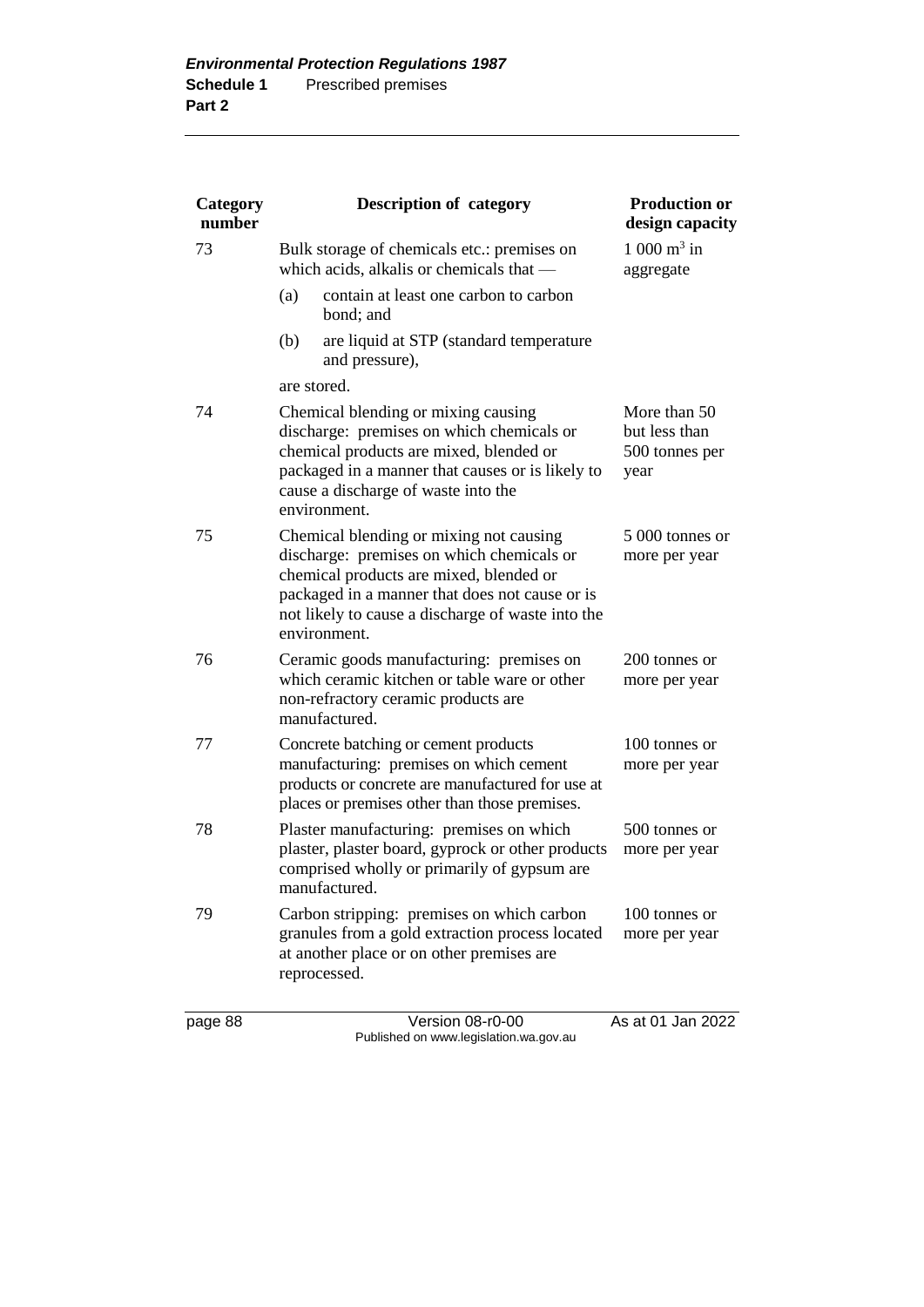| Category<br>number |           | <b>Description of category</b>                                                                                                                                                                                              | <b>Production or</b><br>design capacity                |
|--------------------|-----------|-----------------------------------------------------------------------------------------------------------------------------------------------------------------------------------------------------------------------------|--------------------------------------------------------|
| 80                 |           | Non-metallic mineral processing: premises on<br>which non-metallic minerals are crushed,<br>ground, milled or separated.                                                                                                    | 100 tonnes or<br>more per year                         |
| 81                 |           | Metal coating: premises on which metal<br>products (excluding vehicles) are spray painted,<br>powder coated or enamelled.                                                                                                   | $1000 L$ or more<br>per year (paint<br>or powder)      |
| 82                 | which $-$ | Boat building and maintenance: premises on                                                                                                                                                                                  | Not applicable                                         |
|                    | (a)       | vessels are commercially built or<br>maintained; and                                                                                                                                                                        |                                                        |
|                    | (b)       | organotin compounds are not used or<br>removed from vessels.                                                                                                                                                                |                                                        |
| 83                 |           | Fellmongering: premises on which animal<br>skins or hides are dried, cured or stored.                                                                                                                                       | 1 000 skins or<br>hides or more<br>per year            |
| 84                 |           | Electric power generation: premises (other than<br>premises within category 53 or an emergency<br>or standby power generating plant) on which<br>electrical power is commercially generated<br>using natural gas as a fuel. | More than 10<br>but less than<br>20 MW in<br>aggregate |
| 85                 |           | Sewage facility: premises —                                                                                                                                                                                                 | More than 20                                           |
|                    | (a)       | on which sewage is treated (excluding<br>septic tanks); or                                                                                                                                                                  | but less than<br>$100 \text{ m}^3$ per day             |
|                    | (b)       | from which treated sewage is discharged<br>onto land or into waters.                                                                                                                                                        |                                                        |
| 85A                |           | Sewage pumping station: premises on which<br>sewage is pumped (other than to or from septic<br>tanks) and where a discharge of waste from the<br>station may enter the Swan River or the<br>Canning River.                  | Not applicable                                         |

As at 01 Jan 2022 Version 08-r0-00 page 89 Published on www.legislation.wa.gov.au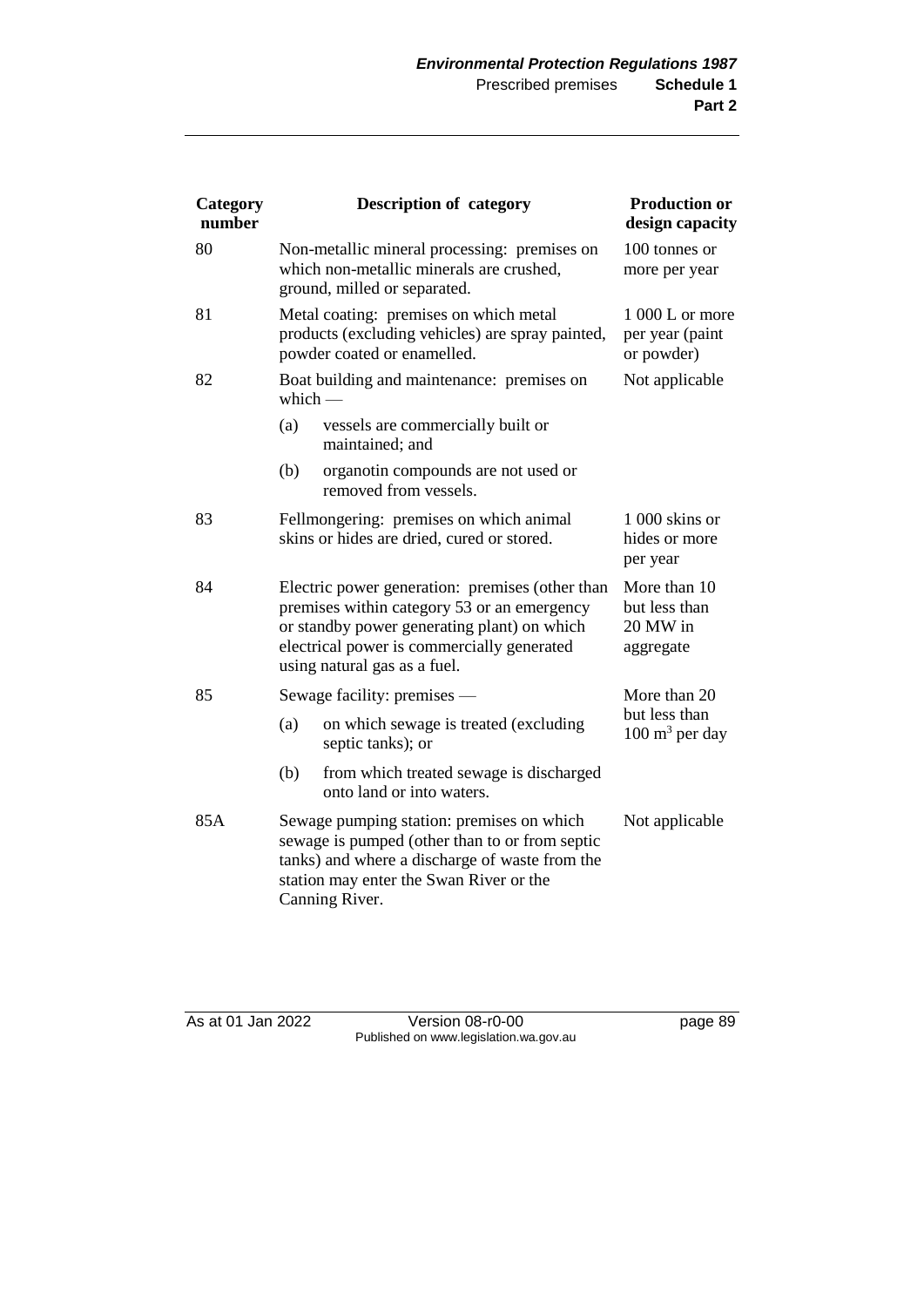| Category<br>number |            | <b>Description of category</b>                                                                                                                                                                                                                                                         | <b>Production or</b><br>design capacity                                |
|--------------------|------------|----------------------------------------------------------------------------------------------------------------------------------------------------------------------------------------------------------------------------------------------------------------------------------------|------------------------------------------------------------------------|
| 85 <sub>B</sub>    |            | Water desalination plant: premises at which salt<br>is extracted from water if waste water is<br>discharged onto land or into waters (other than<br>marine waters).                                                                                                                    | 0.50 GL or more<br>per year                                            |
| 86                 |            | Bulk material loading or unloading: premises<br>on which clinker, coal, ore, ore concentrate or<br>any other bulk granular material is loaded onto<br>or unloaded from vessels by a closed materials<br>loading system.                                                                | 100 tonnes or<br>more per day                                          |
| 87                 | equipment. | Fuel burning: premises on which gaseous,<br>liquid or solid fuel with a sulphur content of<br>less than 0.25% is burnt in a boiler for the<br>supply of steam or in power generation                                                                                                   | More than 500<br>but less than<br>2 000 kg per<br>hour in<br>aggregate |
| 88                 |            | Metal finishing: premises on which —                                                                                                                                                                                                                                                   | Not applicable                                                         |
|                    | (a)        | metals are chemically cleaned or metals,<br>plastics or metal or plastic products are<br>plated, electroplated, anodised, coloured<br>or otherwise coated or finished; and                                                                                                             |                                                                        |
|                    | (b)        | from which liquid waste is discharged<br>into a sewer.                                                                                                                                                                                                                                 |                                                                        |
| 89                 |            | Putrescible landfill site: premises (other than<br>clean fill premises) on which waste of a type<br>permitted for disposal for this category of<br>prescribed premises, in accordance with the<br>Landfill Waste Classification and Waste<br>Definitions 1996, is accepted for burial. | More than 20<br>but less than<br>5 000 tonnes per<br>year              |
|                    |            | [Part 2 inserted: Gazette 13 Sep 1996 p. 4557-59; amended: Gazette<br>10 Dec 1996 p. 6877; 15 Aug 2000 p. 4716-17; 13 Dec 2005 p. 5983;<br>20 Aug 2013 p. 3856-7; 27 Apr 2018 p. 1390.]                                                                                                |                                                                        |

*[Schedule 2 deleted: Gazette 8 May 2012 p. 1893.]*

page 90 Version 08-r0-00 As at 01 Jan 2022 Published on www.legislation.wa.gov.au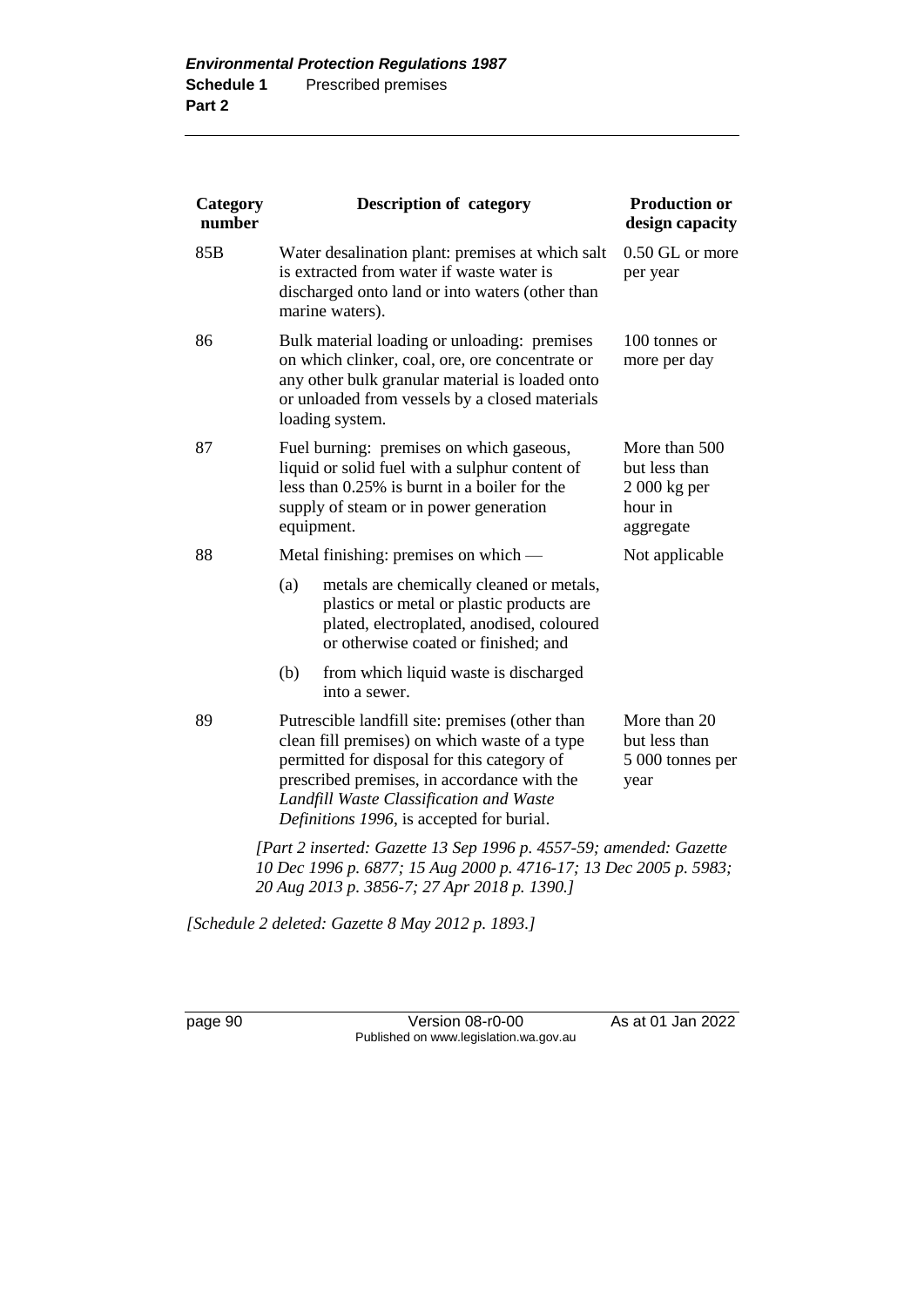# **Schedule 3 — Works approval fee**

 $[r. 5BA(1)]$ 

*[Heading amended: Gazette 12 Jun 2018 p. 1889.]*

| <b>Cost of works</b>                                                                                                                                                                                                                                                                                                                                                                                                                     | Fee units                           |
|------------------------------------------------------------------------------------------------------------------------------------------------------------------------------------------------------------------------------------------------------------------------------------------------------------------------------------------------------------------------------------------------------------------------------------------|-------------------------------------|
| Not more than \$10 000                                                                                                                                                                                                                                                                                                                                                                                                                   | 15                                  |
| More than \$10 000 but not more than                                                                                                                                                                                                                                                                                                                                                                                                     | 15 plus 5 for every \$10 000 above  |
| \$50 000                                                                                                                                                                                                                                                                                                                                                                                                                                 | \$10 000                            |
| More than \$50,000 but not more than                                                                                                                                                                                                                                                                                                                                                                                                     | 35 plus 10 for every \$50 000 above |
| \$500 000                                                                                                                                                                                                                                                                                                                                                                                                                                | \$50 000                            |
| More than \$500 000 but not more than                                                                                                                                                                                                                                                                                                                                                                                                    | 125 plus 20 for every \$500 000     |
| \$5 000 000                                                                                                                                                                                                                                                                                                                                                                                                                              | above \$500 000                     |
| More than \$5 000 000 but not more than                                                                                                                                                                                                                                                                                                                                                                                                  | 305 plus 100 for every \$5 000 000  |
| \$25 000 000                                                                                                                                                                                                                                                                                                                                                                                                                             | above \$5 000 000                   |
| More than \$25,000,000 but not more                                                                                                                                                                                                                                                                                                                                                                                                      | 705 plus 50 for every \$5 000 000   |
| than \$100 000 000                                                                                                                                                                                                                                                                                                                                                                                                                       | above \$25 000 000                  |
| More than \$100 000 000                                                                                                                                                                                                                                                                                                                                                                                                                  | 1405                                |
| $\lceil \mathcal{C}_{\alpha} \rceil$ ( $\lceil \mathcal{C}_{\alpha} \rceil$ is control. $\lceil \mathcal{C}_{\alpha} \rceil$ atta $\lceil 2 \rceil$ and $\lceil \mathcal{C}_{\alpha} \rceil$ ( $\lceil \mathcal{C}_{\alpha} \rceil$ ) $\lceil \mathcal{C}_{\alpha} \rceil$ ( $\lceil \mathcal{C}_{\alpha} \rceil$ ) $\lceil \mathcal{C}_{\alpha} \rceil$ ( $\lceil \mathcal{C}_{\alpha} \rceil$ ) $\lceil \mathcal{C}_{\alpha} \rceil$ ( |                                     |

*[Schedule 3 inserted: Gazette 13 Sep 1996 p. 4559-60; amended: Gazette 12 Jun 2018 p. 1889.]*

As at 01 Jan 2022 Version 08-r0-00 page 91 Published on www.legislation.wa.gov.au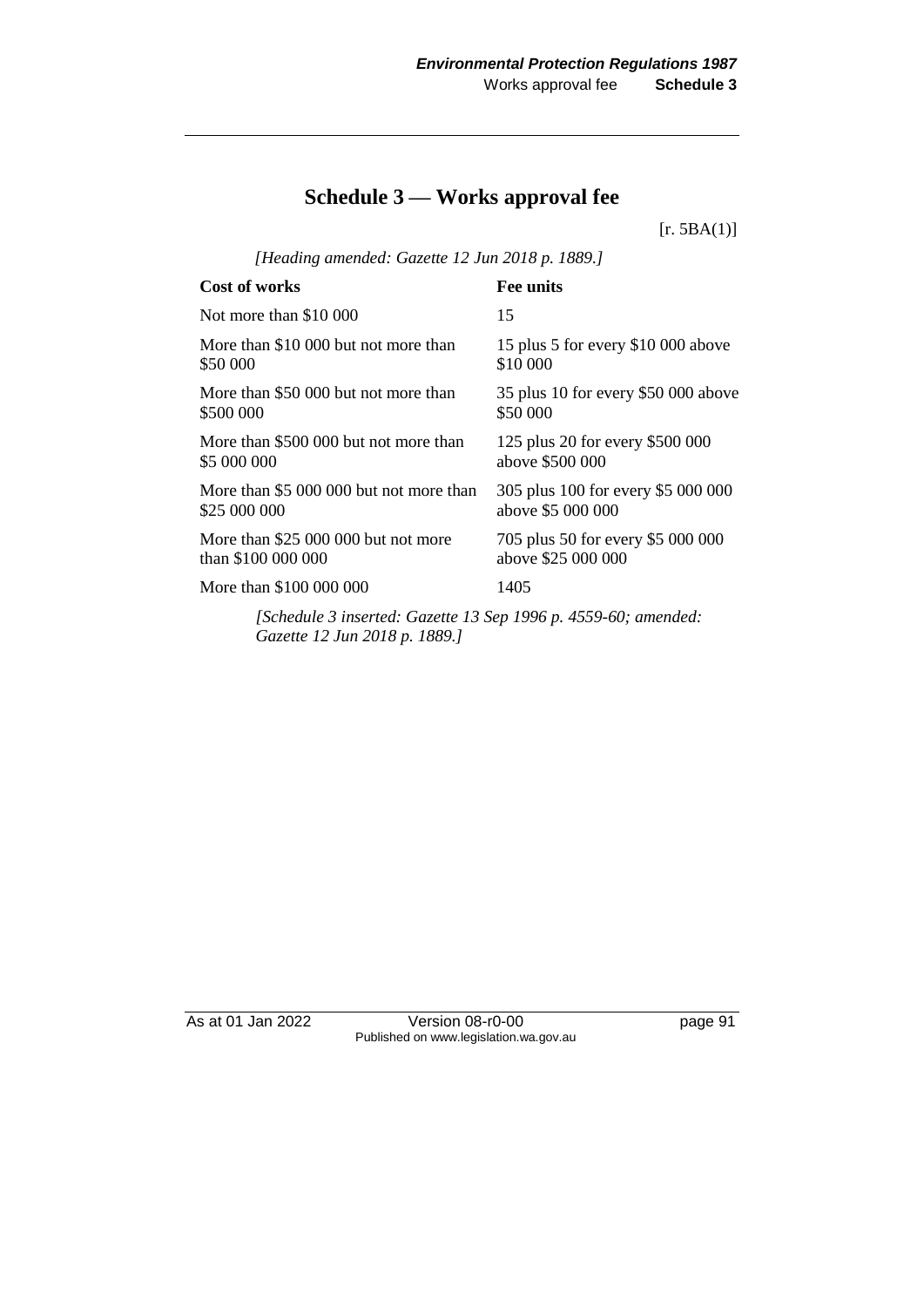# **Schedule 4 — Licence fee**

[r. 5D]

*[Heading inserted: Gazette 13 Sep 1996 p. 4560.]*

### **Part 1 — Premises component**

*[Heading inserted: Gazette 13 Sep 1996 p. 4560.]*

| Category                                 | <b>Production or design capacity</b>                             | Fee units |
|------------------------------------------|------------------------------------------------------------------|-----------|
| Categories 1 and 2                       | Not more than 2 000 animals                                      | 25        |
|                                          | More than 2 000 animals but not<br>more than 5 000 animals       | 50        |
|                                          | More than 5 000 animals                                          | 100       |
| [Categories 3 and 4 deleted]             |                                                                  |           |
| Categories 5, 7, 8, 9, 12,<br>13, and 14 | Not more than 50 000 tonnes per<br>year                          | 50        |
|                                          | More than 50 000 but not more than<br>100 000 tonnes per year    | 100       |
|                                          | More than 100 000 but not more<br>than 500 000 tonnes per year   | 200       |
|                                          | More than 500 000 but not more<br>than 5 000 000 tonnes per year | 300       |
|                                          | More than 5 000 000 tonnes per<br>year                           | 450       |
| Categories 6 and 53                      | Not more than 100 000 tonnes per<br>year                         | 30        |
|                                          | More than 100 000 but not more<br>than 500 000 tonnes per year   | 50        |
|                                          | More than 500 000 tonnes per year                                | 100       |

page 92 Version 08-r0-00 As at 01 Jan 2022 Published on www.legislation.wa.gov.au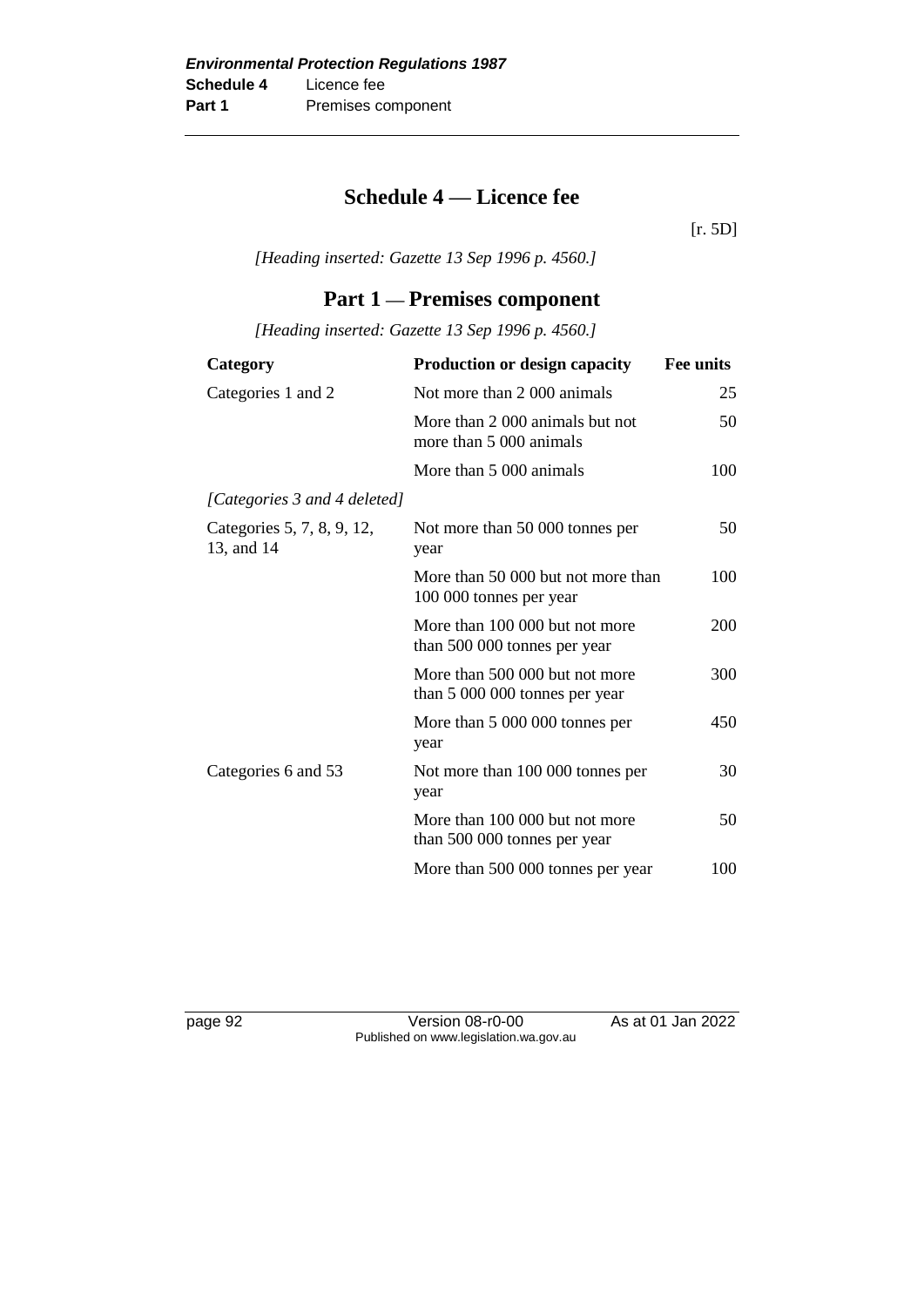| Category                   | <b>Production or design capacity</b>                             | Fee units |
|----------------------------|------------------------------------------------------------------|-----------|
| Categories 10, 11 and 34   | Not more than 50 000 tonnes per<br>year                          | 75        |
|                            | More than 50 000 but not more than<br>100 000 tonnes per year    | 150       |
|                            | More than 100 000 but not more<br>than 500 000 tonnes per year   | 250       |
|                            | More than 500 000 but not more<br>than 2 000 000 tonnes per year | 400       |
|                            | More than 2 000 000 tonnes per<br>year                           | 600       |
| Category 15                | Not more than 5 000 tonnes per year                              | 75        |
|                            | More than 5 000 but not more than<br>50 000 tonnes per year      | 150       |
|                            | 50 000 tonnes or more per year                                   | 200       |
| Category 16                | Not more than 2 000 tonnes per year                              | 100       |
|                            | More than 2 000 but not more than<br>10 000 tonnes per year      | 200       |
|                            | More than 10 000 tonnes per year                                 | 300       |
| Categories 17, 18, 19, 20, | Not more than 2 000 tonnes per year                              | 50        |
| 22, 23, 24, 25 and 27      | More than 2 000 but not more than<br>10 000 tonnes per year      | 75        |
|                            | More than 10 000 but not more than<br>100 000 tonnes per year    | 150       |
|                            | More than 100 000 tonnes per year                                | 200       |
| Category 21                | Not more than 10 000 tonnes per<br>year                          | 75        |
|                            | More than 10 000 but not more than<br>100 000 tonnes per year    | 150       |
|                            | More than 100 000 tonnes per year                                | 250       |

As at 01 Jan 2022 Version 08-r0-00 page 93 Published on www.legislation.wa.gov.au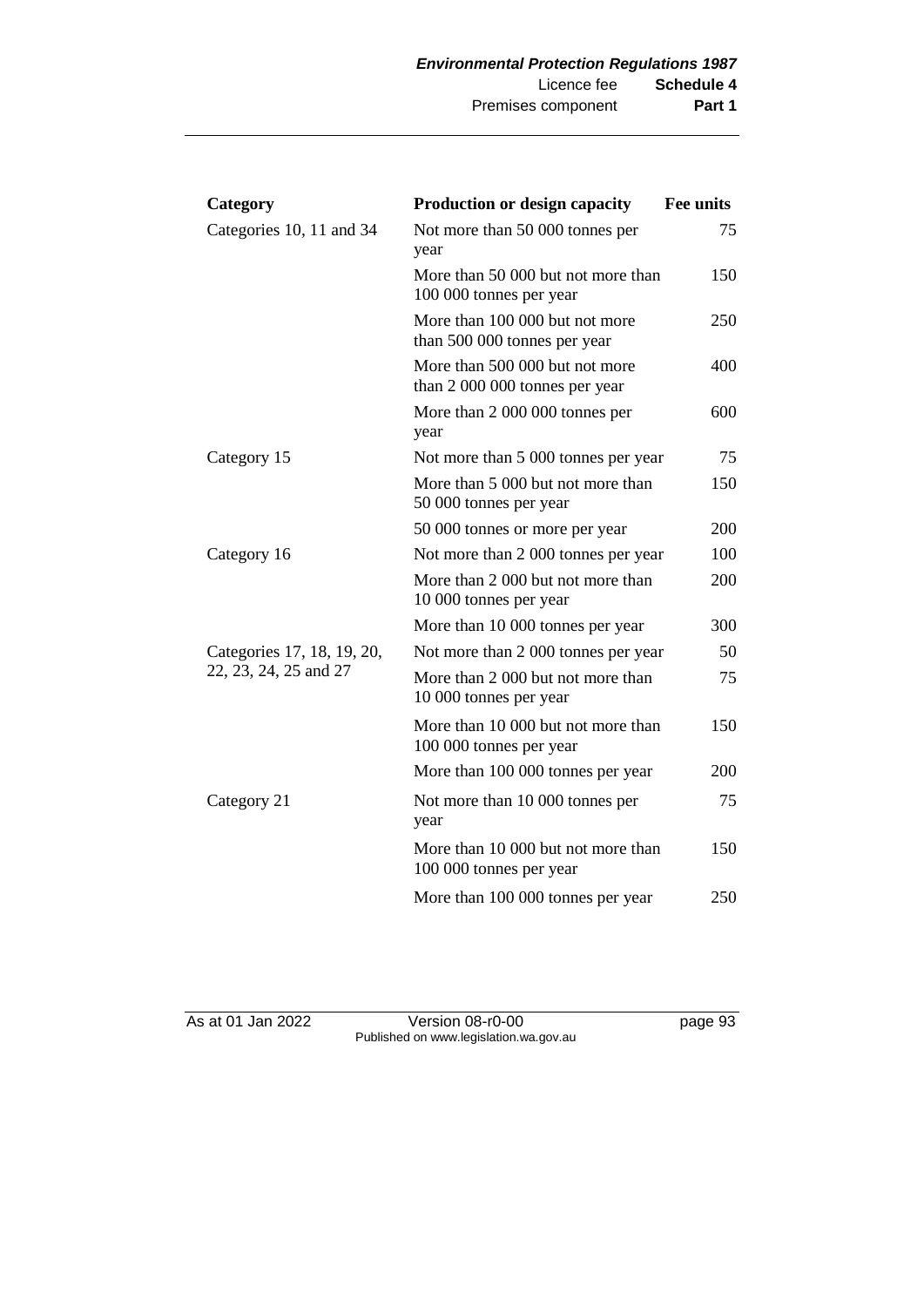| Category                            | <b>Production or design capacity</b>                             | Fee units |
|-------------------------------------|------------------------------------------------------------------|-----------|
| Category 26                         | Not more than 10 000 tonnes per<br>year                          | 50        |
|                                     | More than 10 000 but not more than<br>100 000 tonnes per year    | 100       |
|                                     | More than 100 000 tonnes per year                                | 150       |
| Categories 28 and 29                | Not more than 5 000 tonnes per year                              | 50        |
|                                     | More than 5 000 but not more than<br>50 000 tonnes per year      | 150       |
|                                     | More than 50 000 tonnes per year                                 | 200       |
| Category 30                         | Not more than 50 000 tonnes per<br>year                          | 100       |
|                                     | More than 50 000 but not more than<br>250 000 tonnes per year    | 150       |
|                                     | More than 250 000 but not more<br>than 1 000 000 tonnes per year | 200       |
|                                     | More than 1 000 000 tonnes per<br>year                           | 400       |
| Categories 31 and 32                | Not more than 2 000 tonnes per year                              | 50        |
|                                     | More than 2 000 but not more than<br>10 000 tonnes per year      | 150       |
|                                     | More than 10 000 but not more than<br>50 000 tonnes per year     | 250       |
|                                     | More than 50 000 but not more than<br>100 000 tonnes per year    | 400       |
|                                     | More than 100 000 tonnes per year                                | 600       |
| Categories 33, 35, 36, 37<br>and 38 | Not more than 2 000 tonnes per year                              | 50        |
|                                     | More than 2 000 but not more than<br>10 000 tonnes per year      | 100       |
|                                     | More than 10 000 but not more than<br>50 000 tonnes per year     | 200       |
|                                     | More than 50 000 tonnes per year                                 | 300       |

page 94 Version 08-r0-00 As at 01 Jan 2022 Published on www.legislation.wa.gov.au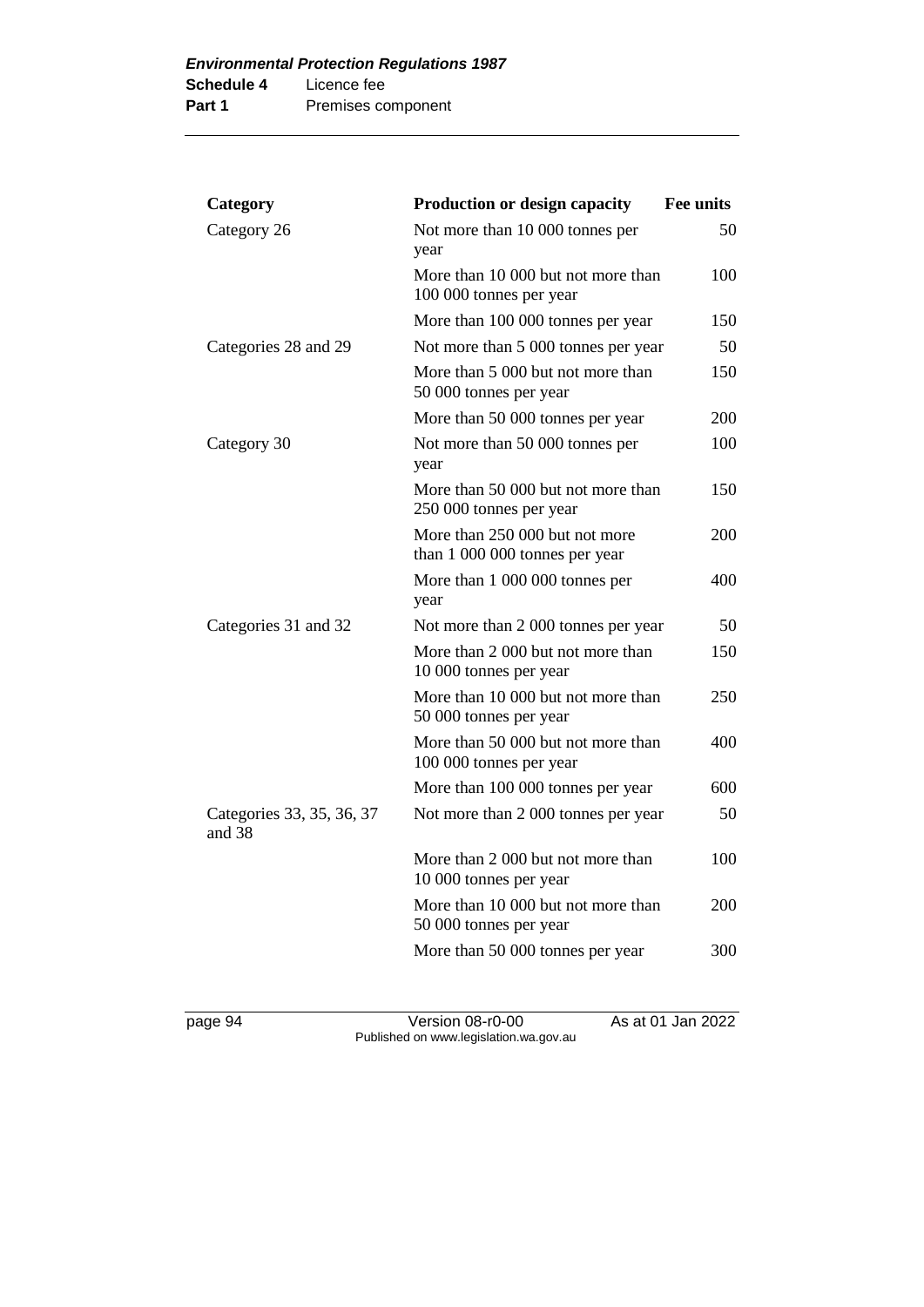| Category                 | Production or design capacity                                   | Fee units  |
|--------------------------|-----------------------------------------------------------------|------------|
| Category 39              | Not more than 500 tonnes per year                               | 20         |
|                          | More than 500 tonnes but not more<br>than 2 000 tonnes per year | 50         |
|                          | More than 2 000 but not more than<br>10 000 tonnes per year     | 100        |
|                          | More than 10 000 but not more than<br>50 000 tonnes per year    | 200        |
|                          | More than 50 000 tonnes per year                                | 300        |
| Categories 40, 42 and 43 | Not more than 10 000 tonnes per<br>year                         | 100        |
|                          | More than 10 000 but not more than<br>100 000 tonnes per year   | <b>200</b> |
|                          | More than 100 000 tonnes per year                               | 400        |
| Category 41              | Not more than 5 000 tonnes per year                             | 150        |
|                          | More than 5 000 but not more than<br>50 000 tonnes per year     | 300        |
|                          | More than 50 000 but not more than<br>500 000 tonnes per year   | 750        |
|                          | More than 500 000 tonnes per year                               | 1 0 5 0    |
| Category 44              | Not more than 10 000 tonnes per<br>year                         | 75         |
|                          | More than 10 000 but not more than<br>50 000 tonnes per year    | 150        |
|                          | More than 50 000 but not more than<br>500 000 tonnes per year   | 300        |
|                          | More than 500 000 tonnes per year                               | 600        |
| Category 45              | Not more than 1 000 tonnes per year                             | 50         |
|                          | More than 1 000 but not more than<br>10 000 tonnes per year     | 100        |
|                          | More than 10 000 but not more than<br>100 000 tonnes per year   | 200        |
|                          | More than 100 000 tonnes per year                               | 400        |
|                          |                                                                 |            |

As at 01 Jan 2022 Version 08-r0-00 page 95 Published on www.legislation.wa.gov.au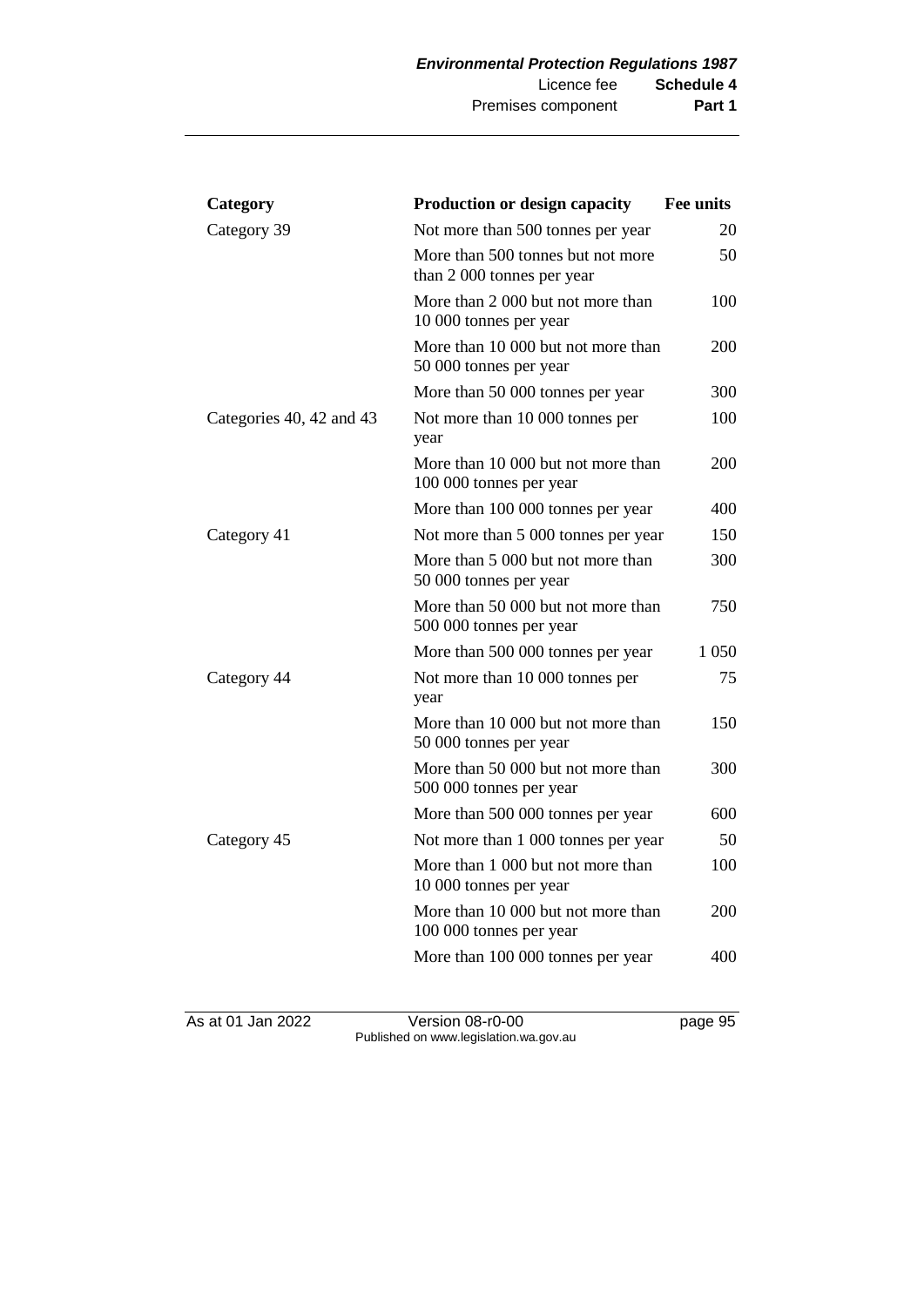| Category             | <b>Production or design capacity</b>                               | Fee units |
|----------------------|--------------------------------------------------------------------|-----------|
| Category 46          | Not more than 1 000 000 tonnes per<br>year                         | 1 250     |
|                      | More than 1 000 000 tonnes per<br>year                             | 3 0 0 0   |
| Category 47          | Not more than 2 000 tonnes per year                                | 20        |
|                      | More than 2 000 but not more than<br>10 000 tonnes per year        | 50        |
|                      | More than 10 000 tonnes per year                                   | 100       |
| Category 48          | Not more than 100 tonnes per year                                  | 25        |
|                      | More than 100 tonnes but not more<br>than 1 000 tonnes per year    | 50        |
|                      | More than 1 000 tonnes but not<br>more than 20 000 tonnes per year | 100       |
|                      | More than 20 000 tonnes per year                                   | 200       |
| Category 48A         | Not more than 1 000 tonnes per year                                | 50        |
|                      | More than 1 000 tonnes but not<br>more than 10 000 tonnes per year | 100       |
|                      | More than 10 000 tonnes per year                                   | 200       |
| Category 49          | Not applicable                                                     | 50        |
| Categories 50 and 51 | Not applicable                                                     | 50        |
| Category 52          | Not more than 20 MW                                                | 50        |
|                      | More than 20 but not more than<br>100 MW                           | 100       |
|                      | More than 100 but not more than<br>200 MW                          | 200       |
|                      | More than 200 MW                                                   | 500       |
| Category 54          | Not more than $200 \text{ m}^3$ per day                            | 20        |
|                      | More than 200 but not more than<br>$2000 \text{ m}^3$ per day      | 50        |
|                      | More than 2 000 $m3$ per day                                       | 100       |

page 96 Version 08-r0-00 As at 01 Jan 2022 Published on www.legislation.wa.gov.au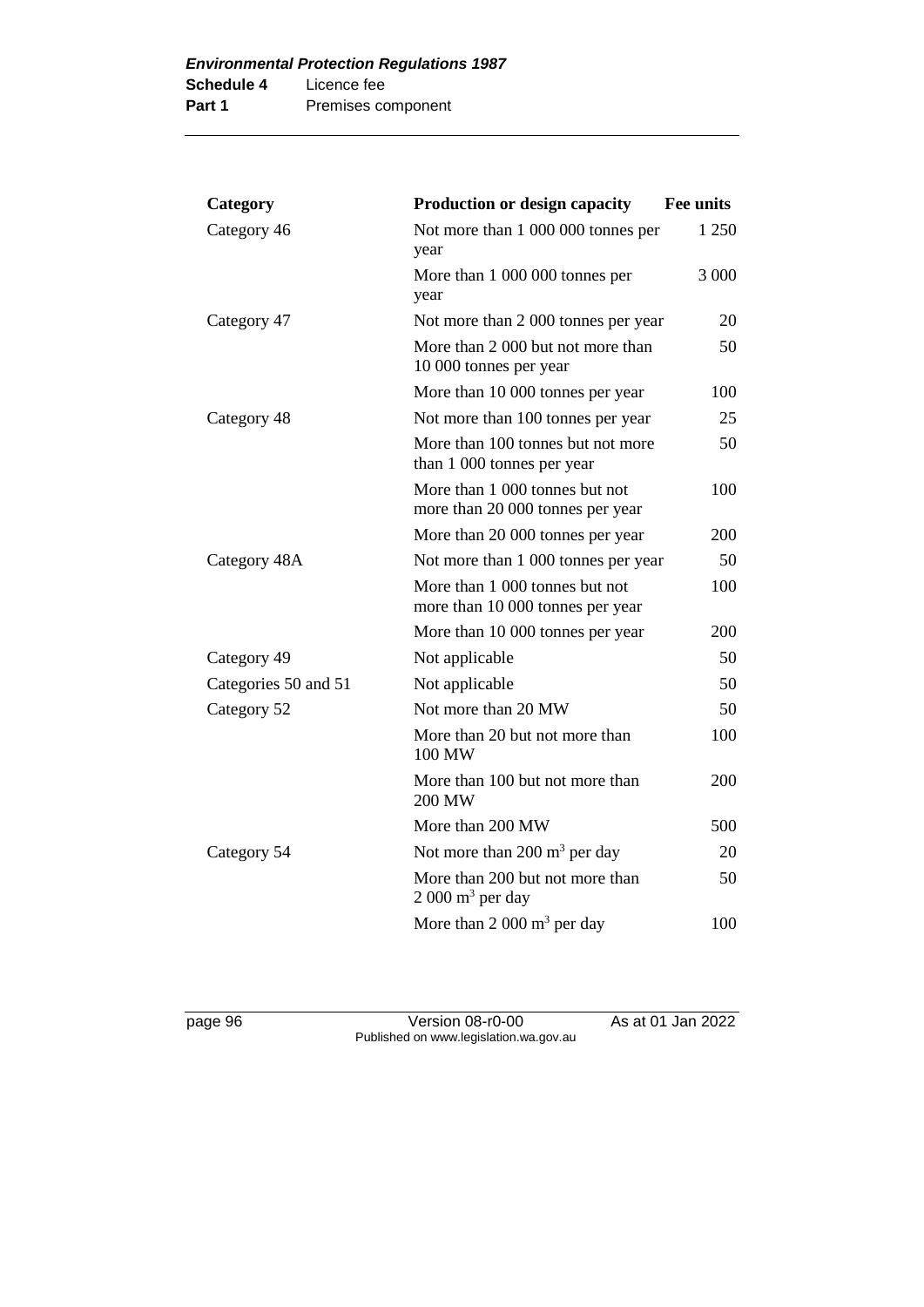| Category              | <b>Production or design capacity</b>                          | Fee units |
|-----------------------|---------------------------------------------------------------|-----------|
| Category 54A          | Not more than 20 GL per year                                  | 20        |
|                       | More than 20 but not more than<br>40 GL per year              | 50        |
|                       | More than 40 GL per year                                      | 100       |
| Category 55           | Not more than 50 000 animals per<br>year                      | 20        |
|                       | More than 50 000 animals per year                             | 50        |
| Categories 56 and 57  | Not applicable                                                | 20        |
| Category 58           | Not more than 5 000 tonnes per day                            | 500       |
|                       | More than 5 000 but not more than<br>10 000 tonnes per day    | 625       |
|                       | More than 10 000 but not more than<br>50 000 tonnes per day   | 750       |
|                       | More than 50 000 tonnes per day                               | 1 400     |
| Category 58A          | Not applicable                                                | 500       |
| Category 59           | Not more than 100 kg per hour                                 | 50        |
|                       | More than 100 kg per hour                                     | 100       |
| Category 60           | Not more than 500 kg per hour                                 | 50        |
|                       | More than 500 kg per hour                                     | 100       |
| Categories 61 and 61A | Not more than 100 tonnes per year                             | 15        |
|                       | More than 100 but not more than<br>10 000 tonnes per year     | 30        |
|                       | More than 10 000 but not more than<br>100 000 tonnes per year | 45        |
|                       | More than 100 000 tonnes per year                             | 60        |
| Category 62           | More than 500 but not more than<br>5 000 tonnes per year      | 8         |
|                       | More than 5 000 tonnes per year                               | 40        |

As at 01 Jan 2022 Version 08-r0-00 page 97 Published on www.legislation.wa.gov.au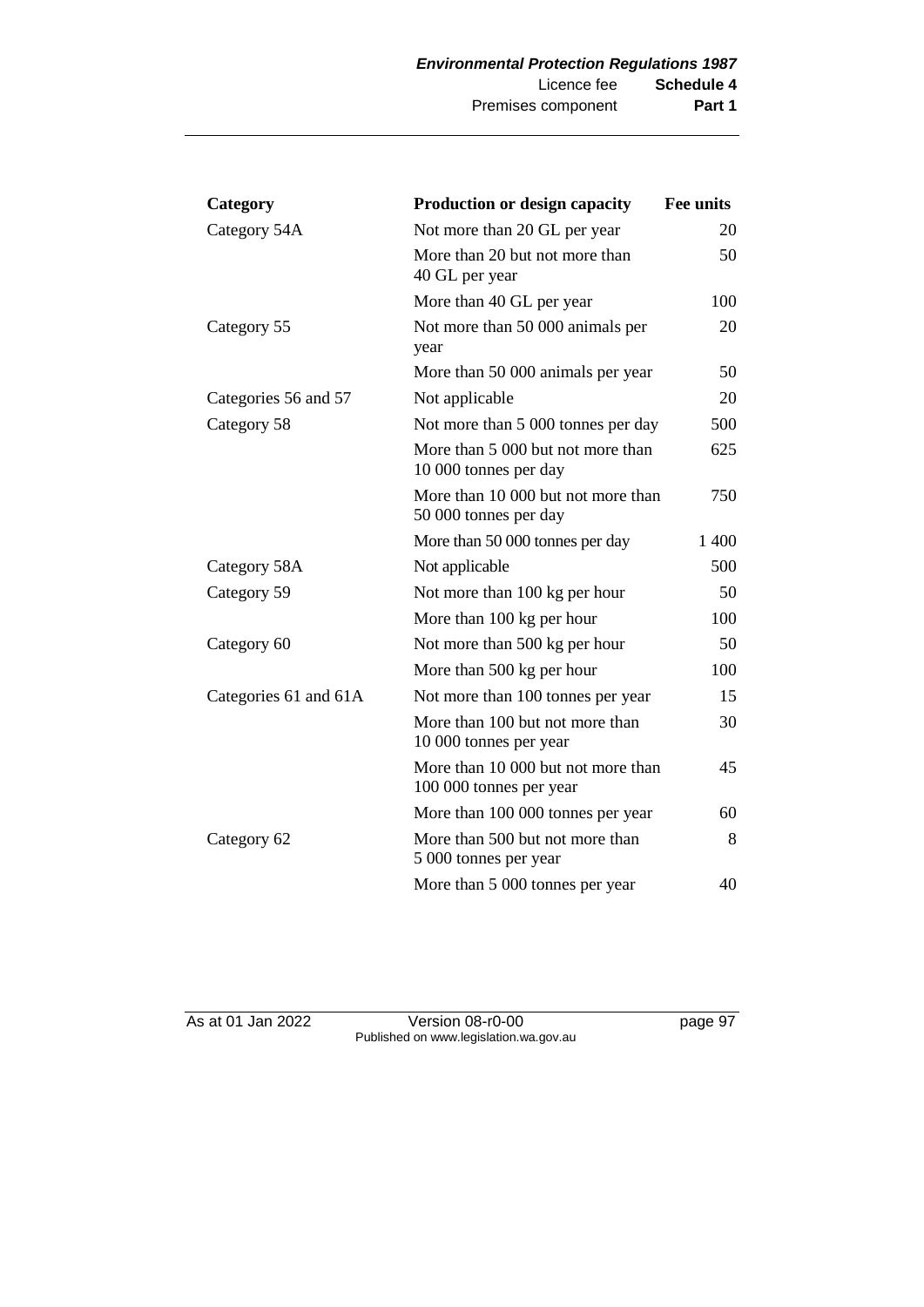| Category            | <b>Production or design capacity</b>                          | Fee units |
|---------------------|---------------------------------------------------------------|-----------|
| Category 63         | Not more than 500 tonnes per year                             | Nil       |
|                     | More than 500 but not more than<br>5 000 tonnes per year      | 8         |
|                     | More than 5 000 but not more than<br>50 000 tonnes per year   | 40        |
|                     | More than 50 000 but not more than<br>500 000 tonnes per year | 80        |
|                     | More than 500 000 tonnes per year                             | 160       |
| Category 64         | Not more than 5 000 tonnes per year                           | 24        |
|                     | More than 5 000 but not more than<br>50 000 tonnes per year   | 160       |
|                     | More than 50 000 but not more than<br>100 000 tonnes per year | 320       |
|                     | More than 100 000 tonnes per year                             | 640       |
| Category 65         | Not applicable                                                | 655       |
| Category 66         | Not applicable                                                | 655       |
| Category 67         | Not applicable                                                | 15        |
| Category 67A        | Not more than 500 tonnes per year                             | Nil       |
|                     | More than 500 but not more than<br>5 000 tonnes per year      | 40        |
|                     | More than 5 000 but not more than<br>50 000 tonnes per year   | 160       |
|                     | More than 50 000 but not more than<br>100 000 tonnes per year | 320       |
|                     | More than 100 000 tonnes per year                             | 640       |
| Categories 68 to 85 | Not applicable                                                | 24        |
| Category 86         | Not applicable                                                | 500       |
| Categories 87 to 89 | Not applicable                                                | 24        |

*[Part 1 inserted: Gazette 13 Sep 1996 p. 4560-7; amended: Gazette Dec 1996 p. 6878; 15 Aug 2000 p. 4717-18; 14 Jun 2002 p. 2794; Dec 2005 p. 5983; 22 Jun 2007 p. 2844; 30 Oct 2007 p. 5878; Jul 2010 p. 3401.]*

page 98 Version 08-r0-00 As at 01 Jan 2022 Published on www.legislation.wa.gov.au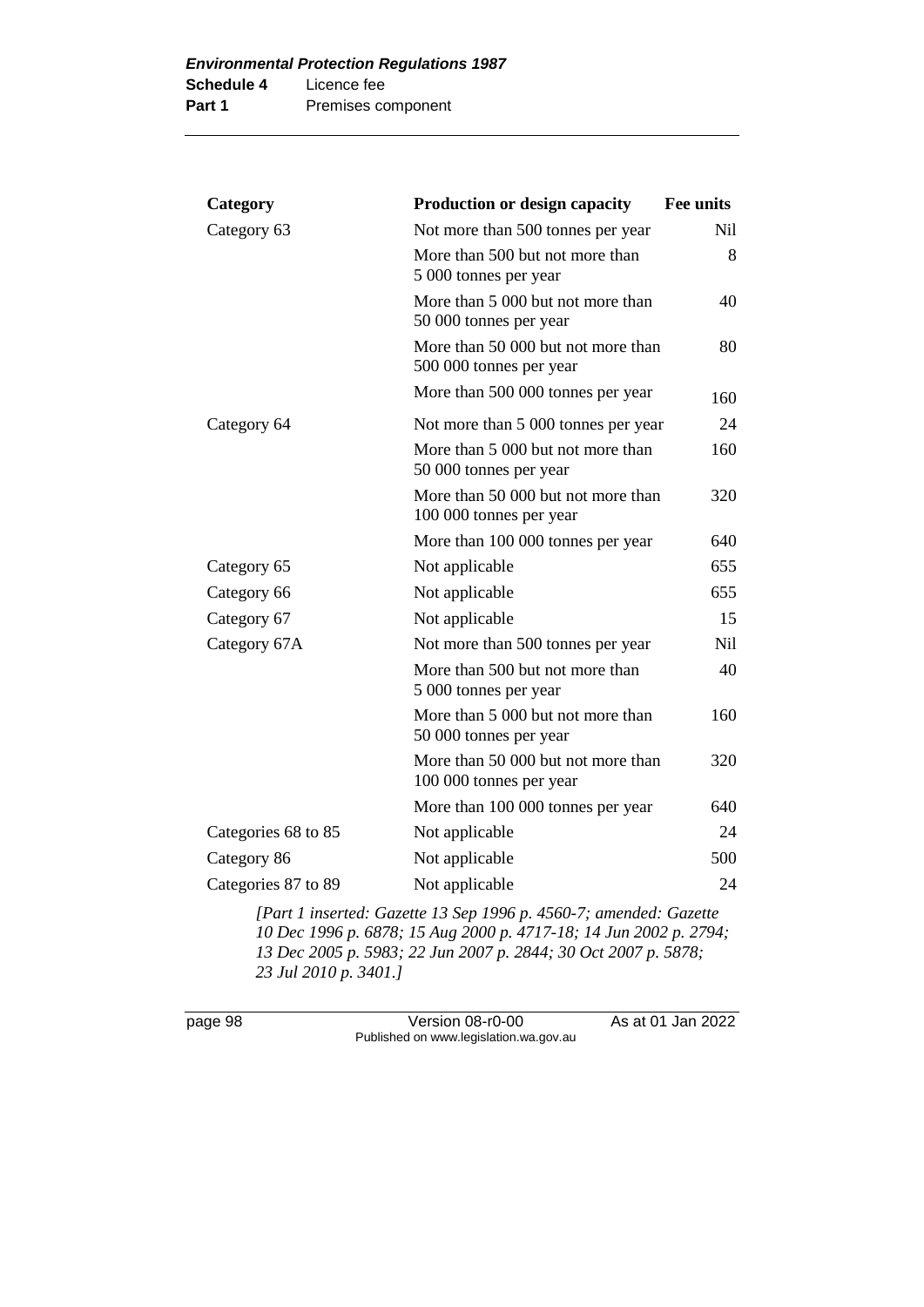### **Part 2 — Part 2 waste**

*[Heading inserted: Gazette 13 Dec 2005 p. 5984.]*

| <b>Discharge quantity</b>                                                                                                                                                                                                                                                                                                                                   | Fee units  |
|-------------------------------------------------------------------------------------------------------------------------------------------------------------------------------------------------------------------------------------------------------------------------------------------------------------------------------------------------------------|------------|
| Not more than 10 000 tonnes per year                                                                                                                                                                                                                                                                                                                        | 30         |
| More than 10 000 but not more than 100 000 tonnes per year                                                                                                                                                                                                                                                                                                  | 70         |
| More than 100 000 but not more than 500 000 tonnes per year                                                                                                                                                                                                                                                                                                 | 150        |
| More than 500 000 but not more than 1 000 000 tonnes per year                                                                                                                                                                                                                                                                                               | <b>200</b> |
| More than 1 000 000 tonnes per year                                                                                                                                                                                                                                                                                                                         | 400        |
| $\mathcal{L}$ $\mathcal{L}$ $\mathcal{L}$ $\mathcal{L}$ $\mathcal{L}$ $\mathcal{L}$ $\mathcal{L}$ $\mathcal{L}$ $\mathcal{L}$ $\mathcal{L}$ $\mathcal{L}$ $\mathcal{L}$ $\mathcal{L}$ $\mathcal{L}$ $\mathcal{L}$ $\mathcal{L}$ $\mathcal{L}$ $\mathcal{L}$ $\mathcal{L}$ $\mathcal{L}$ $\mathcal{L}$ $\mathcal{L}$ $\mathcal{L}$ $\mathcal{L}$ $\mathcal{$ |            |

*[Part 2 inserted: Gazette 13 Sep 1996 p. 4565.]*

### **Part 3 — Discharge component**

*[Heading inserted: Gazette 13 Sep 1996 p. 4565.]*

#### **Table 1 — Discharges into air**

| <b>Kind of waste</b> | Fee units<br>(for each<br>gram per<br>minute)                                                                                                      |                                                                                                                                              |     |
|----------------------|----------------------------------------------------------------------------------------------------------------------------------------------------|----------------------------------------------------------------------------------------------------------------------------------------------|-----|
| 1.                   | Carbon monoxide                                                                                                                                    | 0.01                                                                                                                                         |     |
| 2.                   | Oxides of nitrogen, sulphur oxides and<br>$particulates$ —                                                                                         |                                                                                                                                              |     |
|                      | (a)                                                                                                                                                | discharged from premises in the metropolitan<br>region (as defined in the Planning and<br>Development Act 2005) or the Swan Coastal<br>Plain | 1   |
|                      | (b)                                                                                                                                                | discharged from premises in any other part of<br>the State                                                                                   | 0.1 |
| 3.                   | Volatile organic compounds (being compounds not<br>specified elsewhere in this Table that participate in<br>atmospheric photochemical reactions) — |                                                                                                                                              |     |
|                      | (a)                                                                                                                                                | discharged from premises in the metropolitan<br>region (as defined in the Planning and<br>Development Act 2005) or the Swan Coastal<br>Plain | 1   |

As at 01 Jan 2022 Version 08-r0-00 page 99

Published on www.legislation.wa.gov.au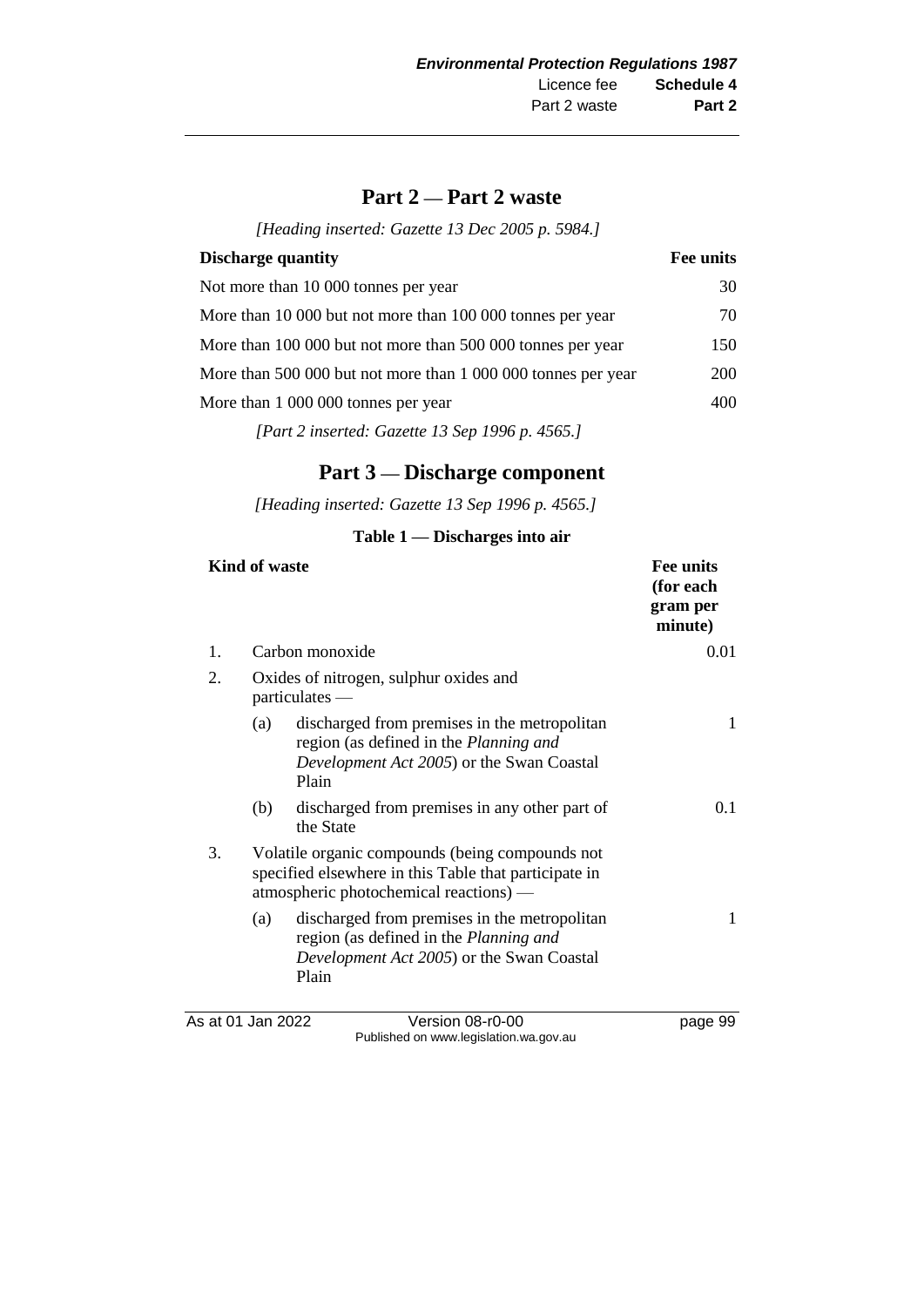| <b>Kind of waste</b> | <b>Fee units</b><br>(for each<br>gram per<br>minute)                                                                  |              |                                                                               |                  |  |  |
|----------------------|-----------------------------------------------------------------------------------------------------------------------|--------------|-------------------------------------------------------------------------------|------------------|--|--|
|                      | (b)                                                                                                                   | the State    | discharged from premises in any other part of                                 | 0.1              |  |  |
| 4.                   | Inorganic fluoride                                                                                                    | 2.5          |                                                                               |                  |  |  |
| 5.                   | Pesticides                                                                                                            | 2.5          |                                                                               |                  |  |  |
| б.                   | 2.5<br>Aluminium, arsenic, chromium, cobalt, copper,<br>lead, manganese, molybdenum, nickel, vanadium<br>and zinc     |              |                                                                               |                  |  |  |
| 7.                   | Vinyl chloride, hydrogen sulphide, benzene, carbon<br>10<br>oxysulphide, carbon disulphide and acrylates              |              |                                                                               |                  |  |  |
| 8.                   | 100<br>Beryllium, cadmium, mercury, TDI (toluene-2,<br>4-di-iso-cyanate), MDI (diphenyl-methane<br>di-iso-cyanate)    |              |                                                                               |                  |  |  |
| 9.                   | Other waste                                                                                                           | $\mathbf{1}$ |                                                                               |                  |  |  |
|                      |                                                                                                                       |              | Table 2 — Discharges onto land or into waters                                 |                  |  |  |
| <b>Kind of waste</b> |                                                                                                                       |              |                                                                               | <b>Fee units</b> |  |  |
| 1.                   | Liquid waste that can potentially deprive receiving<br>waters of oxygen (for each kilogram discharged per<br>$day)$ — |              |                                                                               |                  |  |  |
|                      | (a)                                                                                                                   |              | biochemical oxygen demand (in the absence<br>of chemical oxygen demand limit) | 0.5              |  |  |
|                      | (b)                                                                                                                   |              | chemical oxygen demand (in the absence of<br>total organic carbon limit)      | 1                |  |  |
|                      | (c)                                                                                                                   |              | total organic carbon                                                          | $0.5^{\circ}$    |  |  |
| 2.                   | Biostimulants (for each kilogram discharged per<br>$day)$ —                                                           |              |                                                                               |                  |  |  |
|                      | (a)                                                                                                                   |              |                                                                               |                  |  |  |
|                      |                                                                                                                       | (i)          | Swan Coastal Plain                                                            | 10               |  |  |
|                      |                                                                                                                       | (ii)         | elsewhere                                                                     | 2                |  |  |

page 100 Version 08-r0-00 As at 01 Jan 2022 Published on www.legislation.wa.gov.au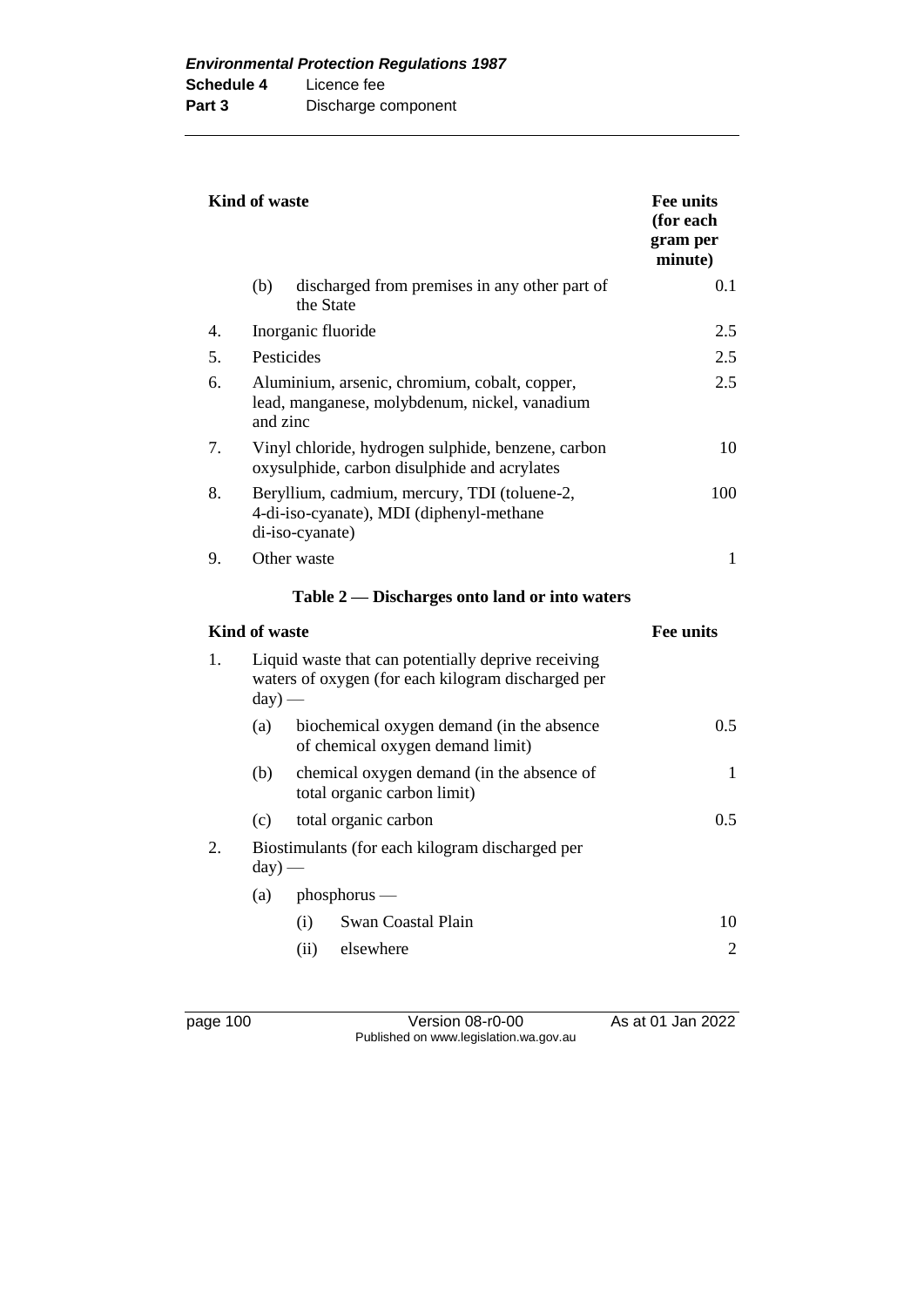| Kind of waste |                           |                                                                                                                                               | <b>Fee units</b> |
|---------------|---------------------------|-----------------------------------------------------------------------------------------------------------------------------------------------|------------------|
|               | (b)<br>total nitrogen $-$ |                                                                                                                                               |                  |
|               |                           | (i)<br><b>Swan Coastal Plain</b>                                                                                                              | 10               |
|               |                           | (ii)<br>elsewhere                                                                                                                             | $\overline{2}$   |
| 3.            |                           | Liquid waste that physically alters the<br>characteristics of naturally occurring waters —                                                    |                  |
|               | (a)                       | total suspended solids (for each kilogram<br>discharged per day)                                                                              | 0.5              |
|               | (b)                       | surfactants (for each kilogram discharged per<br>day)                                                                                         | 10               |
|               | (c)                       | colour alteration (for each platinum cobalt<br>unit of colour above the ambient colour of the<br>waters in each megalitre discharged per day) | 0.05             |
|               | (d)                       | temperature alteration (for each 1°C above<br>the ambient temperature of the waters in each<br>megalitre discharged per day) —                |                  |
|               |                           | (i)<br>in the sea south of the Tropic of<br>Capricorn                                                                                         | 0.05             |
|               |                           | (ii)<br>in other waters                                                                                                                       | 0.25             |
| 4.            |                           | Waste that can potentially accumulate in the<br>environment or living tissue (for each kilogram<br>discharged per day) $-$                    |                  |
|               | (a)                       | aluminium, arsenic, cadmium, chromium,<br>cobalt, copper, lead, mercury, molybdenum,<br>nickel, vanadium and zinc                             | 100              |
|               | (b)                       | pesticides                                                                                                                                    | 100              |
|               | (c)                       | fish tainting wastes                                                                                                                          | 100              |
|               | (d)                       | manganese                                                                                                                                     | 10               |
| 5.            |                           | E coli bacteria as indicator species (in each<br>megalitre discharged per day) —                                                              |                  |
|               | (a)                       | $1000$ to $5000$ organisms per $100$ ml                                                                                                       | 5                |
|               | (b)                       | 5 000 to 20 000 organisms per 100 ml                                                                                                          | 10               |
|               | (c)                       | more than 20 000 organisms per 100 ml                                                                                                         | 15               |

As at 01 Jan 2022 Version 08-r0-00 page 101 Published on www.legislation.wa.gov.au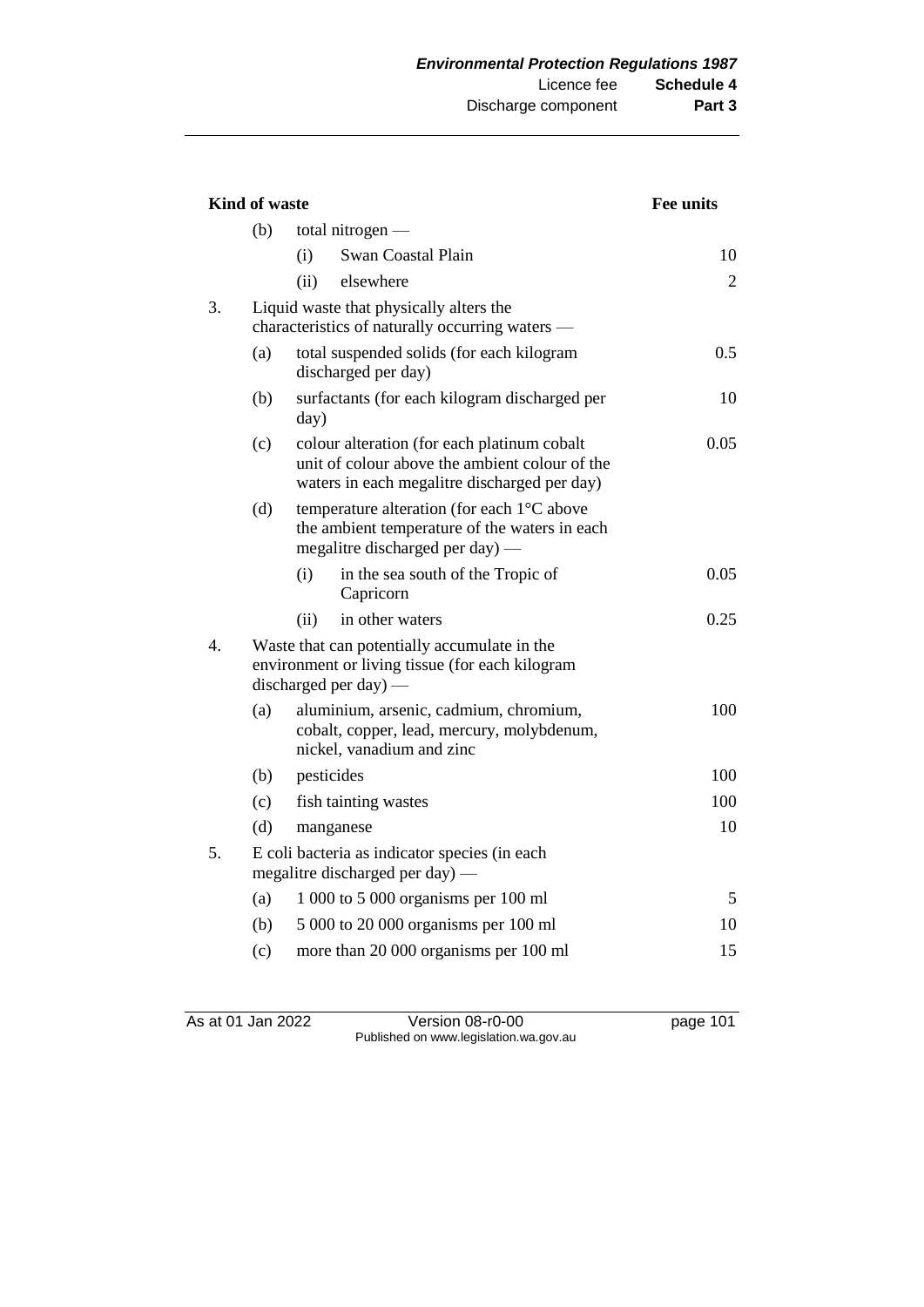|    | <b>Kind of waste</b> |                                                                                              | Fee units |
|----|----------------------|----------------------------------------------------------------------------------------------|-----------|
| 6. |                      | Other waste (per kilogram discharged per day) —                                              |           |
|    | (a)                  | oil and grease                                                                               | 0.05      |
|    | (b)                  | total dissolved solids                                                                       | 0.05      |
|    | (c)                  | fluoride                                                                                     |           |
|    | (d)                  | iron                                                                                         |           |
|    | (e)                  | total residual chlorine                                                                      | 10        |
|    | (f)                  | other                                                                                        |           |
|    |                      | $ID_{out}$ 2 incompatible $C_{g}$ rates 12 $C_{on}$ 1006 m 4565 7, and and all $C_{g}$ rates |           |

*[Part 3 inserted: Gazette 13 Sep 1996 p. 4565-7; amended: Gazette 10 Dec 1996 p. 6878; 15 Aug 2000 p. 4718; 29 Sep 2006 p. 4266; 22 Jun 2007 p. 2844; 28 Jun 2016 p. 2631.]*

page 102 Version 08-r0-00 As at 01 Jan 2022 Published on www.legislation.wa.gov.au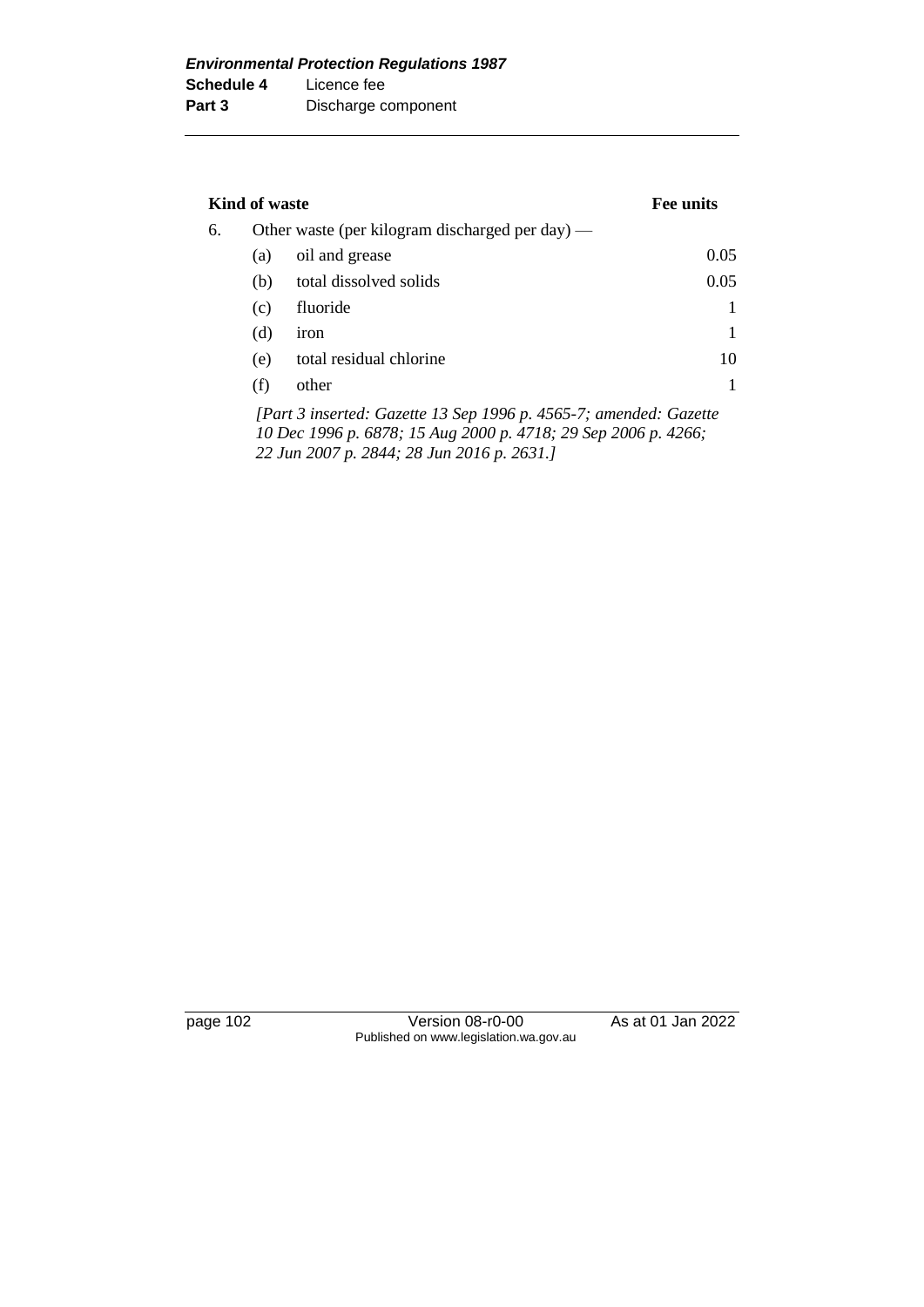# **Schedule 5 — Tyre landfill exclusion zone**

 $[r. 11(1)]$ 

*[Heading inserted: Gazette 10 Dec 1996 p. 6879.]*

## **Part 1 — Metropolitan**

| Armadale                                        | Fremantle        | Rockingham    |  |  |
|-------------------------------------------------|------------------|---------------|--|--|
| <b>Bassendean</b>                               | Gosnells         | Serpentine-   |  |  |
| <b>Bayswater</b>                                | Kalamunda        | Jarrahdale    |  |  |
| <b>Belmont</b>                                  | Kwinana          | South Perth   |  |  |
| Cambridge                                       | Melville         | Stirling      |  |  |
| Canning                                         | Mosman Park      | Subiaco       |  |  |
| Claremont                                       | Mundaring        | Swan          |  |  |
| Cockburn                                        | <b>Nedlands</b>  | Victoria Park |  |  |
| Cottesloe                                       | Peppermint Grove | Vincent       |  |  |
| <b>East Fremantle</b>                           | Perth            | Wanneroo      |  |  |
| [Part 1 inserted: Gazette 10 Dec 1996 p. 6879.] |                  |               |  |  |

# **Part 2 — Country**

| Beverley                                        | Gingin         | Northam (Shire) |  |  |
|-------------------------------------------------|----------------|-----------------|--|--|
| <b>Boddington</b>                               | Mandurah       | Toodyay         |  |  |
| <b>Brookton</b>                                 | Murray         | Wandering       |  |  |
| Chittering                                      | Northam (Town) | York            |  |  |
| [Part 2 inserted: Gazette 10 Dec 1996 p. 6879.] |                |                 |  |  |

As at 01 Jan 2022 Version 08-r0-00 page 103 Published on www.legislation.wa.gov.au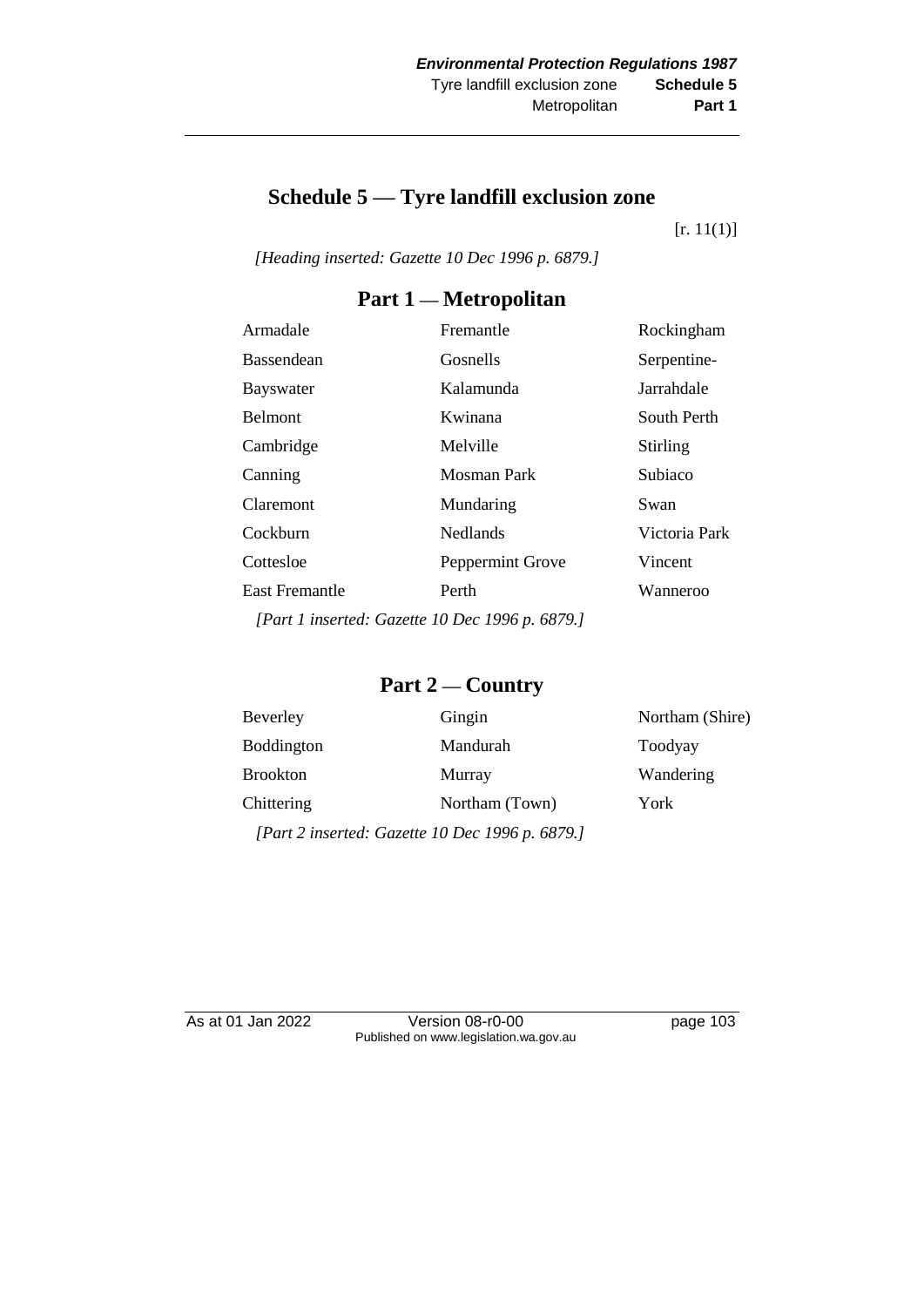## **Schedule 5A — Areas where burning matter on or from development sites is prohibited**

[r. 16B]

*[Heading inserted: Gazette 19 Dec 2000 p. 7284.]*

#### **1. Perth metropolitan area**

The area comprising the area bound by the coastline and the local government district boundaries of the City of Wanneroo, the City of Swan, the Shire of Mundaring, the Shire of Kalamunda, the City of Armadale, the Shire of Serpentine-Jarrahdale and the City of Rockingham.

*[Clause 1 inserted: Gazette 19 Dec 2000 p. 7284.]*

### **2. Mandurah area**

The area comprising the local government district of the City of Mandurah.

*[Clause 2 inserted: Gazette 19 Dec 2000 p. 7284.]*

page 104 Version 08-r0-00 As at 01 Jan 2022 Published on www.legislation.wa.gov.au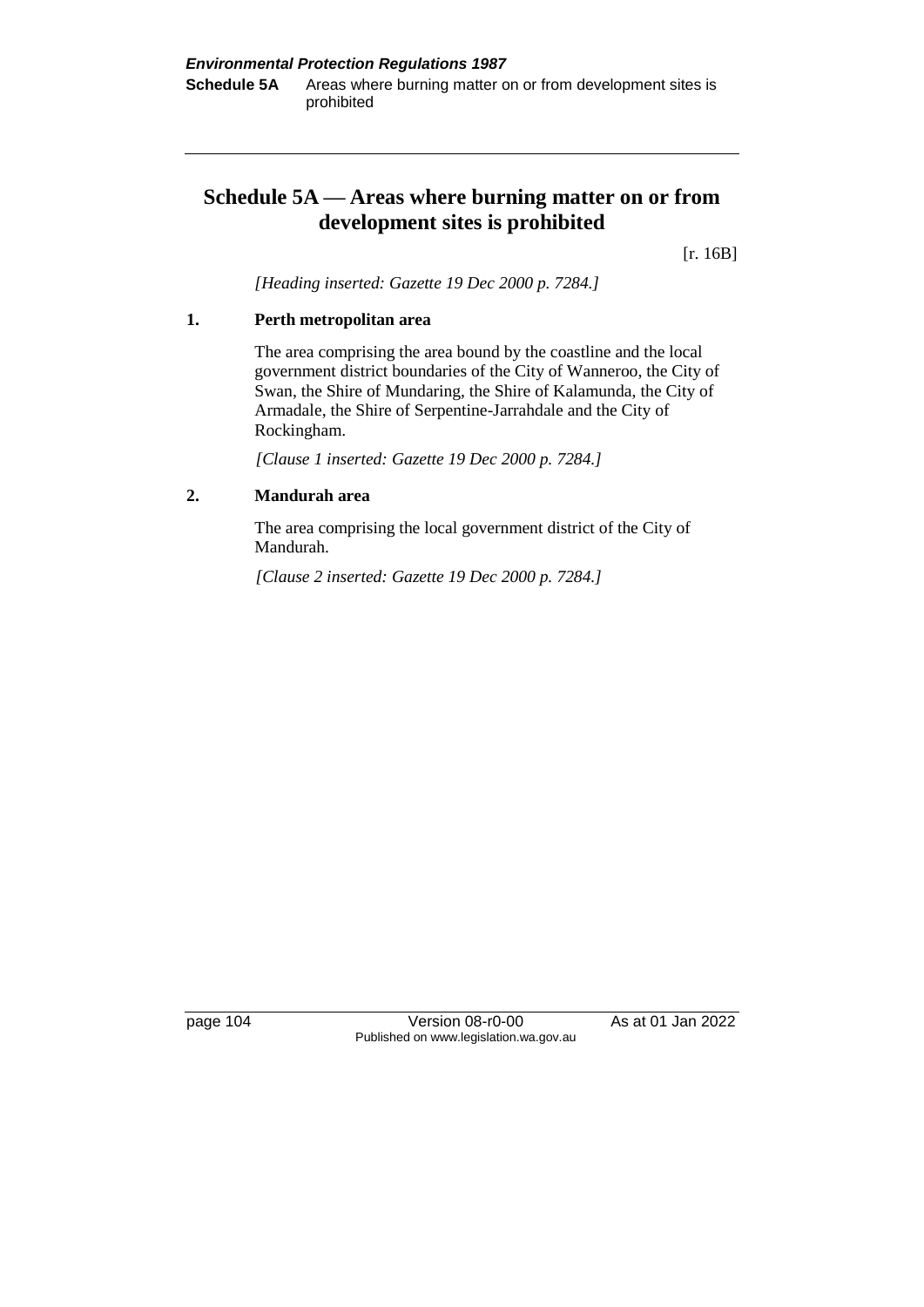# **Schedule 6 — Infringement notice offences**

[r. 41]

|                  | <b>Infringement notice offence</b>                         | <b>Modified penalty</b><br>for first offence | <b>Modified penalty</b><br>for subsequent<br>offence |
|------------------|------------------------------------------------------------|----------------------------------------------|------------------------------------------------------|
|                  |                                                            | \$                                           | \$                                                   |
| Act 1986         | <b>Environmental Protection</b>                            |                                              |                                                      |
| 1.               | section 77(1), (2) or (3)                                  | 250                                          | 500                                                  |
| 2.               | section 78(1) or $(3)$                                     | 250                                          | 500                                                  |
| 3.               | section $79(1)$                                            | 250                                          | 500                                                  |
| $\overline{4}$ . | section 80                                                 | 250                                          | 500                                                  |
| 5.               | section $84(1)$                                            | 250                                          | 500                                                  |
| 6.               | section $85(1)$                                            | 250                                          | 500                                                  |
| 7.               | section $97(2)$                                            | 250                                          | 500                                                  |
| 8.               | section $110H(6)$                                          | 250                                          | 500                                                  |
|                  | <i>Environmental Protection</i><br><b>Regulations 1987</b> |                                              |                                                      |
| 1.               | regulation $5B(4)$                                         | 250                                          | 500                                                  |
| 2.               | regulation $5M(4)$                                         | 250                                          | 500                                                  |
| 3.               | regulation $13(1)$                                         | 250                                          | 500                                                  |
| $\overline{4}$ . | regulation $13A(1)$                                        | 250                                          | 500                                                  |
| 5.               | regulation $16(1)$                                         | 250                                          | 500                                                  |
| 6.               | regulation $16(2)$                                         | 250                                          | 500                                                  |
| 7.               | regulation $16(3)$                                         | 250                                          | 500                                                  |
| 8.               | regulation 16B                                             | 500                                          | 1 000                                                |
| 9.               | regulation $26(1)$                                         | 250                                          | 500                                                  |
| 9A.              | regulation $26(5)$                                         | 250                                          | 500                                                  |
| 10.              | regulation $28(2)$                                         | 250                                          | 500                                                  |
|                  | As at 01 Jan 2022                                          | Version 08-r0-00                             | page 105                                             |

Published on www.legislation.wa.gov.au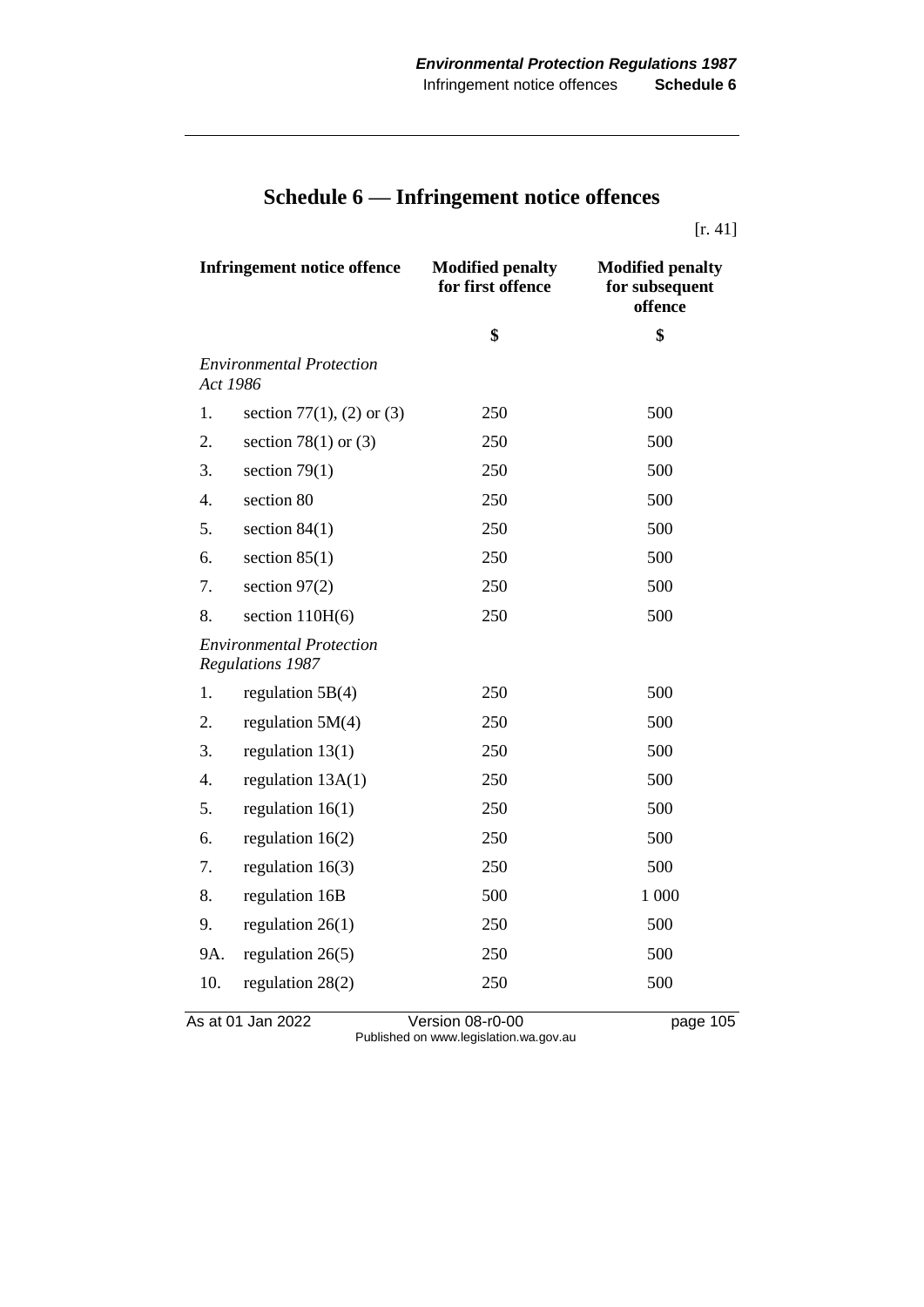| <b>Infringement notice offence</b>                                                        |                                                                                                                      | <b>Modified penalty</b><br>for first offence | <b>Modified penalty</b><br>for subsequent<br>offence |
|-------------------------------------------------------------------------------------------|----------------------------------------------------------------------------------------------------------------------|----------------------------------------------|------------------------------------------------------|
|                                                                                           |                                                                                                                      | \$                                           | \$                                                   |
| 11.                                                                                       | regulation 28(4)                                                                                                     | 250                                          | 500                                                  |
| 12.                                                                                       | regulation $28(8)$                                                                                                   | 250                                          | 500                                                  |
| 13.                                                                                       | regulation $29(5)$                                                                                                   | 250                                          | 500                                                  |
| 14.                                                                                       | regulation $31(2)$                                                                                                   | 250                                          | 500                                                  |
|                                                                                           | <b>Environmental Protection</b><br>(Recovery of Vapours from the<br>Transfer of Organic Liquids)<br>Regulations 1995 |                                              |                                                      |
| 1.                                                                                        | regulation $7(1)$                                                                                                    | 250                                          | 500                                                  |
| 2.                                                                                        | regulation $8(1)$                                                                                                    | 250                                          | 500                                                  |
| 3.                                                                                        | regulation $8(5)$                                                                                                    | 250                                          | 500                                                  |
| 4.                                                                                        | regulation $9(1)$                                                                                                    | 250                                          | 500                                                  |
| 5.                                                                                        | regulation $9(5)$                                                                                                    | 250                                          | 500                                                  |
| 6.                                                                                        | regulation 10                                                                                                        | 250                                          | 500                                                  |
| 7.                                                                                        | regulation 11                                                                                                        | 250                                          | 500                                                  |
| 8.                                                                                        | regulation 12                                                                                                        | 250                                          | 500                                                  |
| 9.                                                                                        | regulation $13(1)$                                                                                                   | 250                                          | 500                                                  |
| 10.                                                                                       | regulation $13(2)$                                                                                                   | 250                                          | 500                                                  |
|                                                                                           | <b>Environmental Protection</b><br>(Noise) Regulations 1997                                                          |                                              |                                                      |
| 1.                                                                                        | regulation $6(2)$                                                                                                    | 250                                          | 500                                                  |
| 2.                                                                                        | regulation 23                                                                                                        | 250                                          | 500                                                  |
| <b>Environmental Protection</b><br>(Fibre Reinforced Plastics)<br><b>Regulations 1998</b> |                                                                                                                      |                                              |                                                      |
| 1.                                                                                        | regulation $3(1)$                                                                                                    | 250                                          | 500                                                  |

page 106 Version 08-r0-00 As at 01 Jan 2022 Published on www.legislation.wa.gov.au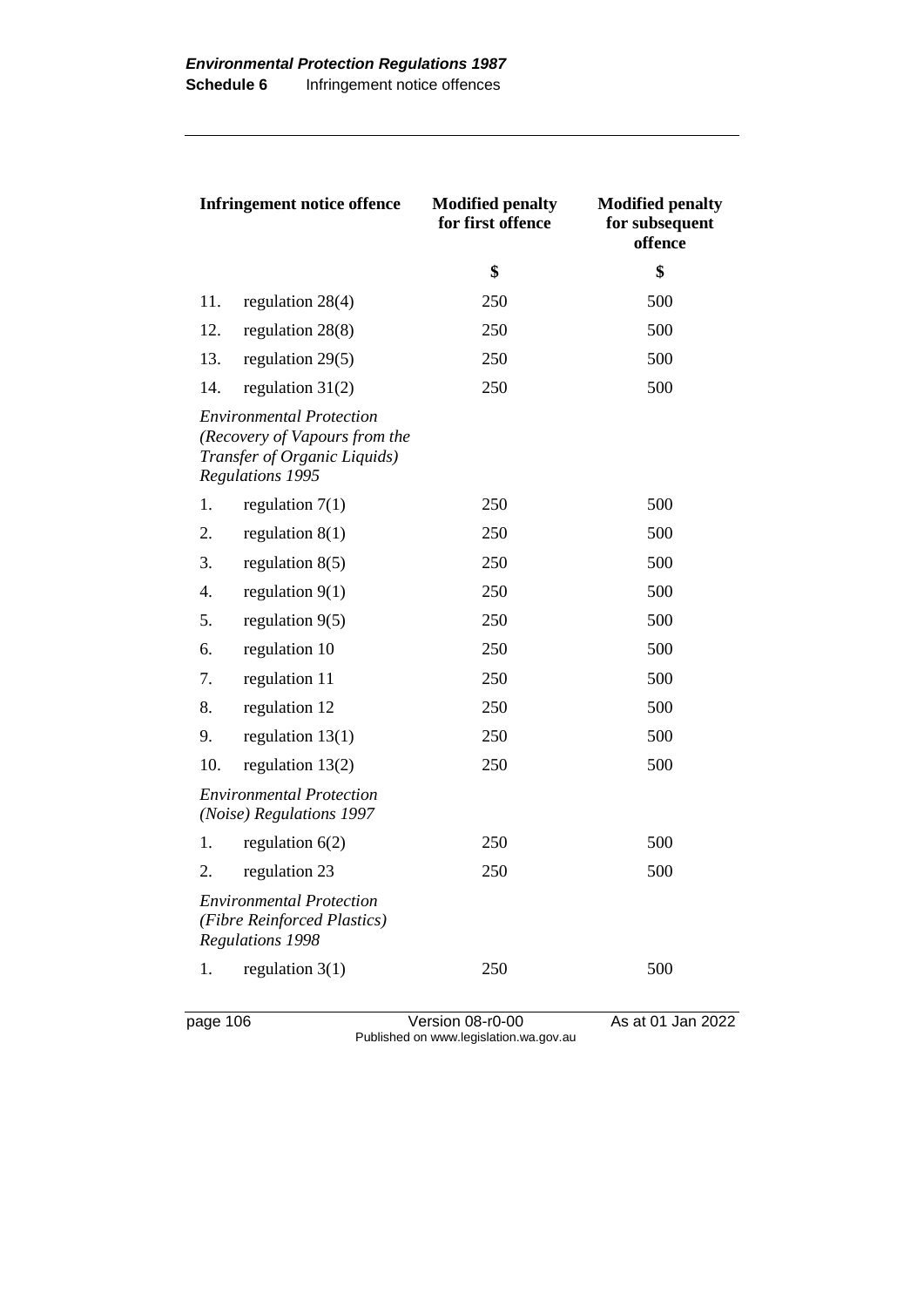|                  | <b>Infringement notice offence</b>                                                                                              | <b>Modified penalty</b><br>for first offence | <b>Modified penalty</b><br>for subsequent<br>offence |
|------------------|---------------------------------------------------------------------------------------------------------------------------------|----------------------------------------------|------------------------------------------------------|
|                  |                                                                                                                                 | \$                                           | \$                                                   |
| 2.               | regulation $3(2)$                                                                                                               | 250                                          | 500                                                  |
| 3.               | regulation $3(3)$                                                                                                               | 250                                          | 500                                                  |
| 4.               | regulation $4(1)$                                                                                                               | 250                                          | 500                                                  |
| 5.               | regulation 5                                                                                                                    | 250                                          | 500                                                  |
| 6.               | regulation 6                                                                                                                    | 250                                          | 500                                                  |
|                  | <b>Environmental Protection</b><br>(Abrasive Blasting)<br><b>Regulations 1998</b>                                               |                                              |                                                      |
| 1.               | regulation 3                                                                                                                    | 250                                          | 500                                                  |
| 2.               | regulation 4                                                                                                                    | 250                                          | 500                                                  |
| 3.               | regulation $5(1)$                                                                                                               | 250                                          | 500                                                  |
| $\overline{4}$ . | regulation $5(2)$                                                                                                               | 250                                          | 500                                                  |
| 5.               | regulation 6                                                                                                                    | 250                                          | 500                                                  |
| 6.               | regulation $7(2)$                                                                                                               | 250                                          | 500                                                  |
| 7.               | regulation $7(3)$                                                                                                               | 250                                          | 500                                                  |
| 8.               | regulation $7(4)$                                                                                                               | 250                                          | 500                                                  |
| 9.               | regulation 8                                                                                                                    | 250                                          | 500                                                  |
|                  | <b>Environmental Protection</b><br>(Concrete Batching and<br><b>Cement Product</b><br>Manufacturing)<br><b>Regulations 1998</b> |                                              |                                                      |
| 1.               | regulation $3(1)$                                                                                                               | 250                                          | 500                                                  |
| 2.               | regulation $3(2)$                                                                                                               | 250                                          | 500                                                  |
| 3.               | regulation $4(1)$                                                                                                               | 250                                          | 500                                                  |
| 4.               | regulation $4(2)$                                                                                                               | 250                                          | 500                                                  |

As at 01 Jan 2022 Version 08-r0-00 page 107 Published on www.legislation.wa.gov.au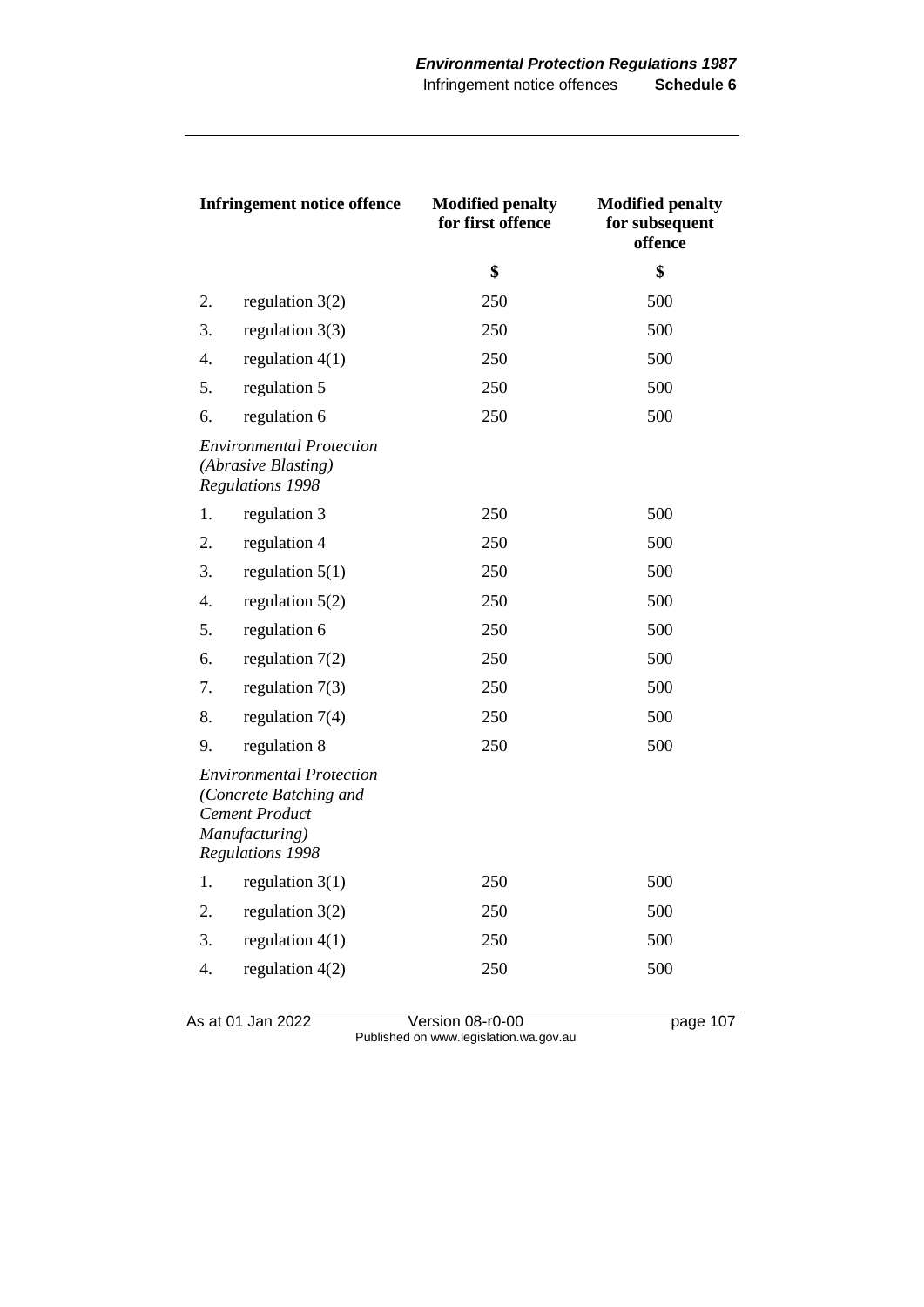| <b>Infringement notice offence</b> |                    | <b>Modified penalty</b><br>for first offence | <b>Modified penalty</b><br>for subsequent<br>offence |
|------------------------------------|--------------------|----------------------------------------------|------------------------------------------------------|
|                                    |                    | \$                                           | \$                                                   |
| 5.                                 | regulation $5(1)$  | 250                                          | 500                                                  |
| 6.                                 | regulation $5(2)$  | 250                                          | 500                                                  |
| 7.                                 | regulation $5(3)$  | 250                                          | 500                                                  |
| 8.                                 | regulation $5(4)$  | 250                                          | 500                                                  |
| 9.                                 | regulation $6(1)$  | 250                                          | 500                                                  |
| 10.                                | regulation $6(3)$  | 250                                          | 500                                                  |
| 11.                                | regulation $6(4)$  | 250                                          | 500                                                  |
| 12.                                | regulation $7(2)$  | 250                                          | 500                                                  |
| 13.                                | regulation $7(3)$  | 250                                          | 500                                                  |
| 14.                                | regulation $7(4)$  | 250                                          | 500                                                  |
| 15.                                | regulation $8(2)$  | 250                                          | 500                                                  |
| 16.                                | regulation $9(1)$  | 250                                          | 500                                                  |
| 17.                                | regulation $9(2)$  | 250                                          | 500                                                  |
| 18.                                | regulation $10(1)$ | 250                                          | 500                                                  |
| 19.                                | regulation $10(2)$ | 250                                          | 500                                                  |
| 20.                                | regulation $11(1)$ | 250                                          | 500                                                  |
| 21.                                | regulation $11(2)$ | 250                                          | 500                                                  |
| 22.                                | regulation $12(1)$ | 250                                          | 500                                                  |
| 23.                                | regulation $12(2)$ | 250                                          | 500                                                  |
| 24.                                | regulation $12(3)$ | 250                                          | 500                                                  |
| 25.                                | regulation 13      | 250                                          | 500                                                  |

page 108 Version 08-r0-00 As at 01 Jan 2022 Published on www.legislation.wa.gov.au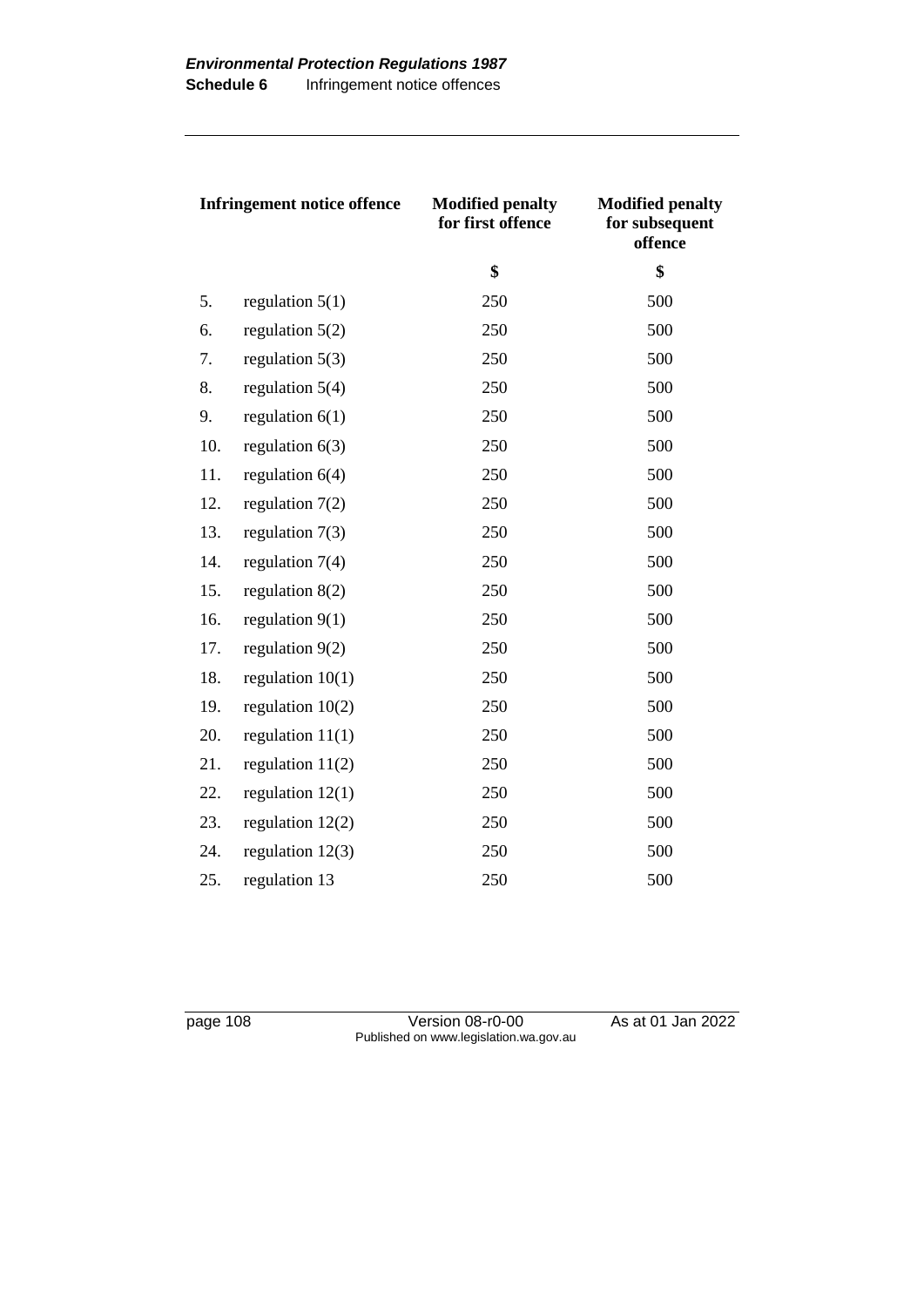|     | <b>Infringement notice offence</b>                                     | <b>Modified penalty</b><br>for first offence | <b>Modified penalty</b><br>for subsequent<br>offence |
|-----|------------------------------------------------------------------------|----------------------------------------------|------------------------------------------------------|
|     |                                                                        | \$                                           | \$                                                   |
|     | <b>Environmental Protection</b><br>(Abattoirs) Regulations 2001        |                                              |                                                      |
| 1.  | regulation $4(1)$                                                      | 250                                          | 500                                                  |
| 2.  | regulation $4(2)$                                                      | 250                                          | 500                                                  |
| 3.  | regulation 5                                                           | 250                                          | 500                                                  |
| 4.  | regulation $7(1)$                                                      | 250                                          | 500                                                  |
| 5.  | regulation 9                                                           | 250                                          | 500                                                  |
| 6.  | regulation 12                                                          | 250                                          | 500                                                  |
| 7.  | regulation 13                                                          | 250                                          | 500                                                  |
| 8.  | regulation 14                                                          | 250                                          | 500                                                  |
|     | <b>Environmental Protection</b><br>(Metal Coating)<br>Regulations 2001 |                                              |                                                      |
| 1.  | regulation 4                                                           | 250                                          | 500                                                  |
| 2.  | regulation 5                                                           | 250                                          | 500                                                  |
| 3.  | regulation 6                                                           | 250                                          | 500                                                  |
| 4.  | regulation 7                                                           | 250                                          | 500                                                  |
| 5.  | regulation 8                                                           | 250                                          | 500                                                  |
| 6.  | regulation 9                                                           | 250                                          | 500                                                  |
| 7.  | regulation $10(1)$                                                     | 250                                          | 500                                                  |
| 8.  | regulation $10(2)$                                                     | 250                                          | 500                                                  |
| 9.  | regulation $11(1)$                                                     | 250                                          | 500                                                  |
| 10. | regulation $11(2)$                                                     | 250                                          | 500                                                  |
| 11. | regulation 12                                                          | 250                                          | 500                                                  |

As at 01 Jan 2022 Version 08-r0-00 page 109 Published on www.legislation.wa.gov.au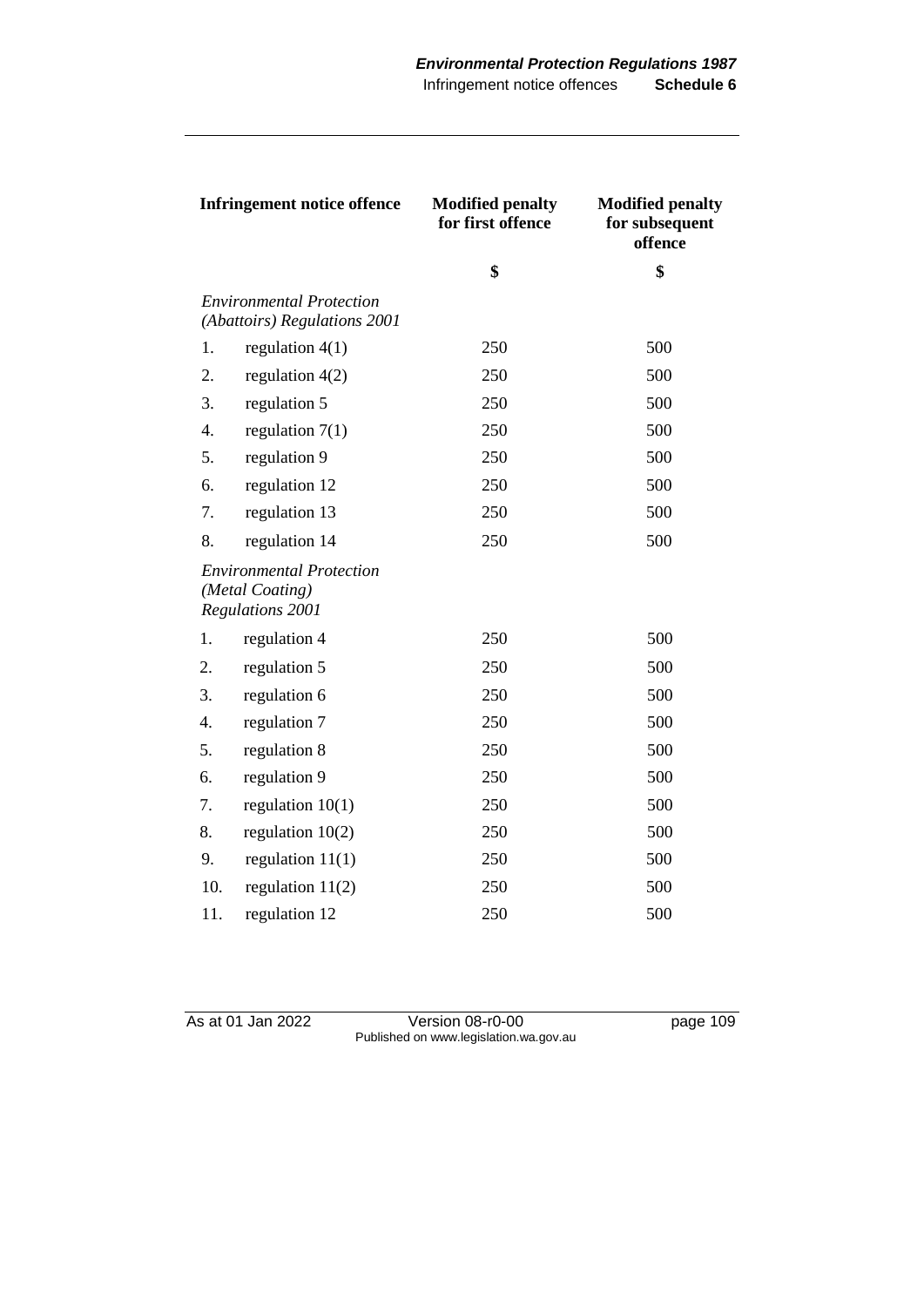|                                                                                | <b>Infringement notice offence</b>                                                      | <b>Modified penalty</b><br>for first offence | <b>Modified penalty</b><br>for subsequent<br>offence |
|--------------------------------------------------------------------------------|-----------------------------------------------------------------------------------------|----------------------------------------------|------------------------------------------------------|
|                                                                                |                                                                                         | \$                                           | \$                                                   |
| <b>Environmental Protection</b><br>(Rural Landfill)<br><b>Regulations 2002</b> |                                                                                         |                                              |                                                      |
| 1.                                                                             | regulation 5                                                                            | 250                                          | 500                                                  |
| 2.                                                                             | regulation $6(1)$                                                                       | 250                                          | 500                                                  |
| 3.                                                                             | regulation $6(3)$                                                                       | 250                                          | 500                                                  |
| 4.                                                                             | regulation 7                                                                            | 250                                          | 500                                                  |
| 5.                                                                             | regulation 8                                                                            | 250                                          | 500                                                  |
| 6.                                                                             | regulation 9                                                                            | 250                                          | 500                                                  |
| 7.                                                                             | regulation 10                                                                           | 250                                          | 500                                                  |
| 8.                                                                             | regulation 11                                                                           | 250                                          | 500                                                  |
| 9.                                                                             | regulation 12                                                                           | 250                                          | 500                                                  |
| 10.                                                                            | regulation $13(1)$                                                                      | 250                                          | 500                                                  |
| 11.                                                                            | regulation 14                                                                           | 250                                          | 500                                                  |
| 12.                                                                            | regulation 15                                                                           | 250                                          | 500                                                  |
| 13.                                                                            | regulation 16                                                                           | 250                                          | 500                                                  |
| 14.                                                                            | regulation $17(1)$                                                                      | 250                                          | 500                                                  |
|                                                                                | <b>Environmental Protection</b><br>(Solid Fuel Heater and<br>Firewood) Regulations 2018 |                                              |                                                      |
| 1.                                                                             | regulation $5(1)$                                                                       | 250                                          | 500                                                  |
| 2.                                                                             | regulation 6                                                                            | 250                                          | 500                                                  |
| 3.                                                                             | regulation $7(3)$                                                                       | 250                                          | 500                                                  |
| $\overline{4}$ .                                                               | regulation 10                                                                           | 250                                          | 500                                                  |
| 5.                                                                             | regulation 11                                                                           | 250                                          | 500                                                  |

page 110 Version 08-r0-00 As at 01 Jan 2022 Published on www.legislation.wa.gov.au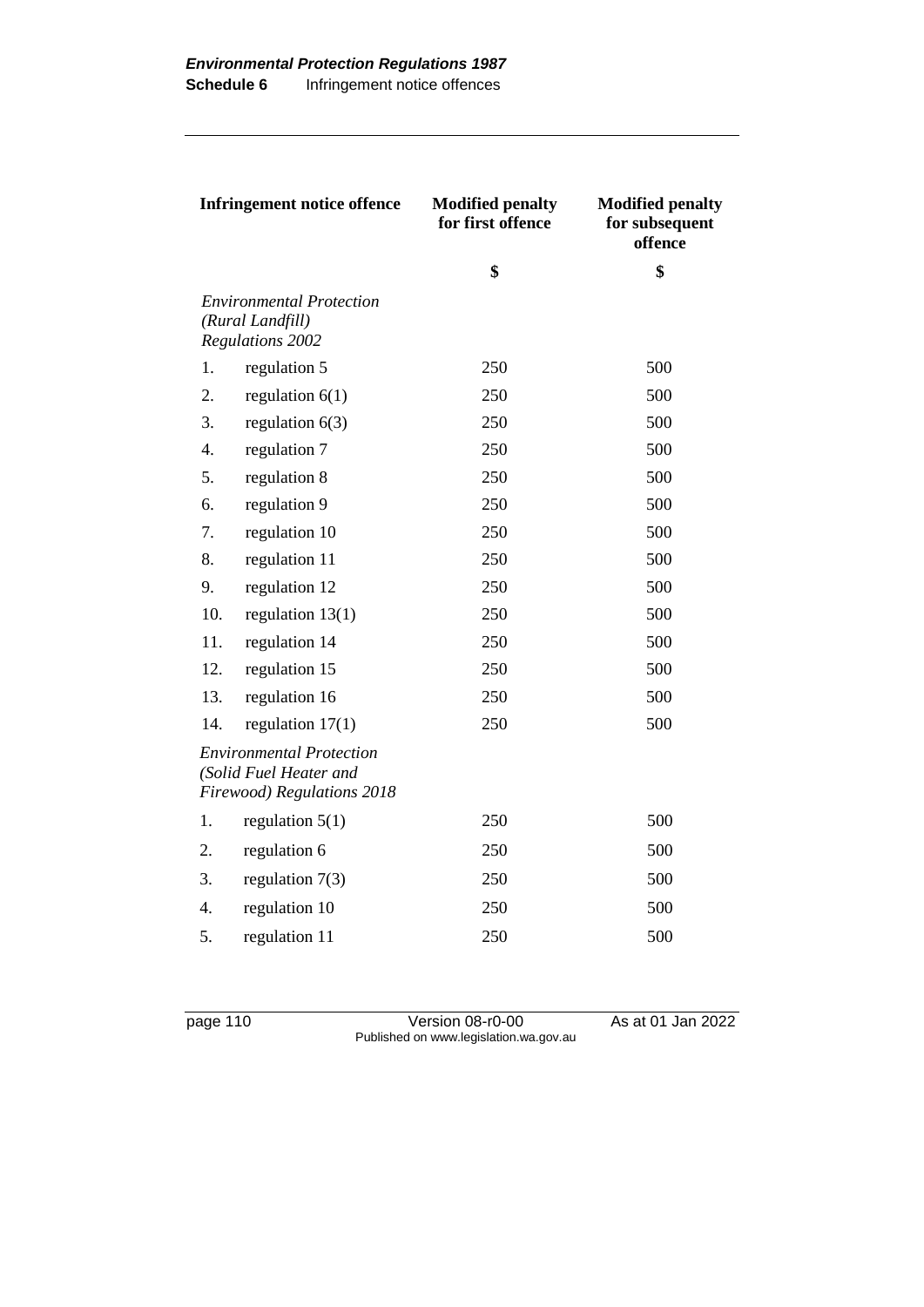| <b>Infringement notice offence</b> |                                                                                  | <b>Modified penalty</b><br>for first offence | <b>Modified penalty</b><br>for subsequent<br>offence |
|------------------------------------|----------------------------------------------------------------------------------|----------------------------------------------|------------------------------------------------------|
|                                    |                                                                                  | \$                                           | \$                                                   |
| 6.                                 | regulation $12(4)$                                                               | 250                                          | 500                                                  |
| 7.                                 | regulation 15                                                                    | 250                                          | 500                                                  |
|                                    | <b>Environmental Protection</b><br>(Unauthorised Discharges)<br>Regulations 2004 |                                              |                                                      |
| 1.                                 | regulation $3(1)$                                                                | 250                                          | 500                                                  |
| 2.                                 | regulation $4(1)$                                                                | 250                                          | 500                                                  |
| 3.                                 | regulation $4(2)$                                                                | 250                                          | 500                                                  |
|                                    | <b>Environmental Protection</b><br>(Controlled Waste)<br><b>Regulations 2004</b> |                                              |                                                      |
| 1.                                 | regulation $6(4)$                                                                | 250                                          | 500                                                  |
| 2.                                 | regulation $11(1)$                                                               | 250                                          | 500                                                  |
| 3.                                 | regulation $13(2)$                                                               | 250                                          | 500                                                  |
| 4.                                 | regulation 14                                                                    | 250                                          | 500                                                  |
| 5.                                 | regulation $15(1)$                                                               | 250                                          | 500                                                  |
| 6.                                 | regulation $15(2)$                                                               | 250                                          | 500                                                  |
| 7.                                 | regulation 17                                                                    | 250                                          | 500                                                  |
| 8.                                 | regulation 19(2)                                                                 | 250                                          | 500                                                  |
| 9.                                 | regulation 21                                                                    | 250                                          | 500                                                  |
| 10.                                | regulation $22(5)$                                                               | 250                                          | 500                                                  |
|                                    | 11A. regulation 25B(2)                                                           | 250                                          | 500                                                  |
| 11.                                | regulation $25(1)$                                                               | 250                                          | 500                                                  |
| 12.                                | regulation $25(2)$                                                               | 250                                          | 500                                                  |
| 13.                                | regulation $25(3)$                                                               | 250                                          | 500                                                  |

As at 01 Jan 2022 Version 08-r0-00 page 111 Published on www.legislation.wa.gov.au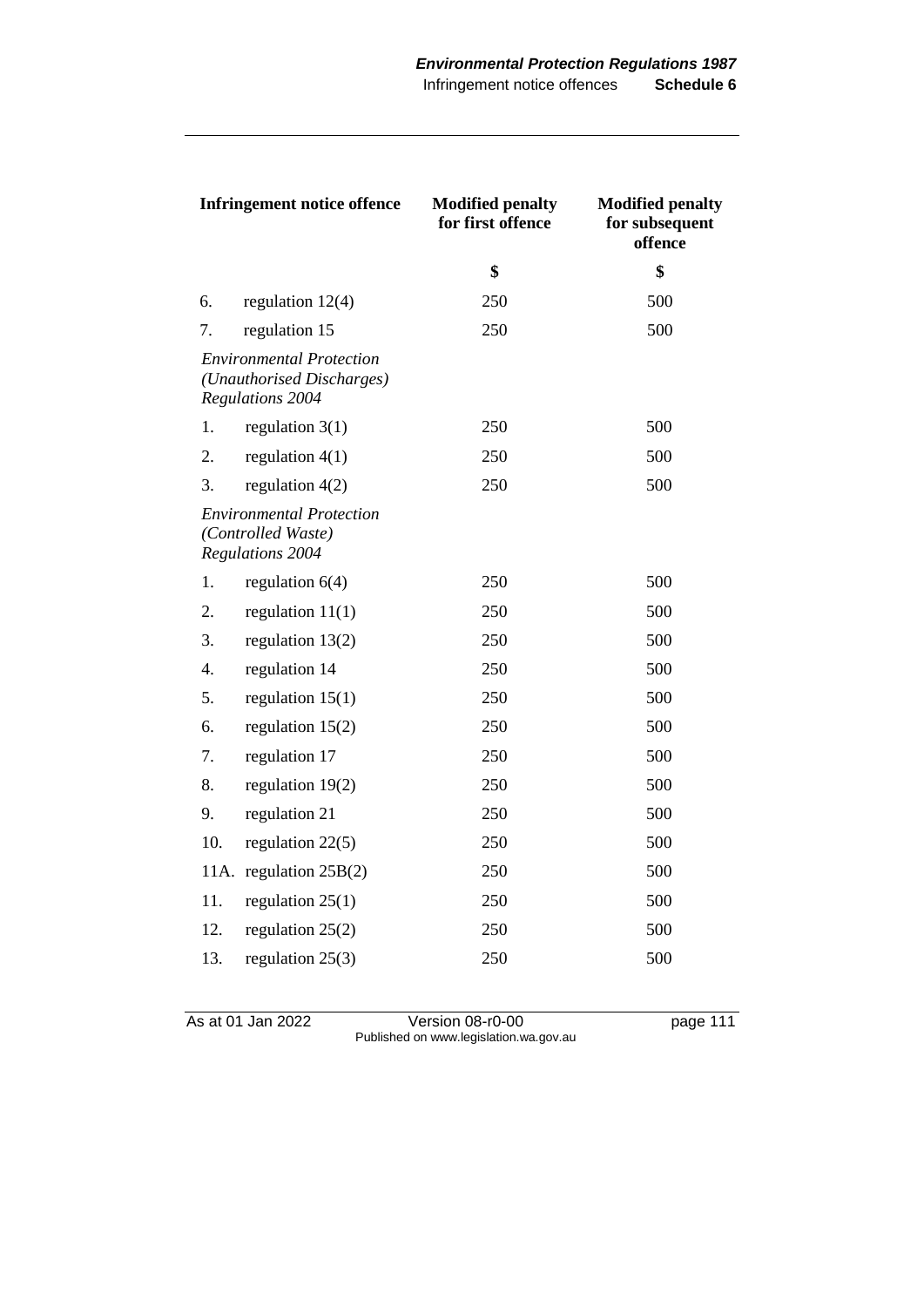| <b>Infringement notice offence</b> |                        | <b>Modified penalty</b><br>for first offence | <b>Modified penalty</b><br>for subsequent<br>offence |
|------------------------------------|------------------------|----------------------------------------------|------------------------------------------------------|
|                                    |                        | \$                                           | \$                                                   |
|                                    | 14A. regulation 25(4A) | 250                                          | 500                                                  |
| 14.                                | regulation $25(4)$     | 250                                          | 500                                                  |
| 15.                                | regulation $25(6)$     | 250                                          | 500                                                  |
| 16.                                | regulation $26(2)$     | 250                                          | 500                                                  |
| 17.                                | regulation $27(3)$     | 250                                          | 500                                                  |
| 18.                                | regulation $28(1)$     | 250                                          | 500                                                  |
| 19.                                | regulation $29(1)$     | 250                                          | 500                                                  |
| 20.                                | regulation $30(1)$     | 250                                          | 500                                                  |
| 21A.                               | regulation $31A(1)$    | 250                                          | 500                                                  |
| 21.                                | regulation $31(1)$     | 250                                          | 500                                                  |
| 22A.                               | regulation $32A(2)$    | 250                                          | 500                                                  |
| 22.                                | regulation $32(1)$     | 250                                          | 500                                                  |
| 23.                                | regulation 33          | 250                                          | 500                                                  |
| 24.                                | regulation 34          | 250                                          | 500                                                  |
| 25.                                | regulation $35(1)$     | 250                                          | 500                                                  |
| 26.                                | regulation $35(2)$     | 250                                          | 500                                                  |
| 27.                                | regulation 39(7)       | 250                                          | 500                                                  |
| 28.                                | regulation $40(2)$     | 250                                          | 500                                                  |
| 29.                                | regulation $41A(3)$    | 250                                          | 500                                                  |
| $[30-32.$ deleted]                 |                        |                                              |                                                      |
| 33.                                | regulation $41(7)$     | 250                                          | 500                                                  |
| 34.                                | regulation 43          | 250                                          | 500                                                  |
| 35.                                | regulation 44          | 250                                          | 500                                                  |
| 36.                                | regulation 45          | 250                                          | 500                                                  |
|                                    |                        |                                              |                                                      |

page 112 Version 08-r0-00 As at 01 Jan 2022 Published on www.legislation.wa.gov.au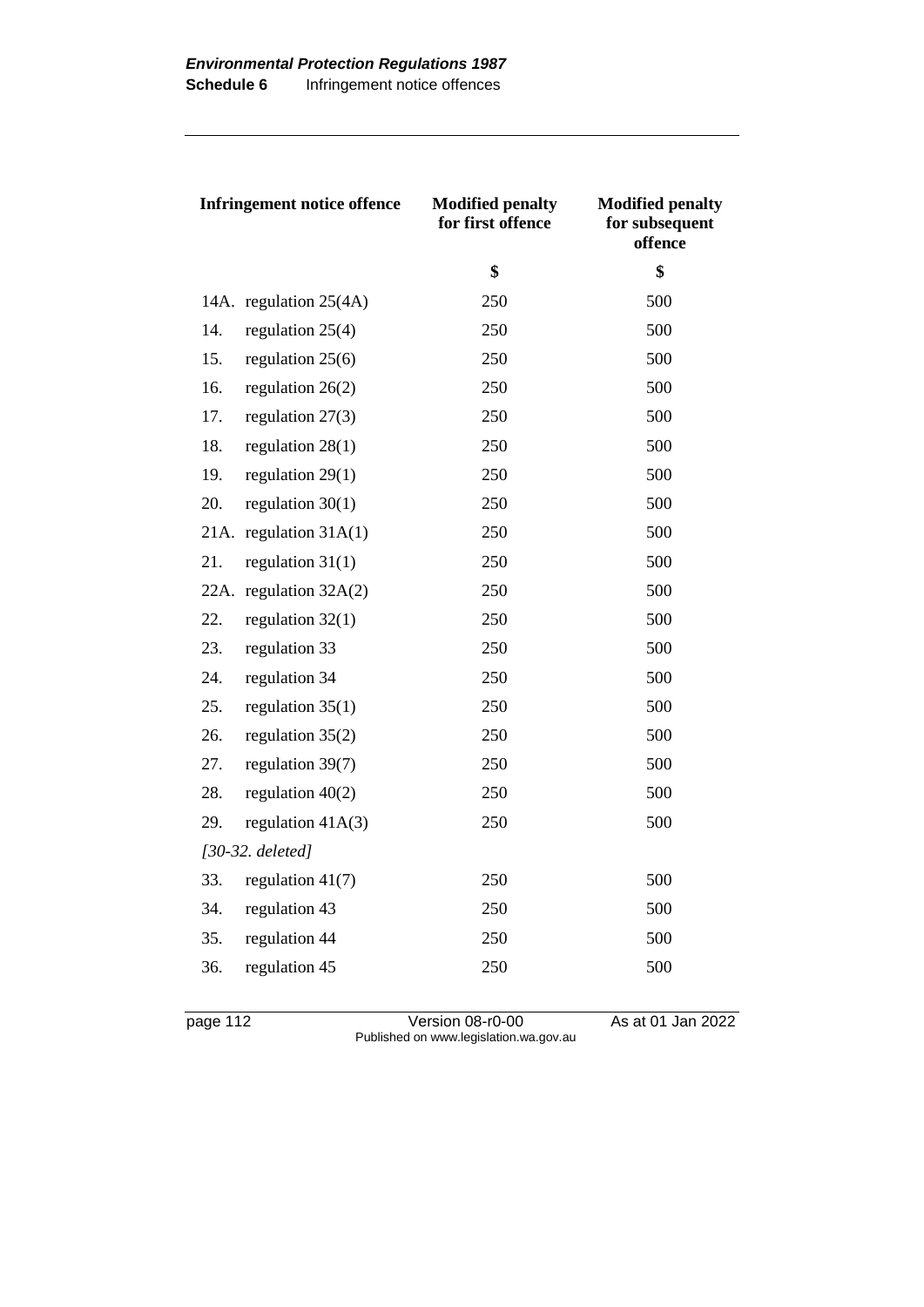|     | <b>Infringement notice offence</b>                                               | <b>Modified penalty</b><br>for first offence | <b>Modified penalty</b><br>for subsequent<br>offence |
|-----|----------------------------------------------------------------------------------|----------------------------------------------|------------------------------------------------------|
|     |                                                                                  | \$                                           | \$                                                   |
| 38. | regulation 47                                                                    | 250                                          | 500                                                  |
| 39. | regulation 50                                                                    | 250                                          | 500                                                  |
| 40. | regulation $51(2)$                                                               | 250                                          | 500                                                  |
|     | <b>Environmental Protection</b><br>$(NEPM-NPI)$<br><b>Regulations 1998</b>       |                                              |                                                      |
| 1.  | regulation $5(2)(a)$                                                             | 250                                          | 500                                                  |
| 2.  | regulation $6(2)$                                                                | 250                                          | 500                                                  |
|     | <b>Environmental Protection</b><br>$(NEPM-UPM)$<br>Regulations 2007 <sup>5</sup> |                                              |                                                      |
| 1.  | regulation $5(1)(a)$                                                             | 250                                          | 500                                                  |
| 2.  | regulation $5(1)(b)$                                                             | 250                                          | 500                                                  |
| 3.  | regulation $8(1)$                                                                | 250                                          | 500                                                  |
| 4.  | regulation $8(2)$                                                                | 250                                          | 500                                                  |
| 5.  | regulation $9(1)$                                                                | 250                                          | 500                                                  |
| 6.  | regulation $9(2)$                                                                | 250                                          | 500                                                  |
|     | <b>Environmental Protection</b><br>$(NEPM-UPM)$<br><b>Regulations 2013</b>       |                                              |                                                      |
| 1.  | regulation $6(1)(a)$                                                             | 250                                          | 500                                                  |
| 2.  | regulation $6(1)(b)$                                                             | 250                                          | 500                                                  |
| 3.  | regulation $9(1)$                                                                | 250                                          | 500                                                  |
| 4.  | regulation $9(2)$                                                                | 250                                          | 500                                                  |
| 5.  | regulation $10(2)$                                                               | 250                                          | 500                                                  |
| 6.  | regulation $10(3)$                                                               | 250                                          | 500                                                  |

As at 01 Jan 2022 Version 08-r0-00 page 113 Published on www.legislation.wa.gov.au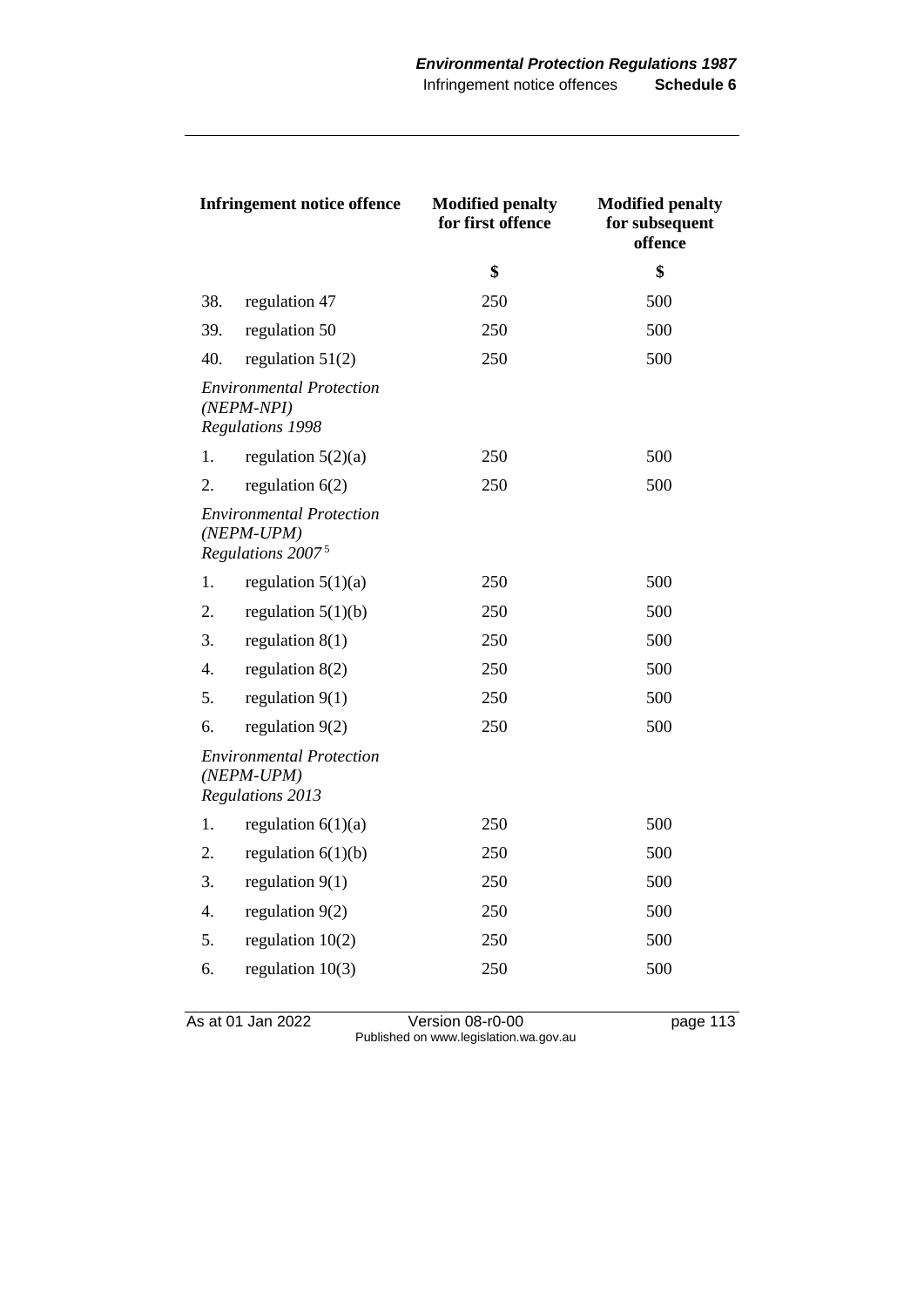| <b>Infringement notice offence</b> |                                                                                     | <b>Modified penalty</b><br>for first offence | <b>Modified penalty</b><br>for subsequent<br>offence |  |
|------------------------------------|-------------------------------------------------------------------------------------|----------------------------------------------|------------------------------------------------------|--|
|                                    |                                                                                     | \$                                           | \$                                                   |  |
|                                    | <b>Environmental Protection</b><br>(Packaged Fertiliser)<br><b>Regulations 2010</b> |                                              |                                                      |  |
| 1.                                 | regulation $7(5)$                                                                   | 250                                          | 500                                                  |  |
| 2.                                 | regulation $7(6)$                                                                   | 250                                          | 500                                                  |  |
| 3.                                 | regulation $8(3)$                                                                   | 250                                          | 500                                                  |  |
| 4.                                 | regulation $8(4)$                                                                   | 250                                          | 500                                                  |  |
| 5.                                 | regulation $9(5)$                                                                   | 250                                          | 500                                                  |  |
| 6.                                 | regulation $9(6)$                                                                   | 250                                          | 500                                                  |  |
| 7.                                 | regulation $10(3)$                                                                  | 250                                          | 500                                                  |  |
| 8.                                 | regulation $10(4)$                                                                  | 250                                          | 500                                                  |  |
| 9.                                 | regulation $11(3)$                                                                  | 250                                          | 500                                                  |  |
| 10.                                | regulation $11(4)$                                                                  | 250                                          | 500                                                  |  |
| 11.                                | regulation $12(3)$                                                                  | 250                                          | 500                                                  |  |
| 12.                                | regulation $12(4)$                                                                  | 250                                          | 500                                                  |  |
| 13.                                | regulation $16(1)$                                                                  | 250                                          | 500                                                  |  |
| 14.                                | regulation $16(2)$                                                                  | 250                                          | 500                                                  |  |
| 15.                                | regulation $17(4)$                                                                  | 250                                          | 500                                                  |  |
| 16.                                | regulation $17(5)$                                                                  | 250                                          | 500                                                  |  |
|                                    | <b>Environmental Protection</b><br>(Prohibited Plastics)<br><b>Regulations 2018</b> |                                              |                                                      |  |
| 1.                                 | regulation 4                                                                        | 250                                          | 500                                                  |  |
| 2.                                 | regulation 5                                                                        | 250                                          | 500                                                  |  |
| 3.                                 | regulation 7                                                                        | 250                                          | 500                                                  |  |

page 114 Version 08-r0-00 As at 01 Jan 2022 Published on www.legislation.wa.gov.au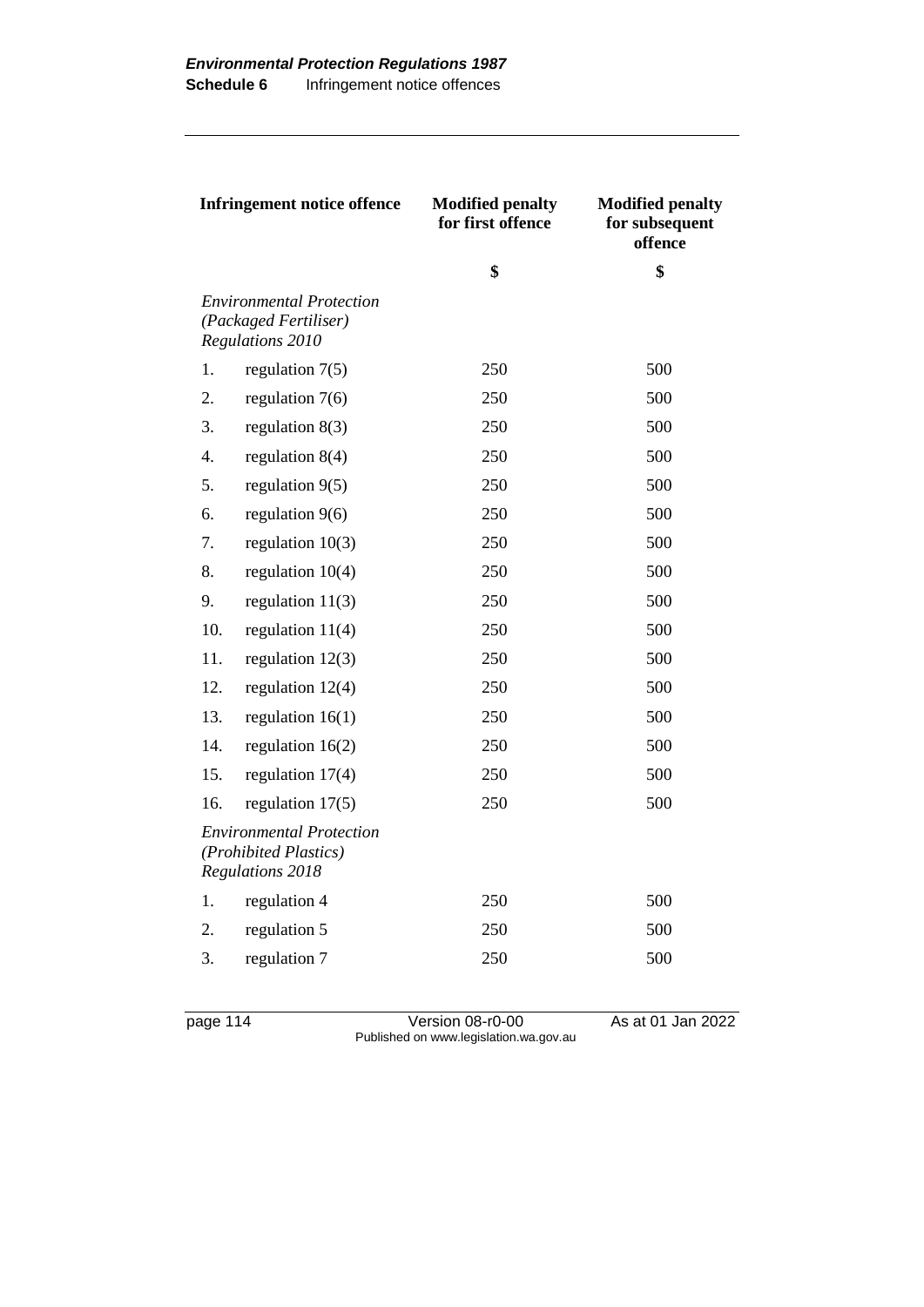*[Schedule 6 inserted: Gazette 11 Dec 1998 p. 6605-8; amended: Gazette 15 Aug 2000 p. 4718; 19 Dec 2000 p. 7284; 5 Jan 2001 p. 119; 30 Mar 2001 p. 1809, p. 1828 and 1867-8; 12 Apr 2001 p. 2097; 30 Nov 2001 p. 6071; 14 Jun 2002 p. 2794-5; 20 Dec 2002 p. 6020; 23 Jul 2003 p. 3173; 12 Mar 2004 p. 748-9; 1 Jul 2004 p. 2664-6; 29 Sep 2006 p. 4267; 27 Apr 2007 p. 1812; 31 Dec 2010 p. 6883-4; 2 Mar 2012 p. 855; 8 May 2012 p. 1893; 24 Sep 2013 p. 4385-6; 1 Aug 2014 p. 2823-4; 12 Jun 2018 p. 1891; 31 Aug 2018 p. 3016; 16 Oct 2018 p. 4093; SL 2021/215 r. 10.]*

As at 01 Jan 2022 Version 08-r0-00 page 115 Published on www.legislation.wa.gov.au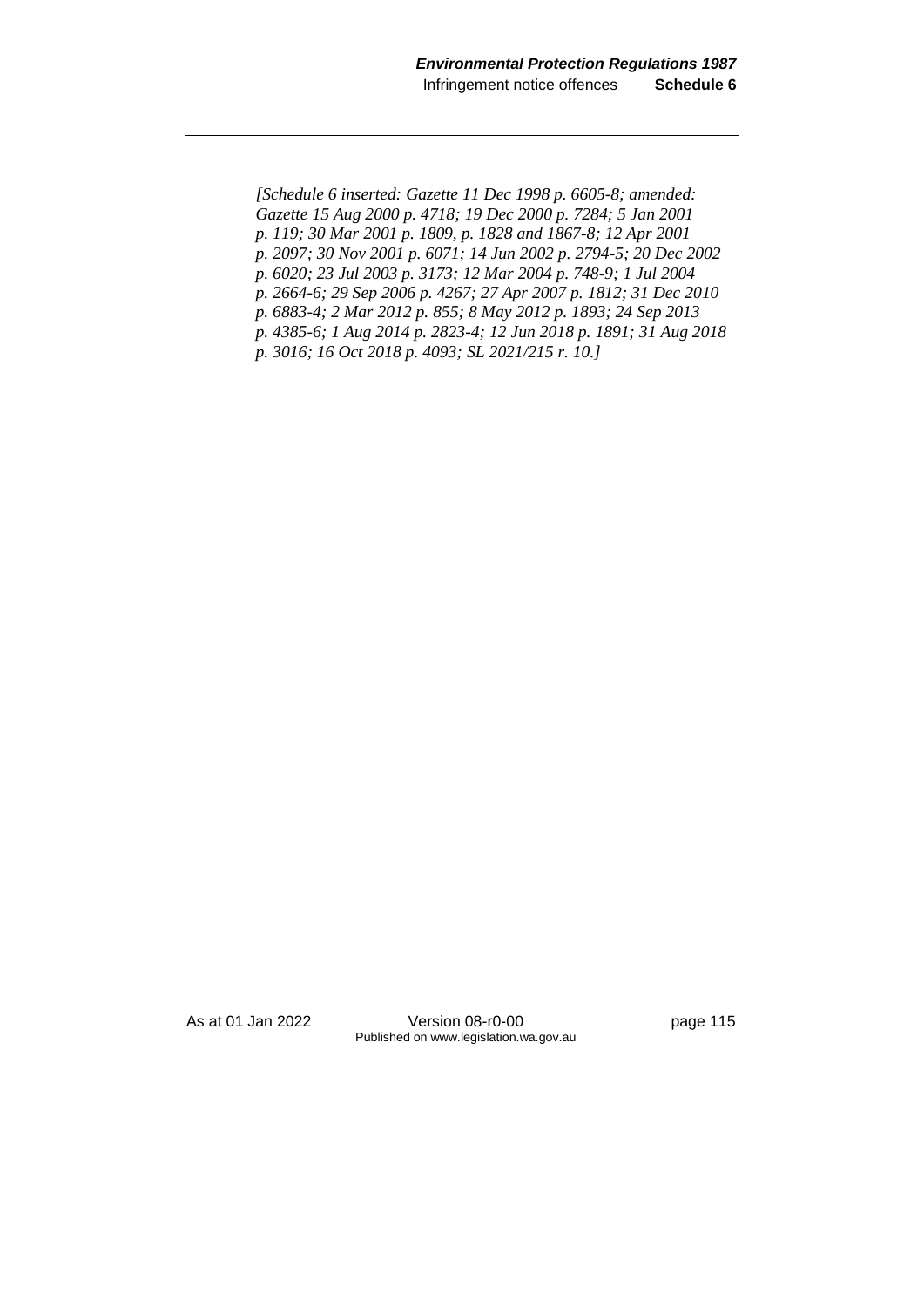## **Schedule 7 — Forms**

[r. 37, 38, 42, 43]

*[Heading inserted: Gazette 11 Dec 1998 p. 6608.]*

### **Form 1**

## *Environmental Protection Act 1986* **(Section 99B) Modified penalty notice**

No. of Notice:

Certificate (s. 99A(2)(a)) No.:

| It is alleged that you committed an offence: |                                                                                                                                                           |                     |
|----------------------------------------------|-----------------------------------------------------------------------------------------------------------------------------------------------------------|---------------------|
| When and where                               | When: $a.m./p.m.$ on the                                                                                                                                  | day of              |
|                                              | Where:                                                                                                                                                    |                     |
| Details of the offence and modified penalty: |                                                                                                                                                           |                     |
| <b>Section of</b><br>the Act                 | <b>Description of the offence</b>                                                                                                                         | Modified<br>penalty |
|                                              |                                                                                                                                                           | \$                  |
| Information about this notice:               |                                                                                                                                                           |                     |
| Date:                                        |                                                                                                                                                           |                     |
| Issued at:                                   |                                                                                                                                                           |                     |
| By:                                          |                                                                                                                                                           |                     |
| Signature:                                   |                                                                                                                                                           |                     |
|                                              | * At the discretion of the Department of Environmental Protection <sup>2</sup> , this<br>Modified Penalty Notice may be withdrawn and other action taken. |                     |

page 116 Version 08-r0-00 As at 01 Jan 2022 Published on www.legislation.wa.gov.au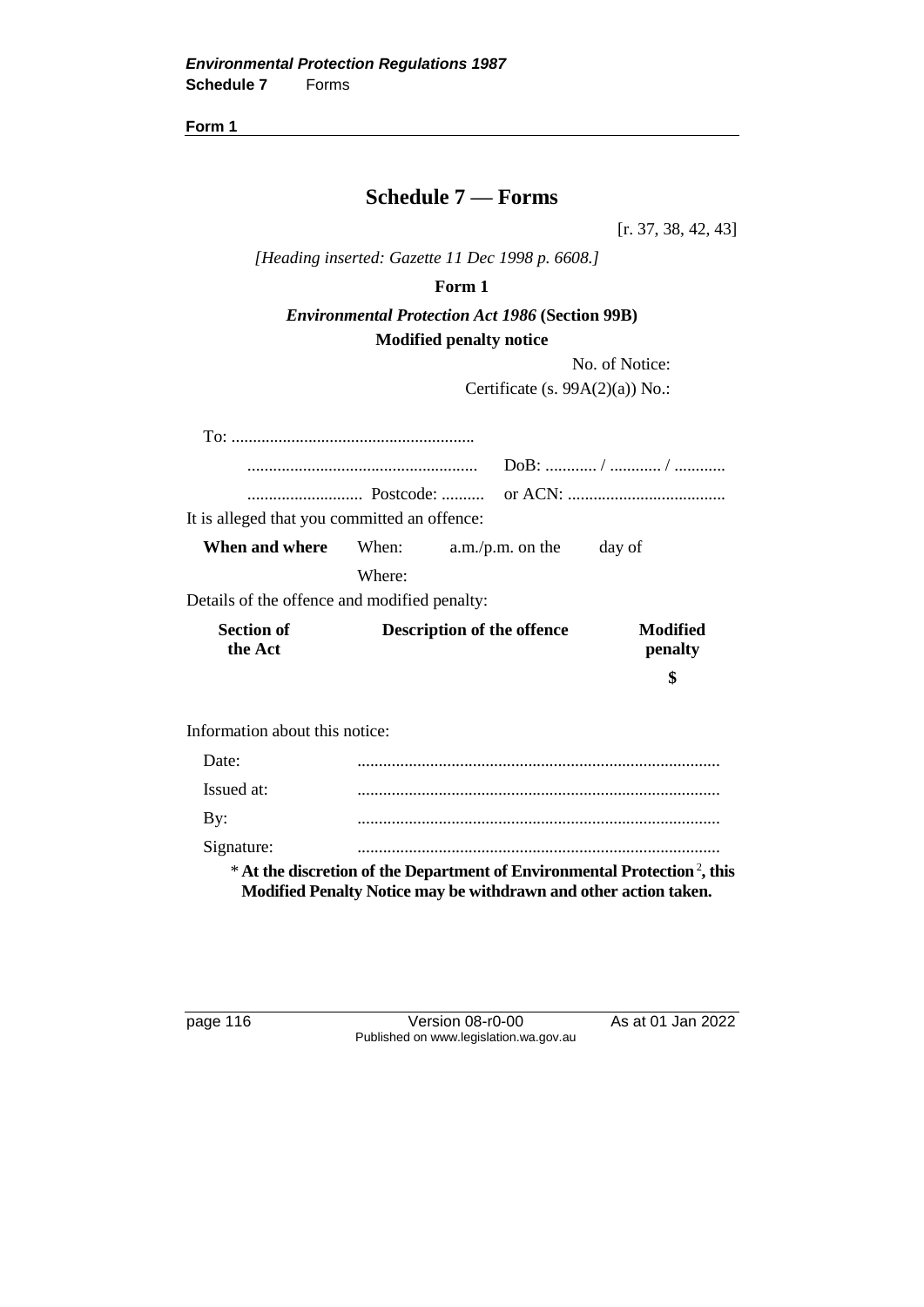#### WHAT YOU MUST DO:

1. You may dispose of this matter by paying the modified penalty within a period of 28 days after the service of this notice:

PAY THE MODIFIED PENALTY TO:

The Accountant Department of Environmental Protection <sup>2</sup> GPO Box K822 PERTH WA 6842

If you wish to do so but are unable to make payment within 28 days you may apply to the Chief Executive Officer of the Department of Environmental Protection<sup>2</sup> for an extension of time within which the modified penalty may be paid.

OR

2. Elect to have the matter dealt with by a COURT.

If you do not take one of the above options within the time specified above, this matter will be dealt with before a COURT.

> *[Form 1 inserted: Gazette 11 Dec 1998 p. 6608-9; amended: Gazette 21 Aug 2015 p. 3336.]*

As at 01 Jan 2022 Version 08-r0-00 page 117 Published on www.legislation.wa.gov.au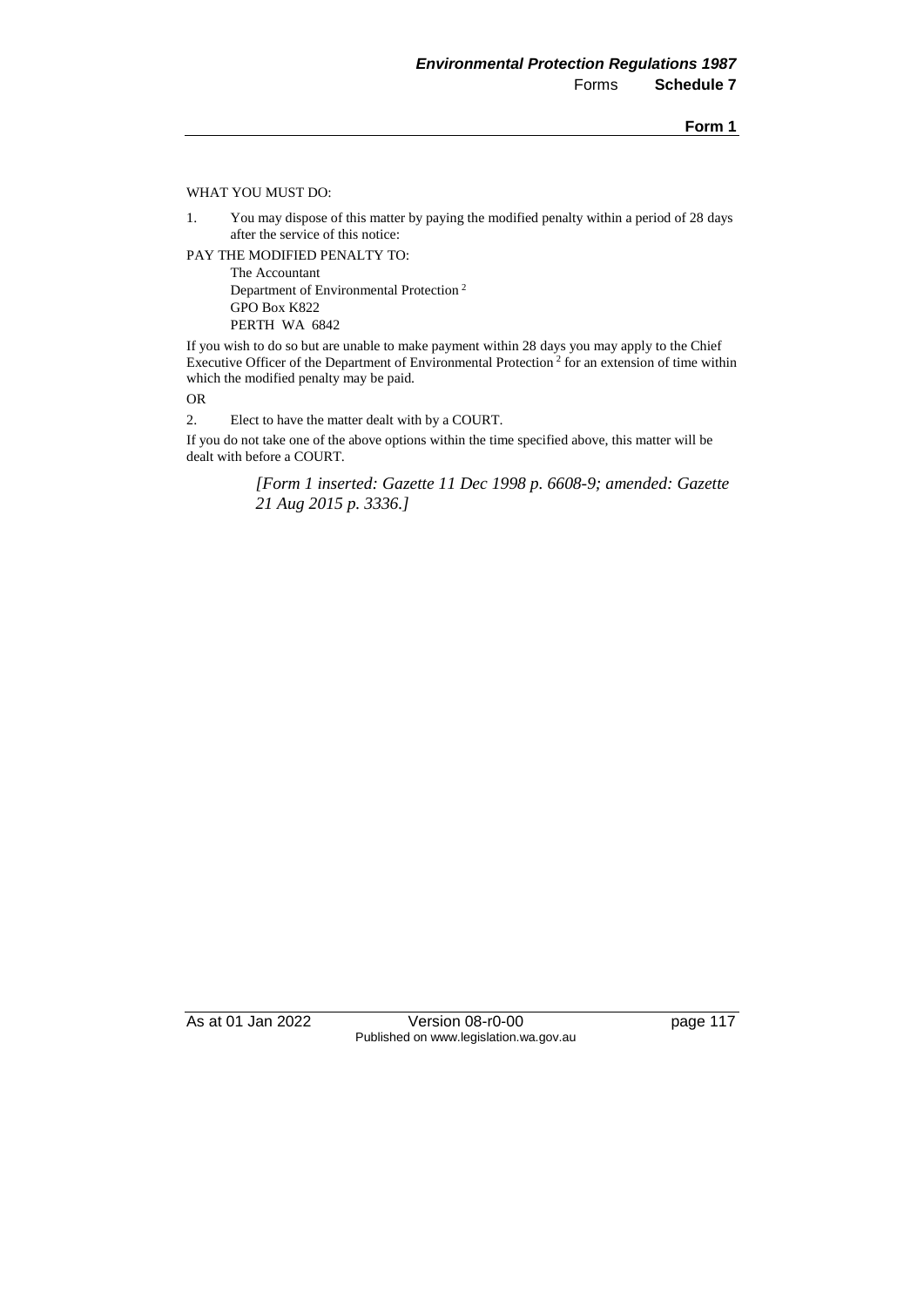#### **Form 2**

## *Environmental Protection Act 1986* **(Section 99D) Withdrawal of modified penalty notice**

| AND NO FURTHER ACTION WILL BE TAKEN*/A SUMMONS WILL BE<br>ISSUED* | A MODIFIED PENALTY NOTICE SERVED ON YOU HAS BEEN WITHDRAWN |
|-------------------------------------------------------------------|------------------------------------------------------------|
| Details of the withdrawn notice:                                  |                                                            |
| Date of issue:                                                    |                                                            |
| Alleged offence.                                                  |                                                            |
| Notice No.:                                                       |                                                            |
| Information about this notice:                                    |                                                            |
| Date:                                                             |                                                            |
| Issued at:                                                        |                                                            |
| by:                                                               |                                                            |
| Signature:                                                        |                                                            |
| * Delete where not applicable.                                    |                                                            |

*[Form 2 inserted: Gazette 11 Dec 1998 p. 6609; amended: Gazette 21 Aug 2015 p. 3336.]*

page 118 Version 08-r0-00 As at 01 Jan 2022 Published on www.legislation.wa.gov.au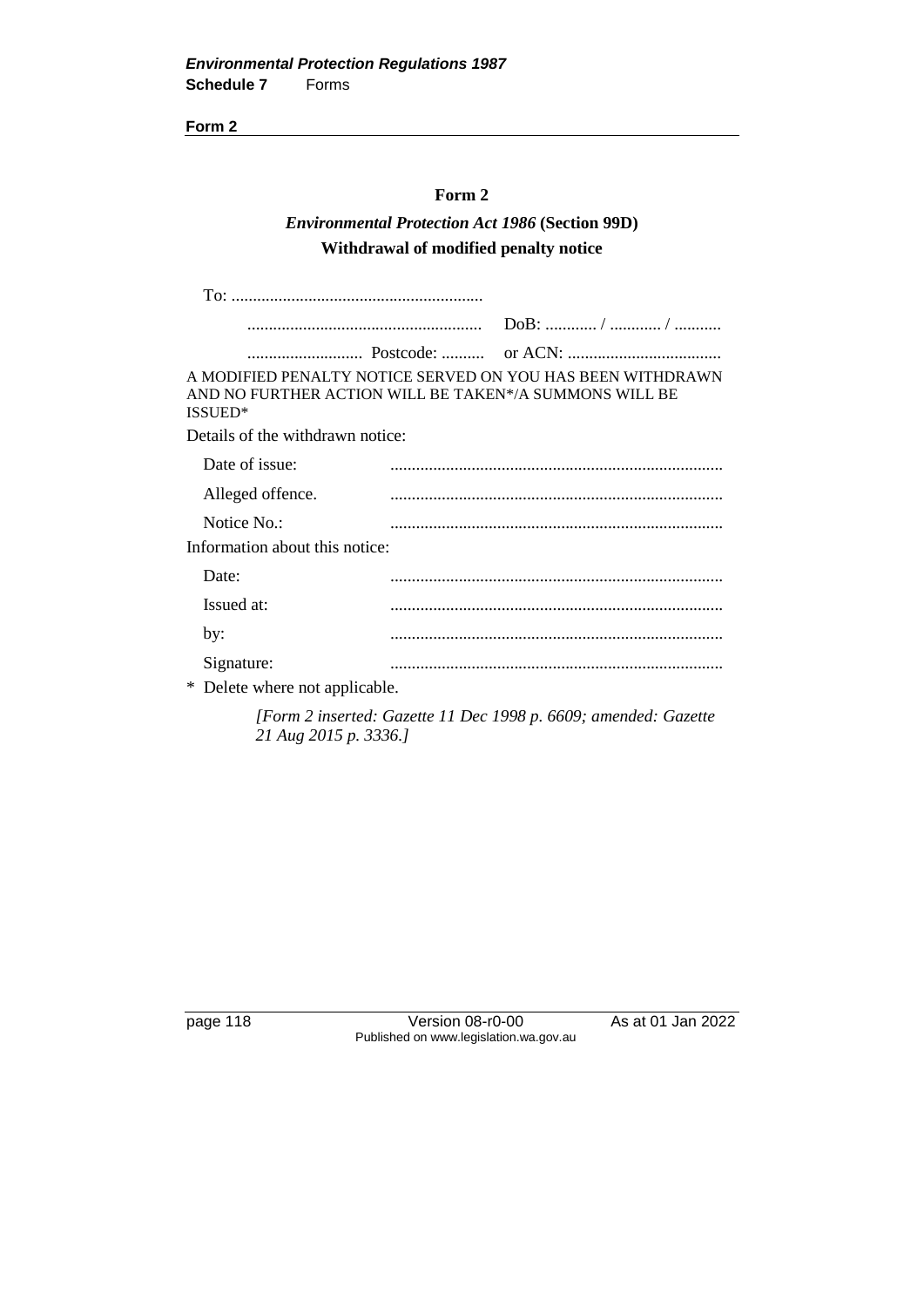#### **Form 3**

## *Environmental Protection Act 1986* **(Section 99K) Infringement notice**

No. of Notice:

|                                 |                                              |                                   | \$                  |
|---------------------------------|----------------------------------------------|-----------------------------------|---------------------|
| <b>Section or</b><br>regulation |                                              | <b>Description of the offence</b> | Modified<br>penalty |
|                                 | Details of the offence and modified penalty: |                                   |                     |
| where                           |                                              |                                   |                     |
|                                 |                                              |                                   |                     |
|                                 | It is alleged that you committed an offence: |                                   |                     |
|                                 |                                              |                                   |                     |
|                                 |                                              |                                   |                     |
|                                 |                                              |                                   |                     |

#### Information about this notice:

|                 | *At the discretion of the Department of Environmental Protection <sup>2</sup> , |
|-----------------|---------------------------------------------------------------------------------|
| Signature:      |                                                                                 |
| Inspector No.:  |                                                                                 |
| by:             |                                                                                 |
| Issued at:      |                                                                                 |
| $\text{Date}^*$ |                                                                                 |

# **this Infringement Notice may be withdrawn and other action taken.**

WHAT YOU MUST DO:

If you do not wish to have a complaint of the alleged offence heard and determined by a court, you may dispose of this matter by paying the modified penalty within a period of 28 days after the service of this notice:

#### PAY THE MODIFIED PENALTY TO:

The Accountant Department of Environmental Protection <sup>2</sup> GPO Box K822 PERTH WA 6842

As at 01 Jan 2022 Version 08-r0-00 page 119 Published on www.legislation.wa.gov.au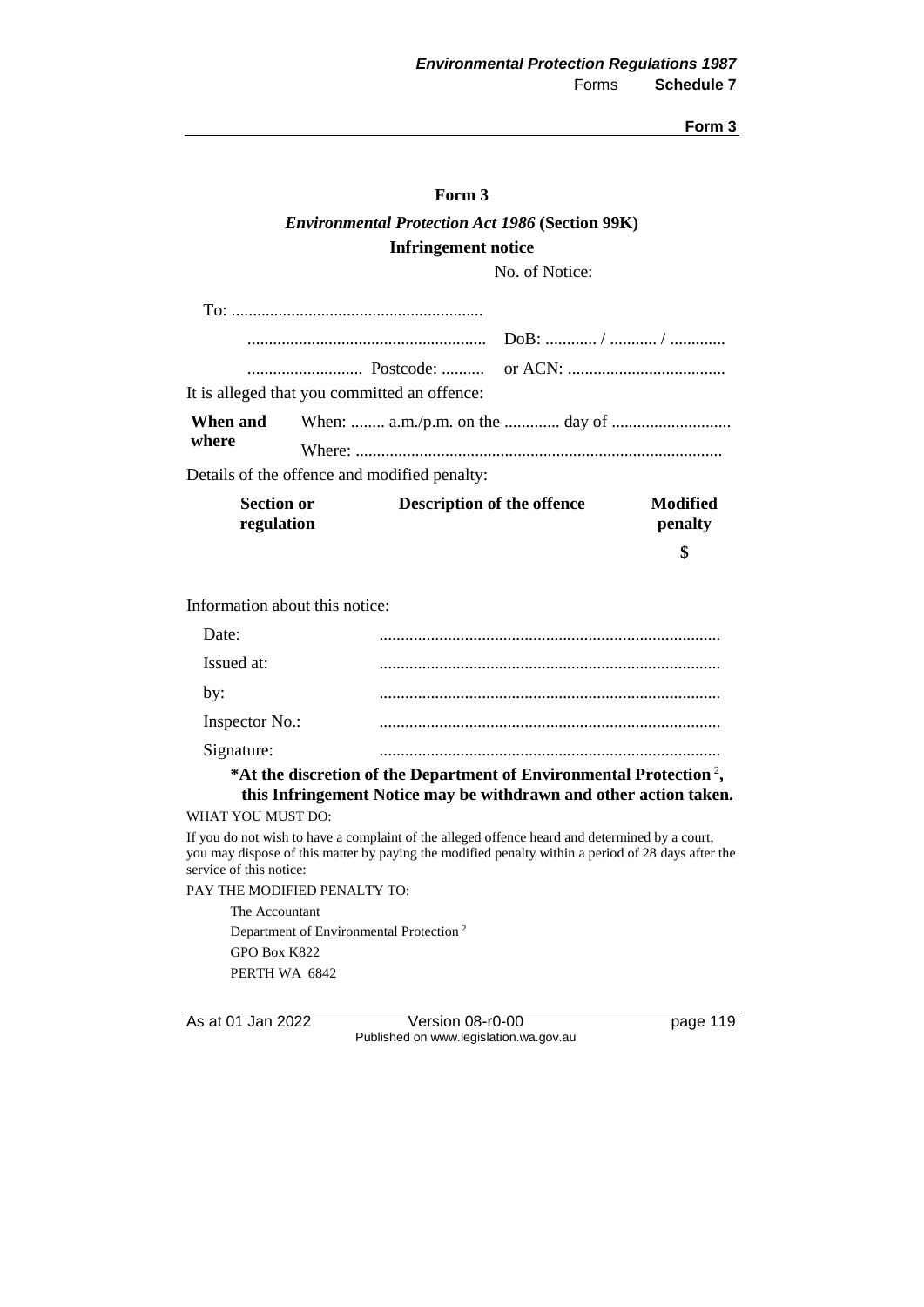If you wish to do so but are unable to make payment within 28 days you may apply to the Chief Executive Officer of the Department of Environmental Protection<sup>2</sup> for an extension of time within which the modified penalty may be paid.

#### WHAT MIGHT HAPPEN IF YOU DO NOT PAY THE MODIFIED PENALTY

If you do not pay the modified penalty, a complaint may be issued against you for the alleged offence, in which case the matter will be dealt with by a COURT.

OR

The modified penalty may be recovered by the Fines Enforcement Registry, in which case —

- (a) additional administrative charges may be incurred;
- (b) some or all of the following action may be taken your driver's licence may be suspended, your vehicle licence may be suspended or cancelled, you may be disqualified from holding or obtaining a driver's licence or vehicle licence, your vehicle may be immobilised or have its number plates removed, your details may be published on a website, your earnings or bank accounts may be garnished, and your property may be seized and sold; and
- (c) you will be given an opportunity to elect to have a complaint for the alleged offence dealt with by a COURT.

PAYMENTS AFTER THE DUE DATE CAN ONLY BE MADE WITH A FINAL DEMAND LETTER WHICH INCURS AN ADDITIONAL ENFORCEMENT FEE.

> *[Form 3 inserted: Gazette 11 Dec 1998 p. 6610-11; amended: Gazette 20 Aug 2013 p. 3857; 21 Aug 2015 p. 3336; SL 2020/166 r. 8.]*

page 120 Version 08-r0-00 As at 01 Jan 2022 Published on www.legislation.wa.gov.au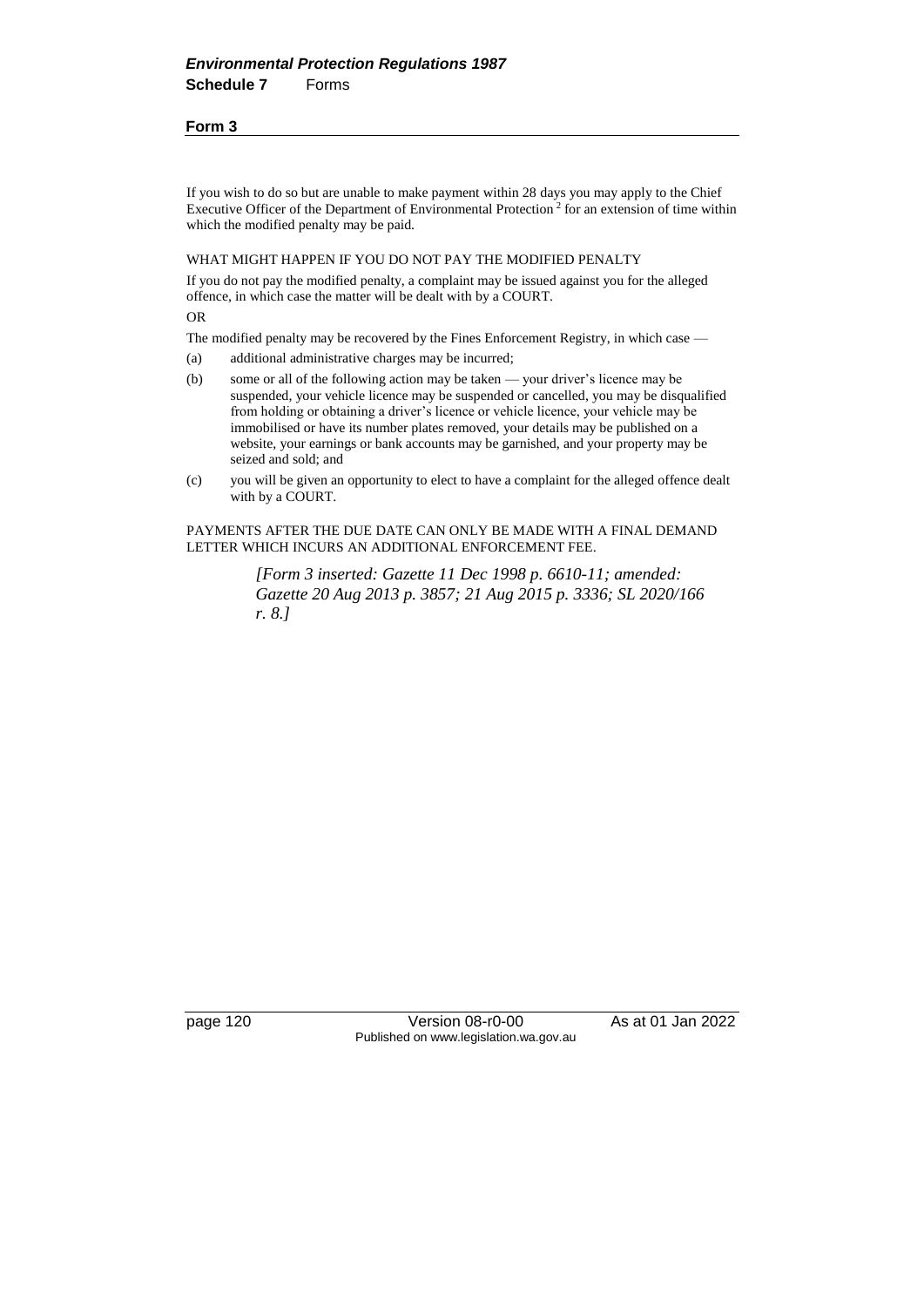#### **Form 4**

## *Environmental Protection Act 1986* **(Section 99N) Withdrawal of infringement notice**

| AND NO FURTHER ACTION WILL BE TAKEN*/A SUMMONS WILL BE<br><b>ISSUED*</b> | AN INFRINGEMENT NOTICE SERVED ON YOU HAS BEEN WITHDRAWN |
|--------------------------------------------------------------------------|---------------------------------------------------------|
| Details of the withdrawn notice:                                         |                                                         |
| Date of issue:                                                           |                                                         |
| Alleged offence:                                                         |                                                         |
| Notice No.:                                                              |                                                         |
| Information about this notice:                                           |                                                         |
| Date:                                                                    |                                                         |
| Issued at:                                                               |                                                         |
| by:                                                                      |                                                         |
| Signature:                                                               |                                                         |
| ∗<br>Delete where not applicable.                                        |                                                         |
|                                                                          |                                                         |

*[Form 4 inserted: Gazette 11 Dec 1998 p. 6611; amended: Gazette 21 Aug 2015 p. 3336.]*

As at 01 Jan 2022 Version 08-r0-00 page 121 Published on www.legislation.wa.gov.au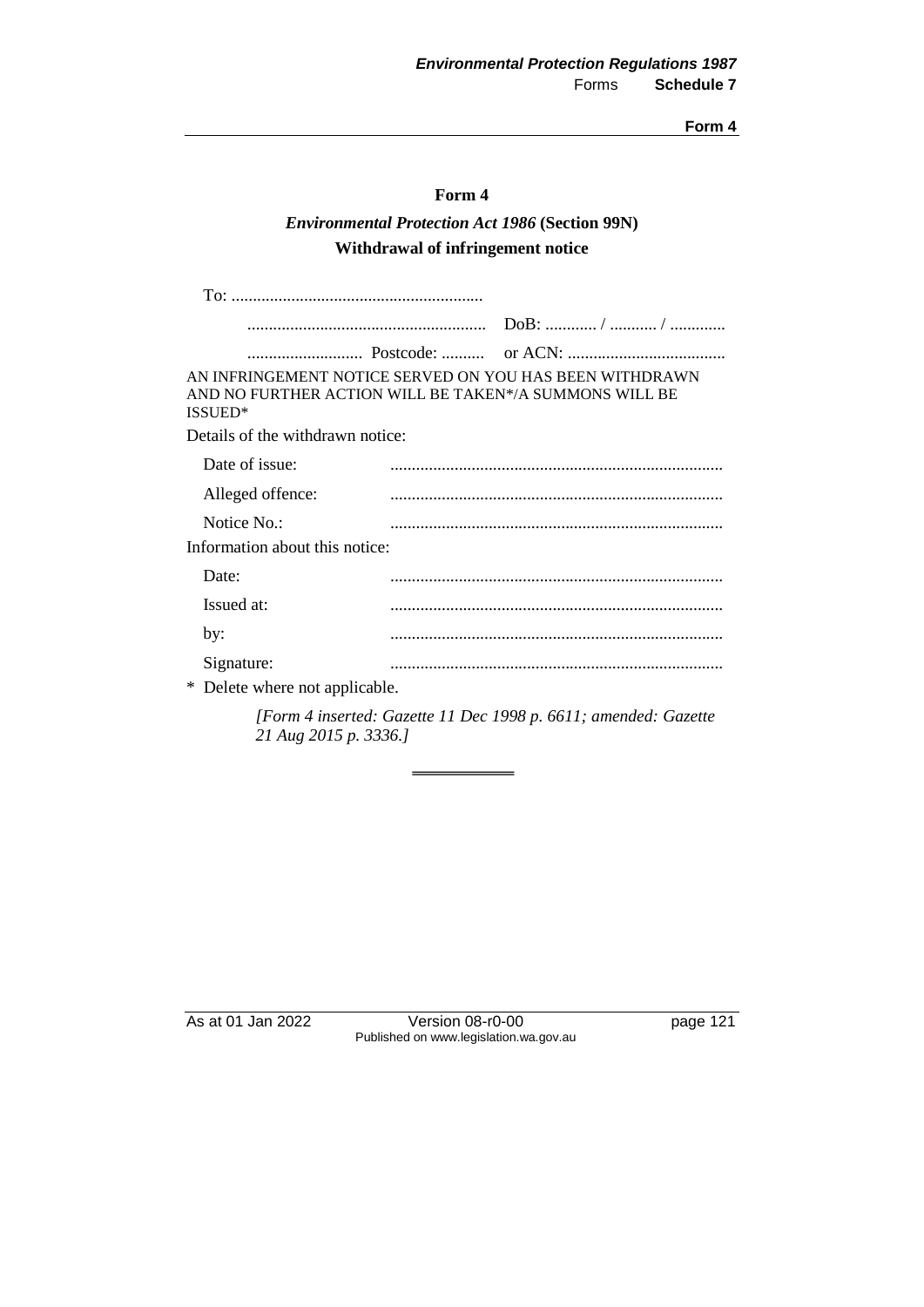# **Notes**

This is a compilation of the *Environmental Protection Regulations 1987* and includes amendments made by other written laws. For provisions that have come into operation, and for information about any reprints, see the compilation table. For provisions that have not yet come into operation see the uncommenced provisions table.

## **Compilation table**

| <b>Citation</b>                                                       | <b>Published</b>                                                   | Commencement                                             |
|-----------------------------------------------------------------------|--------------------------------------------------------------------|----------------------------------------------------------|
| <b>Environmental Protection</b><br>Regulations 1987                   | 20 Feb 1987<br>p. 444-9                                            | 20 Feb 1987 (see r. 2 and Gazette<br>20 Feb 1987 p. 440) |
| <b>Environmental Protection Amendment</b><br><b>Regulations 1988</b>  | 14 Jun 1988<br>p. 1945-6<br>(as amended<br>24 Jun 1988<br>p. 2006) | 1 Aug 1988 (see r. 2)                                    |
| <b>Environmental Protection Amendment</b><br><b>Regulations 1989</b>  | 5 May 1989<br>p. 1379                                              | 5 May 1989                                               |
| <b>Environmental Protection Amendment</b><br>Regulations (No. 2) 1989 | 18 Aug 1989<br>p. 2752                                             | 17 Oct 1989 (see r. 2)                                   |
| <b>Environmental Protection Amendment</b><br>Regulations (No. 2) 1991 | 30 Aug 1991<br>p. 4553-4                                           | 30 Aug 1991                                              |
| <b>Environmental Protection Amendment</b><br>Regulations (No. 3) 1991 | 30 Aug 1991<br>p. 4554-6                                           | 30 Aug 1991 (see r. 2)                                   |
| <b>Environmental Protection Amendment</b><br>Regulations 1992         | 24 Jan 1992<br>p. 362                                              | 28 Jan 1992 (see r. 2)                                   |
| <b>Environmental Protection Amendment</b><br>Regulations (No. 2) 1992 | 10 Apr 1992<br>p. 1588-9                                           | 10 Apr 1992                                              |
| <b>Environmental Protection Amendment</b><br>Regulations (No. 3) 1992 | 4 Dec 1992<br>p. 5889                                              | 4 Dec 1992                                               |
| <b>Environmental Protection Amendment</b><br>Regulations 1993         | 13 Jul 1993<br>p. 3705                                             | 13 Jul 1993                                              |
| <b>Environmental Protection Amendment</b><br>Regulations (No. 2) 1993 | 24 Sep 1993<br>p. 5252-8                                           | 24 Sep 1993                                              |
| <b>Environmental Protection Amendment</b><br>Regulations (No. 3) 1993 | 19 Nov 1993<br>p. 6259-60                                          | 19 Nov 1993                                              |
| <b>Environmental Protection Amendment</b><br>Regulations (No. 4) 1993 | 31 Dec 1993<br>p. 6878                                             | 31 Dec 1993                                              |
| <b>Environmental Protection Amendment</b><br>Regulations (No. 5) 1993 | 31 Dec 1993<br>p. 6878-9                                           | 1 Jan 1994 (see r. 2)                                    |

page 122 Version 08-r0-00 As at 01 Jan 2022 Published on www.legislation.wa.gov.au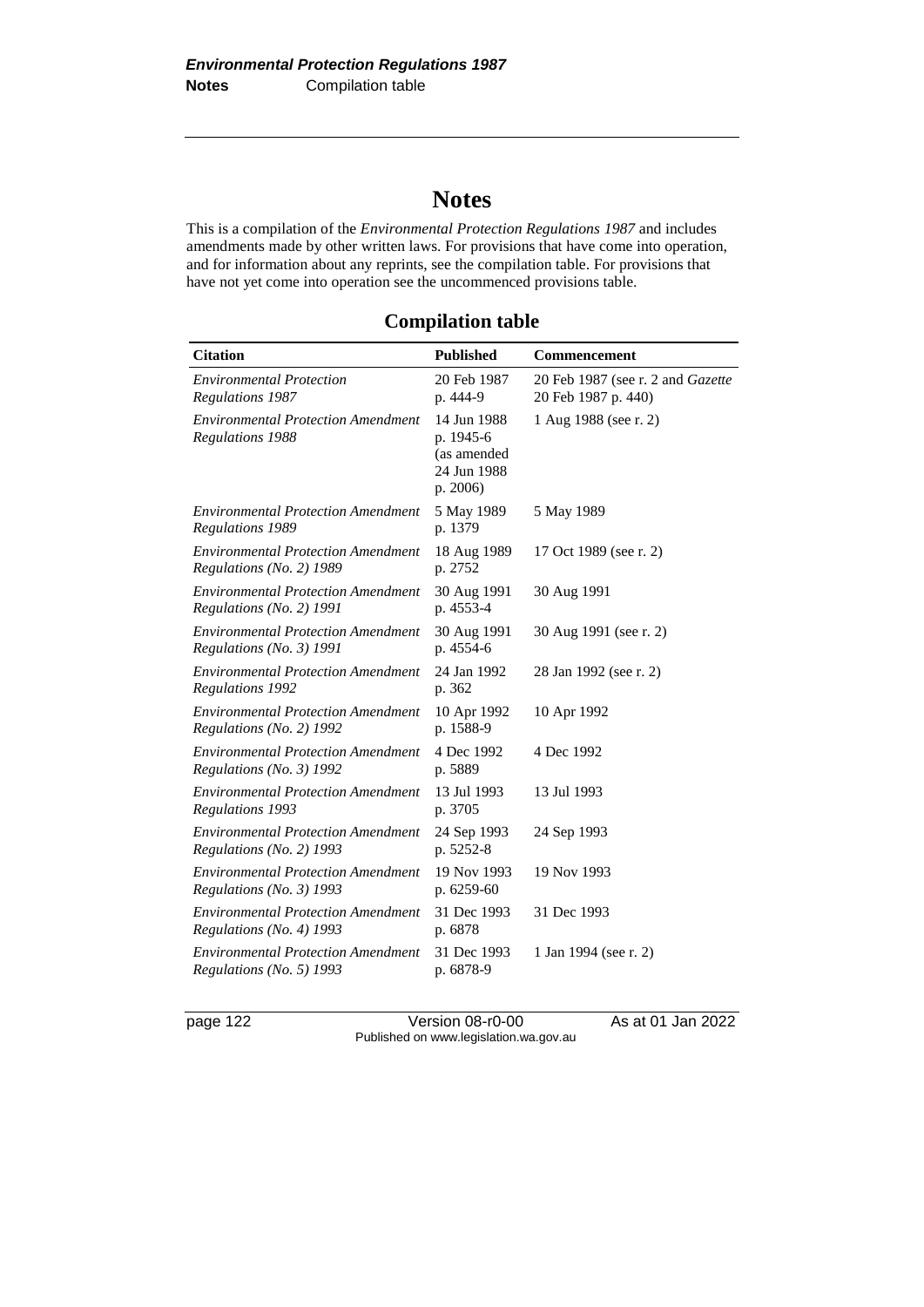| <b>Citation</b>                                                                                                        | <b>Published</b>                                                    | Commencement                                                   |  |  |
|------------------------------------------------------------------------------------------------------------------------|---------------------------------------------------------------------|----------------------------------------------------------------|--|--|
| <b>Environmental Protection Amendment</b><br>Regulations 1994                                                          | 10 Jun 1994<br>p. 2374-6                                            | 10 Jun 1994                                                    |  |  |
| <b>Environmental Protection Amendment</b><br>Regulations 1995                                                          | 5 May 1995<br>p. 1701-2                                             | 5 May 1995                                                     |  |  |
| Reprint of the <i>Environmental Protection Regulations 1987</i> as at 4 Dec 1995<br>(includes amendments listed above) |                                                                     |                                                                |  |  |
| <b>Environmental Protection</b><br><b>Amendment Regulations</b><br>$(No. 3)$ 1996 <sup>6</sup>                         | 13 Sep 1996<br>p. 4545-67<br>(as amended<br>10 Dec 1996<br>p. 6879) | 1 Oct 1996 (see r. 2)                                          |  |  |
| <b>Environmental Protection</b><br>Amendment Regulations (No. 5) 1996                                                  | 11 Oct 1996<br>p. 5395                                              | 4 Aug 1996 (see r. 2 and <i>Gazette</i><br>2 Aug 1996 p. 3615) |  |  |
| <b>Environmental Protection</b><br>Amendment Regulations (No. 4) 1996                                                  | 12 Nov 1996<br>p. 6303-5                                            | 12 Nov 1996                                                    |  |  |
| <b>Environmental Protection</b><br>Amendment Regulations (No. 6) 1996                                                  | 10 Dec 1996<br>p. 6876-9                                            | 10 Dec 1996                                                    |  |  |
| <b>Environmental Protection</b><br>Amendment Regulations (No. 2) 1997                                                  | 12 Sep 1997<br>p. 5149-51                                           | 12 Sep 1997                                                    |  |  |
| <b>Environmental Protection</b><br><b>Amendment Regulations 1998</b>                                                   | 3 Apr 1998<br>p. 1972-3                                             | 25 Jul 1998 (see r. 2 and Gazette<br>24 Jul 1998 p. 3887)      |  |  |
| <b>Environmental Protection</b><br>Amendment Regulations (No. 2) 1998                                                  | 26 Jun 1998<br>p. 3370-4                                            | 1 Jul 1998 (see r. 2 and Gazette<br>26 Jun 1998 p. 3369)       |  |  |
| <b>Environmental Protection</b><br>(Miscellaneous Amendments)<br>Regulations 1998 Pt. 2                                | 11 Dec 1998<br>p. 6597-614                                          | 8 Jan 1999 (see r. 2)                                          |  |  |
| Reprint of the <i>Environmental Protection Regulations 1987</i> as at 2 Apr 1999<br>(includes amendments listed above) |                                                                     |                                                                |  |  |
| <b>Environmental Protection (Diesel</b><br>and Petrol) Regulations 1999 r. 22                                          | 17 Dec 1999<br>p. 6305-25                                           | 1 Jan 2000 (see r. 2)                                          |  |  |
| <b>Environmental Protection</b><br><b>Amendment Regulations 2000</b>                                                   | 7 Jul 2000<br>p. 3677-83                                            | 7 Jul 2000                                                     |  |  |
| <b>Environmental Protection</b><br>Amendment Regulations (No. 4) 2000                                                  | 4 Aug 2000<br>p. 4199-202                                           | 1 Oct 2000 (see r. 2)                                          |  |  |
| <b>Environmental Protection</b><br>Amendment Regulations (No. 3) 2000                                                  | 15 Aug 2000<br>p. 4711-19                                           | 15 Aug 2000                                                    |  |  |
| <b>Environmental Protection</b><br>Amendment Regulations (No. 2) 2000                                                  | 19 Dec 2000<br>p. 7283-4                                            | 19 Dec 2000                                                    |  |  |

As at 01 Jan 2022 Version 08-r0-00 page 123 Published on www.legislation.wa.gov.au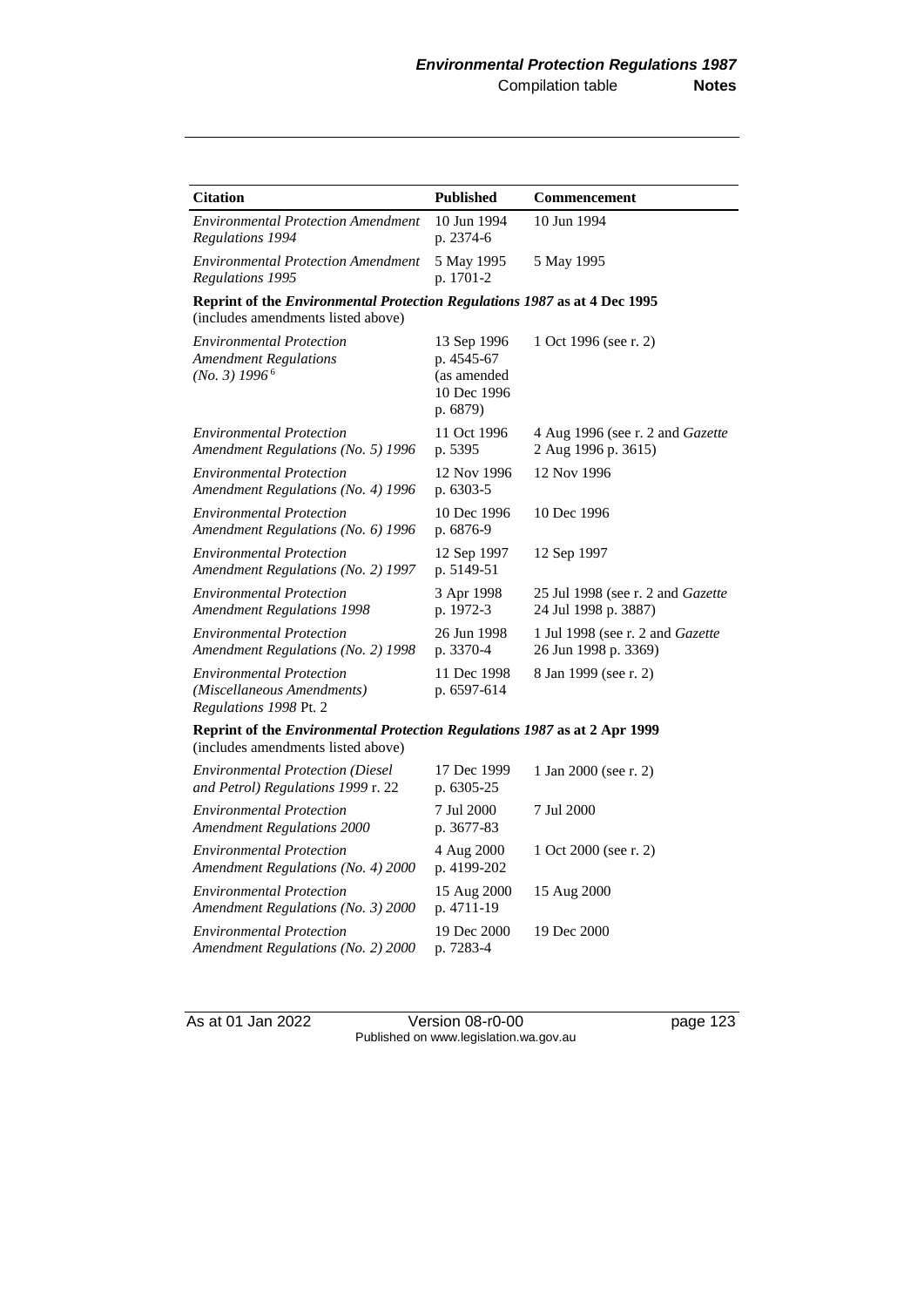| <b>Citation</b>                                                                                                  | <b>Published</b>           | Commencement                                                    |
|------------------------------------------------------------------------------------------------------------------|----------------------------|-----------------------------------------------------------------|
| <b>Environmental Protection</b><br><b>Amendment Regulations</b><br>(No. 5) 2000 <sup>7</sup>                     | 5 Jan 2001<br>p. 114-19    | 5 Jan 2001                                                      |
| Reprint of the Environmental Protection Regulations 1987 as at 9 Feb 2001<br>(includes amendments listed above)  |                            |                                                                 |
| <i>Environmental Protection (Abattoirs)</i><br>Regulations 2001 r. 17                                            | 30 Mar 2001<br>p. 1797-810 | 30 Mar 2001                                                     |
| Environmental Protection (Liquid<br>Waste) Amendment Regulations 2001<br>r. 34                                   | 30 Mar 2001<br>p. 1811-30  | 1 Apr 2001 (see r. 2)                                           |
| <b>Environmental Protection</b><br>(Controlled Waste) Regulations 2001<br>r. 55                                  | 30 Mar 2001<br>p. 1831-79  | 1 Apr 2001 (see r. 2)                                           |
| <b>Environmental Protection</b><br><b>Amendment Regulations 2001</b>                                             | 12 Apr 2001<br>p. 2097-8   | 12 Apr 2001                                                     |
| <b>Environmental Protection (Metal</b><br>Coating) Regulations 2001 r. 14                                        | 30 Nov 2001<br>p. 6068-71  | 30 Nov 2001                                                     |
| <b>Environmental Protection</b><br><b>Amendment Regulations 2002</b>                                             | 14 Jun 2002<br>p. 2293-5   | 1 Jul 2002 (see r. 2 and <i>Gazette</i><br>14 Jun 2002 p. 2781) |
| Reprint of the Environmental Protection Regulations 1987 as at 29 Nov 2002<br>(includes amendments listed above) |                            |                                                                 |
| <b>Environmental Protection</b><br>Amendment Regulations (No. 3) 2001                                            | 20 Dec 2002<br>p. 6019-20  | 20 Dec 2002                                                     |
| <b>Environmental Protection</b><br>(NEPM - UPM) Regulations 2003<br>Pt. 6                                        | 23 Jul 2003<br>p. 3157-73  | 23 Jul 2003                                                     |
| <b>Environmental Protection</b><br><b>Amendment Regulations 2003</b>                                             | 9 Sep 2003<br>p. 4052-6    | 9 Sep 2003                                                      |
| <b>Environmental Protection</b><br>(Unauthorised Discharges)<br>Regulations 2004 r. 6                            | 12 Mar 2004<br>p. 747-50   | 12 Mar 2004                                                     |
| <b>Environmental Protection</b><br><b>Amendment Regulations 2004</b>                                             | 22 Jun 2004<br>p. 2143-50  | 22 Jun 2004                                                     |
| <b>Environmental Protection</b><br>(Controlled Waste) Regulations 2004<br>r. 57                                  | 1 Jul 2004<br>p. 2627-73   | 1 Jul 2004                                                      |
| <b>Environmental Protection</b><br>Amendment Regulations (No. 3) 2004                                            | 12 Oct 2004<br>p. 4754-5   | 12 Oct 2004                                                     |

page 124 Version 08-r0-00 As at 01 Jan 2022 Published on www.legislation.wa.gov.au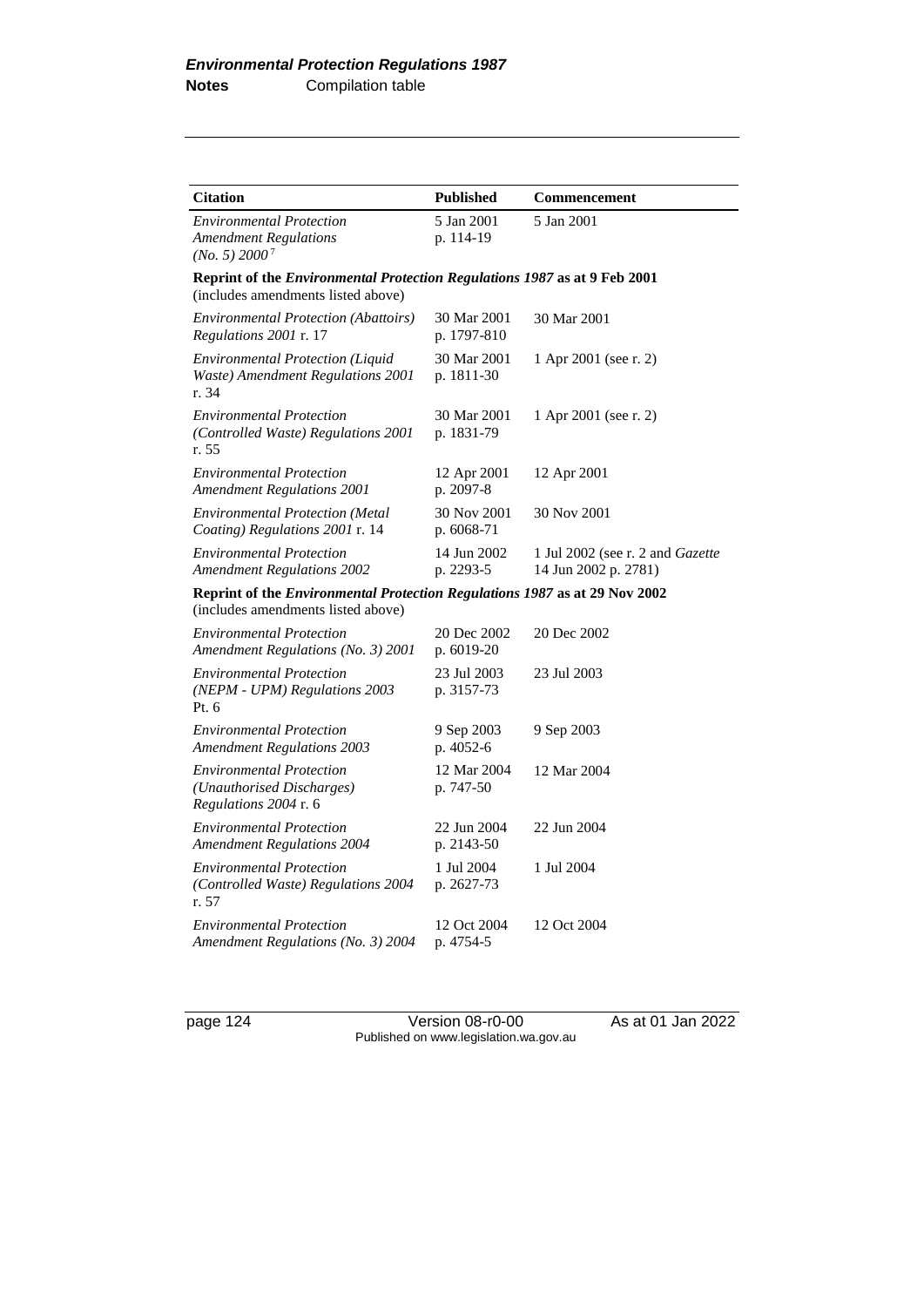| <b>Citation</b>                                                                                                  | <b>Published</b>           | Commencement                                                                                                    |  |  |
|------------------------------------------------------------------------------------------------------------------|----------------------------|-----------------------------------------------------------------------------------------------------------------|--|--|
| <b>Environmental Protection</b><br>Amendment Regulations (No. 2) 2004                                            | 23 Nov 2004<br>p. 5222-3   | 23 Nov 2004                                                                                                     |  |  |
| Reprint 5: The Environmental Protection Regulations 1987 as at 11 Mar 2005<br>(includes amendments listed above) |                            |                                                                                                                 |  |  |
| <b>Environmental Protection</b><br><b>Amendment Regulations 2005</b>                                             | 13 Dec 2005<br>p. 5982-4   | 13 Dec 2005                                                                                                     |  |  |
| <b>Environmental Protection</b><br><b>Amendment Regulations 2006</b>                                             | 29 Sep 2006<br>p. 4260-7   | 1 Oct 2006 (see r. 2)                                                                                           |  |  |
| <b>Environmental Protection</b><br>(NEPM-UPM) Regulations 2007<br>Pt. 6                                          | 27 Apr 2007<br>p. 1793-812 | 27 Apr 2007                                                                                                     |  |  |
| <b>Environmental Protection</b><br><b>Amendment Regulations 2007</b>                                             | 22 Jun 2007<br>p. 2839-44  | r. 1 and 2: 22 Jun 2007<br>(see r. $2(a)$ );<br>Regulations other than r. 1 and 2:<br>1 Jul 2007 (see r. 2(b))  |  |  |
| Reprint 6: The Environmental Protection Regulations 1987 as at 17 Aug 2007<br>(includes amendments listed above) |                            |                                                                                                                 |  |  |
| <b>Environmental Protection</b><br>Amendment Regulations (No. 2) 2007                                            | 30 Oct 2007<br>p. 5877-8   | r. 1 and 2:30 Oct 2007<br>(see r. $2(a)$ );<br>Regulations other than r. 1 and 2:<br>1 Nov 2007 (see r. 2(b))   |  |  |
| Waste Avoidance and Resource<br>Recovery Regulations 2008 r. 22                                                  | 20 Jun 2008<br>p. 2665-84  | 1 Jul 2008 (see r. 2(b))                                                                                        |  |  |
| <b>Environmental Protection</b><br><b>Amendment Regulations 2010</b>                                             | 23 Jul 2010<br>p. 3401     | r. 1 and 2: 23 Jul 2010<br>(see r. $2(a)$ );<br>Regulations other than r. 1 and 2:<br>24 Jul 2010 (see r. 2(b)) |  |  |
| <b>Environmental Protection (Packaged</b><br>Fertiliser) Regulations 2010 r. 18                                  | 31 Dec 2010<br>p. 6869-84  | 1 Jan 2011 (see r. $2(c)$ )                                                                                     |  |  |
| <b>Environmental Protection</b><br><b>Amendment Regulations 2012</b>                                             | 2 Mar 2012<br>p. 855       | r. 1 and 2: 2 Mar 2012<br>(see r. $2(a)$ );<br>Regulations other than r. 1 and 2:<br>3 Mar 2012 (see r. 2(b))   |  |  |
| <b>Environmental Protection</b><br><b>Amendment Regulations (No. 2) 2012</b>                                     | 8 May 2012<br>p. 1892-3    | r. 1 and 2: 8 May 2012<br>(see r. $2(a)$ );<br>Regulations other than r. 1 and 2:<br>9 May 2012 (see r. 2(b))   |  |  |

**Reprint 7: The** *Environmental Protection Regulations 1987* **as at 21 Sep 2012** (includes amendments listed above)

As at 01 Jan 2022 Version 08-r0-00 page 125 Published on www.legislation.wa.gov.au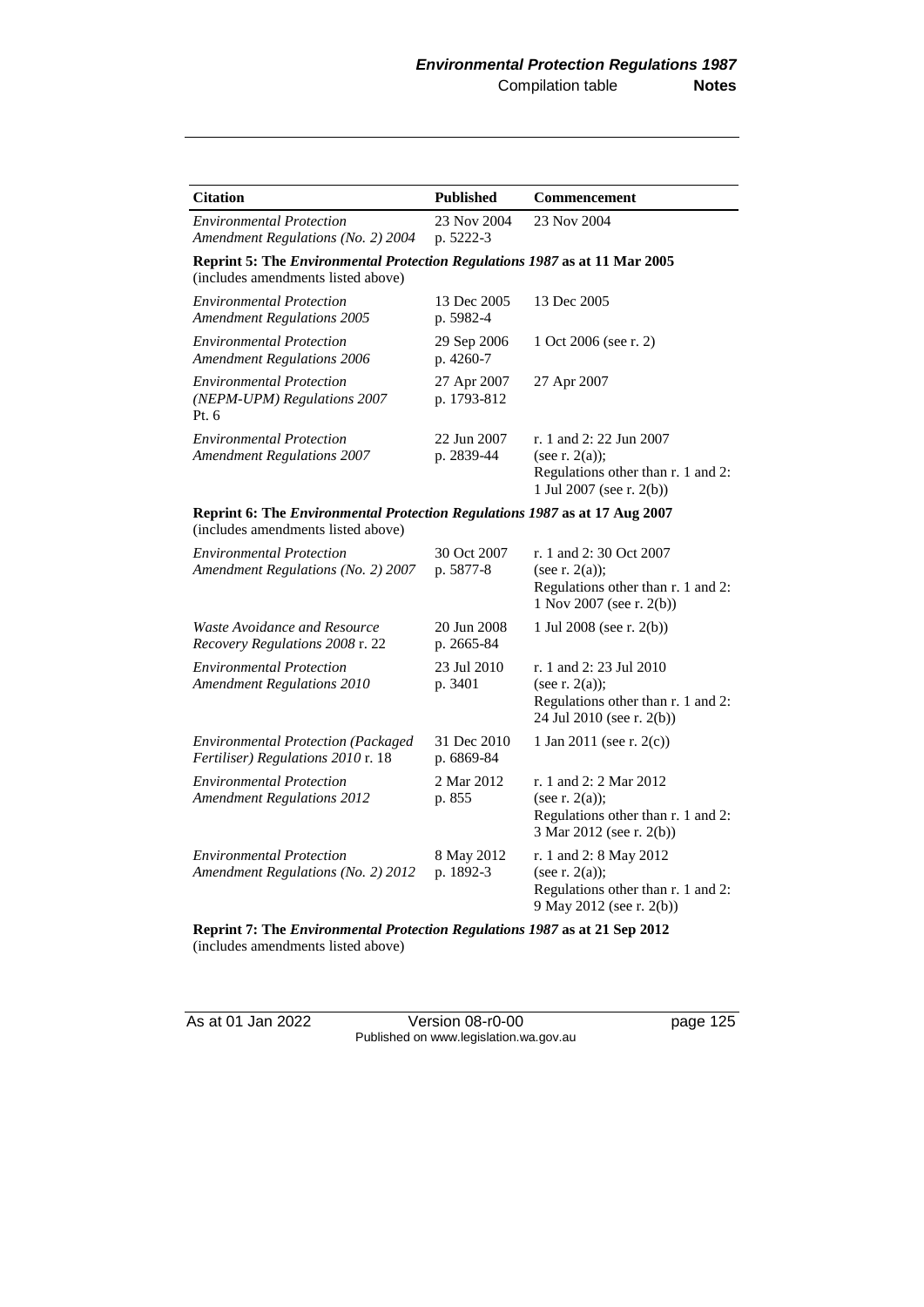| <b>Citation</b>                                                                                                 | <b>Published</b>          | Commencement                                                                                                                                                                              |
|-----------------------------------------------------------------------------------------------------------------|---------------------------|-------------------------------------------------------------------------------------------------------------------------------------------------------------------------------------------|
| <b>Environmental Protection</b><br>Amendment Regulations (No. 3) 2012                                           | 27 Nov 2012<br>p. 5737-8  | r. 1 and 2: 27 Nov 2012<br>(see r. $2(a)$ );<br>Regulations other than r. 1 and 2:<br>28 Nov 2012 (see r. 2(b))                                                                           |
| <b>Environmental Protection</b><br>Amendment Regulations (No. 3) 2013                                           | 18 Jun 2013<br>p. 2293-5  | r. 1 and 2: 18 Jun 2013<br>(see r. $2(a)$ );<br>Regulations other than r. 1 and 2:<br>1 Jul 2013 (see r. 2(b))                                                                            |
| <b>Environmental Protection</b><br><b>Amendment Regulations 2013</b>                                            | 20 Aug 2013<br>p. 3856-7  | r. 1 and 2: 20 Aug 2013<br>(see $r. 2(a)$ );<br>r. 6: 21 Aug 2013 (see r. 2(b) and<br>Gazette 20 Aug 2013 p. 3815);<br>Regulations other than r. 1, 2<br>and 6: 21 Aug 2013 (see r. 2(c)) |
| <b>Environmental Protection</b><br>Amendment Regulations (No. 2) 2013                                           | 24 Sep 2013<br>p. 4385-6  | r. 1 and 2: 24 Sep 2013<br>(see r. $2(a)$ );<br>Regulations other than r. 1 and 2:<br>25 Sep 2013 (see r. 2(b))                                                                           |
| <b>Environmental Protection</b><br>Amendment Regulations (No. 3) 2014                                           | 1 Aug 2014<br>p. 2823-4   | r. 1 and 2: 1 Aug 2014<br>(see r. $2(a)$ );<br>Regulations other than r. 1 and 2:<br>2 Aug 2014 (see r. 2(b))                                                                             |
| Reprint 8: The Environmental Protection Regulations 1987 as at 5 Dec 2014<br>(includes amendments listed above) |                           |                                                                                                                                                                                           |
| <b>Environmental Protection</b><br><b>Amendment Regulations 2015</b>                                            | 21 Aug 2015<br>p. 3336    | r. 1 and 2: 21 Aug 2015<br>(see r. $2(a)$ );<br>Regulations other than r. 1 and 2:<br>22 Aug 2015 (see r. 2(b))                                                                           |
| <b>Environmental Protection</b><br><b>Amendment Regulations 2016</b>                                            | 28 Jun 2016<br>p. 2629-32 | r. 1 and 2: 28 Jun 2016<br>(see r. $2(a)$ );<br>Regulations other than r. 1 and 2:<br>1 Jul 2016 (see r. 2(b))                                                                            |
| <b>Environment Regulations Amendment</b><br>(Public Health) Regulations 2016 Pt. 7                              | 10 Jan 2017<br>p. 191-7   | 24 Jan 2017 (see r. 2(b) and<br>Gazette 10 Jan 2017 p. 165)                                                                                                                               |
| <b>Environmental Protection Amendment</b><br>Regulations 2018                                                   | 27 Apr 2018<br>p. 1389-90 | r. 1 and 2: 27 Apr 2018<br>(see $r. 2(a)$ );<br>Regulations other than r. 1 and 2:<br>28 Apr 2018 (see r. 2(b))                                                                           |
| <b>Environmental Protection Amendment</b><br>Regulations (No. 2) 2018                                           | 12 Jun 2018<br>p. 1887-9  | r. 1 and 2: 12 Jun 2018<br>(see r. $2(a)$ );<br>Regulations other than r. 1 and 2:<br>1 Jul 2018 (see r. 2(b))                                                                            |

page 126 Version 08-r0-00 As at 01 Jan 2022 Published on www.legislation.wa.gov.au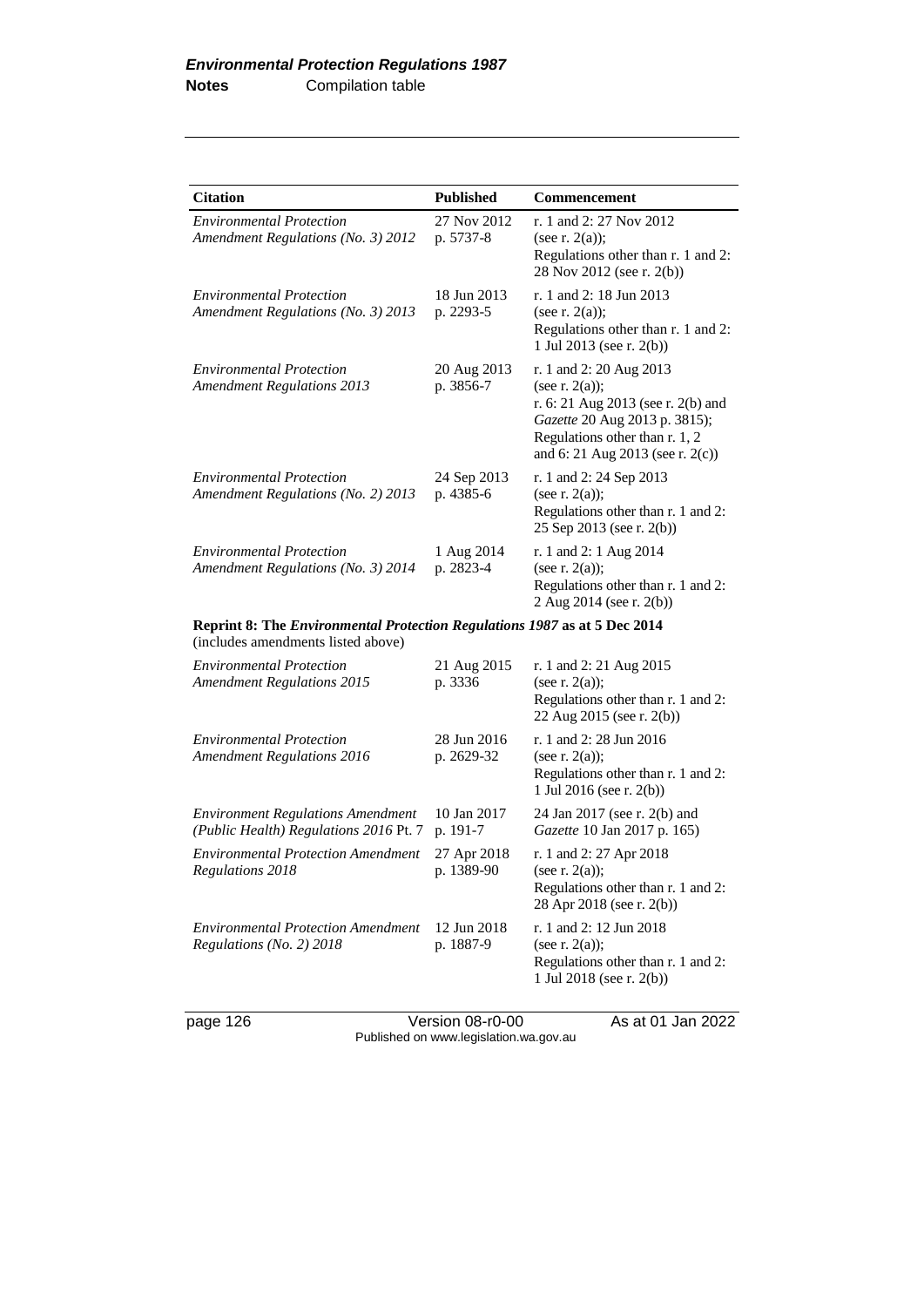| <b>Citation</b>                                                                                                                 | <b>Published</b>           | <b>Commencement</b>                                                                                             |
|---------------------------------------------------------------------------------------------------------------------------------|----------------------------|-----------------------------------------------------------------------------------------------------------------|
| <b>Environmental Protection (Plastic</b><br>Bags) Regulations 2018 Pt. 3                                                        | 12 Jun 2018<br>p. 1890-1   | Pt. 3 (other than $r. 7(2)$ ):<br>1 Jul 2018 (see r. 2(c));<br>r. 7(2): 1 Jan 2019 (see r. 2(b))                |
| <b>Environmental Protection (Solid Fuel</b><br>Heater and Firewood)<br>Regulations 2018 Pt. 5 Div. 2                            | 31 Aug 2018<br>p. 3093-107 | 1 Sep 2018 (see r. 2(b))                                                                                        |
| <b>Environmental Protection Amendment</b><br>Regulations (No. 3) 2018                                                           | 16 Oct 2018<br>p. 4093     | r. 1 and 2: 16 Oct 2018<br>(see r. $2(a)$ );<br>Regulations other than r. 1 and 2:<br>17 Oct 2018 (see r. 2(b)) |
| <b>Environmental Protection Amendment</b><br>Regulations (No. 2) 2020                                                           | SL 2020/114<br>7 Jul 2020  | r. 1 and 2: 7 Jul 2020<br>(see r. $2(a)$ );<br>Regulations other than r. 1 and 2:<br>8 Jul 2020 (see r. 2(b))   |
| <b>Environmental Protection Amendment</b><br>Regulations 2020                                                                   | SL 2020/134<br>14 Aug 2020 | r. 1 and 2: 14 Aug 2020<br>(see r. $2(a)$ );<br>Regulations other than r. 1 and 2:<br>15 Aug 2020 (see r. 2(b)) |
| <b>Environment Regulations Amendment</b><br>(Infringement Notices)<br>Regulations 2020 Pt. 4                                    | SL 2020/166<br>25 Sep 2020 | 29 Sep 2020 (see r. 2(b) and<br>SL 2020/159 cl. 2(a))                                                           |
| <b>Environmental Protection Regulations</b><br>Amendment (Publication and<br>Confidentiality) Regulations 2021 Pt. 3            | SL 2021/178<br>22 Oct 2021 | 23 Oct 2021 (see r. 2(c) and<br>SL 2021/176 cl. 2)                                                              |
| <b>Environmental Protection Amendment</b><br>Regulations (No. 2) 2021                                                           | SL 2021/190<br>19 Nov 2021 | r. 1 and 2: 19 Nov 2021<br>(see r. $2(a)$ );<br>Regulations other than r. 1 and 2:<br>20 Nov 2021 (see r. 2(b)) |
| <b>Environmental Protection Regulations</b><br>Amendment (Prohibited Plastics and<br>Balloons) Regulations 2021 Pt. 2<br>Div. 2 | SL 2021/215<br>17 Dec 2021 | 1 Jan 2022 (see r. 2(b))                                                                                        |

## **Uncommenced provisions table**

To view the text of the uncommenced provisions see *Subsidiary legislation as made* on the WA Legislation website.

| <b>Citation</b>                                                                                                        | Published   | <b>Commencement</b> |  |
|------------------------------------------------------------------------------------------------------------------------|-------------|---------------------|--|
| <i>Environmental Protection Regulations</i> SL 2021/215 1 Jul 2022 (see r. 2(c))<br>Amendment (Prohibited Plastics and | 17 Dec 2021 |                     |  |
|                                                                                                                        |             |                     |  |

As at 01 Jan 2022 <br>Version 08-r0-00 page 127 Published on www.legislation.wa.gov.au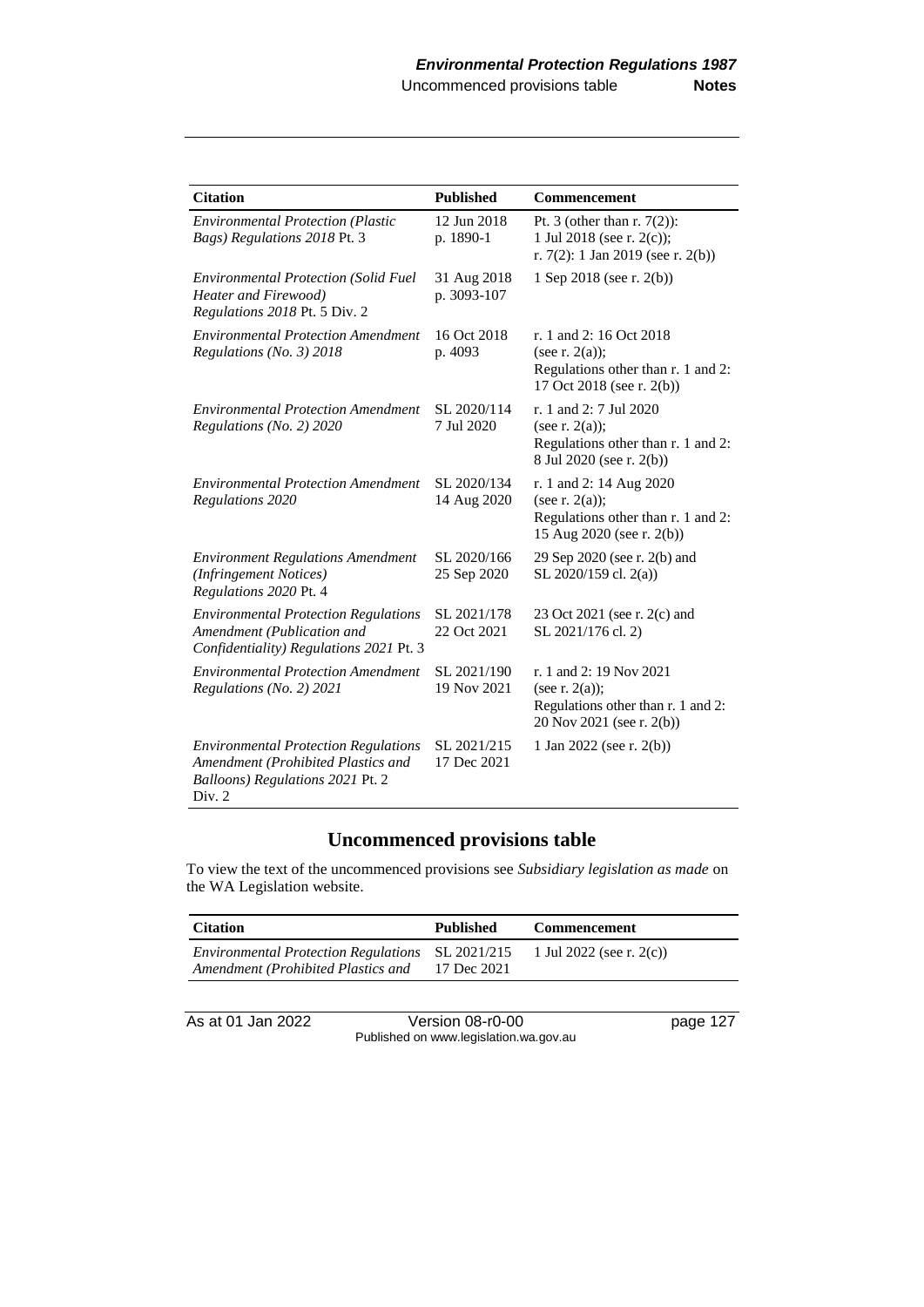| <b>Citation</b>                                           | <b>Published</b> | <b>Commencement</b> |
|-----------------------------------------------------------|------------------|---------------------|
| <i>Balloons</i> ) <i>Regulations</i> 2021 Pt. 3<br>Div. 2 |                  |                     |

### **Other notes**

- <sup>1</sup> Published by *Gazette* 18 December 1992 p. 6099.
- <sup>2</sup> Under the *Alteration of Statutory Designations Order (No. 2) 2013* a reference in a written law to the Department of Environmental Protection or Department of Environment is, unless the context requires otherwise, to be read and construed as a reference to the Department of Environment Regulation.
- <sup>3</sup> Proclaimed 1 July 1998 by *Gazette* 26 June 1998 p. 3369.
- <sup>4</sup> At the time of this compilation section 110H of the Act provides for the establishment of an account called the Waste Management and Recycling Account.
- <sup>5</sup> Expired 30 June 2012.
- <sup>6</sup> The *Environmental Protection Amendment Regulations (No. 3) 1996* r. 7 (as amended by the *Environmental Protection Amendment Regulations (No. 6) 1996* r. 10) is a transitional provision that is of no further effect.
- <sup>7</sup> The amendment in the *Environmental Protection Amendment Regulations (No. 5) 2000* r. 12 referring to items 8 and 9 of Schedule 6 is not included because these items were previously deleted by *Gazette* 19 December 2000 p. 7284.

page 128 Version 08-r0-00 As at 01 Jan 2022 Published on www.legislation.wa.gov.au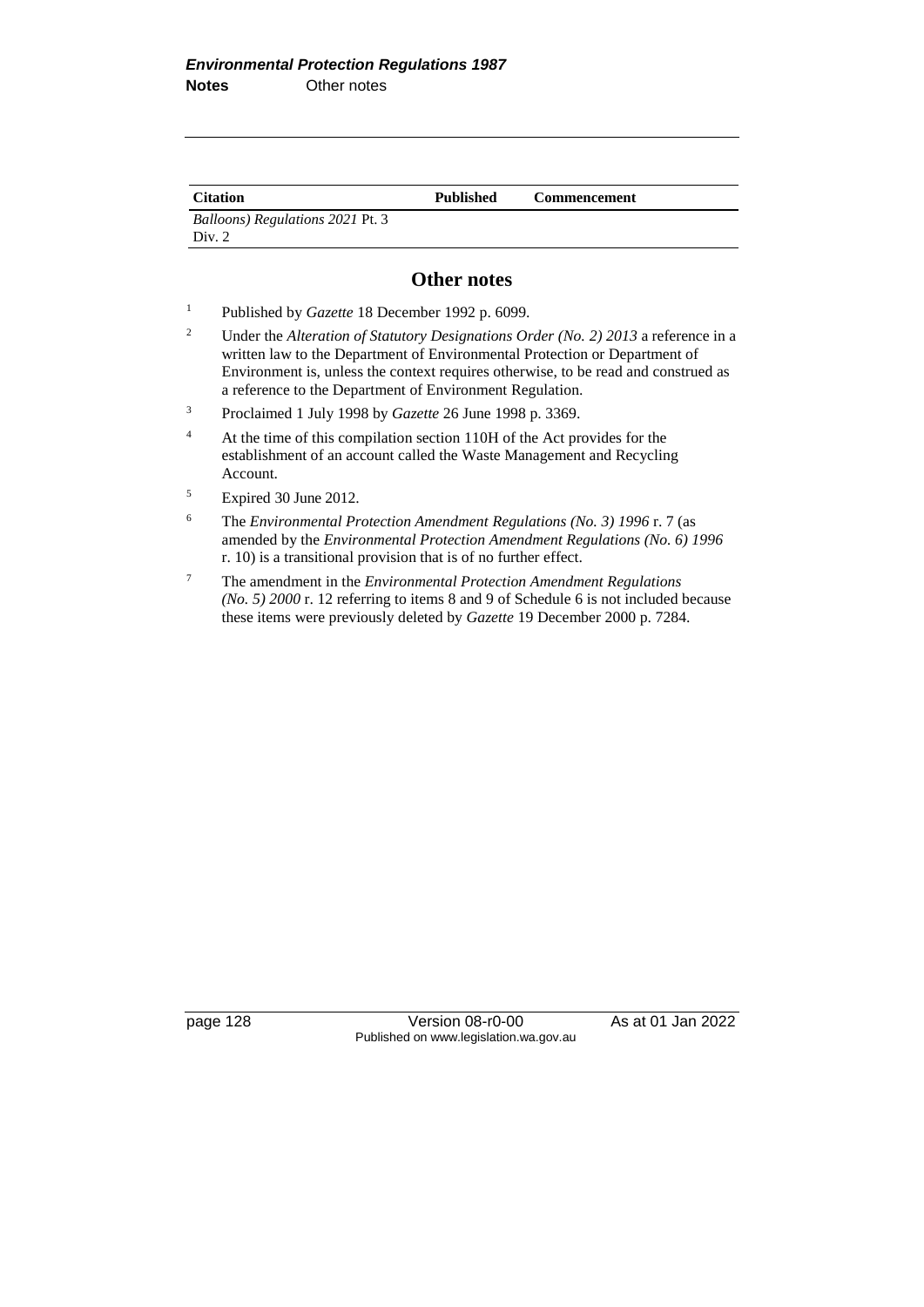# **Defined terms**

[This is a list of terms defined and the provisions where they are defined. The list is not part of the law.]

| <b>Defined term</b>                                          | Provision(s) |
|--------------------------------------------------------------|--------------|
|                                                              |              |
|                                                              |              |
|                                                              |              |
|                                                              |              |
|                                                              |              |
|                                                              |              |
|                                                              |              |
|                                                              |              |
|                                                              |              |
|                                                              |              |
|                                                              |              |
|                                                              |              |
|                                                              |              |
|                                                              |              |
|                                                              |              |
|                                                              |              |
|                                                              |              |
|                                                              |              |
|                                                              |              |
|                                                              |              |
|                                                              |              |
|                                                              |              |
|                                                              |              |
|                                                              |              |
|                                                              |              |
|                                                              |              |
| Landfill Waste Classification and Waste Definitions 1996 2AA |              |
|                                                              |              |
|                                                              |              |
|                                                              |              |
|                                                              |              |
|                                                              |              |
|                                                              |              |
|                                                              |              |
|                                                              |              |
|                                                              |              |
|                                                              |              |
|                                                              |              |
|                                                              |              |
|                                                              |              |

As at 01 Jan 2022

Version 08-r0-00<br>Published on www.legislation.wa.gov.au

page 129